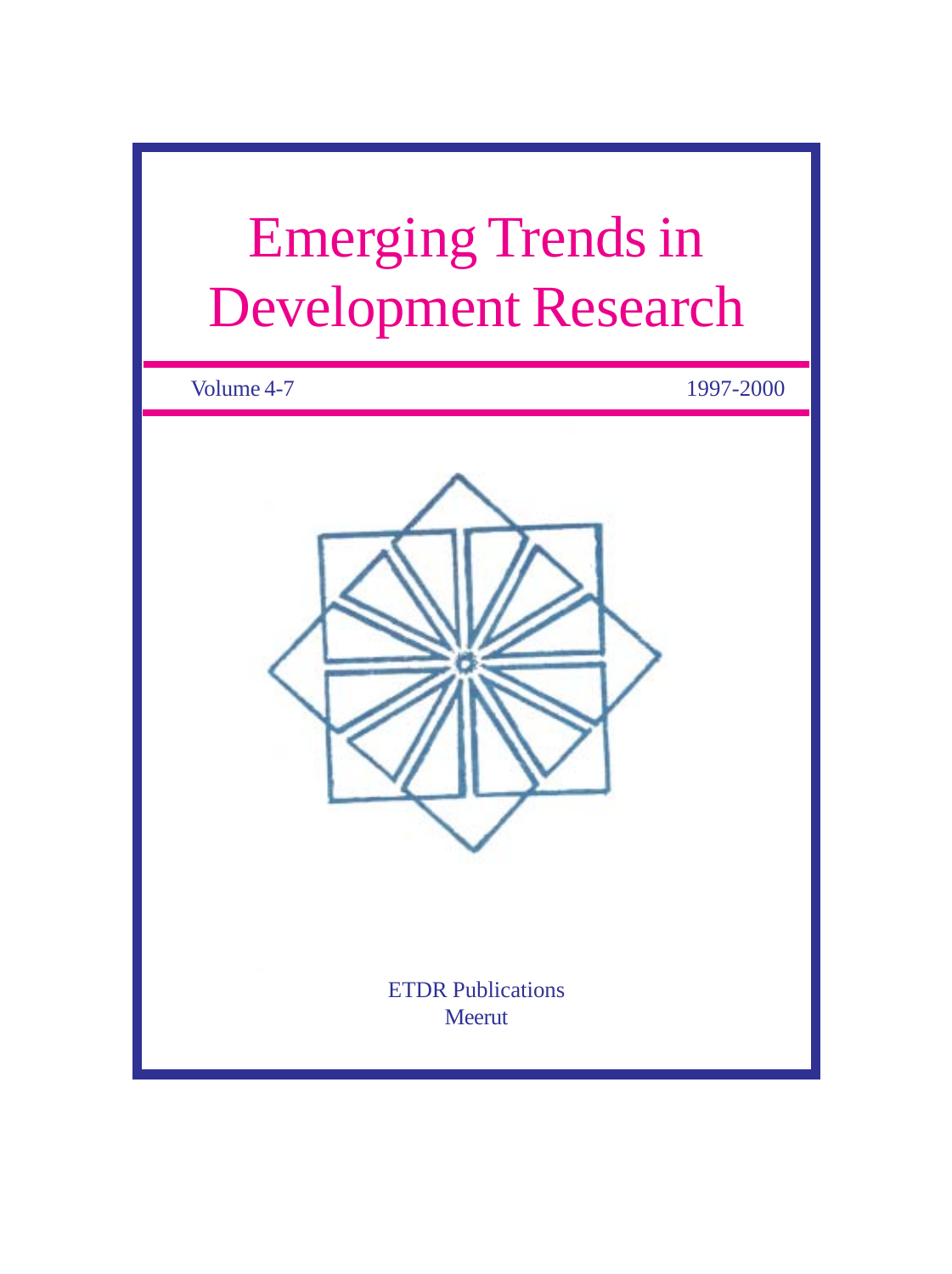# **Emerging Trends in Development Research**

 **EDITOR : VIRENDRA PAL SINGH ASSOCIATE EDITOR : MANJU SINGH**

# **EDITORIAL ADVISORY BOARD**

**BRIJ RAJ CHAUHAN UDAIPUR**

**KERSTIN BOHM STOCKHOLM**

**K. L. SHARMA JAIPUR**

**HEINERICH BECK BAMBERG**

**ARVIND CHAUHAN BHOPAL**

**G. P. PANDEY SILCHAR**

**JEFFERY HENDERSON MANCHESTER**

**DHARAM GHAI GENEVA**

**EDWARD J. JAY OAKLAND**

**S. L. SHARMA CHANDIGARH**

**SEEMA GAHLAUT ATHENS (USA)**

**G. RAM SILCHAR**

**@ Emerging Trends in Development Research**

**Form 'B'**

| <b>Editor's Name, Nationality</b>    | <b>Dr. Virendra Pal Singh</b>                    |  |
|--------------------------------------|--------------------------------------------------|--|
| and Address                          | <b>Indian</b>                                    |  |
|                                      | C-28, Phase I, Pallavpuram, Meerut-250110        |  |
| <b>Publisher's Name, Nationality</b> | <b>Dr. Virendra Pal Singh</b>                    |  |
| and Address                          | <b>Indian</b>                                    |  |
|                                      | C-28, Phase I, Pallavpuram, Meerut-250110        |  |
| <b>Periodicity</b>                   | <b>Half</b> yearly                               |  |
| <b>Place of Publication</b>          | C-28, Phase I, Pallavpuram, Meerut-250110        |  |
| and Address                          |                                                  |  |
| <b>Owner's Name, Nationality</b>     | <b>Dr. Virendra Pal Singh</b>                    |  |
| and Address                          | <b>Indian</b>                                    |  |
|                                      | C-28, Phase I, Pallavpuram, Meerut-250110        |  |
| <b>Laser typeset by</b>              | <b>ETDR Computers,</b>                           |  |
|                                      | C-28, Phase I, Pallavpuram, Meerut-250110        |  |
| <b>Printed at</b>                    | Sharma Printing Press, 91, Jaidevi Nagar, Meerut |  |
|                                      |                                                  |  |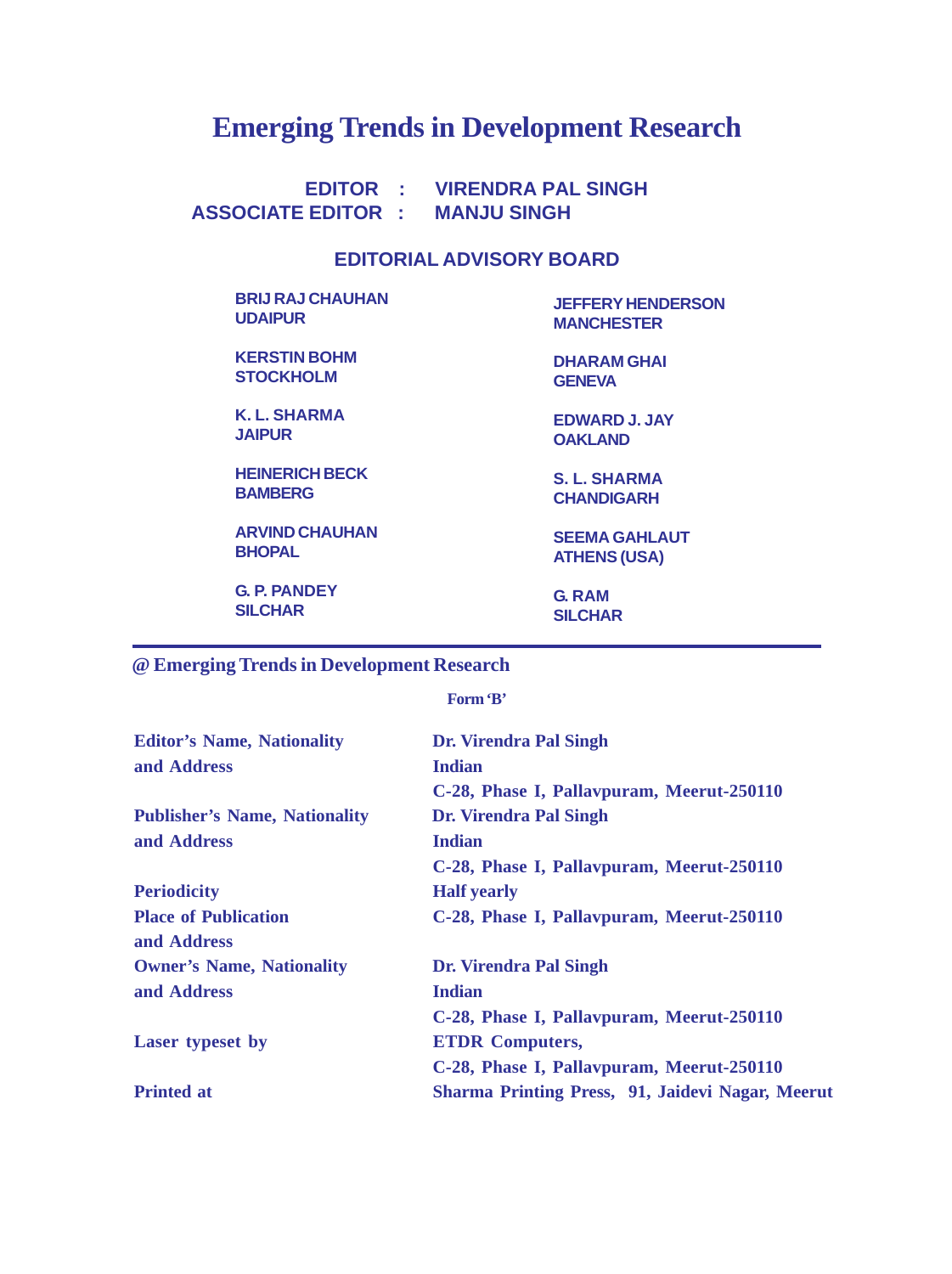# **Emerging Trends in Development Research**

 **Vol. 4-7 1997-2000**

# **CONTENTS**

| <b>Articles</b>                                              |     |
|--------------------------------------------------------------|-----|
| Social Background of Lawyers in an Indian City               | 3   |
| Virendra Pal Singh                                           |     |
| Leisure Activities and Social Life in an Industrial Township | 10  |
| Minoo Mishra                                                 |     |
| Indian Women and Environment: Some Sociological              | 14  |
| <b>Formulations</b>                                          |     |
| Arvind Chauhan                                               |     |
| Inter-ethnic Formations of Bhil in Indian Tradition          | 18  |
| G. Ram                                                       |     |
| Social Networks in Legal Profession:                         | 29  |
| A Case Study of Indian Lawyers                               |     |
| Virendra Pal Singh                                           |     |
| State Intervention and Peasantry :                           | 44  |
| The Case of the British Rulers In Indian History             |     |
| Arvind Chauhan                                               |     |
| Christianity and Marxism                                     | 60  |
| Parvez A. Abbasi and Robert Varikayil                        |     |
| Discourse on Elite                                           | 76  |
| S. N. Chaudhary                                              |     |
| Rural Development through NGO and Business Houses            | 85  |
| - An Experience in Thailand                                  |     |
| C.S. Singhal                                                 |     |
| Implementation of IRDP in North Eastern Region               | 91  |
| of India: An Assessment of Investment Size                   |     |
| Shankar Chatterjee                                           |     |
| Dynamics of Agrarian Relations and                           | 97  |
| Social Structure in Uttar Pradesh                            |     |
| Arvind Chauhan                                               |     |
| Job Satisfaction in the Higher Civil Services :              | 110 |
| A Study of the Rajasthan Accounts Service Officers           |     |
| M. K. Jain                                                   |     |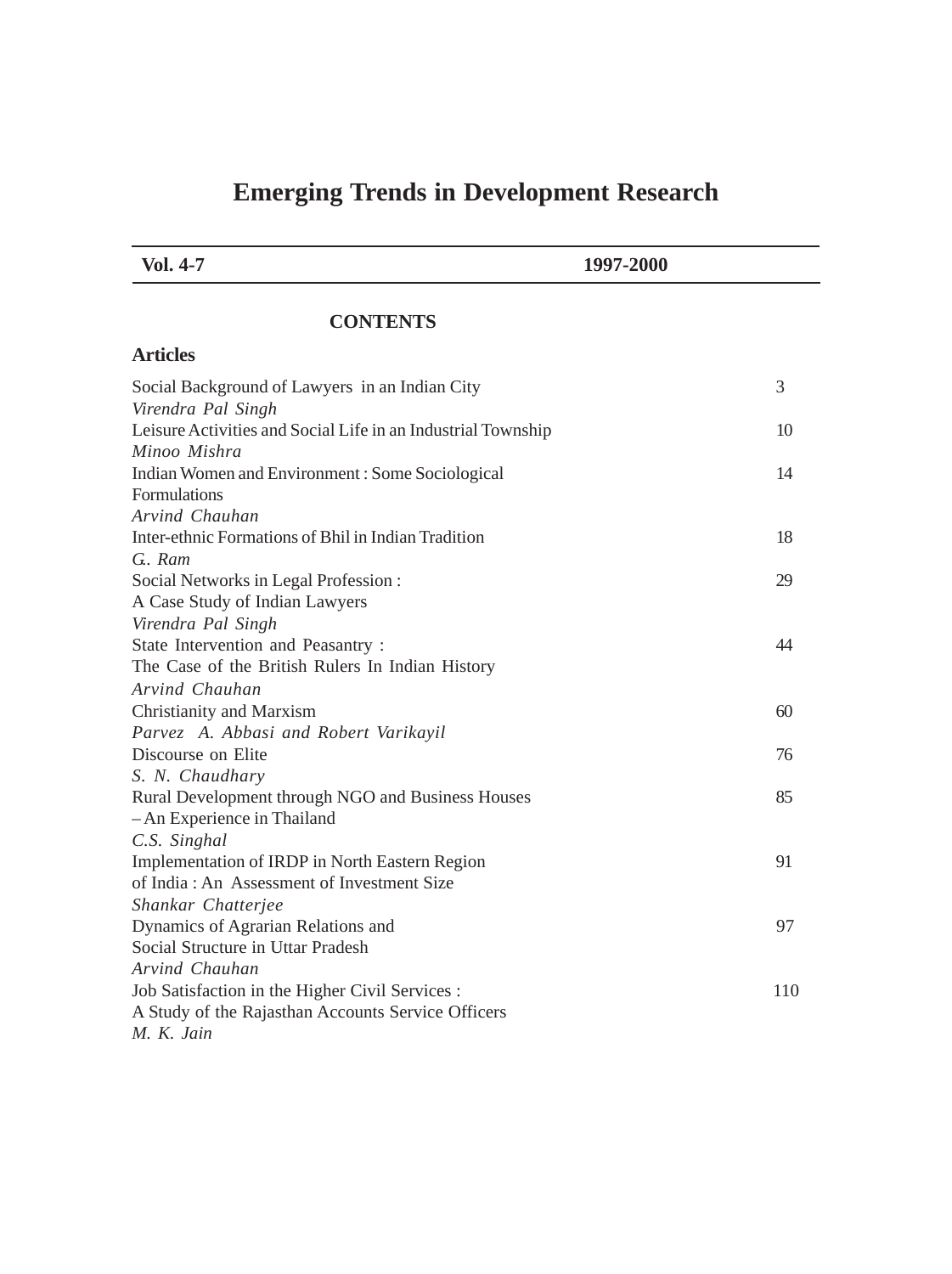| Multiculturism, Modernity and Violence: Terrorism<br>in North East India | 115 |
|--------------------------------------------------------------------------|-----|
| G. Ram                                                                   |     |
|                                                                          |     |
| <b>Book Reviews</b>                                                      |     |
| Arther J. Vidich : The New Middle Classes :                              | 121 |
| Life Styles, Status Claims and Political Orientations                    |     |
| Bidyut Deb Choudhury                                                     |     |
| S. N. Chaudhary: Power Dependence Relations:                             | 124 |
| Struggle for Hegemony in Rural Bihar                                     |     |
| Virendra Pal Singh                                                       |     |
| Parvez A. Abbasi: Social Inequalities among Indian Muslims               | 125 |
| G. Ram                                                                   |     |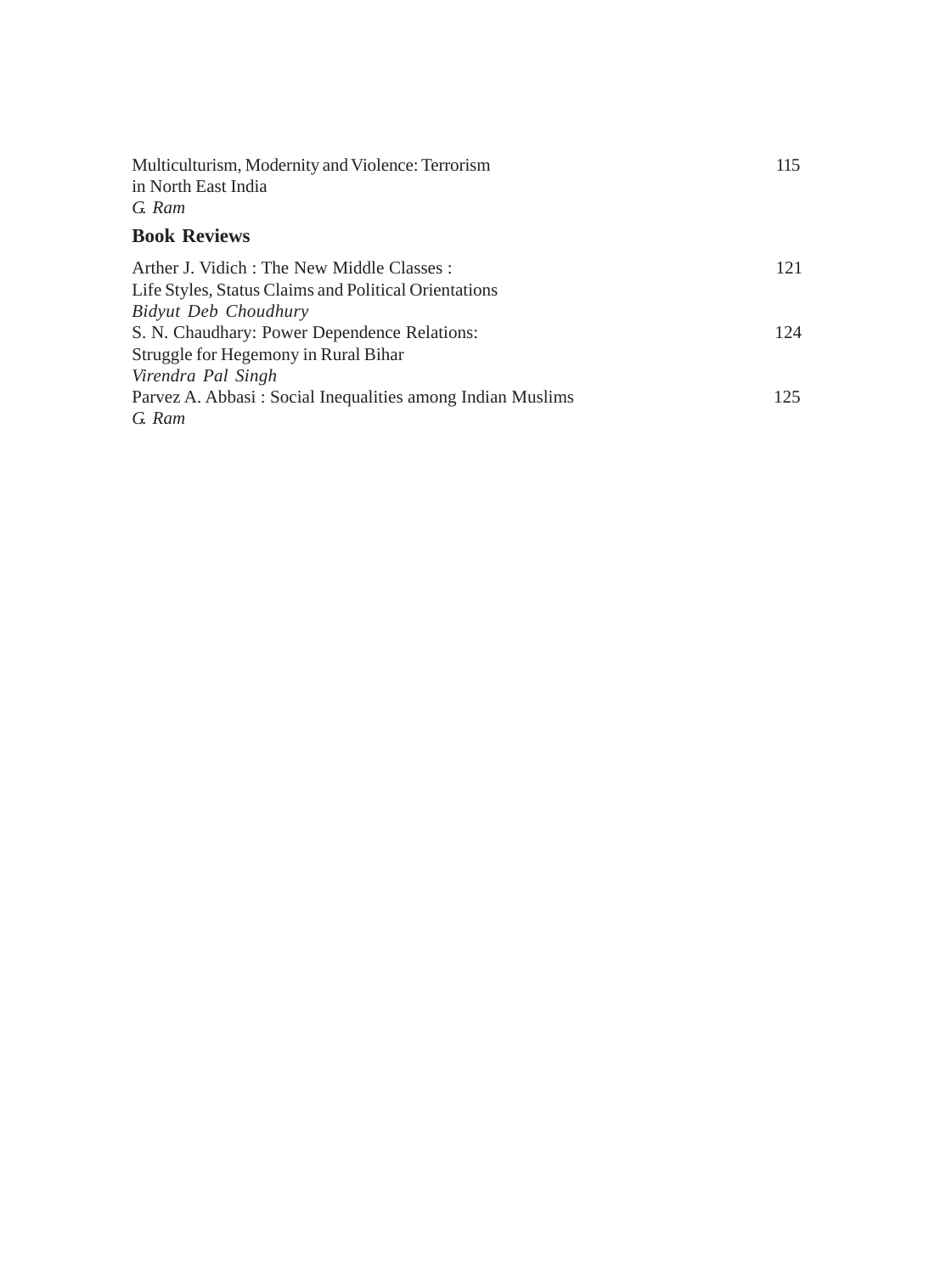# **Social Background of Lawyers in an Indian City**

# **Virendra Pal Singh**

**C**aste constitutes the core of social stratification in India. The traditional Indian society was viewed as an ascriptive one where the traditional social stratification system was based on caste system and the mobility between different caste-based occupational strata was very nominal. The growth of modern education and advancement of technology during the British rule and later after independence accelerated the process of social mobility in Indian social stratification system. The traditional caste based occupational structure is passing away and new urban-based occupational groups are emerging on the scene. The study of mobility of the members of the different castes into urban-based professions is an area of sociological interest.

 The present study is located on the lawyers of Meerut City. The city of Meerut is the seat of administrative division comprising of the five districts of the region, namely, Meerut, Muzaffarnagar, Ghaziabad, Saharanpur and Bulandshahr. In that sense, Meerut is a regional city with nearly five lakh population. It is the seat of the University which regulates the examination in sixty college spread over the five districts. It has the only medical college in the region and provides the best of the marketing facilities in the region. It is linked with national capital, Delhi (70 kms) along a national highway which links Delhi to Dehradun. The city arranges at its out skirts one of the famous fairs Nauchandi in Northern India. It has vigorous peasantry spread over the surrounding rural area (Chauhan 1990: 24). Green revolution has entered in the region in a big way with modern equipments of agriculture like tractors, pumping sets, fertilizers and new variety of seeds being widely spread in the whole region (Chauhan 1990: 26). In the ancient and middle ages Meerut had a fort and township grew around it. The most recent history of the Meerut and its surrounding region is centred around the year 1857 when the Indian army revolted against the British. Meerut was the starting point of revolt and the region around it became a scene of battle and reprisals. The rule of the British East India Company was brought to an end as the British crown took over the administration of the country directly. Persons who were loyal to the British were rewarded with land grants and the revolt was run down through armed action to ensure its non-occurance (Chauhan 1990: 28). The period from 1860 to 1890 can be said a dark period in the history of Meerut in the sense that the people of the region were oppressed by the British rulers.

*Virendra Pal Singh is Reader in Sociology, Assam University, Silchar-788011 (INDIA)*

**Emerging Trends in Development Research Vol. 4-7, 1997-2000, 3-9**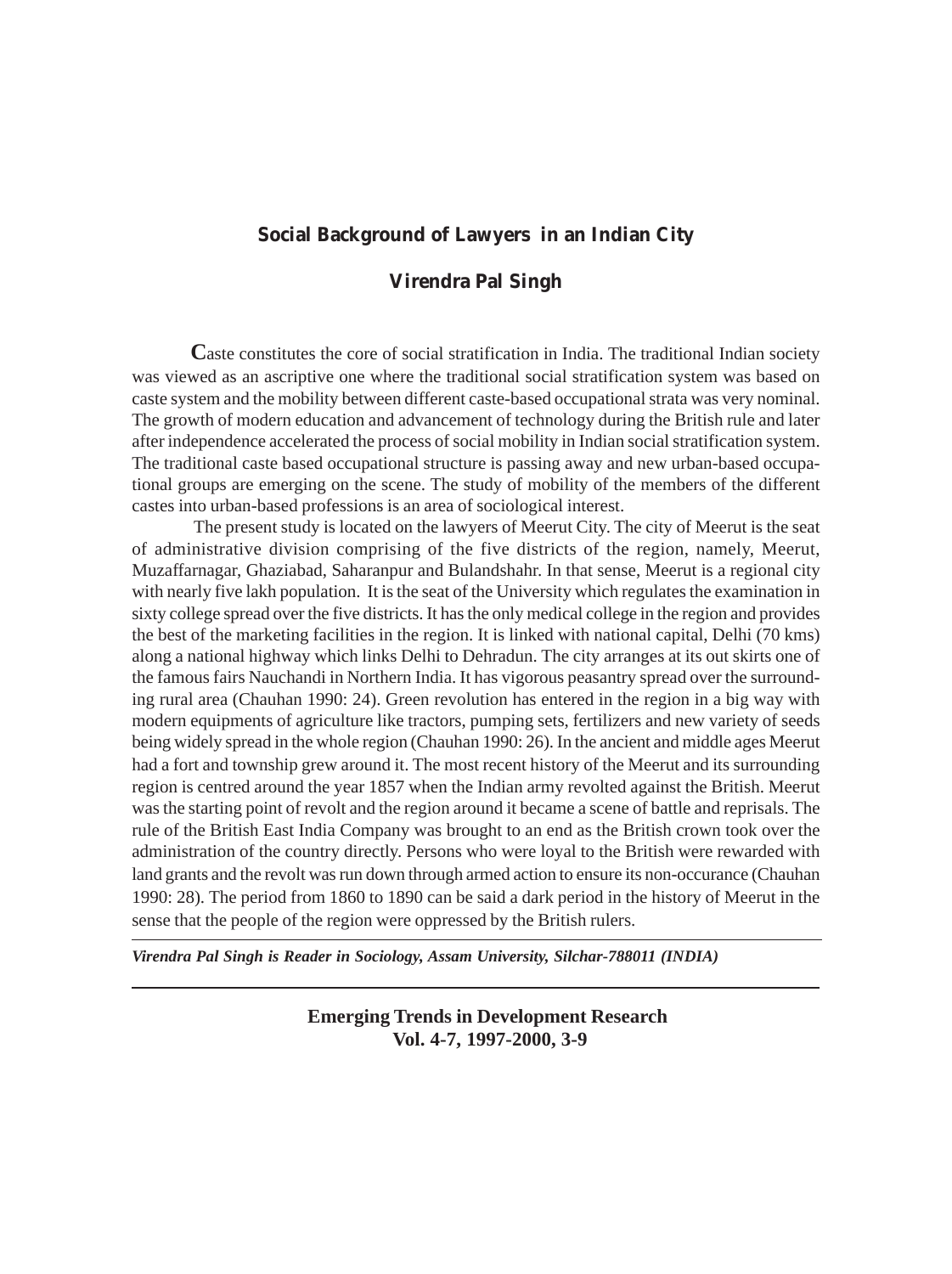#### **4** *Emerging Trends in Development Research, 4-7, 1997-2000*

In the last quarter of nineteenth century, Meerut was visited by Swami Dayanand Sarswati, the founder of Arya Samaj movement in India. It created a great impact not only awakening of the consciousness of the people but also halted the process of convension of Hindus by Christian missionaries and introduced a reformist approach within it. The movement appeared to a section of urban intelligentsia as well as the rural peasantry (Chauhan 1990: 28). One of the salient feature of the caste structure in Meerut and its surrounding region is that the degree of sanctity developed in daily life and situats in classical Hinduism has some how not been fully practised in this part of the country. Mere the Brahman and Kshatriya plough the field and perform all the agricultural activities that their that their counterparts among the peasant castes undertake. The Jat constitute the most hard working sections of the peasantly in the Meerut region and their ways of life appears to have become a model for the rest. The distance between upper castes and the lower castes has not appeared sharply even as one between the workers and owners. Since the owners themselves have been workers of some consequence (Chauhan 1990: 30).The present paper deals with the salient features of the legal profession in Meerut in historical perspective and social background of the lawyers in terms of their age group, place of origin, religion, type of family, caste, father's occupation and type of schooling.

#### **Historical Background**

The legal profession in Meerut is about one hundred years old. At the time of mutiny of 1857 there is nothing on record of existence of regular law courts or of lawyers. It was only in 1860 when courts of magistrates and judge were established in Meerut. A perusal of the files of District Judhe's record room shows that district judge, at that time, was called 'Sadar Us Sadar', Deistrict Meerut (Jain, 1983 : 1). At that time executive and 1860 show that about seven lawyers were practicing in the then existing courts. The castes of these lawyers can be identified from their titles. Out of seven, five lawyers were from Brahamin castes and remaining two were Muslims. It indicates that at that time the legal profession was dominated by the upper castes Brahmins. The Muslims who constitute about half of the population of the Meerut city were also had their representation in the profession.

During the period from 1861 to 1875, courts were functioning under Anglo Sexon system and jurisprudence and the lawyers were duly appearing and conducting cases on behalf of their clients. In the year 1881-82, Meerut Bar Association was formed by the lawyers. From the existing record, it appears that some Englishmen were also practicing in Meerut Courts as lawyers. At that time, there were about 17 lawyers practicing in Meerut District Courts. Except two Englishmen, all the lawyers were from upper castes and Muslim community.

In the national struggle for freedom, the lawyers of Meerut played a significant role. In 1880, the atmosphere of Meerut was surcharged with national awakening and urge in the people for socio-religious reforms. In the year 1885, the Indian National Congress was founded and the second All India Conference of Indian National Congress met at Calcutta. This conference was attended by Advocates and Vakils from Meerut as deligates. Out of five deligates four were pleaders from Meerut. In 1888, Congress Session was held at Allahabad and in this session as many as 28 deligates attended the session, out of whom 10 were pleaders, Vakils of Baristers at law. They represent a glaxy of eminent lawyers of that time in Meerut.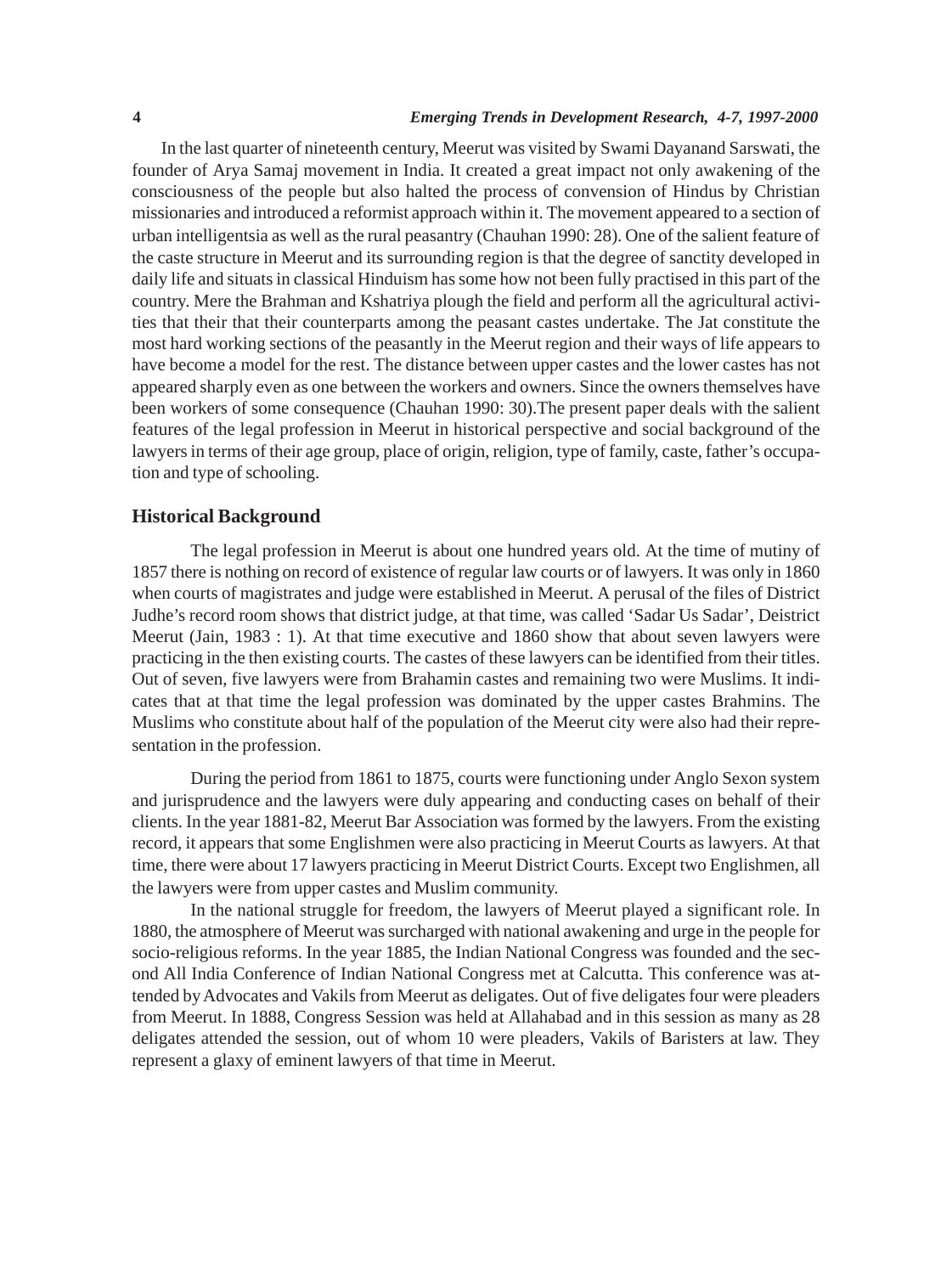#### *Virendra Pal Singh* **5**

In 1929, Meerut was destined to be the venue of an internationally known trial of Meerut Conspiracy case (1929-33). In all 32 persons were arrested from different corners of India, on charge of conspiracy to over-throw the British Government in India and were brought to Meerut and were sent to its Distict jail. From Meerut two persons were arrested. In the defence of the accused most of the eminent lawyers of the country who led the national struggle of freedom appeared in the Meerut Courts (Singh, Devendra, 1983 : 40-44). Their presence in Meerut provided an opportunity to the lawyers of Meerut to come closer with the leaders of national struggle for freedom and till the independence the lawyers of this region regularly attended the congress-meetings, conferences and participated actively in the activities of national movement.

In the last three decades the number of lawyers is increased tremendously. During 1956 to 1965, 405 lawyers were registered by Bar Council of Uttar Pradesh to practice in Meerut District Courts. In the decades of 1966-76, there was a little increase in the number of practicing lawyers i.e., 644 lawyers had joined the legal profession of Meerut. But, in the decade of 1976-85, as many as 1459 lawyers got registration for legal practice in the courts of Meerut. Thus, as per list of Uttar Pradesh Bar Council, Allahabad, 2508 persons were registered practitioner in Meerut on 31-12- 1985. But about 500 of them are not practicing lawyers. Thus, at present about 2000 lawyers are actually practicing. As a result of sudden increase in number of lawyers in Meerut the competition among the lawyers has been increased, and the lawyers of younger generation have to struggle for their existence in the profession. In our study 13 percent of the lawyers were not having a single case with them. It is an indication of the level of competition for the younger generation of the lawyers.

#### **Social Background**

The social background of a lawyer is closely related to his value orientation, role perception and role performance. It involves an analysis of his place of origin, family type, age-group, caste and class background, educational background, membership of formal and informal groups and associations of the legal professionals. Further, it also warrants an inquiry into the reasons for his preference to chose the legal profession as it may enable us in seeking the answer of two major questions : (1) Why do people enter into legal profession ? and (2) How far the profession serves as an avenue of social mobility ?

In the present paper an attempt is made to analyse the social background of the lawyers under study in terms of their age-group, place of origin, family type, caste and class background, educational background, membership of professional associations, and the reasons for entering into the legal profession.

# **Age Group**

The subjects can be *classified* into three age groups (i) Youth (21-35 years); (ii) middle aged (36 – 50 years) and old aged (above 50 years). The distribution of the subjects according to their age group indicates that there is a high represntation (52 percent)of the youth in the legal profession of Meerut while reflects the growing impact of university education in the Meerut region in post Independence era.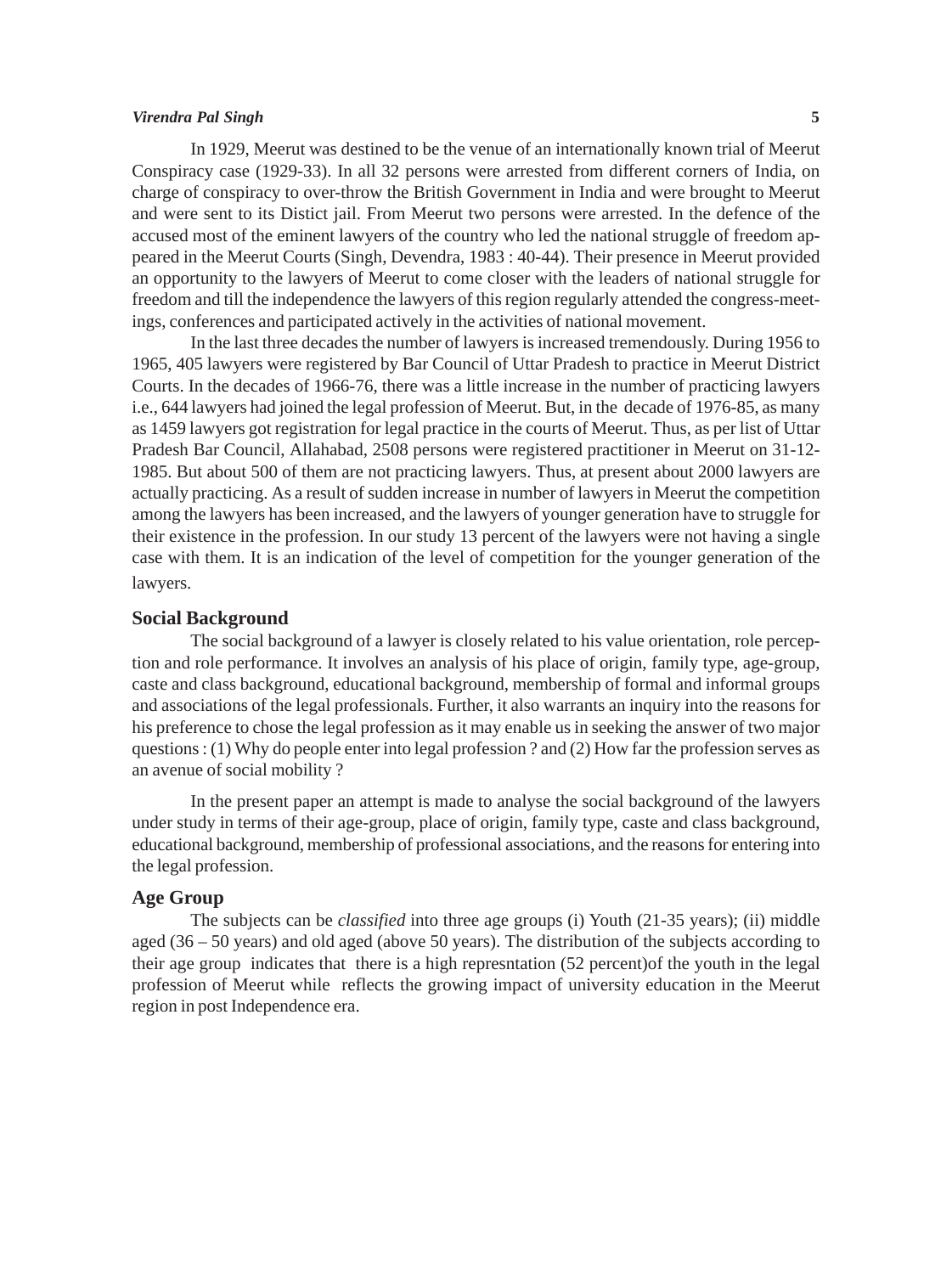# **Place of Origin**

Place of origin refers to the place of birth of the subject. It may be a village, a small town or a city. In order to find out patterns of migration the lawyers were asked to mention about their place of birth, district and length of their stay in Meerut City. the distribution of the subjects according to their place of birth and district of place of birth reveals that the representation of rural lawyers (those born in a village) was high (56.5 percent) in the legal profession in Meerut. As many as 74 percent of the total subjects were drawn from both the rural and the urban areas of Meerut district. A number of lawyers (15.5 percent) migrated from the villages, towns and cities of neighbouring districts of Meerut region; namely, Ghaziabad, Muzaffarnagar, Bulandshahr, Bijnor and Saharanpur for joining legal profession in Meerut. The lawyers who had migrated from other districts of U.P. and West Pakistan (at the time of partition of the country) were predominantly (13 out of 21) urban based.

The distribution of the subjects in relation to their place of birth and length of residence in Meerut city reveals that nearly one-third (34.5 percent) of the subjects are local, in the sense, that they are living in Meerut city either since birth or in a neighbouring village, town or city from where they can commute. The trend of immigration in last four decades indicates that during the last one decade the migration from rural areas was relatively high (56.5 percent). During the last third and fourth decade the migration from urban areas was relatively high (33.5 percent) in comparison to last two decades. It was perhaps due to the partition of the country when a number of families from West Pakistan settled down in Meerut city.

#### **Religion**

Religion-wise the representation of Hindu lawyers was very high (90.5 percent) in the legal profession of Merrut. The Muslim who constitute about half of the total population of the city have a low ratio (7.0 percent) of representation. Other minority religious groups namely, Jains and Sikhs have a negligible presence (2.0 percent and 0.5 percent respectively) in the legal profession of Meerut.The distribution of the subjects in relation to their religion and place of birth (for analytical purpose all the lawyers born in a town or city are put under the category of urban) reveals that among the Hindu lawyers a majority of lawyers (59.7 percent) were drawn from the rural areas in contrast to 71.4 percent of the Muslims who were drawn from the urban areas. It is in accordance to the fact that in comparison to rural areas the muslim population is highly concentrated in urban areas of Meerut region. Among the two other religions groups (Jains and Sikhs) as many as 80 percent are from the urban background.

# **Family Type**

Two types of the family units were identified among the subjects of this study; viz., nuclearconsists of husband, wife and their children and joint family-unit of the members living either with their parental family or with their brother (s) families. Out of 200 subjects as many as 110 were living in joint families. The distribution of subjects in relation to their family type and age group as indicates that among the youth the tendency of joint family was very high with 70.2 percent. In contrast, among the middle aged and old-aged lawyers the tendency of living in nuclear unit was relatively high (59.6 percent and 63.6 percent respectively).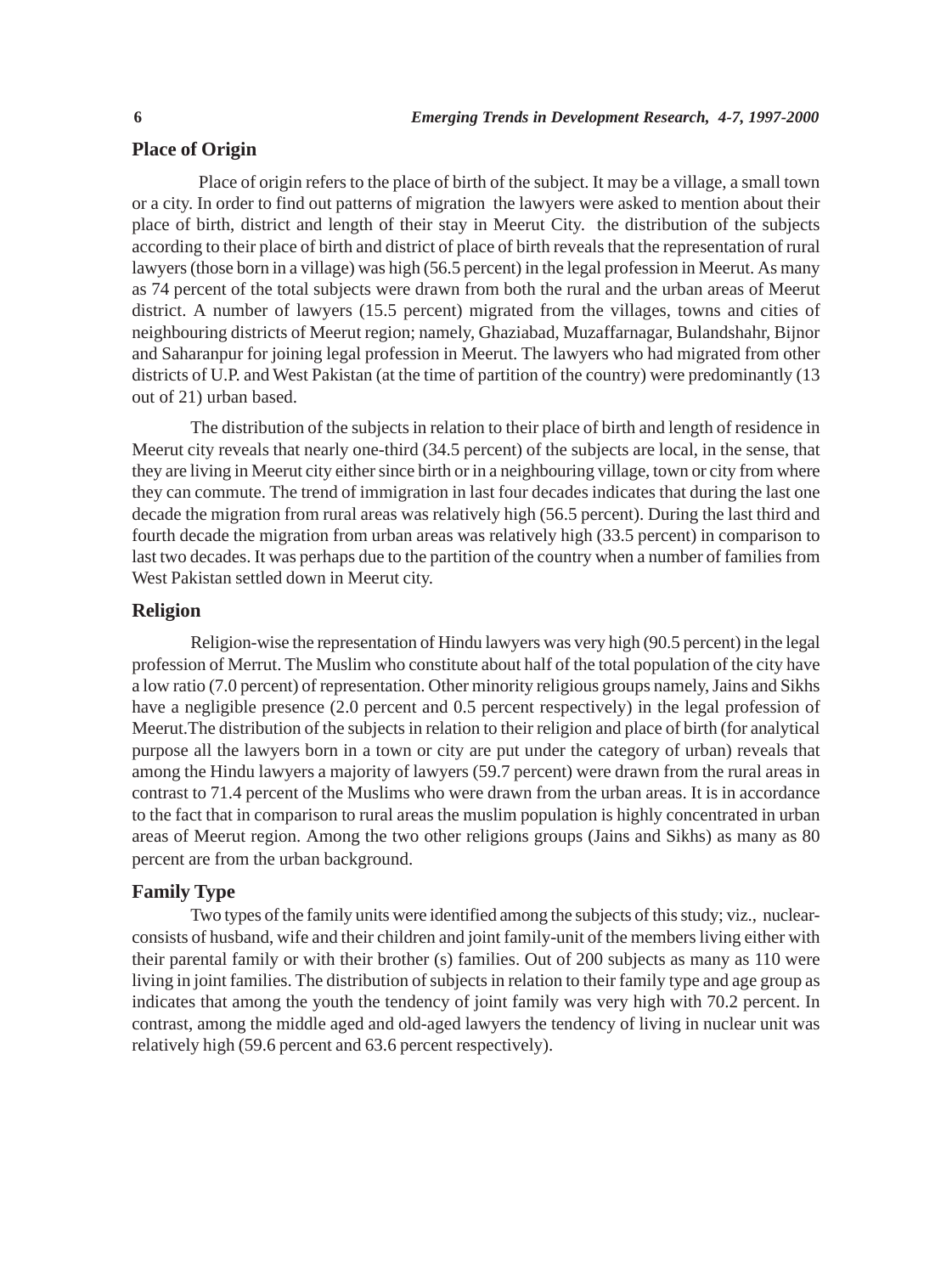#### *Virendra Pal Singh* **7**

#### **Caste Structure**

The thirteen Hindu Castes were put into four categories – upper castes, middle-order castes, lower castes and ex-untouchable castes. The muslim castes were put separately and their position in the table 7 does not represent their status position in the hierarchy. Non-castes groups; namely Jains, Ahluwalia and Bedi are put seperately at the bottom of the table 7. Among the upper castes are included four major castes; namely, Brahmin, Rajput, Vaishya Aggarwal and Kayastha. In middle order castes, Jat, Tyagi, Gurjar, Ahir and Sunar are included. The relative position of these caste groups in the local hierarchy is very inconsistent. For example, the Tyagi claim that they were upper caste Brahmins but their claim is not acceptable to the Brahmins. Similarly, Jats, numerically constitute the dominant land holding caste of the region and claim the status equal to upper caste Rajputs but their claim is not acceptable to the Rajputs of the region. In the same way, the position of Gurjar, Ahir and Sunar castes is not clear in the caste hierarchy of Meerut Region. For analytical purpose all these castes are put in one stratum of middle order castes. Among the lower castes, Kurmi and Dhinwar are put. Their position in the hierarchy is not much disputable. In the fourth category, ex-untouchable castes, namely, Jatav and Balmiki are put. All the Muslim castes are put together separately. The main Muslim castes in the sample are Quazi, Saiyyad, Pathan, Rajput, Ansari, Gaddi and Qureshi. In category of other castes and Non-castes group, Jains. Khatri, Arora, Ahluwalia and Bedi are included. Except Jains who are non-caste group, the members of all other castes in this category immigrated from West Pakistan after partition. These castes do not fit in the regional caste hierarchy and therefore are put separately. The castewise distribution of the subjects indicates that caste is still powerful in legal profession. The upper castes are in a dominant position with 52 percent followed by the middle order castes (28 percent). The Brahmin castes come at first with 19.5 percent. The Jat caste of middle order comes at second place with 18 percent followed by the Vaishya Agarwal and Rajput with 16.5 percent and 15 percent respectively. Muslim castes altogether constitute 6.5 percent of the sample. The castes of lower rank have a little representation (6 percent)in the legal profession. It is clear that the legal profession is dominated by the upper castes lawyers and the dominant castes of the middle order. The age data for lawyers of different caste groups reveals that the representation of lower castes and ex-untouchable castes has been low (1.92 percent, 3.85 percent and 4.55 percent respectively) over the three generations of the lawyers. The entry of middle order castes in the legal profession has gained momentum in recent years as the young generation of middle order castes has a good representation (33.65 percent) among the youth.

The distribution of the subjects in relation to their caste and place of birth indicate that among the upper castes lawyers the representation of urban area was relatively high (54.8 percent). In contrast, among the middle order castes, the representation of rural areas was high with 87.7 percent. The members of lower castes are also mainly drawn from rural area (66.6 percent). The member of ex-untouchable castes are exclusively drawn from the rural area. The Muslim lawyers are predominantly from the urban areas (78.6 percent). It suggests that the legal profession in Meerut is quite open for the members of rural community irrespective to their caste. But it has attracted especially the castes of middle order which represents the dominant peasant castes of the region. The entry of the members of lower castes as well as of ex-untouchable castes is, however, limited to the urban areas.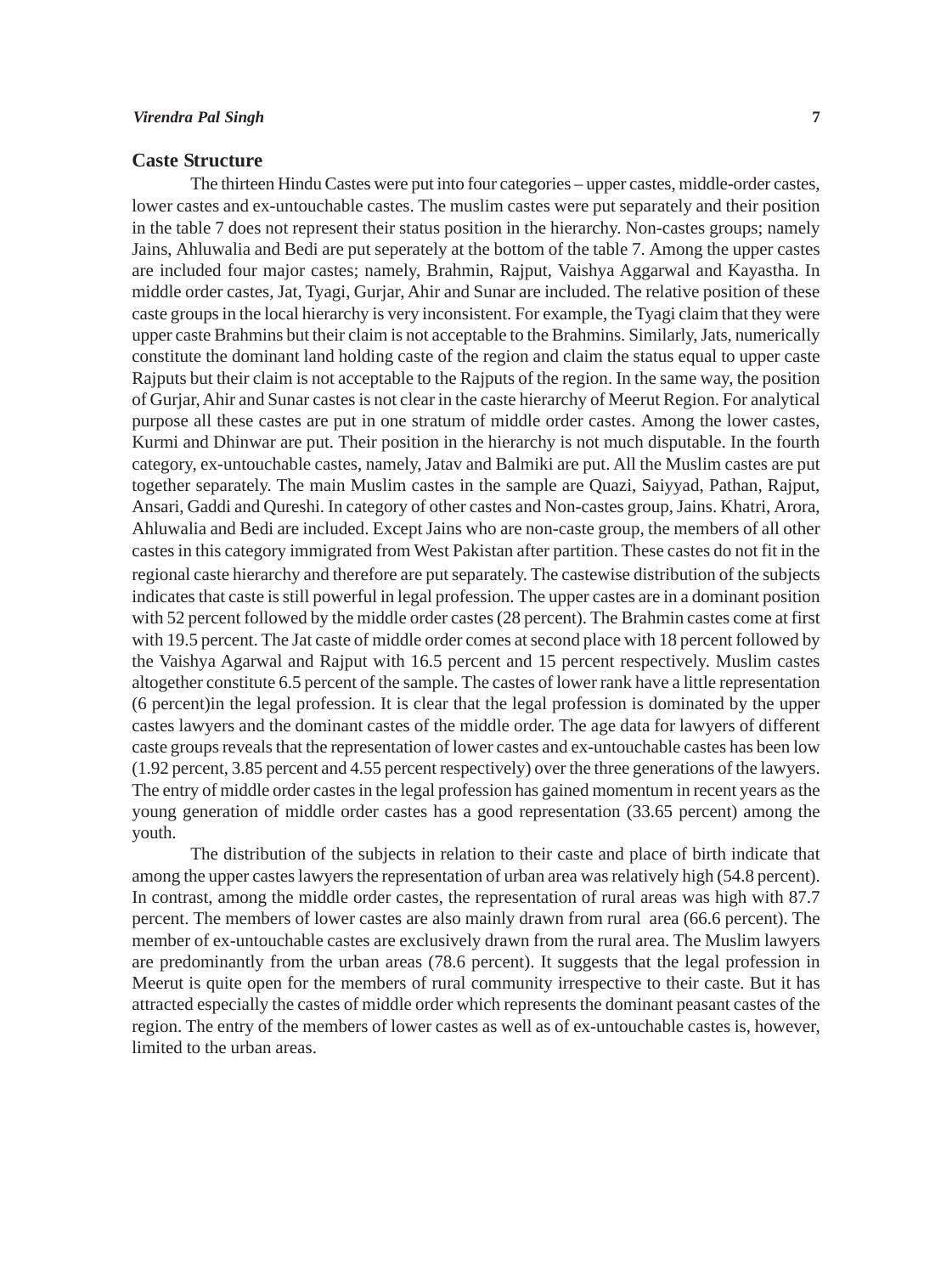# **Type of Schooling**

The type of schooling is analysed in terms of the medium of instruction in the school where the subject has received education. At the secondary level, (12 years of schooling) out of 200 subjects as many as 180 (90 percent) has received education in a Hindi-medium school. It is in agreement with the fact that after independence the number of Hindi medium schools at secondary level has been increased in the Meerut region. The distribution of the subjects in relation to their age group and type of schooling indicatesthat the percentage of English medium educated lawyers has decreased from 29.5 percent of the old generation to 3.8 percent of the young generation, which is an indication of the growth of Hindi language as medium of instruction at the secondary level of education.The distribution of the subjects in relation to their place of birth and type of schooling indicates that among the English medium educated lawyers the representation of rural and urban areas was equal (50 percent) while among Hindi medium educated lawyers the representation of those from rural areas was high (57.2 percent). It suggests that some of the families of the rural areas of Meerut region were able to send their children for English medium schools located in urban areas. It is also an indicator of high urban exposure of elite families of the rural society of the region. The distribution of the subjects in relation to their caste and type of schooling indicates that majority of the lawyers who had educated in English medium schools were from the upper castes (45 percent) and the middle order castes (40 percent) background. Among the lower castes no one had education in English medium schools while one of the member of ex-untouchable caste had educated in English medium school. It is an indicator of the openness of educational institutions of the region for all sections of the society.The distribution of the subjects in relation to their fathers' occupation and type of schooling reveals that among the English medium educated lawyers as many as 35 percent were from the agricultural families. Another 30 percent were from the families of professionals. It suggests that a number of agricultural families were able to send their children to English medium schools.The distribution of the subjects in relation to their place of birth and place of secondary education reveals that out of 113 subjects who were born in a village only 21 (18.6 percent) had completed their secondary level education in village level school. Remaining subjects in this category received their secondary level education either in a neighbouring town school (38.9 percent) or in a city school (42.5 percent). It suggests that for the purpose of secondary level education as many as 81.4 percent of the rural children depended on towns and cities. This fact prove our assumption that in the process of educational attainment a rural child has to go to a town or a city. The distribution of subjects in relation to their medium of instruction at the level of secondary education and at the level of legal education indicates that rural or urban background has hardly effected their medium of instruction. At the level of secondary education pre-dominantly the children of rural as well as of urban background preferred to have Hindi medium but during attainment of legal education almost in equal proportion (about 40 percent) the subjects had shifted to English medium.

Now the salient features of the legal profession of Meerut and social background of its members may be summarised as follows: i) The profession is dominated by the rural based lawyers ; ii) Most of the members of legal profession are 'young' (below the age of 35 years); iii) Religionwise the Hindus have a very high (90 percent) representation in the legal profession; iv) The degree of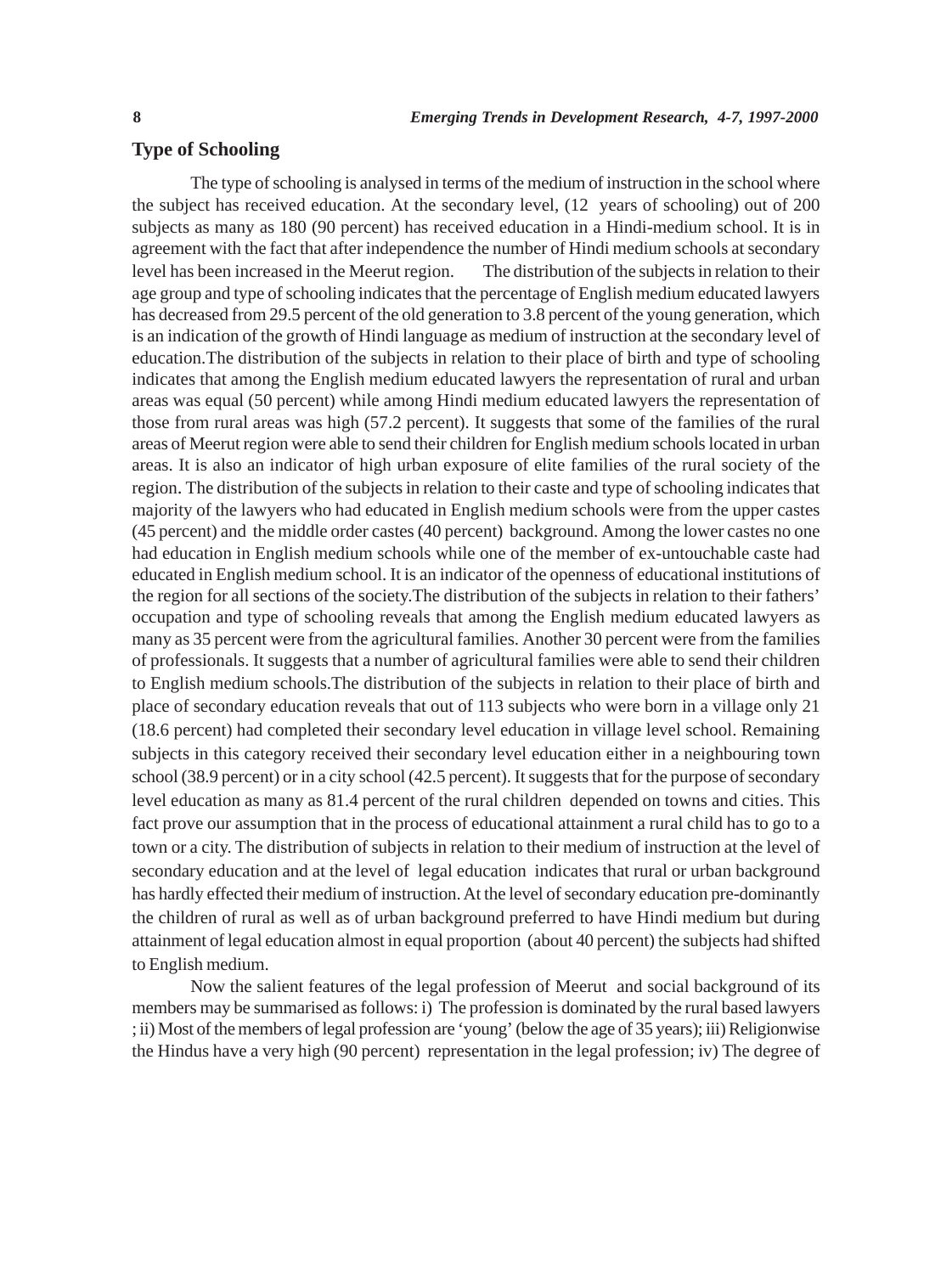#### *Virendra Pal Singh* **9**

joint family decreased with the age of the lawyers, in the sense, that those who were in group of 21 – 35 years of age, had a tendency of living in joint families in comparison to middle aged and old aged lawyers. The tendency of living in joint family was found high among urban based lawyers rather than their counterpart rural lawyers; v) the caste factor is still powerful in the legal profession of Meerut. The upper castes are still in a dominant position. The middle order castes had second place in the profession, particularly Jats and Tyagis who constitute the major agriculturist castes of the region and in recent years the entry of these castes in the legal profession had been geared up. The representation of the castes of lower order is relatively low as the entry in the legal profession of Meerut required sound socioeconomic background. The representation of Muslim castes is also low in comparison to their counterpart Hindu community. As we have explored from the historical facts about the legal profession in Meerut that at the time of partition of the country the representation of Muslims was comparatively fair to its population strength. The possible explanation of this trend is that at the time of partition of the country the elite section of the Muslims who comprised mainly higher castes Muslims had migrated to West Pakistan and the population of Muslims in Meerut is now predominantly composed of occupational castes groups – Ansari (Weaver), Gaddi (Vegetable Grower) and (Animal Traders). The low socioeconomic conditions of these castes had checked their mobility into the legal profession despite the attainment of a degree in law. In recent past, the economic prosperity of these Muslim castes has been increased tremendously but their members are still confined to trade and commercial activities. ii) At the secondary level of education majority of the lawyers had got educated in Hindu medium schools. When one moves from old generation of lawyer towards young generation one found a significant decrease in the number of English medium educated lawyers which reflects the impact of growing number of Hindi medium schools in the region after independence. But in attainment of legal education the half of the subjects preferred English medium.

#### **References**

Chauhan, Brij Raj 1990: *Rural Urban Articulation,* Etawah: A. C. Brothers

Jain, G. K. 1983: "Law Courts and Meerut Bar Association", in Meerut Bar Association, *Centenary Celebration Sonvenir*, pp. 1-11.

Singh, Davendra, 1983: "The Meerut Conspiracy Case (1929-33)", in Meerut Bar Association, *Century Celebration Souvenir*, pp. 40-44.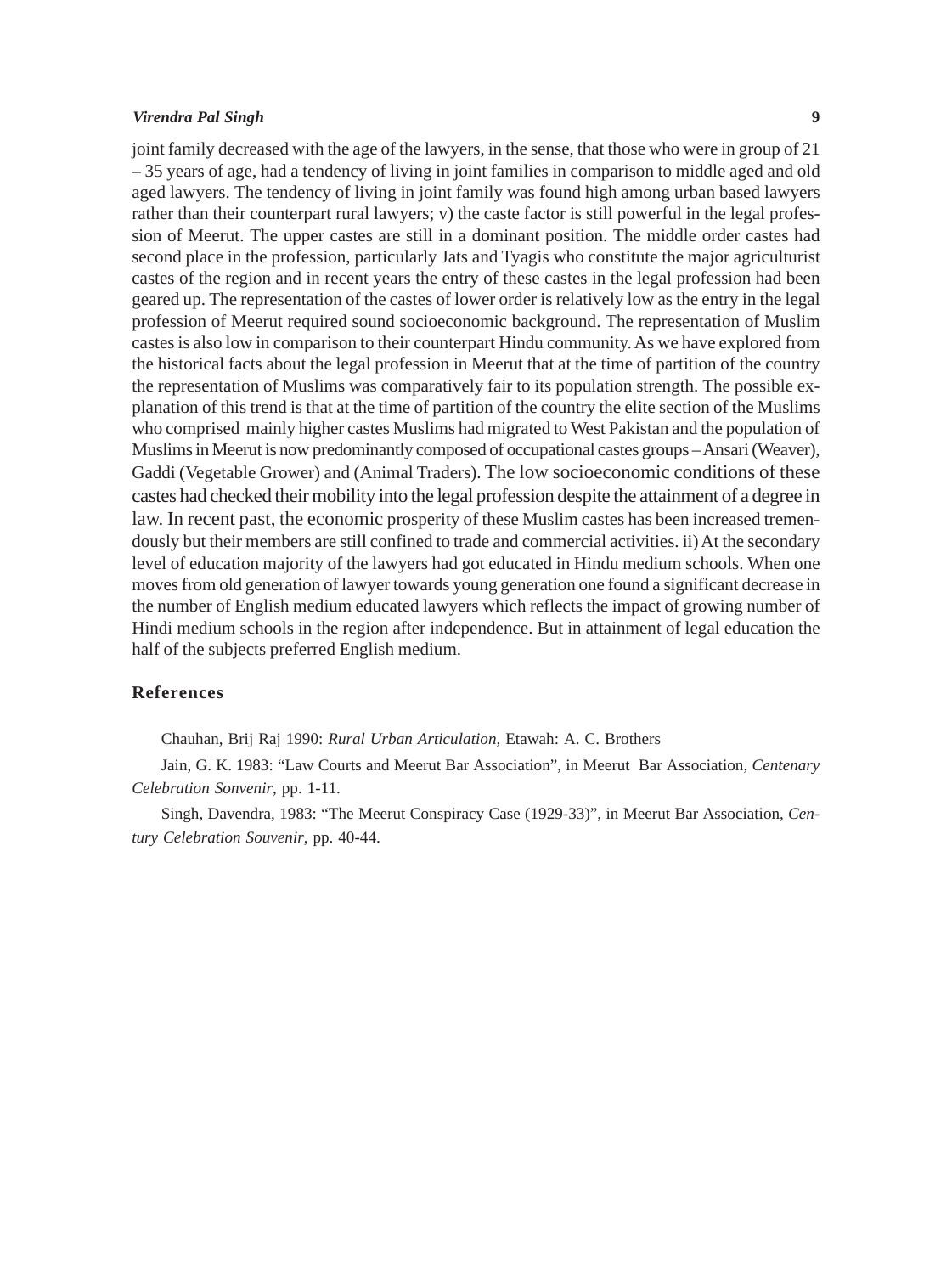# **Leisure Activities and Social Life in an Industrial Township**

# **Minoo Mishra**

The aim of present paper is to highlight the conditions which are conducive to human living. Bhilai as an industrial estate came into existence with the establishment of Bhilai Steel Plant (BSP ) that is product of India-Soviet technoeconomic collaboration and an agreement signed on 2nd February , 1955 between the Government of India and the Government of U.S.S.R. Government of India in its deliberate policy conceived public sector as an article of faith and an instrument of change for raising the living standard of the people in India (BSP 1986: 11-15 ).

Bhilai is located in Durg district of Madhya Pradesh (India). Bhilai had a rural and tribal setting within the area of Chhatisgarh known for its peculier culture. The zone before the establishment of Bhilai Steel Plant had uniformity maintained through structural continuity of linguistic and cultural homogeneity among the groups. Madhya Pradesh, a state of India, has one of the largest population of Scheduled Tribes and Scheduled Castes. Physically this state divides India into two parts i.e. South and North India, and is surrounded by six states which have cultural influence on periphery districts of the Madhya Pradesh.

#### **Ecomomic Roles of Bhilai Steel Plant**

Public enterprises in India before a decade was considered to provide employment opportunities to workforce awaiting their chances. Bhilai Steel plant has generated highest opportunities among SAIL plants. There were more than sixty four thousands employees besides casual labours employed in the plant (1985-86). They constitute a little less than one-third among total employees in SAIL. According to the employment policy of SAIL, jobs reservation to weaker sections of society have been provided, especially to SC/ST, women and orthopaedically disabled persons who are less than one-third of the total employees of the plant. They shared approximmately sixteen per cent amount in the total Rs. 186-17 crores paid in 1985-86, in form of. salaries, wages, and fringe benefits to employees of Bhilai. Economic contribution of Bhilai in terms of earning to SAIL, as well as to local, state and Central Government is noteworthy .In 1985-86, it has contributed approximately Rs. 464 crores to SAIL and Rs.230.58 crores to the coffers of local authority, State and Central Government in forms of income tax, sale tax, professional tax, entry tax, electricities, duties and in other forms of taxes and contributions.

*Minoo Mishra is Senior Lecturer in Sociolgy, Govt. M. K. B. College, Jabalpur (INDIA)*

**Emerging Trends in Development Research Vol. 4-7, 1997-2000, 10-13**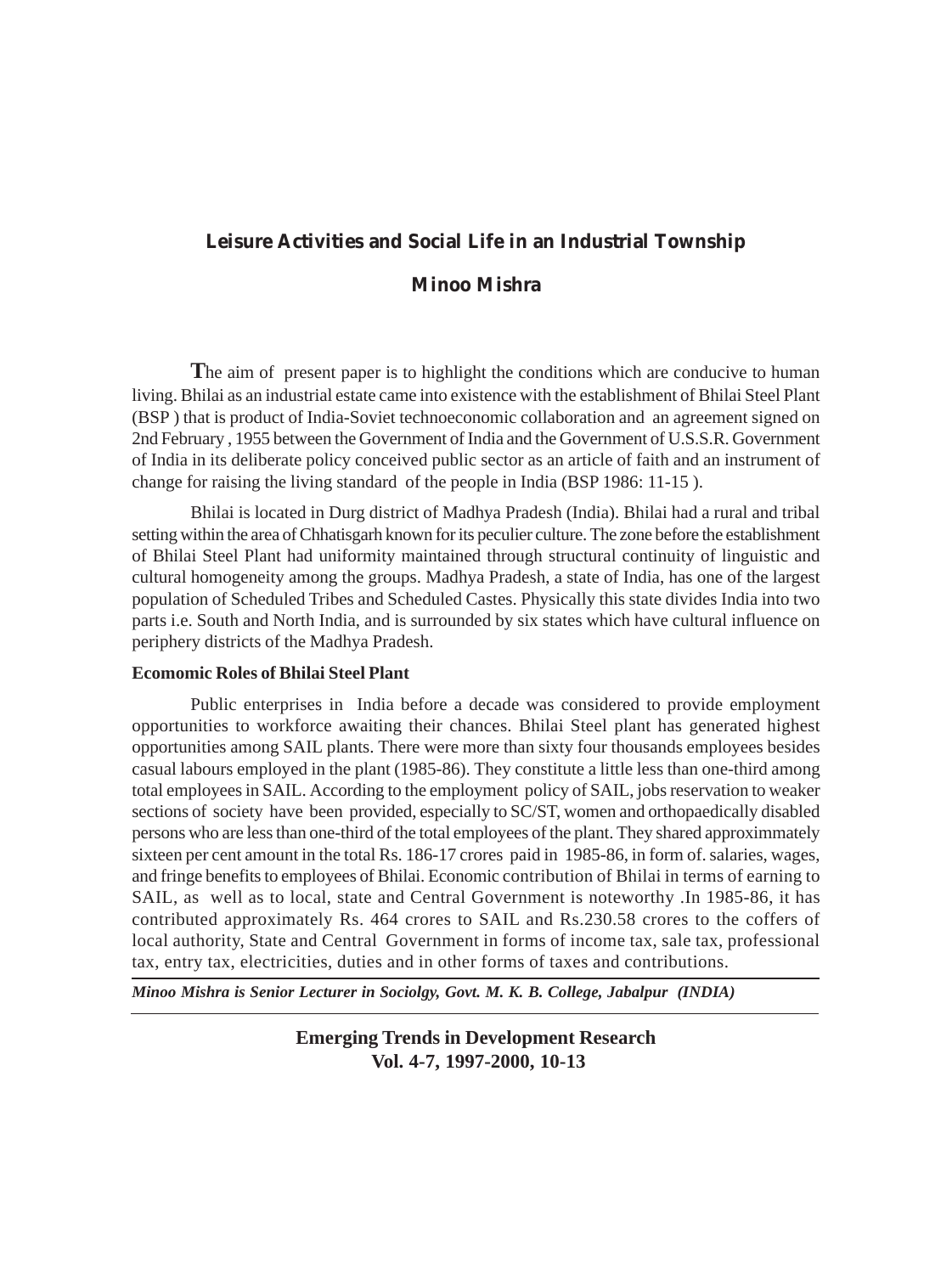#### *Minoo Mishra* **11**

#### **Activities and Social Life in Bhilai Town**

Employees of Bhilai plant belong to different ethnic / castes, linguistic, and religiousgroups who are from different states of India. They are residing in housing complex provided by BSP or other agencies constitute the Bhliai Town. Data on social solidarity from secondary sources and through observations highlight that there are social activities and Voluntary agencies which are promoting extra - curricular activities, community development programmes in Bhilai Town.

Extra-curricular activities provide chances for interaction among people to involve in activities transcend people's loyalties from their primordial ties to nation-state. Sports and Recreation Council (1966) is responsible for such activities in Bhilai town. Six clubs are affiliated to this council and perform activities like music, fine arts, literature, drama and yoga. Council organizes various cultural activities at the local national and international levels. In such activities role played by sponsored clubs are noteworthy. Council runs e level Ispat clubs fully equipped with facilities for indoor and outdoor games, T.V. and a public address system, Management of Bhilai through council extends assistance to twenty five registered organizations and twenty two sports clubs. Apart from these, Bhilai Club and Steel club, branches of international organizations like Rotary Club, Lions Club and Jaycees are there. These clubs promote welfare activities and international understanding among people. For example, some artists of Bhilai have mastered classical Western and Eastern instruments. They have represented at national and international plateforms. Artists from countryside through these clubs and organizations have visited England, France, Russia and other countries. Mention may be made of 'Panthi' dance and 'Pandavani' which have attracted national and international audiences towards the richness of folk culture of the region. Council also organizes sports activities and its local participants have represented at national and international games especially in common wealth competition, World campianship in Sweden, Asia youth Rally in Japan and other national games like Chess, Hockey, Cricket, Basketball, weight-lifting and Kabaddi. These games and cultural programmes have aroused pride of national consciousness among people of Bhilai Town.

The Department of Community Development of BSP sponsores the community development programmes in thefield of education, health and other welfare activities. These facilities are extended not only to the needy people of town but also to peripheral villages around the town. Facilities like approach roads, drinking water, medical camps, construction of schools and wells, installation of pumps, smokelees choolahs, repair of tanks and others i.e. sports and recreational activities are provided to villages located in radius of 8 to16 Km. from Bhilai. Thousands of BSP workers, along with other people are residing in these villages. Communication with these localities are maintained through the establishment of centres for adult education and vocational trainings. These centres inculcate skills by training the people to generate income through making the hand globes and caning of chairs. Cultural activities are promoted through work oriented literacy and celebration of literacy day and national festivals. Folk dances, arts and music of local communities are given exposure through organization of *Chhatisgarh Lok Kala Mahotsaw*. Cohesiveness among people belonging to different religious, linguistic and castes/ethnic groups are promoted through paticipation in cultural activities which provide chances for intermingling to people of younger and older generations in the area.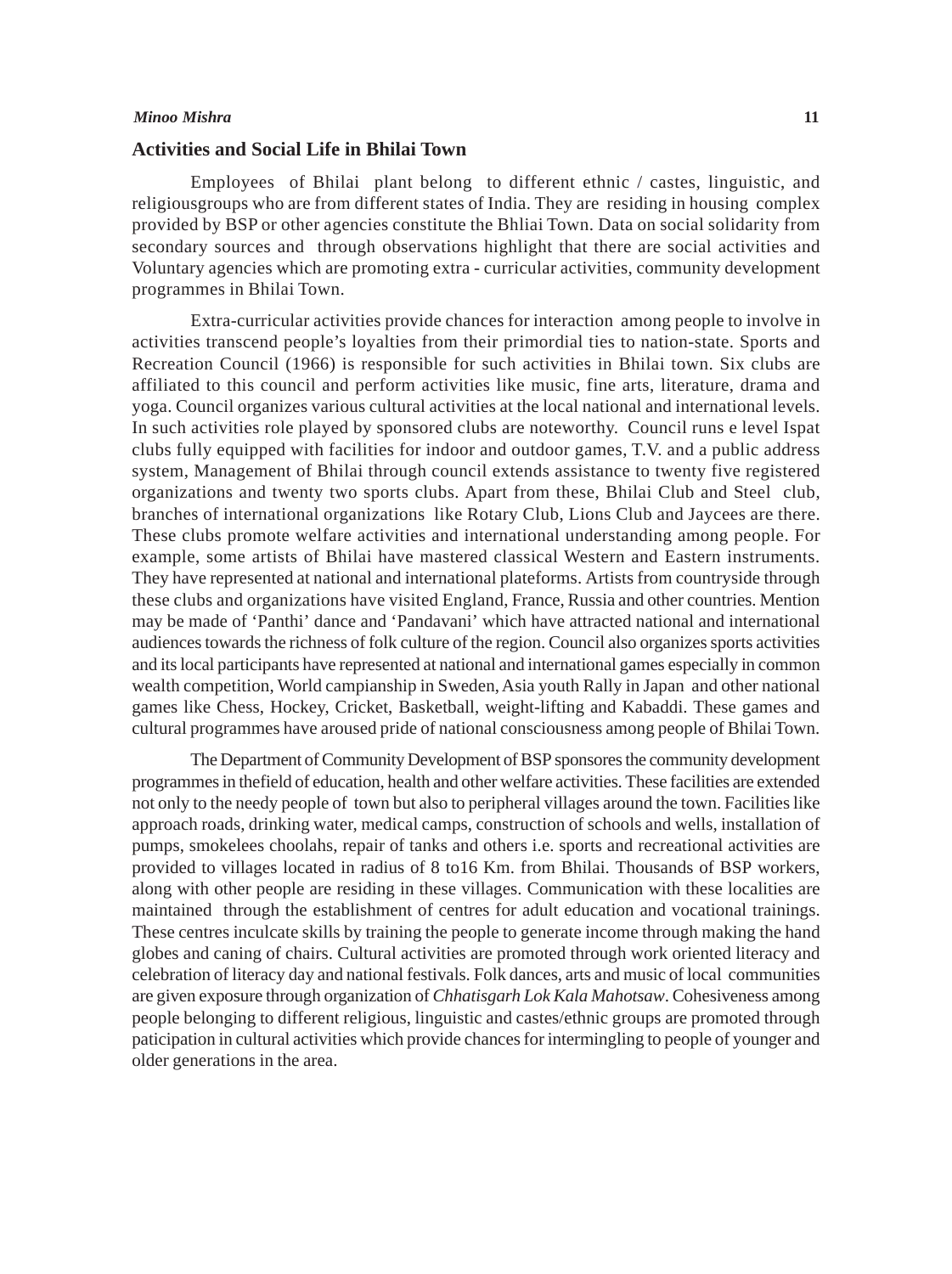Collective consciousness and social solidarity among people are promoted through voluntary organizations, recognized and partially supported by B.S.P. For example, *The Bhilai Wholesale Consumer Cooperative Store Ltd.* formed in 1963 to provide goods for consumers at reasonable price. It operates twenty seven cooperative societies in Bhilai with an annual turnover of more than Rs. 5 Crores per annum. These societies distribute food grains, clothes and coke to BSP employees. *The Chhatisgarh Sah. Shak Samiti* (1976) provides economic help by giving loan on a nominal charge of one percent interest and other goods in kind to the members of the Samiti. *Super Bazar* (1967) provides goods on credit and recover money directly from salary of the employee. It provides T.V., Radio, cycles, refrigerator, electrical appliances on loan, apart from the daily consumer items. The *Steel Employees Welfare Association* (1973) shares the financial burden of the retired members as well as family of deceased person, thus extend financial security to its members.*Bhilai Mahila Samaj* (1957)is taking care of women in Bhilai. It has units like *Udyog Kendra* for tailoring, soap units for preparing soap bars, hand gloves units for knitting handgloves and others as knit and embroidary and Masala units whose products are supplied in concern departments of BSP. Needy women trained in these in jobs through the certre are getting financial suport ranging from Rs. 300 to 400 per month.

Apart from above mentioned agencies, *Indo-Soviet Forum* (1962) and *Jan Kalyan Samiti* (1985) are also working in Bhilai Town. *Jan Kalyan Samiti* has ten centres in Bhilai. These centres are active in upliftment of common people by propogating education and civic sense. It also organizes sports and cultural activities to promote tolerance among different sections of people in town and peripheral villages. *Indo-Soviet Forum* organizes programmes relates to music, dance and cultural activities.It provides chances for interaction between members of both the countries. *Indo-Soviet Cultural Society* promotes cultural interaction between India and Russia through occassional visits of delegates in both the countries. Russian delegates visit India and perform ballet, music and folk dance at *Bhilai Centre*. Impact of such activities witnessed the emergence of *Metallergical Music Makers* at Bhilai. This music group has succeeded in making striking adjustment and harmony in the performance of vocal, national and international plateforms. BSP has encouraged local talents by giving them employment in the plant. 'Pandavani', a folk music and 'Panthi' a folk dance are well popularized, by active support and patronage of BSP. Performers of these music and dances are local people who have visited overseas for representing India on cultural forums (Srinivasan, 1988: 4-24).

#### **National Integration**

Bhilai Steel Plant has attracted workforce belonging to different ethnic, linguistic and relgious groups.Migrant employees have come from various regions and states and brought diverse culture with theme. Their immediate settled place known as Chhatisgarh itself is an amalgamation of Aryan, Nishad and Dravidian cultures protected by rulers of Gond Kingdoms. Members belonging to aboriginal groups are classified into Scheduled Tribes and Scheduled Castes categories for administrative and political purposes. BSP theough its trade union (s) at least in plant has divisions known as managers and workers. Prticipative management an emerging concept brings the total employees into one unit that is BSP. BSP got involved and played a part in the reconstruction of society and helped in building of a modern India. One of Bhiai trade union is known as Dominant Group and is affiliated to the Indian National Trade Union Congress (INTUC). It mobilises societal resources in the interest of workers. INTUC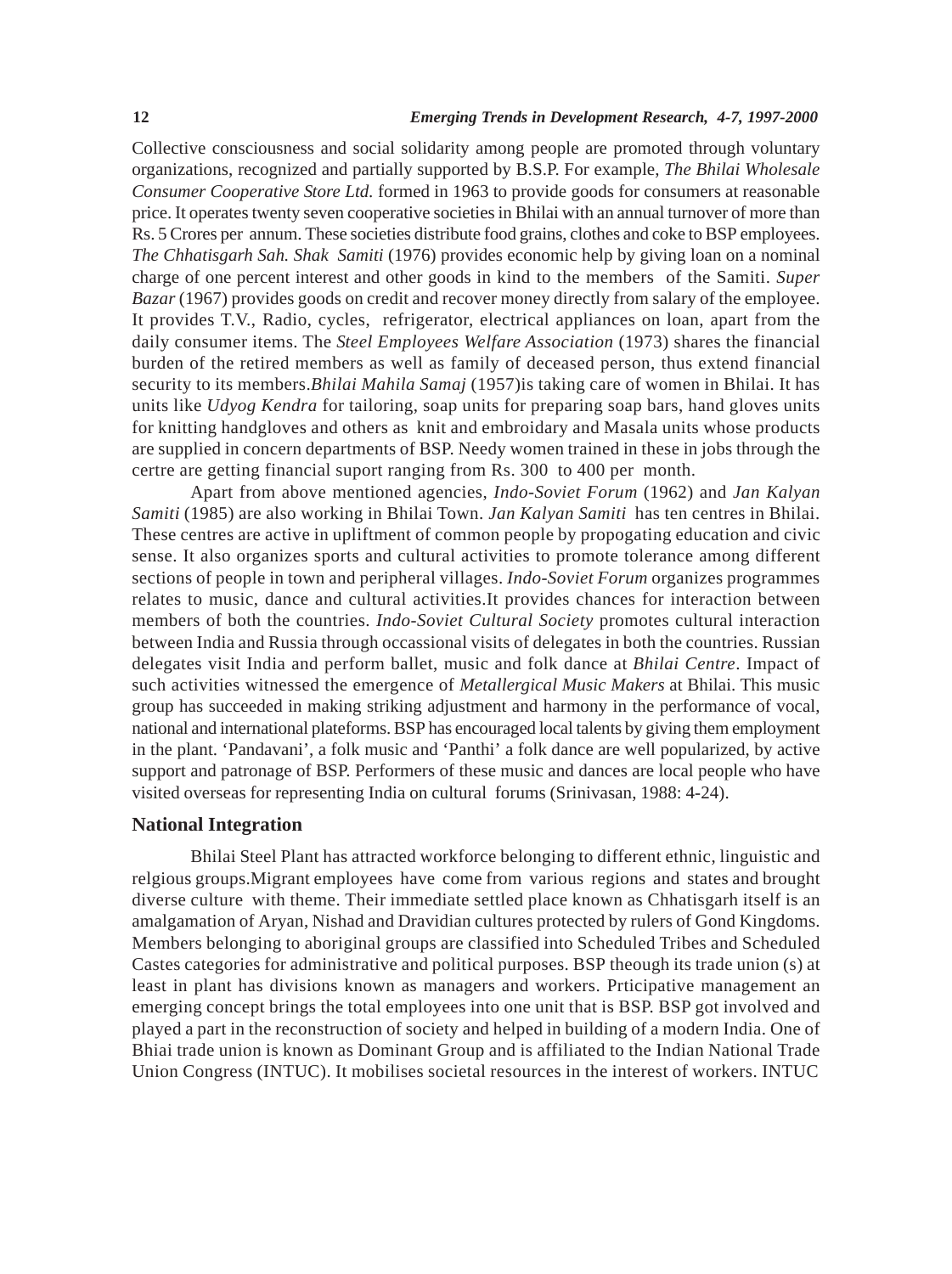#### *Minoo Mishra* **13**

of Bhilai Steel Plant is a officially recognized body by the Madhya Pradesh Industrial Act (1960). Some of BSP union leaders are M.L.A's and M.P's. Such conditions have created conducive work culture and living environment in Bhilai Steel Plant. Officers' Association of Bhilai is affiliated to Steel Executives Federation of India (SAIL Steel Union ) which looks after the social and econimic interests and welfare of executives and safeguards officers and their family interests by providing financial aid in the from of loan, retirement benefits and cash in case of accident or death. Thus, interests of both the workers and the managers are equally safeguarded through institutionalized provisions . This has resulted in interaction between these two units as equal partners in the Plant. Skill development of personnels belonging to executive and non-executive division of employees are equally promoted through professional organizations like Institute of Engineers (India) or Indian Institute of Metals, Computer Society of India, National Institutte of Personnel Management or Indian Institute of Material Management and Institute of Cost Accounts. These institutes are in operation in Bhilai town. They provide opportunities to people belonging to different sections of society who are willing to have upward mobility (Sahai and Mishra, 1990:327-331).

Cohesiveness among groups is maintained through paticipative culture observed in the plant by allowing workers' representatives to participate in management and decision-making. Outside the plant, schools provide opportunity of intermingling to younger generation. While occasional social gathering in clubs and societies provide chance for interaction among older generation. For intergroup communicaton Hindi is recognized as an efficient medium. Sometime English is used to bring conformity among people belonging to different ethnic and linguistic groups. Both languages are used for promoting tolerance, mutual understanding and communication among diverse groups. Cultural proximity is brough through music, dance, drama and arts exhibited and performed on a common plateform. North India and South Classical music and dances in form of Bharat Natyam, Kathakali, Kathak, Odissi and Manipuri are enthusiastically enjoyed by people of Bhilai Town as well as of the region. Folk dances and music of aboriginals are appreciated by members of different communities. Exposure of these at international platform have attracted

#### **References**

Sahai, J. and Minoo Mishra 1990: " Workers' Participation in Management ; A Sociological Study with Special Reference to Bhilai Steel Plant - A Public Sector Undertaking " in Lakshmanna et al. (eds.) *Workers participation and Industrial Democracy*, Delhi: Ajanta Publication, pp. 327-331.

Srinivasan , N.R., 1988: *RIPPLES: Socio-economic Impact of Bhilai Plant Works Visit Notes: An Orientation Guide* 1986: Training and Management Development Department, Bhilai Steel Plant, Bhilai, pp. 11-15.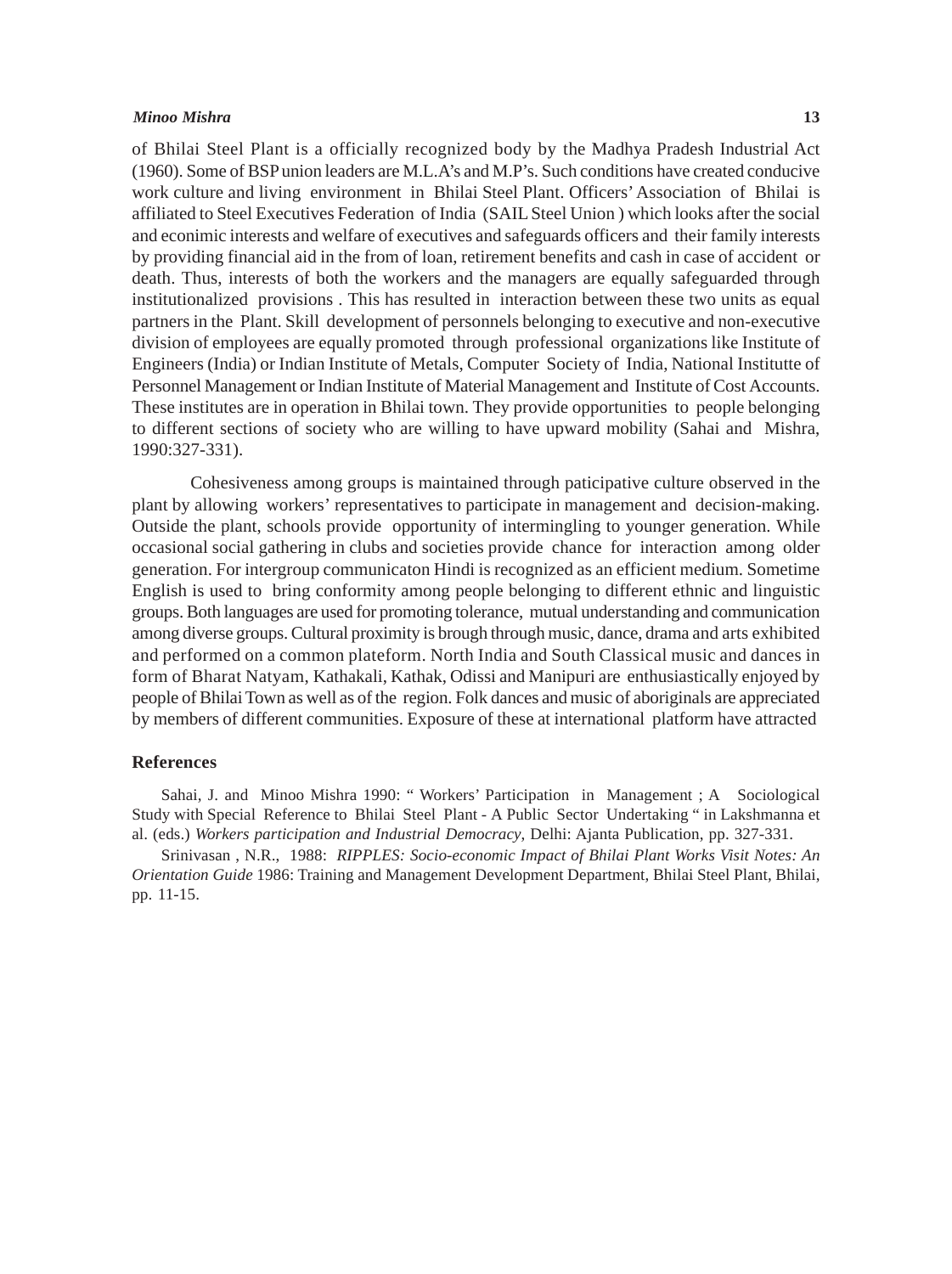# **Indian Women and Environment : Some Sociological Formulations**

# **Arvind Chauhan**

**S**ince the involvement of various agencies like UN, the Women question has acquired the international dimensions. UN has given ample emphasis to highlight the women question. For social scientists there is an opportunity now not only to acquire but also analyse the data collected and gathered in the large data base at UN. It seems necessary not only to understand and assess the current status of women in various countries of the world but also to understand them in relation to various processes of social change. Unfortunately, gender studies entered quite late in sociological analysis. Although the scholars were earlier divided along the Marxist and the Conservative Ideological Camps, but now their convergence on highlighting the issues concerning women can also be noted. According to one such perspective the women, irrespective of their class, religion and nationality are all chained in the man dominated patriachal society. Women's questions are now required to be examined in relation to their immediate social milieu and environment. There is a need to develop an appropriate perspective in which women's question could be properly examined. It seems necessary as neither the introduction of new technology nor work outside home could so far solve their problems. Mass media has presented the vulgarised image of women for furthering its commercial and entertainment interests. In the process of globalisation of economy this vulgarisation is likely to intensify even further. The women in India additionally suffer from some more problems like dowry-system which seems quite surprising to people in the west. Bride burning and bridegroom purchase are some other problems associated with the dowry-system in India. Additionally, child-marriage and high fertility rate have further aggravated the problems of Indian women. Intellectuals can play a vital role in it whereas social sciences can provide a perspective for it. The same has been examined in the following section.

# **UN and the Question of Women**

UN Human Development Report (1995) refers to various issues related to the question of status of women examined for the period of over two decades. It highlights both positive and negative assessments about the women all over the world with the help of a large data base. Accordingly on the positive side, the status of women has improved two to three times faster than that of man, female life expectancy has increased 20 per cent faster than male life expectancy and

*Arvind Chauhan is Reader in Sociology, Barkatullah University, Bhopal - 462026 (INDIA)*

**Emerging Trends in Development Research Vol. 4-7, 1997-2000, 14-17**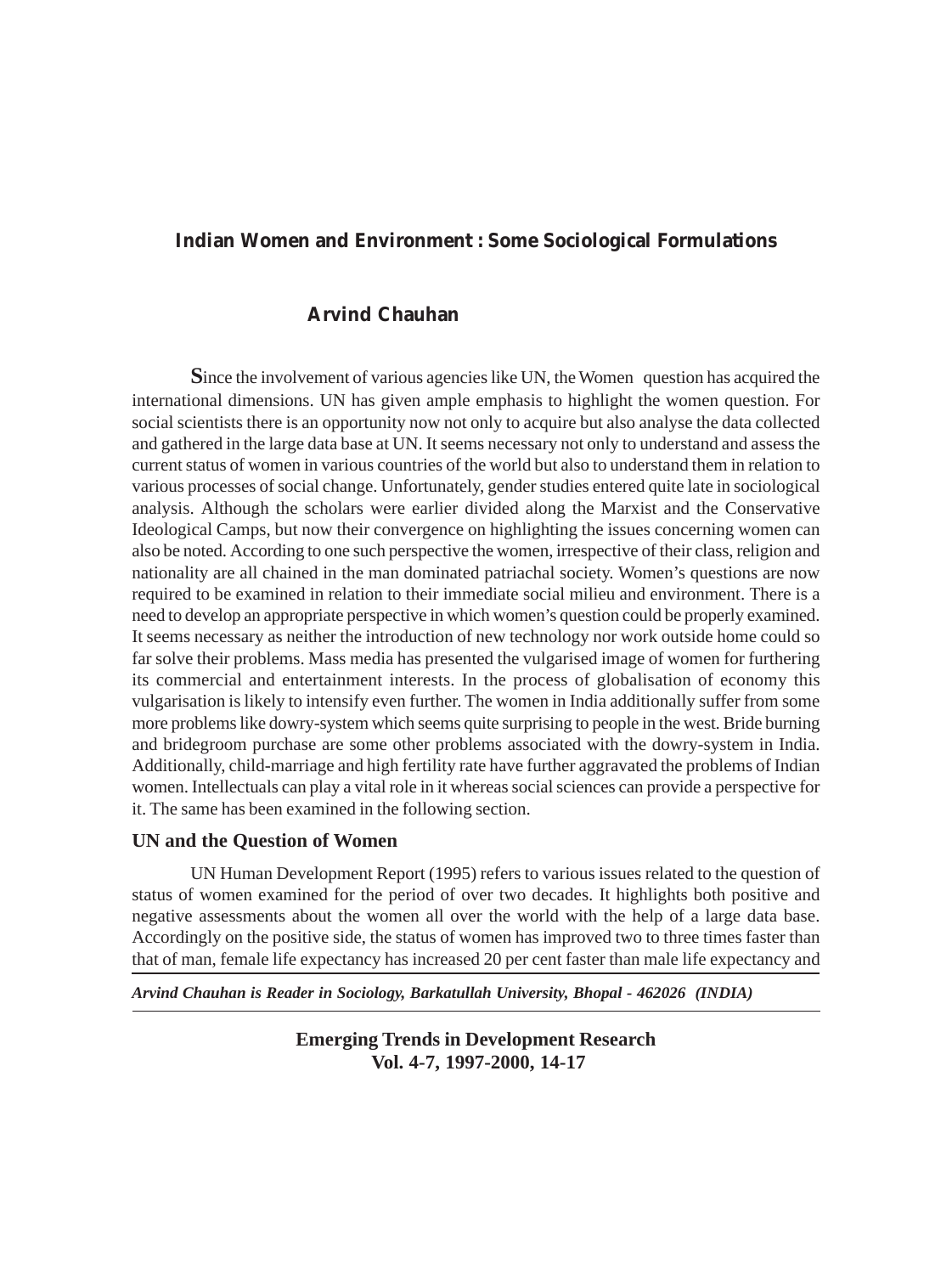#### *Arvind Chauhan* **15**

the fertility rate has fallen 5.4 to 3.6 over the period of 20 years between 1975 to 1990 - 1995. On the negative side the report highlights that women who constitute nearly half of the world's population still have merely 36 per cent of the total available jobs, only one third share in the national income, just one tenth of the total seats in the Parliament or Legislative Assemblies and simply 5.5 per cent share in ministerial or cabinet position worldwide. Still out of 1300 million people living in absolute poverty over 70 per cent of them are women. The Un has been successful in highlighting the status and changing conditions of women but the world has still a long way to go in order to achieve the cherished goals of gender equality. Therefore, the efforts are needed to be stepped up in this direction all over the world.

### **Women Studies and the Discipline of Sociology**

Sociology of Gender deals with issues related to various problems of women and as they are mediated through culture and social structure (Nicholas Abercrombie et al. 1984 : 204). Studies on gender issues have addressed themselves to and argued for establishing gender as an independent dimension of social stratification and that of division of labour in society. Although Kingsley Davis (1949) who had initiated the debate (alongwith Wilbert E. Moore in 1945) on social stratification initially disagreed with the proposition that women (or men) can constitute an independent category of social stratification. He maintained that neither sex nor gender form the sufficient criteria of stratification. It took a long time since then for women studies to get established as an independent, important and valid area of inquiry and research in sociology and other social sciences. For a long time neither in the formulations of functionalists nor in the Marxist formulations on class structure, women's studies could find its rightful place. However, much later some Marxist scholars realised the importance of the women's question and asked whether issues concerning feminism could become compatible with Marxism or not (M. Barrett 1980). From the Marxist point of view the very notion of the domestic division of labour goes against women as she bears a large chunk of burden at home.

The introduction and use of the new technology could also not alter this situation as it often meant transfer of the task from men to women (Nicholas Abercrombie et al 1984; M. Barrett 1980 ). Nor women's employment outside could change it as they had to work not only outside but as well as at home. Some Marxist scholars have gone upto the extent of saying that in the capitalist society families in fact have become such an institution where present and future needs of the working labour force are being taken care of and that too without any cost (Nicholas Abercrombie 1984; M. Barrett 1980 A. Oakely 1972 ). However, the oppression, subordination and exploitation of women has been challenged through women's liberation movements and the feminist ideology aiming basically at as well as advocating equal opportunities for men and women. Women's liberation movements originated from as well as propagated basically two types of ideologies namely, the Marxist and the conservative. In some of the Marxist formulations the inter-relationship of women's issues with class questions has been examined. Alternately, in the conservative formulations, particularly, in the U.S.A. and Western Europe the issues of gender discrimination against women highlight as well as expose the chain in which women independent of their class background, status and nationality etc. were caught in. Simon de Beauvoir ( 1965 ) particularly represents this view.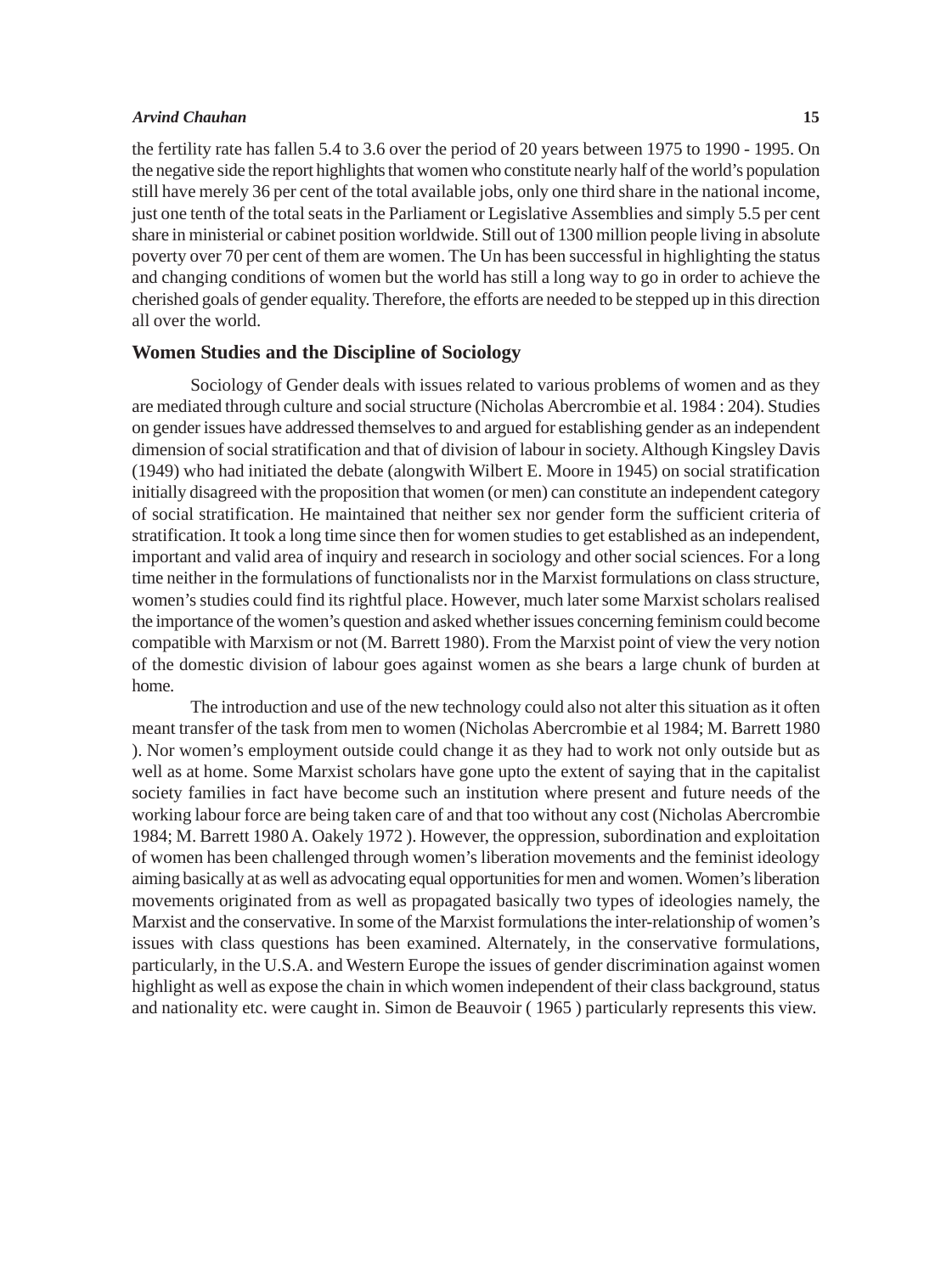#### **Women and their Image in Mass Media**

Mass media particularly TV has played a negative role by presenting a vulgarised version of women specially when they are shown alongwith consumer goods in various advertisements. Jurgen Habermas (1979) argued that mass media does not represent the interest of society - and by implication that of women also. Mass media fulfills merely the needs and interests of entertainment and commercial endeavours. According to him the valid knowledge can only emerge from a situation of open, free and uninterrupted dialogue (Jurgen Habermes 1968, Thomas Mc Carthy 1978). In the process of the globalization of capitalist economy the vulgarisation of the images of women is likely to intensify further. However, the leadership concerned with women's question belonging to both ideological camps has developed a critical attitude towards mass media.

#### **Problems of Women in India**

In the patriarchal society like India women suffer with a sense of insecurity, feel threatened as well as vulnerable due to various problems concerning crimes against women (Hemlata Swarup and Sarojini Bisaria 1991 and Abha Chauhan 1990). Various problems affect women in India in different ways but dowry related problems among them happen to be most serious one which has no parallel any where in the world except the Indian sub-continent. In the Western society people cannot even think of such a problem and they felt quite surprised when dowry related problems come to their knowledge from various agencies of mass media like newspaper, magazines and television. They are just surprised to know about it and wonder why after all the parents of the bride are supposed to give a huge sum of money to the parents of bridegroom at the timeof marriage. But Indians are well aware of and feel concerned about dowry related cases witnessed throughout the country. Although through legal interventions like Hindu Marriage Act (1955) and Anti-Dowry Act (1988) some efforts has been made on the part of the government to safeguard the interests of women but very little could be achieved by it. On the one hand the consciousness among women is rising but on the other hand crime against women are also increasing. Dowry-related problems have already crossed the boundaries of caste, class, religion and province. Women are discriminated world over but in India their subordination is a unique one due to dowry related problems. The striking feature about dowry related problems is that these problems continue throughout her life after the marriage and there is no easy solution of this. Several women succumb to the pressure of this mental torture and thereafter either commit suicide or leave husband's home to take shelter in the parent's house. On the other hand, several case of bride burning are also reported in various newspapers and police stations. Additionally, women in India have been in vulnerable position also which include lack of education, child marriage, high fertility rate, death during the pregnancy and child birth, problems of widow remarriage, general poverty and above all of them the patriarchal nature of society. Government, various agencies of law and non-governmental organizations (NGOS) have so far not been able to solve these problems confronting Indian Women.

#### **Indian Women and Environment**

Indian women are generally deprived of the social environment which is conducive for their development. In the male dominated patriarchal society they are suffering from various problems like discrimination against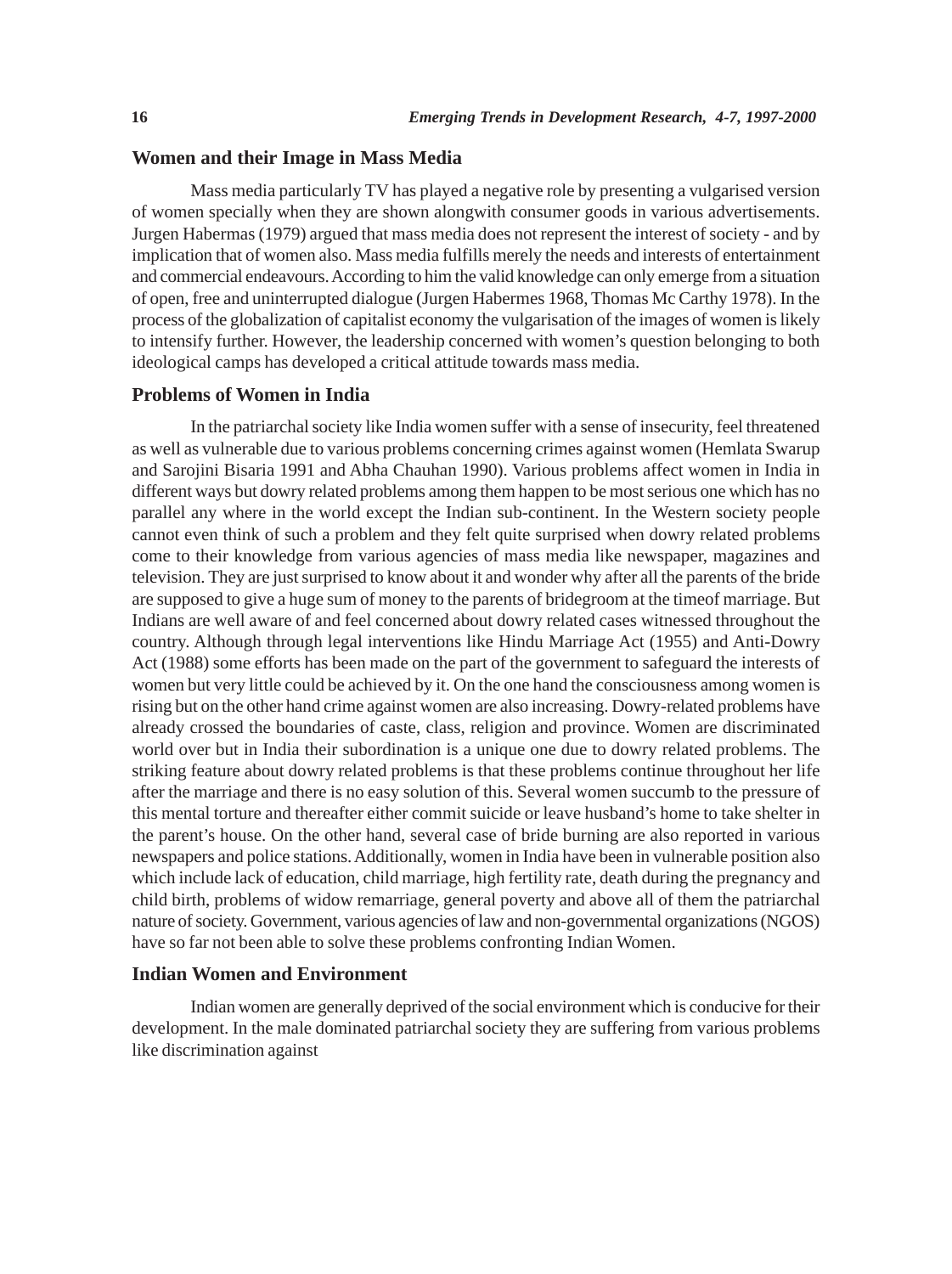#### *Arvind Chauhan* **17**

 problems, death during pregnancy and childbirth, problems of being a widow, or problems of the women whose husbands have left them are very common and well known to people in Indian society. Yet not much has been done to create an environment around them which is conducive for their development. Indian women are generally clubbed together with weaker sections of society and a certain percentage of seats is being reserved for them in rural panchayats and urban municipal bodies. Empowerment of women can solve many of the problems which they are facing now. Although the UN, the government of India, various state governments and NGOS are working but even then an environment for the development of women could not be created around them. On the other hand, women in general do not seem convinced that something is really being done for them. At this moment the role of intellectuals in general and that of social scientists in particualr becomes very important. A few suggestions could be made here on behalf of the social scientists for creating the conditions of environmentally responsible behaviour towards Indian women. First, there is a need to generate a strong political will cutting across various political parties for solving these problems of women. Second, several cases concerning women's issues pending in the court of law may be settled as early as possible. Third, there is a need to build up an environment which is favourable for their development, here the role of ideology becomes very important. It could be concluded that it is ultimately the role of intellectuals to solve various problems of women and help in creating an environment which is conducive for their development

**Note :** *This is a revised version of the paper presented earlier at the National Seminar On 'Indian Women and Environmentally Responsible Behaviour' held at Barkatullah University, Bhopal, December 21 – 23, 1995*.

#### **References**

Abercrombie, Nicholas et al. 1984: *The Penguin Dictionary of Sociology,* Harmondsworth : Penguin Books.

Barrett,M. 1980: *Women's Oppression Today,* London : New Left Books.

Beauvoir, Simon de 1953: *The Second Sex,* (Translated by H.M. Parshley), New York : Knopf, Alfred A. Inc.(1993).

Chauhan Abha 1990: *Tribal Women and Social Change in India*, Udaipur : A.CBrothers.

Davis, Kingsley and Wilbert E. Moore 1945: "Some Principles of Stratification", *American Sociological Review*, Volume 10.

Davis, Kingsley 1949: *Human Society*, New York : Macmillan.

Habermas, Jurgen 1968: *Knowledge and Human Interests*, London : Heinmann Educational Books (1971).

Habermas, Jurgen 1979: *Communication and the Evolution of Society*, London : Heinmann Educational Books.

McCarthy, Thomas 1978: *The Critical Theory of Jurgen Harbermas*, London : Hutchinson. Oakley, A. 1972: *Sex, Gender and Society*, Melbourne : Sun Books.

Swaroop, Hemlata and Sarojini Bisaria 1991: *Women, Politics and Religion,* Udaipur : A.C. Brothers. United Nations 1995: *Human Development Report*.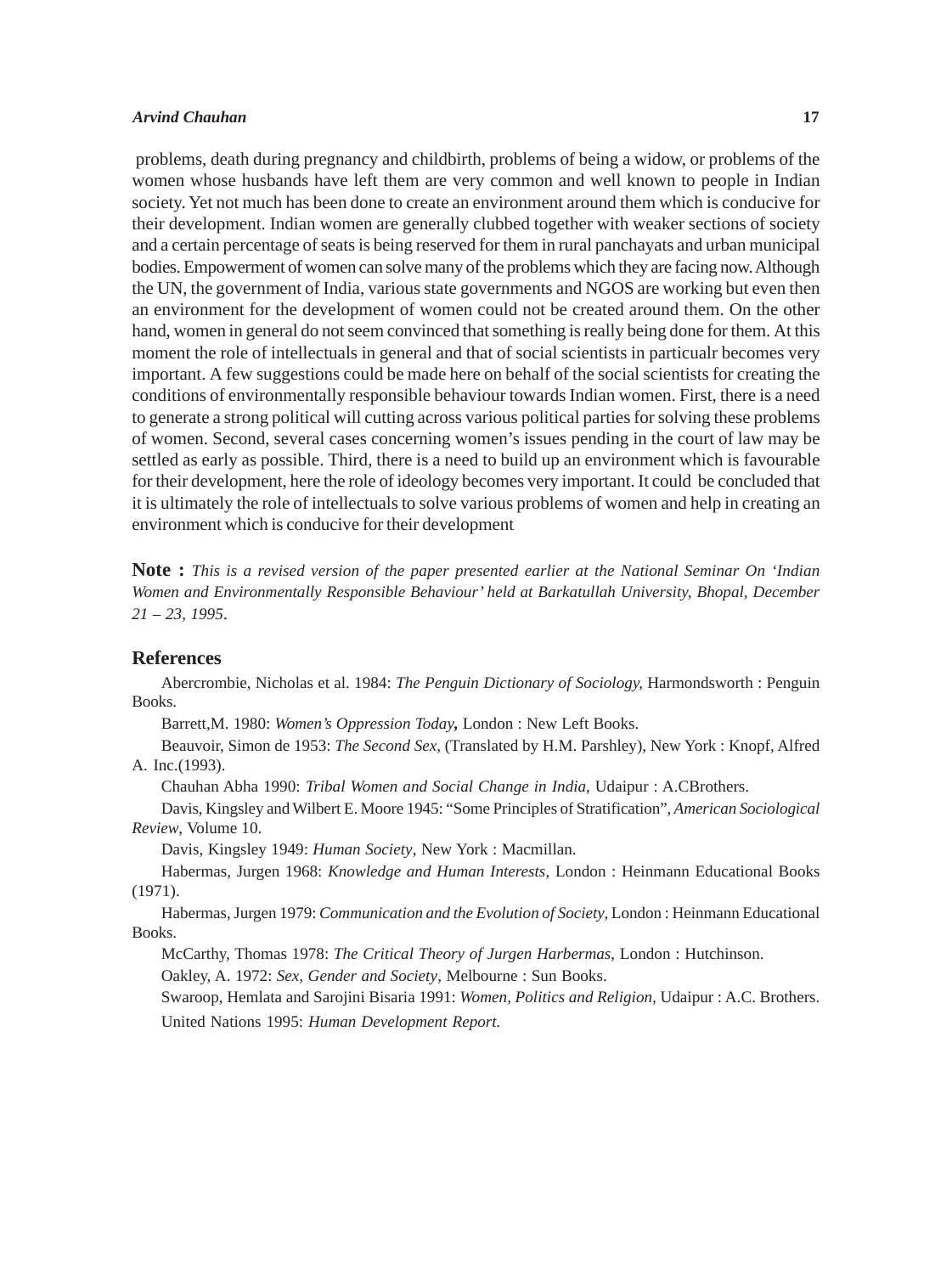# **Inter-ethnic Formations of Bhils in Indian Tradition**

# **G. Ram**

# **Introduction**

The Bhil is the largest, massive and oldest tribe of aboriginals of India divided into several endogamous groups (Singh 1981), the bulk of which is concentrated in the rugged region of the forest-clad mountain trinity of the Vindhyas, the Sahayadris and the Satpudas (Naik 1958:1) exactly in the contiguous areas of Rajasthan, Gujarat, Maharashtra and Madhya Pradesh. Except a small number in Andhra Pradesh, the Bhil constituting 10.34 per cent of India's population (Census of India1991) are scattered over a wide area stretching from the Aravalli range in the southern highlands of Rajasthan in the North to the Dangs of eastern Gujarat in the South and in the East passing through the districts of Jhabua and Dhar upto the forests of Bhopal in Madhya Pradesh- the whole region lying between the latitudes 20º-25' N and the longitudes 73º-75' E (Doshi 1974: 1). A question that arises here is :What inter-ethnic formations of Bhils are perceived in the course of evolution of a civilizational society in India ? From the hoary past they have waded through a welter of interethnic relations ranging from their independent groups and chieftaincies to intense cooperation or conflicts to the subjugated people as evident in proto-historical, historical and empirical sources of data in India .Indian tradition consisted of the four value-themes; viz., hierarchy, holism, continuity and transcendence (Singh1977: 191) displays a series of influences and social formations in their protracted inter-ethnic relations.

Though known very little by the seventh century, Bhils have been ancient enough to be regarded a separate ethnic group in Sanskrit literature of **Diverse Rootedness**

There are diverse roots of the origin of Bhils; namely,Dravidian derivations, sanskritic literature and historical factorization.These are discussed here.

#### **Dravidian Derivations**

The word **Bhil** is derived from the generic term *bil* of the Dravidian language meaning **bow** -the characteristic weapon of the tribe. The original inhabitants of Tululand of South Kanara district in Karnataka known as Billavas, from the same generic term, who do not use the name Bhil among themselves but, instead, call one another by their personal relationships of father, grand father, uncle, etc. or by their official titles such as **Naik / Nayak** (leader),**Tarwi** (headman), etc. are

*G. Ram is Reader in Sociology, Assam University, Silchar-788011 (INDIA)*

*Emerging Trends in Development Research Vol. 4-7, 1997-2000, 18-28*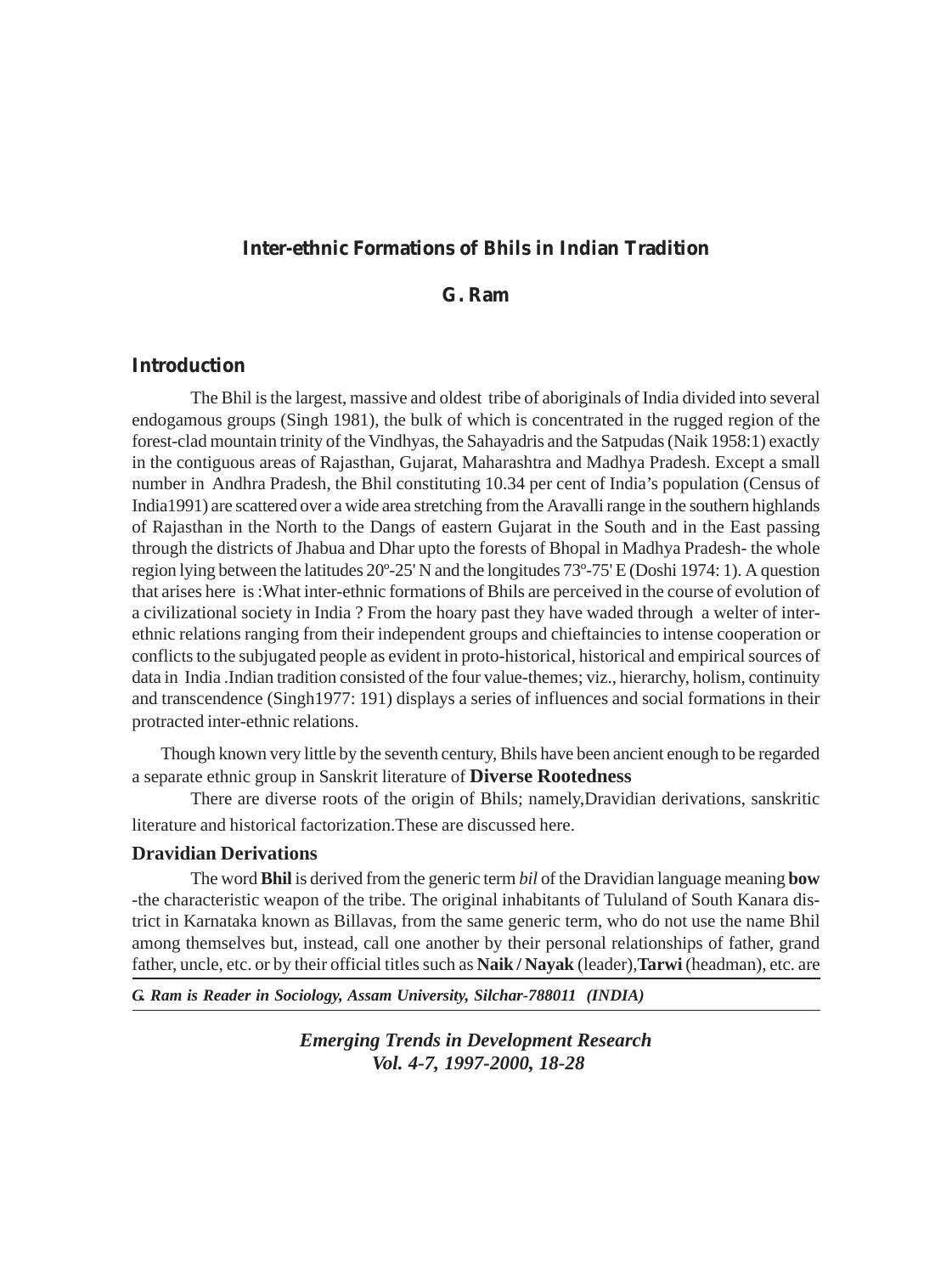#### *G. Ram* **19**

generally accepted as the earliest inhabitants and refered to as the **bowmen** (Chattopadhyaya 1978:55). Also*, beel* or *billu* are the other Dravidian generic terms of the same meaning as written in different books (Mann 1978:113).The derivation of nomenclature from the Dravidian etymological roots indicates about them of being the earliest aboriginals(bowmen) inhabiting the land along other groups for a long time.

# **Sanskritic Mythicization**

There are the people who derive the word **Bhil** from a Sanskrit term *bhid* meaning **to pierce, shoot** or **kill,** in view of the Bhil people's proficiency in archery (Mann 1978:113). A widely accepted myth declares their origin from Parvati's brothers who on finding Mahadev unable to pay dapa or bride-price for their sister stole away and killed His Nandi -the sacred bull and,therefore, earned Parvati's curse to live a miserable life thereafter. This concocted story of unknown source seems to make them self-contented with a miserable social and economic degeneration and to justify them as the thieves of Mahadev in their predations. Another mythological tale recounts of Mahadev making a clay doll infused with life and calling it a Bhil. The legend of great deluge telling about birth and spread of mankind narrates that while washing clothes in a river a washerman forewarned by a regularly fed and grateful fish of the impending deluge ensconsed himself and his sister alongwith a cock in a box, who were discovered by the God Rama's scouts searching the survivors on hearing the cock's crowing and directed them to go about populating the world. Of the twins that they procreated the first one (a boy) was presented a horse by the God but failing to use it he abandoned it and went away in the forest, whose progenies came to be called Bhils-the forest dwellers. Tracing their birth **differently** from the first Bhil twins, Ninama and Maira, in Satyayuga, Bhils believe that to test them the gods sent Kakai, a fairy, to ask for Ninama's eyes and Maira's head which they handed over to her at once. The pleased gods restoring their limbs wished them to populate the world.

The **Puranas** speak, among several distinguished Bhils, of inimitable expert archer, Eklavya; the noted author of the Ramayana, Valmiki, who starting his life as a Bhil bandit, Valia, became a sage turning his extreme grief over dark past into poetry and Jaratha whose arrow aimed to a deer hit Krishna fatally to bring a curse for the Bhil descendants of their right hand forefinger to become ineffective in handling bows (Chattopadhyaya : 56).

Bhagavat Puran accounted that the issueless sage, Vena, son of Anga - a descendant of Manu Swayambhu- rubbing his thighs produced a charred log-like, flat-faced and extremely shortstatured man and ordered him to sit down, i.e., *nishad* which is a name adopted for him and his descendants dwelling the Vindhya mountains and distinguished by their wicked deeds. Rowney's account of another tradition narrates that Mahadev fell in love with a forest girl, and one of his numerous progenies from her who was ugly, vicious and killer of his father's favourite bull was expelled from the habitat of men, from whom descended the Bhil (Mann 1978:12).

# **Historical Factorization**

.

The descendants of the Rajputs socially declassed on account of a social crime such as marrying to a Bhil girl, eating beef and illegitimate union of a Rajput ruler with a woman of the low caste like Khants in Dungarpur were obliged to join Bhils. Bhils of the areas such as Obri, Depara,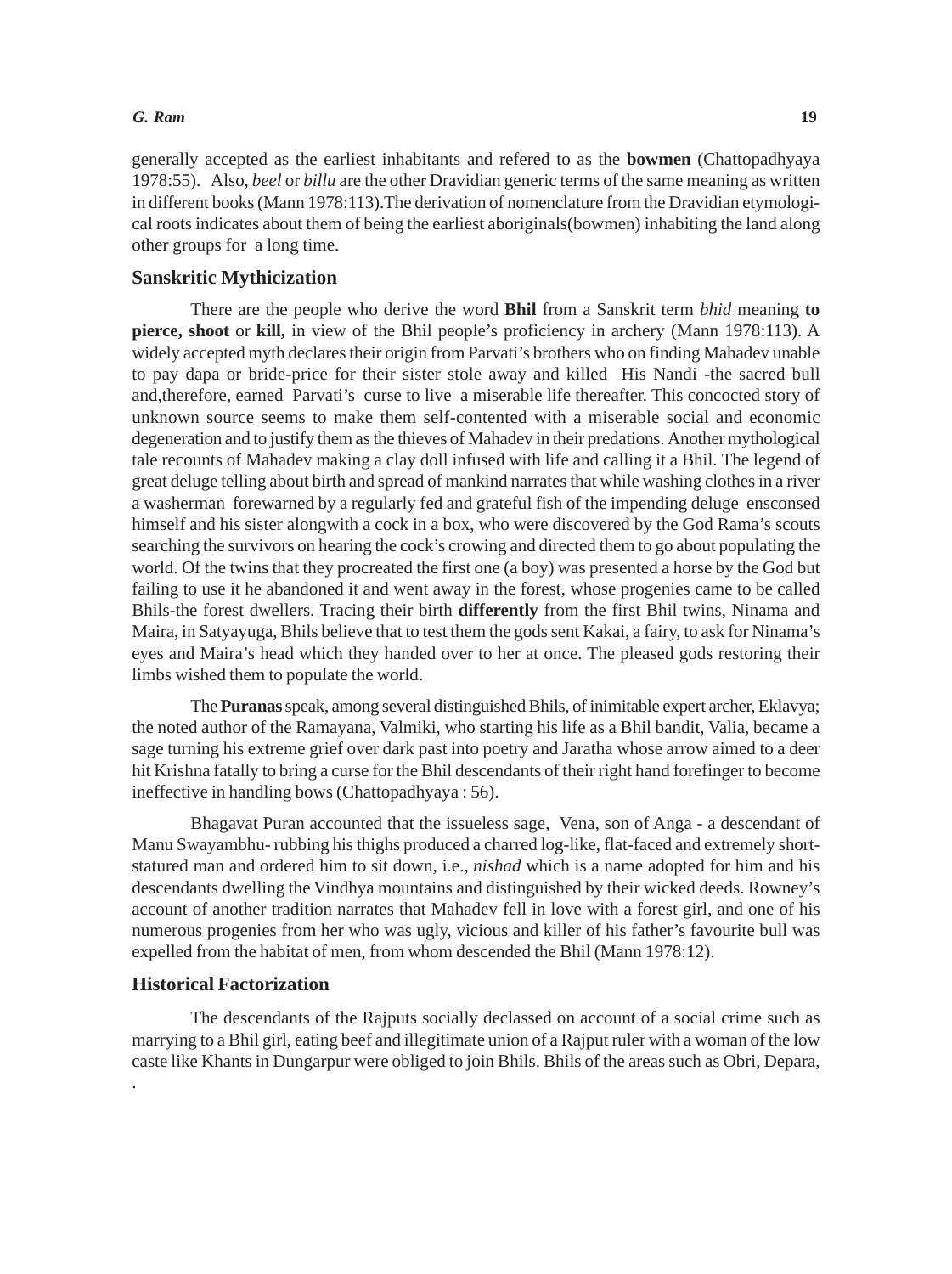Bilak, Kagdar and Barapal in Udaipur, Padar and Dhambola in Dungarpur and Sundhalpur and Mandi Kheda in Banswara districts in Rajasthan regard themselves as the descendants of the declassed Rajputs and still maintain the Rajput sub-castes such as Parmar, Chauhan, Sisodia, Rathore and the like (Shyamaldas, Part-I). Conversely, certain Bhil bhomias/chiefs declaring themselves the Rajput, known as Bhila Rajputs for long, also ultimately merged into Rajput fold (Chaturvedi 1968) **Racial and Linguistic Hybridization**

The Bhil have characteristic features of short to medium stature, slim body, round head, low and broad nose, darkish brown complexion and broad face and wavy to curly hairs. Small faces and fair complexion are also common and flat nose or prognathous jaw may also be found here and there. Many of them look emaciated and dwarfed due to malnutrition and chronic starvation. The Bhil women seldom fat or plumpy have retained till date some of the grace and agility with dark complexion. Herbert Risley, and Crooke also, has racially assorted them to the Dravidian type which is reluctantly accepted in modern research. C.V.S. Venkatachari related them to the proto-Mediterranean race. Eisenstadt, Shah and Guha, all, grouped them with Gonds or Veddids of the proto-australoids. Majumdar states : *The more we analyse the data, the more it transpires that the Bhil are racially more distant from the so-called pre-Dravidian groups while they approach nearer to the higher castes.* Ghurye maintains that even if the Bhil were originally of the same racial stock as the Chenchu or the Munda tribes, the indications are that they have been thoroughly hybridized by contacts with alien races. Thus, the racial status of the Bhil on anthropometric grounds is still uncertain (Ibid:14-15). Grierson sees some non-Aryan, Munda Dravidian, element in Bhil language, which is all uncertain. Bhili includes a number of languages spoken by Bhils in a chain of dialects between Rajasthani and Gujarati and between Khandeshi and Marathi (Ibid).

#### **Early Ethnic Encounters**

Excavations and archaeological findings pertaining to proto-historical period of the Bhil region have proved the early existence of man along the rivers Mahi and Sabarmati, Gambhiri and its tributaries, Berach and Wagen in southern Rajasthan, at least 1,00,000 years ago (Prakash 1967:1). The nomad man living on fruits, roots and animal flesh stabilized to cultivate in the area of Ahar river some 4,000 years ago (Sankalia 1967:3-4). This man in all probability was the Bhil either real *adiwasi*, i.e., autouchthonous or migrated from outside. In the time that followed, a lot of struggle in the region is evident from the fact that Ahar was rebuilt at least 15 times during the prehistoric period and three or four times in the early history. The original Bhil settlement found was of not later than B. C. 2000. The people were agriculturists who cooked food, used metal -specially copper- for domestic utensils and lived in planned houses (Ibid:12-16). Their passage through a long historical process of checkmated relationship with numerous other ethnic groups is variously evident.

B. C. 500 (Raghav : 404) and there has always been some implication of aboriginal from the word **Bhilla** as wheat and barley have been respectively refered to as *Bhil bhojanam* and *Bhil-anna* (Jain : 6). Adiparva of Mahabharata narrates the story about rejection by Dronacharya of a low family born Nishad Eklavya going all along to Hastinapur to learn archery, his mastery over archery before a clay-idol of the guru and Dronacharya asking him for the right hand thumb in order to render his archery ineffective. The Harivansh Puran mentions about relations of the semicivilized Bhil aboriginals with Lord Krishna and His kinsmen, and ultimately Krishna's killing by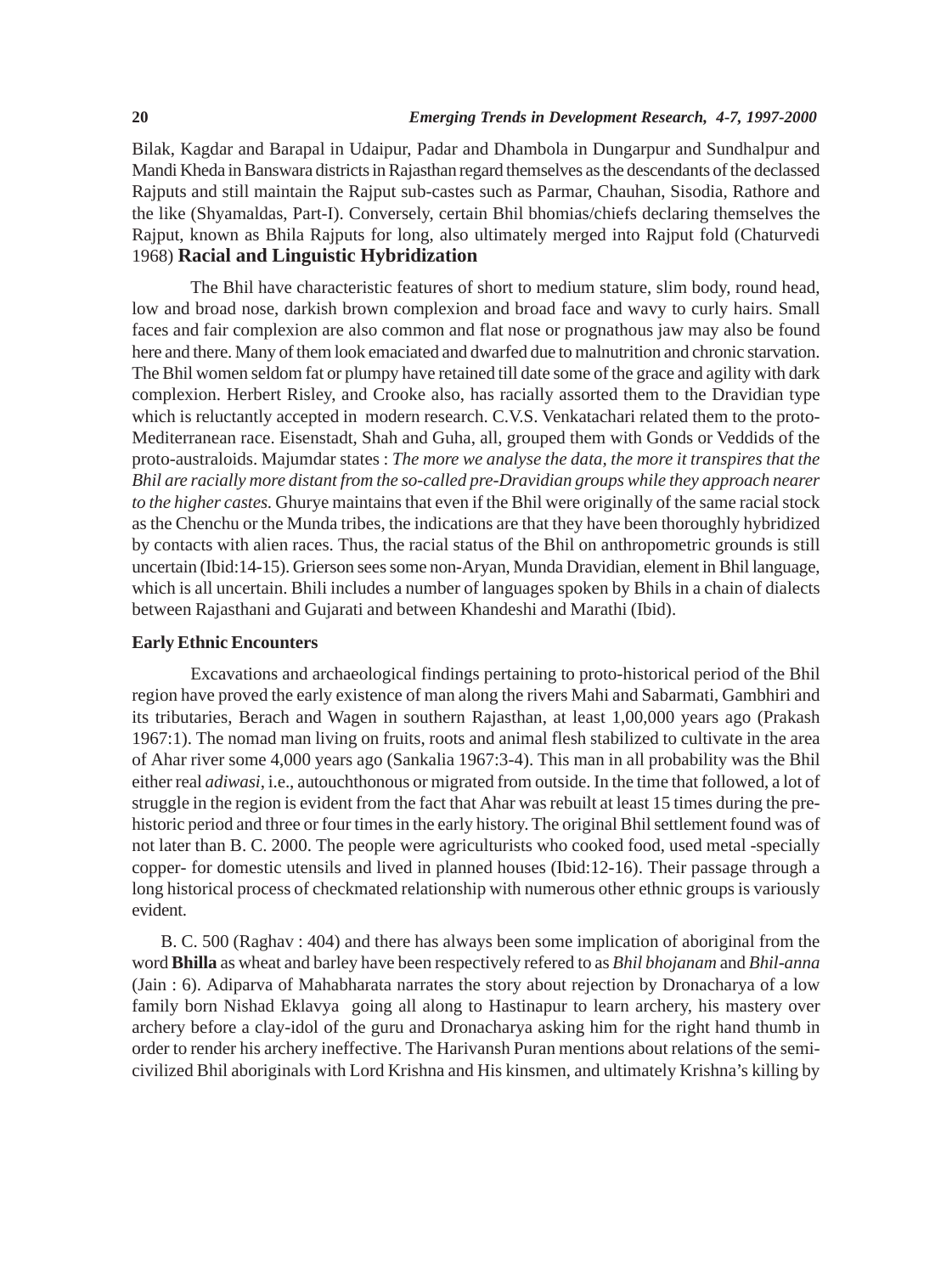#### *G. Ram* **21**

a Bhil's arrow as well as capturing of the Royal Yadav ladies on the way to Mathura under the escort of Arjuna equipped with his famous Gandiv (bow).

The first historical mention of the word **Bhil** ,not before 600 A. D., in Gunadhya's Kala Sarit Sagar is about a Bhil chief opposing the progress of another king through the Vindhyas. Yashodharman who had his capital at Mandsor in Madhya Pradesh adjoining Chittorgarh district of Rajasthan and earned fame for defeating the great Hun, Mihirkula, in 532 A. D. is regarded by Bhils of Kanthal (Pratapgarh) in Rajasthan as one of their chiefs of those days. Following his death, Harshavardhan annexed the region to his empire which disintegrated into several independent units after his death. The eastern part of Wagar, i.e., mostly the present Banswara district in Rajasthan captured by the Parmars of Malwa was ruled over by their vassals from Arthuna, but over the remaining parts there had been independent sway of the Bhil chieftains for a century (Chaturvedi 1968 : 41).

The status of Bhils as the oldest inhabitants of the country is recognized by Russel and Heeralal from their employment to keep watch and ward over the village boundaries presumably better known to the oldest class of residents. Though pointing to the uncertainty of their autouchthonous status, C.S.V. Venkatachari counted them as a race inhabiting India earlier than the Aryans and the Dravidians. Ghurye considered them as the oldest inhabitants of Rajasthan on the basis of a number of references in religious classics, mythological treatises and the epics-Ramayana and Mahabharata. Tod called them Vanputras or sons of the forest, the uncultivated mushrooms of India, fixed on the rocks and trees on their mountainous walls to the spot which gave them birth. Incidentally, those oldest residents of the region have been living in the hilly and rocky terrain of the Aravallis which the geologists regard as among the oldest rocks in the world (Mann: 11-15). Thus, they are believed to have been the ancient inhabitants of the Aravallis before the Aryans gradually infiltrated the western and the central Indian Plains to dislodge them deeper into the upland forest areas (Tod : 1960; Chauhan 1978).

Thus, the early classical and historical accounts show that Bhils generally unaware of the caste hierarchy were martial people considered as aboriginals by the others. They had their independent political units scattered in the Bhil region. Besides, their settlements such as Bhillmal and Bhillwad (presently Bhinmal and Bhilwada) in Rajasthan evidently tell that the Bhil region was much more extensive over the vast tracts of better lands wherefrom Bhils were driven away by others in the subsequent ages (Chaturvedi 1968 : 41).

#### **Social Differentiation**

In view of gradually growing inter ethnic relations the Bhil got socially differentiated into three categories : (i) village Bhils, (ii) cultivating Bhils and (iii) wild or mountain Bhils. The village Bhils were those who had from the ancient times become inhabitants of villages in the plains (usually near the hills), of which they were the watchmen and as such a part of the community. The cultivating Bhils were those who continued in peaceful occupations after their leaders were destroyed or driven away by invaders to become desperate free booters. The wild or mountain Bhils consisted of those who prefered savage freedom and indolence to submission and industry, more or less, by plunder. These were not at all closed groups; the number in each category increased or decreased depending upon the kind of government, weak or strong (Erskine 1908:230).Presently, the categories exist no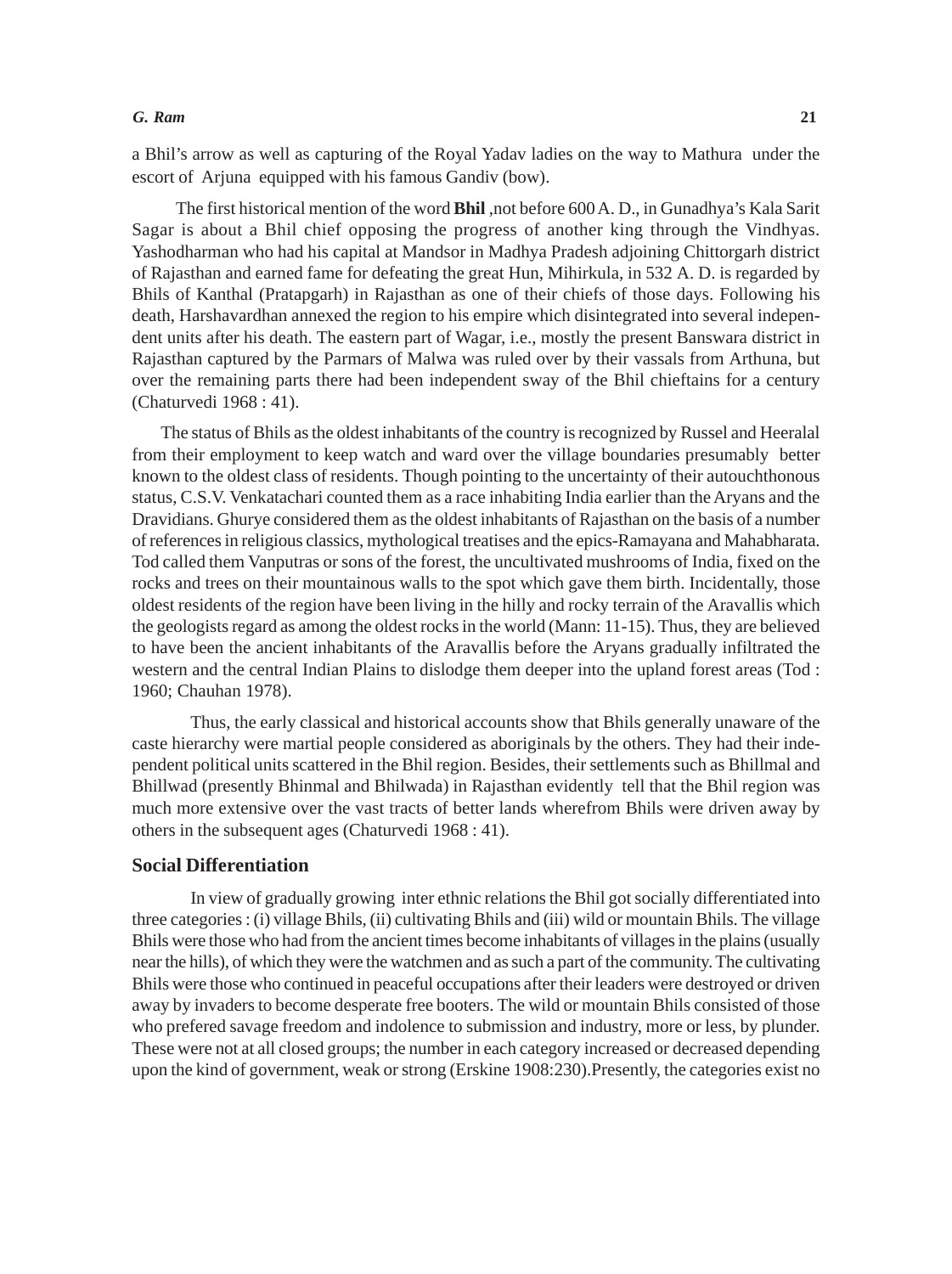more except that of the village/cultivating Bhils. This process points to the gradual socio-economic integration of these people with the larger society.

# **Bhil-Rajput Convulsions**

Drawing from bits and parts of Bhil-Rajput relations in the recorded history, one can identify the high points in the historical development of Bhils (Doshi 1974:2); viz., (i) presence of the Bhil kingdoms particularly in the southern half of Rajputana (now Rajasthan) about 1300 to 1500 years ago, (ii) unseating of Bhils by Rajputs to annexe their kingdoms, (iii) their moving away into deep gorges of Aravalli hills and casual/unpredictable relationship with Rajputs, (iv) their oppression by Rajput kings through high taxation, forced labour, etc., (v) Bhils as plunderers, thieves and law-breakers; the problem of lawlessness caused by inefficient, weak and corrupt administration of Rajput kings and the arrival of the British on the scene and (vi) Bhils as settled agriculturists. The checkmated Bhil-Rajput relations form almost the entire recorded history of Bhils in India.

# **First Phase of Co-operation**

On assassination of the king Shiladitya in Ram's sunline dynasty, the state of Vallabhi in Kathiawar of the western India fell to the barbarian Hun invaders in around 600 A.D. His pregnant wife escaping in forests handed her newly born son to a Brahmin woman before she took recourse to self-immolation in the fire in accordance with the Rajput tradition. The child **Goha** (cave-born) deriving the name by his birth in a *guha* (cave) mostly played with the daring and forest-loving Bhil companions in the state of Idar ruled then by a Bhil chief, Mandalica. In a play, he was once made by his companions their king. Later on, ungratefully, he became the king of Idar with the help of Bhils by killing his own benefactors. His name became patrinymic to his descendants styled as **Gohilote** -classically Grahilote, in time, softened to Gehlote (Tod 1960:181).

Nagaditya of the state of Idar, the fourth king in the Guhilote dynasty who founded Nagda (near Eklingji) with Bhils' cooperation (Ojha: 402) was while on game killed by the people tired of his snobbery and ostentious superiority in about 626 A.D. (Tod 1960: 181). His infant son, Bappa (Shiladitya), taken to the fortress by a Bhil of Yadu descent was later removed for greater safety to the wilds of Parassur (Tod 1960: 181). Bappa Raval is regarded a corrupt form of *Vap-raaj-kul*, i.e., **father of the royal dynasty** -a title. According to a legend, while living near Nagda, Bappa, one day, played his marriage with the Solanki Rajput princess of Nagda. Knowing that the incident had enraged the king Bappa alongwith his two companions, Bale of Oondri village in the valley of Udaipur and Dewa of Oguna-Panarwa, escaped into the western wilds. The two names have come down alongwith Bappa's as the former had the honour to draw a teeka (mark) of sovereignty with his blood on the occasion of taking crown from the Mori (Tod 1960: 183). This custom of coronation continued by the descendants of Bale and Dewa until India attained Independence. There is little in historical accounts about life, social status and relations of Bhils with the other people during the next six centuries.

The capital of Mewar was shifted from Nagda to Ahar in 951 A.D. Later, the region around Chittorgarh was conquered first in 974 A.D. by Parmars of Malwa and, then, by Chalukyas of Gujarat. In 1174 A.D. Raval Samant Singh who revolted against the Chalukya authority from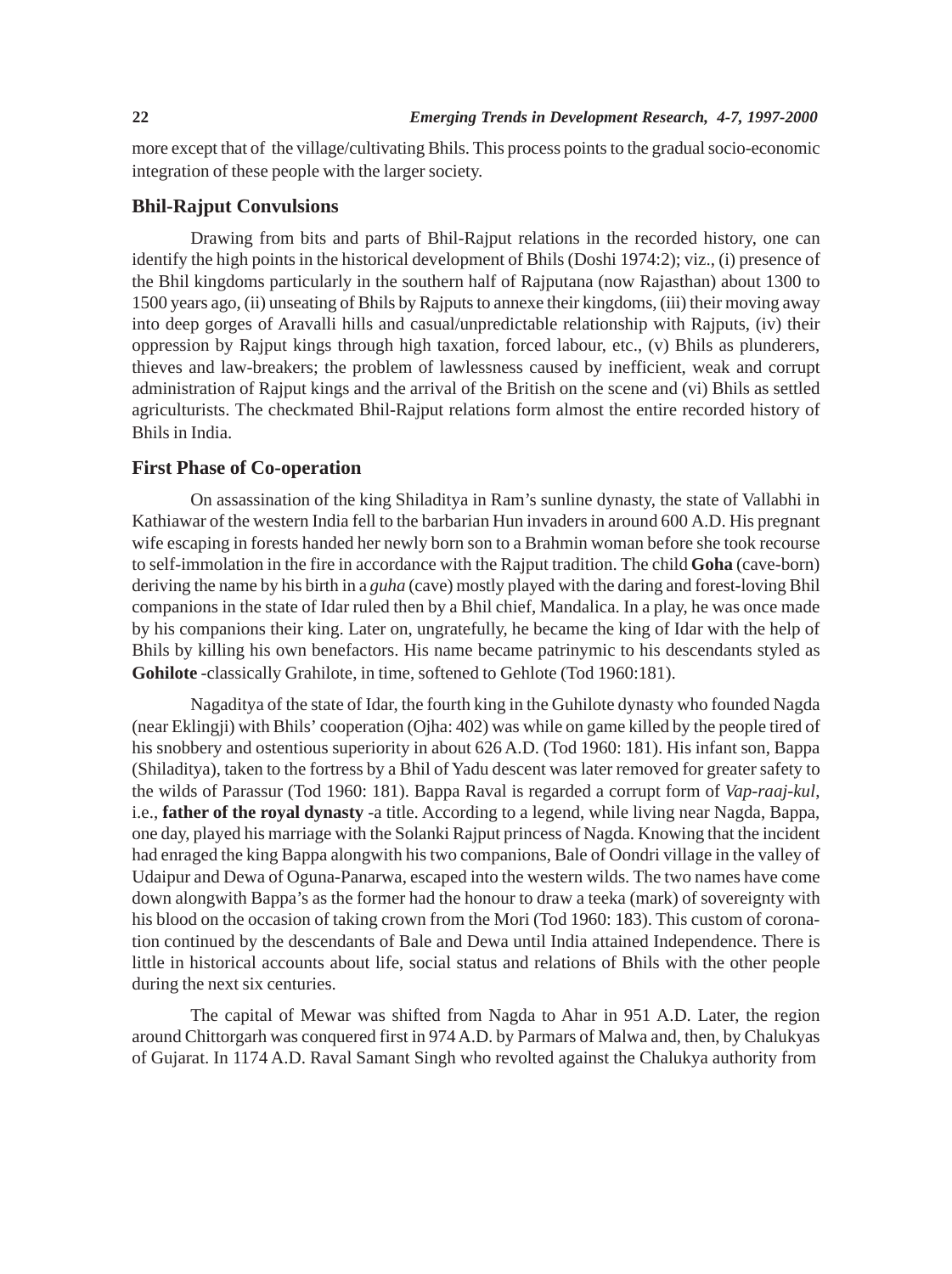#### *G. Ram* **23**

Gujarat was uprooted altogether (Ojha Vol. I : 455) seeking shelter and co-operation of Bhils to kill Chaurasimal, the oppressor of Bhils. He founded the kingdom of Wagar with its capital at Baroda which was later shifted to Dungarpur (Ibid - vol. III : 49). When Kirtipal of Nadaul (Pali-Marwar) taking advantage of unsettled political conditions spread his sway, Rawal Kumar Singh, younger brother of Samant Singh, with co-operation of local Bhils easily reinstated Guhilote authority in the region. After invasion of Nagda by Shamshuddin Altamash, the slave king of Delhi, the capital of Mewar was shifted to Chittor in about 1224 A.D. Thus, the historical accounts show that Bhils and Rajputs co-existed so closely that the latter established their rule in the region with the cooperation of the former. Bhils were in no way despised as Bhil-Rajput intermarriages were frequently solemnized and the children of a Rajput by his Bhil wife were occasionally recognized as Rajputs (Naik 1958 : 19).

### **First Phase of Conflicts**

Raval Vir Singh Deo of Wagar intended to found more safe and inaccessible capital, i.e., Dungarpur, treacherously killed Dungaria, the Bhil chief of the region, in 1304 A.D. Afraid of the curse of Dhanna and Kali, the two devoted wives of Dungaria, who had immolated themselves on their husband's funeral pyre, he named his capital after Dungaria and constructed the shrines of Dhanna and Kali, one each, on the Hill adjacent to the southern flank of the town which are known as Dhanna Mata Na Magra, i.e., the hill of the mother Dhanna where animal fair is held. This shows how the invader Rajputs diplomatically legitimized their authority over the Bhil region. In the period that followed, a large scale subjugation and ouster of the Bhil from their better lands drived them to desperate courses. Rao Ran Mal of Mandore (Marwar) acting as the regent of Maharana Mokal, from 1420 to 1428 A.D., had openly beheaded the **Gameti** (headman) of Pai paal (village) in Girwa tehsil of Udaipur during his operations for subduing Bhils of Bhomat (Shyamaldas Part-I: 318). In the atmosphere of overwhelming Bhil antagonism, the Bhil assassins -Chacha, Mera and Mehpa Panwar sought after by the Rao's forces- were given shelter and guaranteed safety in a small fortress called Rata Kot (Tod vol. I : 330). All efforts of the state forces to capture them proved abortive and ultimately Ranmal himself went to the slain gameti's widow to apologize, and persuade them to withdraw their support to the assassins (Shyamaldas: 318-19). About the same time Maharaval Gopinath crushed the unruly and rebellious Bhils of Wagar who a few years later in 1460 A.D. when the Mewar forces attacked Dungarpur provided shelter to the same Maharaval and his family (Ojha n.d.: 66). During the period Bhils were not only robbed of their good lands and qualities of truthfulness, simplicity and non-diplomatic ways for ignoble ends but also they were sacrificed for some magical effects to provide strength to forests and forts of the rulers. Thirty two forts and other buildings constructed by Maharana Kumbha (1433-1468 A.D.) and the Gaip Sagar dam by Maharaval Gopinath have the head or whole body of one or more Bhils buried under their foundations. Either they were forced or they volunteered for the bane in the hope that the ruler would be making the life of their descendants more comfortable than they could do. Alike Dungarpur, the two new states -Banswara and Deolia- were founded in 1530 A.D. and 1561 A.D. by killing the Bhil chiefs -Bansia and Deola- respectively and the places named after the slain savage chiefs as a diplomatic compensation or recognition of their mystical rights on the land. The treacherous killings and uprooting of Bhils from better lands impelled them into unfertile, marginal, and uneconomic holdings. The life of despise and economic degeneration continued upto 1568 A.D.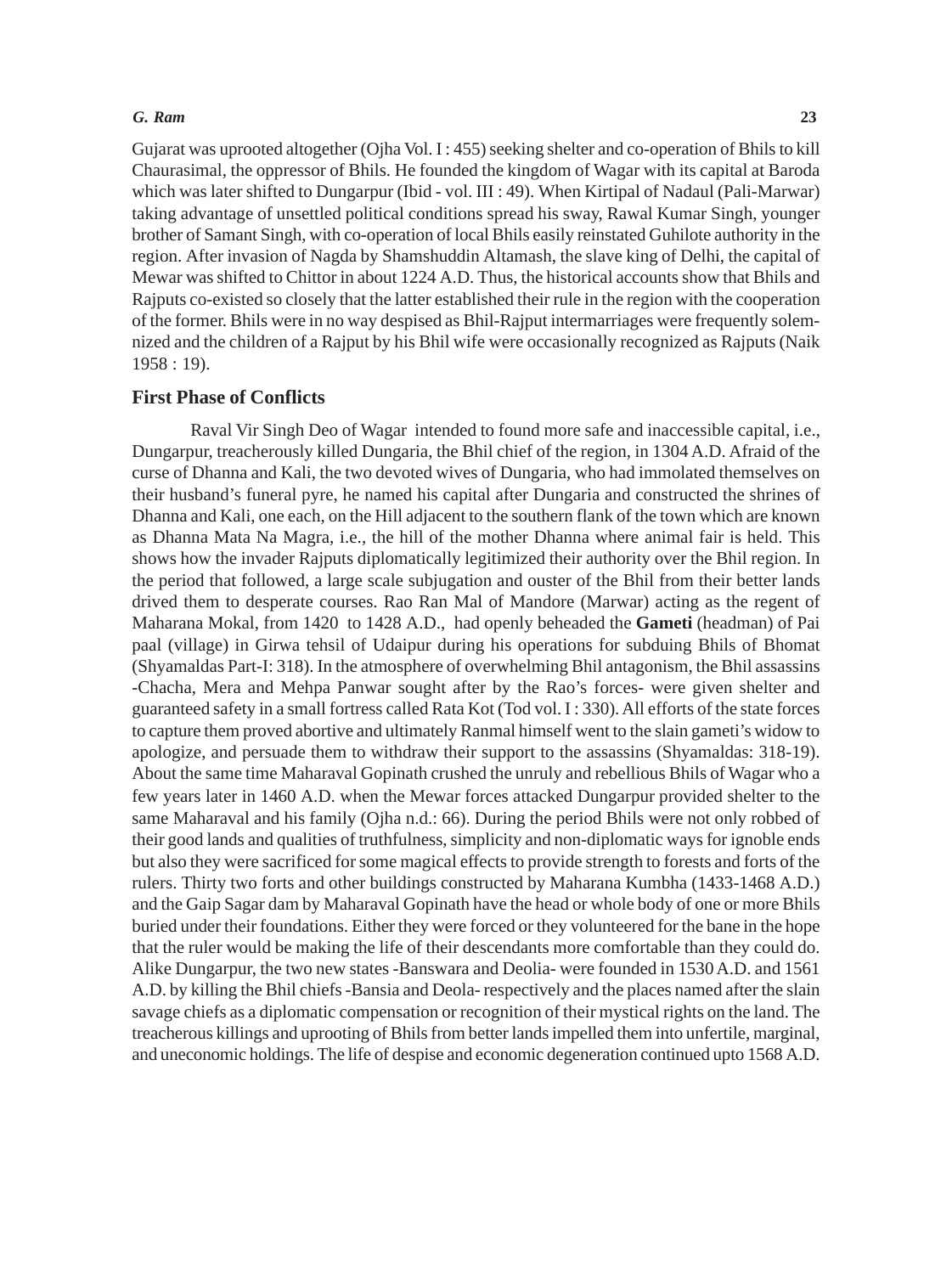when Chittorgath was finally sacked by the Mughal forces under the Emperor Akbar. Thus, Rajputs attained political, social and economic dominance and superiority, while Bhils became subjugated, despised, oppressed, exploited and degenerate people.

## **Second Phase of Co-operation**

Just before the final sack of Chittorgarh, Maharana Udai Singh had to migrate to Raj Pipla in the shelter of Bhils (Ojha- Part-I: 725). But it was Maharana Pratap, *kika* (son) in their dialect, who associated Bhils with himself in the long drawn battle against the Mughal emperor, Akbar (Sharma 1962:75). Equating them with Rajputs he rewarded their services by granting free-hold lands and jagirs. The association was symbolized in the royal crest of Mewar with a sun flanked by the standing figures of a Bhil and a Rajput. In the battle of Haldi Ghati Rana Punja, Bhil chief of Panarwa, commanding the Bhil infantry valiantly fought against the Mughal army. Resorting to guerilla warfare, Bhils took messages for the Maharana and looted supplies to the Mughal army and regained the most of lost territories before Pratap's death. This cooperation continued during the reign of Amar Singh I. Awakened by the happenings in Mewar, the impoverished Bhils of Khandu in Banswara (Wagar) rose in revolt in 1583 A.D. Maharaval Man Singh who had insulted an arrested gameti was killed by the latter before he could be done to death (Ojha: 82). In 1679 A.D. at the time of invasion by the Mughal emperor Aurangzeb the royal family was shifted to Nenwara in Bhomat (Sharma 1962:170). The Bhil chieftains of Panarwa, Merpur, Juda and Jawas alongwith 50,000 footmen joined the forces of Maharana Raj Singh (Ojha : 868). Later, in 1681 A.D., Bhils of Bhomat conducted the Mughal prince Akbar on his way to seek asylum from Sambhaji. Thus, the social and economic status of the Mewar Bhils improved during 125 years but Bhils of Kanthal and Wagar regions, i.e., Dungarpur, Banswara and Deolia remained despised and destitute. This phase of the Bhil-Rajput co-operation was the enforced one upon the rulers of Mewar in view of the danger from Mughal Emperors, while the oppression of Bhils continued in the other states which had accepted suzerainty of Mughal emperors. To some extent this could regenerate their social, political and economic conditions in Mewar.

#### **Second Phase of Conflicts**

In the wake of the weakened authority in Delhi after the death of Aurangzeb in 1707 A.D., Rajputs forgot the services rendered by Bhils and treated them as inferior, monkey-like, more akin to wild beasts and vermins than men . They occasionally subjected them to forced labour, abducted their women for sexual ill-treatment or keeping them as concubines and imparted injustice to the victims by whipping or gouging out eyes or decapitating (Carstairs : 172). Pillage and burning of one or more paals of Bhils was considered the heroic act of a new ruler ascending to a royal throne. As an exemplary punishment for refusal to begaar (forced labour), the bodies of executed Bhil chiefs of several paals were kept hanging for several days by Maharaval Ram Singh of Dungarpur. Maharaval Vairishal of Dungarpur employed Bhils to assassinate Tulsidas Gandhi, the deposed prime minister of Mewar, near Parsad in Udaipur (Ojha: 133). Thus, during this phase the rulers had adopted an antagonistic attitude towards the Bhils.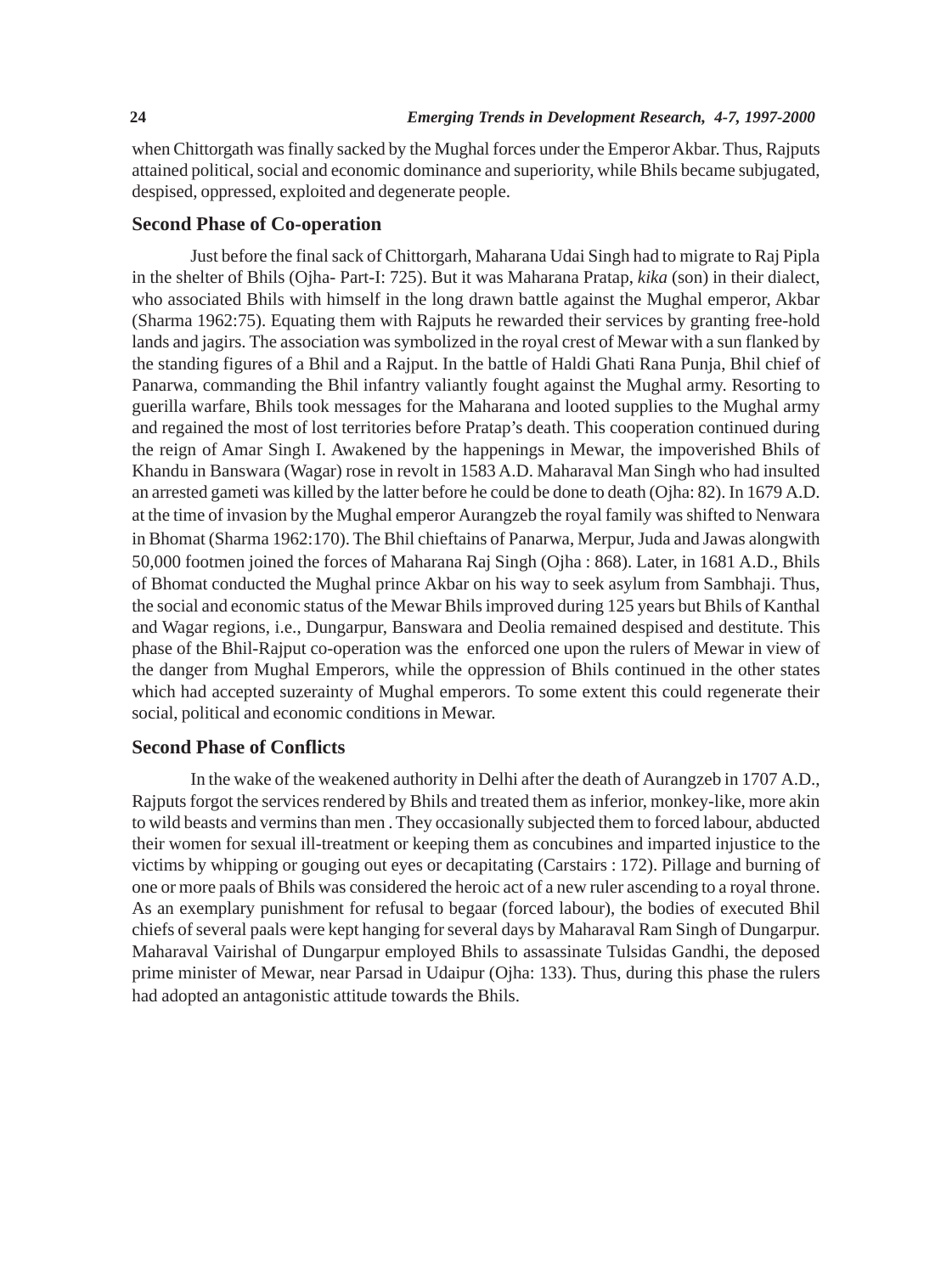#### *G. Ram* **25**

#### **Bhil-Maratha and Pindari Antagonism**

During 1748-1818 A.D., before the treaties of the princely states with the British suzerainty, Marathas and Pindaries freely looted belongings of the rulers, plundered civil population, burned villages and destroyed crops (Tod: 372). Desperate Bhils resisting the freebooters were treated like beasts without pity (Hendley 1875:369), flogged, hanged, thrown over cliffs, beheaded or gunned down. Their women were mutilated or smothered with smoke and their children smashed to death on the stones. Thus, the free-booters further added to their destitution.

#### **Bhil-British Confrontation**

In 1823 A.D. when Col. Tod expropriated the *bolai* or money for safe passage of travellers through the forest region of Magra and Bhomat, the Bhils rose up in revolt to be quelled only after the position was restored. In 1836 A.D. the unruly Bhils in different regions of Banswara were brought under control by a large scale operations and in 1839 A.D. the large scale uprising in Bhomat (Mewar) could be quelled only with assistance of the British. In 1840-44 A.D. the Mewar Bhil Corps (MBC) was raised under a British commandant at Kherwara and a deputy commandant at Kotra to wean them away from predatory habits, to give them honorable employment and to assist the Darbar in preserving order (Erskine part-I. 78-9). In 1856 A.D. Bhils of Banswara revolted on the cessation of *rakhwali* -the money paid to Bhils for guarding the villages on Malwa border. In the Indian Revolt of 1857 A.D. the MBC was the only native troops in Rajasthan to stand by the British. In 1864 A.D. Maharaval Udai Singh carried out intense operations against Bhils of Deolia-Pratapgarh. In 1881 A.D., the mistrust, dissatisfaction and rumours among Bhils over the state activities such as census operations, prohibition of liquor manufacturing, establishment of police and custom posts in the Bhil areas and official interference in their customs like banning of witch-killing led to the spread of uprisings in the south-western Mewar. In Kherwara area, Bara Pal police station was raided by killing 16 souls in all and in the Girwa Valley Bhils of Alsigarh and Pai killed Dulji Kamdaar, a revenue clerk, and a couple of policemen. Tired of perpetual harassment they blocked roads by felling large trees and retreated into forest interiors. Thus, while introducing reformative activities, historical particularity of the Bhil society was neglected. Drawing from their past experiences they took every state action as for their oppression and harassment, and generally it raised doubt, mistrust and antagonism in their mind. About the census operations, some of them thought that the British Government wished to levy a *barar* (tax) as contribution towards the Afghan war or to recruit able-bodied men to fight for the British Government at Kabul or to attempt for gradual extinction of the Bhil population or to assign fat women to stout men and lanky to lean (Saxena 1971:166-70; Doshi 1974:5-6).

### **Bhil-Vilayati Encounters**

Vilayatis (foreigners) in the region were the Muslim mercenaries from Arab, Makran and Sindh employed during the Maratha's predatory activities in Mewar, Dungarpur and Banswara. After the treaties of 1818 A.D. they shifted over to the job of revenue collection in the countryside as well as controlling the aboriginals. They floated petty loans among Bhils, charged heavy interests and deprived the debtors even of their ladies and children (Shyamaldas : 2193). Whenever Bhils killed Vilayatis, the deaths of the men of state were retaliated by massacre and destruction of habitations in Bhil paals as perpetrated in Dungarpur, Banswara and Udaipur in 1868, 1870 and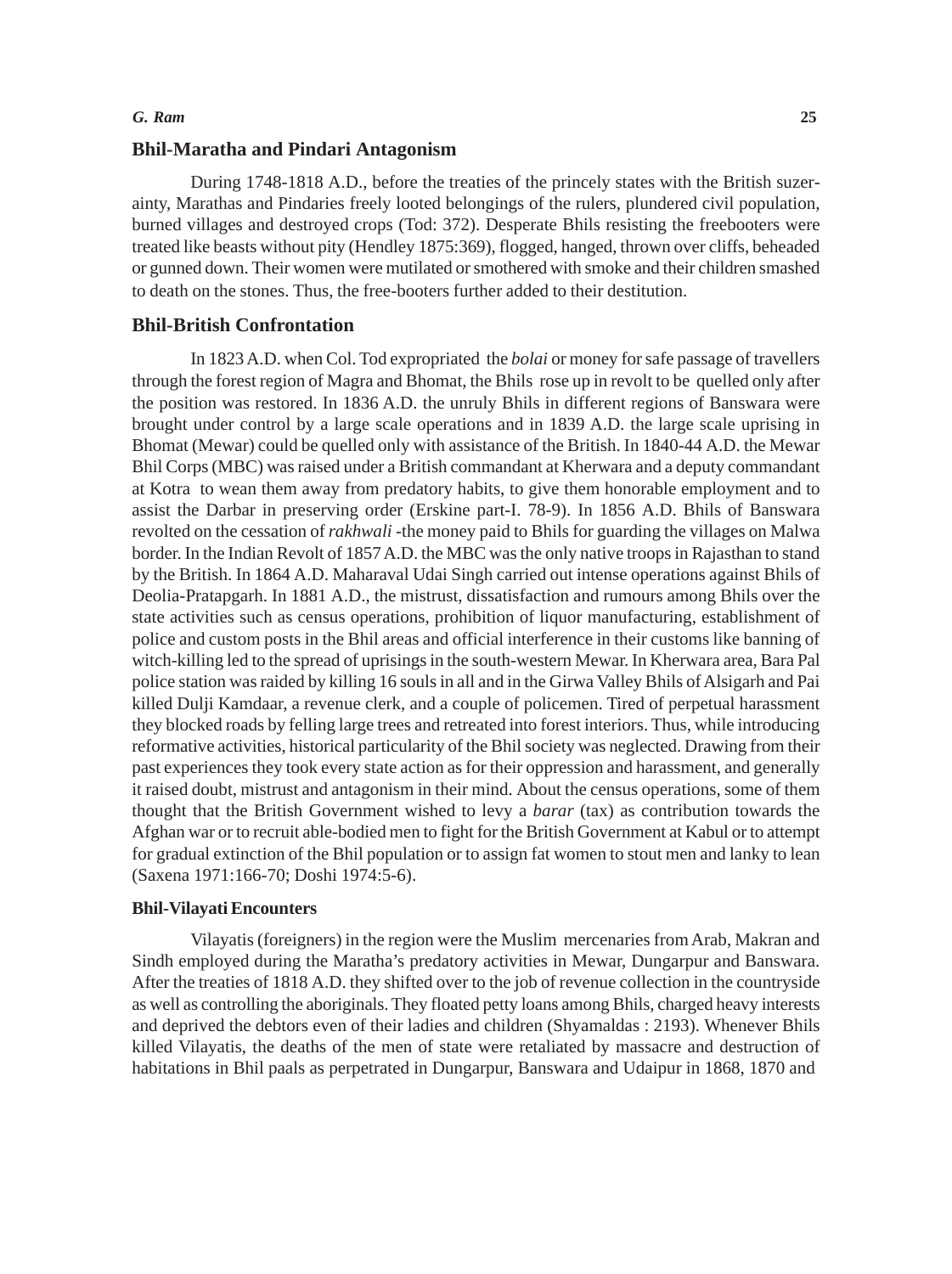1872 respectively. An enquiry into the incidents established the fault of the Vilayatis who were then driven out of the states (Chaturvedi 1968:51; Saxena 1974:173-77).

#### **Bhil-Mahajan Confrontation**

Mahajans or Banias (traders) entered the Bhil areas in the distant past. Bhils pressed hard by begaar, revenue tax and *nazars* (offerings on the festivals like Dashehra, Diwali and Holi, on birth or marriage in the ruling family) had to, out of dire necessities, take loans from the Mahajans who charged fleecing interest rates and cheated them to loose their lands. This developed their antagonism towards the Banias, mostly Mahajans. During the uprising of 1881 A.D. all Bania shops were burnt in Bara Pal (Saxena 1971: 168). In the remote past the traders from Nai (village) and Udaipur (town) came on horsebacks at the outbreak of a day to trade in Alsigarh, Pai and other villages in the Girwa valley and returned home by the fall of dusk. Later, some traders partially began to settle in these villages to pursue their business activities. In Pai, not long ago, the Mahajans from Nai; namely Mohanlal, Vardichand, Ratan Nagori, Ujjanlal and Fatehlal had their shops in the house of Dewa Bhagora, Dita Relat, Ganga Ram Naath, Bhera Paargi and Gangya Paargi respectively all of the Mual Phala (sector) and Vardi Chand Javeria and Bandi, both, from Udaipur, had their shops in the house of Nathu Dungaria of the Vadla Phala and Ambawa Kataara of the Hamli Pipla respectively. Vardichand and Heeralal, two grandsons of Mohanlal, still, visit Pai twice or thrice a week to conduct business at their (only Mahajan) shop there. A Sindhi shopkeeper after a stay of several years in Pai rolled back his business to return Udaipur about 15 years ago. Saiffuddin Bohra has a shop in Vadla phala for the last 6-7 years. Another Bohra has opened a shop at the Pai Bus Stand two years ago. In Alsigarh, Shanti Lal Mahajan from Nai and Vijai Singh Kothari from Sisarma have their shops for the last 40 and seven years respectively. The lucrative business of Mahajans gradually declined after Independence in the wake of increasing awareness among Bhils, writing off their loans by the government and occupational changes taking place amongst them (Ram 1997 :43).

### **Bhil-Missionaries Contacts**

Christian missionaries coming to this region in 1850 A.D. spread their activities gradually to convert many of Bhils. By their efforts, slavery was abolished from the region in 1872 A.D. During the calamities of famine in 1889-90 A.D., epidemic plague in 1904 A.D. and influenza in 1918 A.D., the missionaries worked among the Bhil victims providing medical treatment, spreading education and extending economic assistance. This facilitated the process of conversion in several areas. The converted Bhils are today socially separated from the remaining. Spread of the process was arrested by the movements and organizations spreading the Hindu ideals of life.

## **Bhil-Hindu Reformers Bonhomie**

Though Bhils have since hoary past been in the contact with Hindu culture and society, the conscious spread of Hindu ideology amidst them was made only in the beginning of the twentieth century through Bhagat movement, Vanwasi Sewa Sangh, etc. Between 1903 and 1908 A.D., Govindgiri of Banjara caste operated through Samp Sabha, set up in 1905, launching a movement for the regeneration of Bhils. The Bhagats (followers) had to abstain from the practice of liquor, meat, sexual adultery, burglary, cattle theft, robbery, dapa (bride price), abduction of women, etc.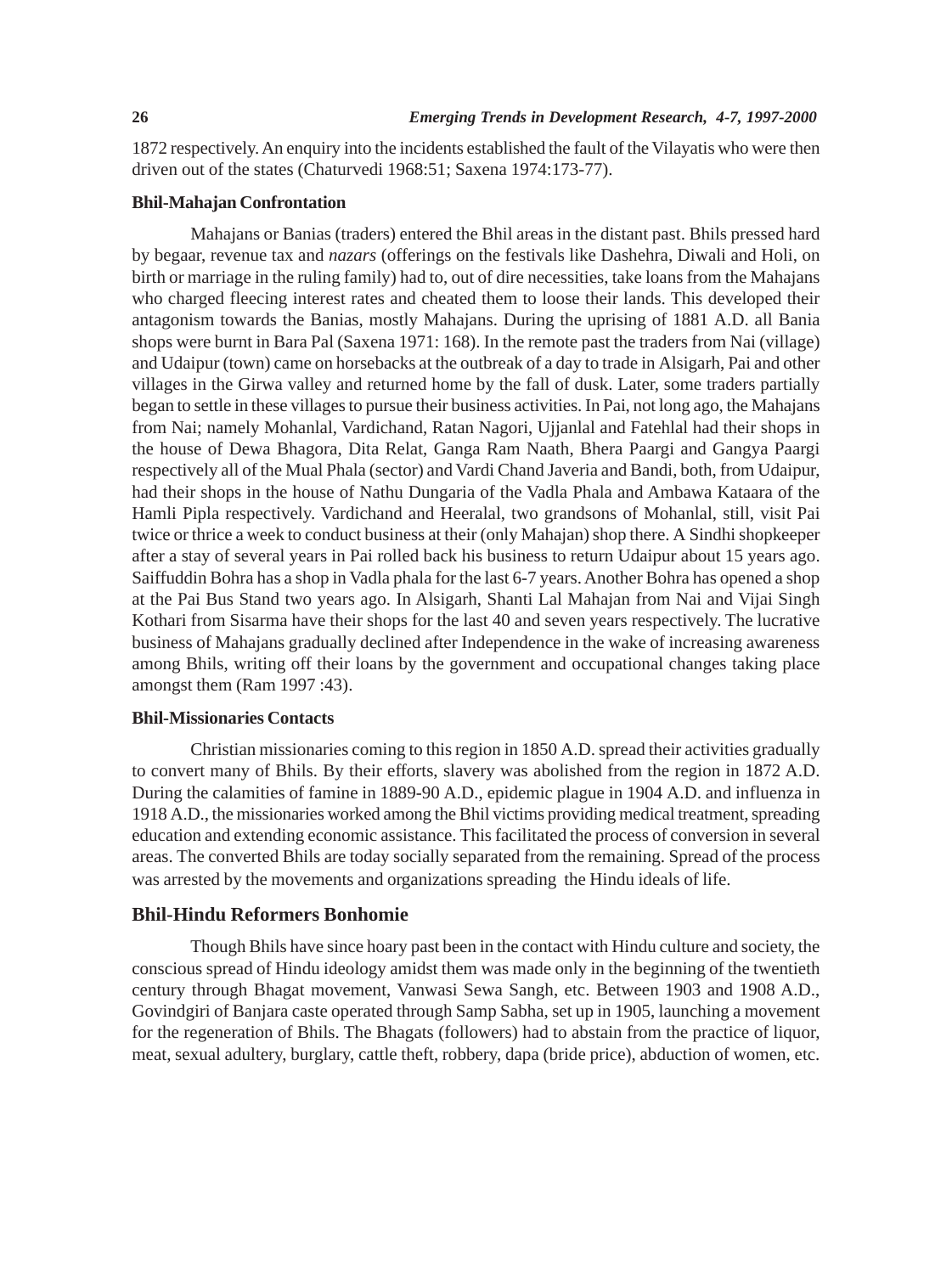#### *G. Ram* **27**

 He demanded for a separate Bhil state in the region as a necessary condition for their regeneration. In 1913 A.D. he was arrested at his *dhuni* (seat) on Mangarh Hills in Banswara after a bloody resistance and was sentenced to life imprisonment (Chaturvedi 1968 :54-55; Shyamlal 1986 : 126- 29). Vanwasi Sewa Sangh established for welfare of the tribals also brought social and political awakening, specially for abstention from liquor and opium (Saxena1971: 185-86).

# **Bhil-Freedom Fighters Convergence**

In the years 1921-22 A.D., Bhils of Mewar, Idar, Dungarpur, Sirohi, Danta and other places rising against different systems of taxation in the region were organized by Motilal Tejavat of Praja Mandal for their salvation from bondage and evils. He could organize them to a large extent against the rulers and instil in them the ideas of freedom (Saxena 1971: 179-84: Pande 1974: 49-53).

#### **Conclusion**

The oldest inhabitants of India, Bhils, have been in continuous interaction with groups in their vicinity engaged in composing a dynamic and complex tradition in the course of historical evolution. This tradition displays four major inter-ethnic formations of Bhils; viz., proto-historical Bhil autouchthones, Bhil kingdoms of ancient and early medieval periods, marginalisation of Bhils in late medieval and British periods, and integraion and regeneration of Bhils after Independence. They emerged from the status of the aboriginals, unaware of caste hierarchy , interacting occasionally with the others (Hindus and non-Hinus) in the proto-historical period of sanskritic-puranic texts to that of several autonomous kingdoms during 600-1500 A.D.; suffered marginalisation and exploitation by the Rajput rulers, Marathas, Pindaris, British Government, Vilayatis (Muslims) and Mahajans (traders); and finally bestowed with the sympathy of Christian missionaries, Hindu reformers, freedom fighters and welfare action of Indian state for their regeneraion and integration into socio-political mainstream in the later British and post-Independence period. On the whole, their prolonged interactions with the others made them increasingly despised, exploited, desperate, degenerate and marginalized in their own region. On economic plane they have become the donors of labour (Ram 1995 : 40), on cultural plane -the receivers of culture through Christianization, Bhagatization or Hinduization and on political plane-the subjugated masses. They are finally in the vortex of socio-political consciousness through their participation in the elections and politicoadministrative bodies of various levels, especially the recently re-invigorated Panchayati Raj institutions which meet, to some extent, their lately raised demand for a separate Bhil state or self rule. But at the regional and national levels they form only a part of the exploited lower class masses (Desai 1977 : 20-21) in the contemporary Indian politico-economic setup.

**Note** *: This is a revised version of the paper entitled "The Inter-ethnic Relations of Bhils through History" presented at the National Seminar on Ethnic Situation : Fields and Frontiers (Biocultural Perspective) in Western India organized by Anthropological Survey of India, Udaipur (Rajasthan) during October 7-9, 1996. The author is grateful to Prof. Brij Raj Chauhan for his valuable and insightful suggestions in writing the present paper.*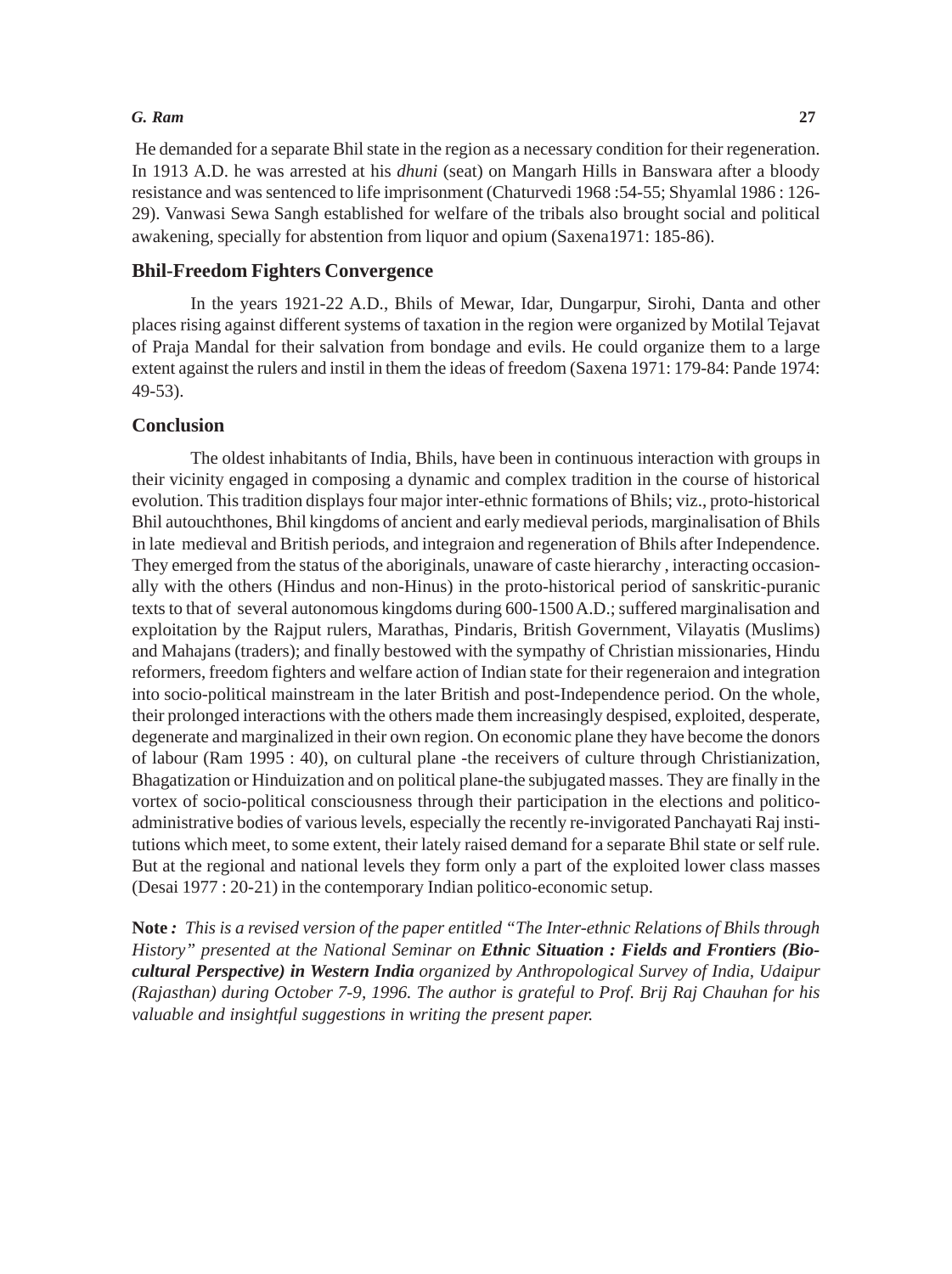#### **References**

Carstairs, G.M. 1961 The Bhils of Kotra Bhomat. *Eastern Anthropologist*, 7 (3 & 4).

Census of India 1991 *District Census Hand Book : Udaipur District*. New Delhi : Directorate of Census of India.

Chattopadhyaya, K. 1978 *Tribalism in India.* New Delhi: Vikas Publishing House.

Chaturvedi, D.N. 1968 The Bhils of Rajasthan through Ages. *Tribe*, V

(2).

Chauhan, B.R 1978 Tribalization.*Tribe* X (Special No.).

Desai, A. R.(Ed.)1977 *Caste and Religion*. The MacMillan Company

Doshi, J.K. 1974 *Social Structure and Cultural Change in a Bhil Village*. Delhi: New Heights.

Erskine, K. 1908 *Rajputana Gazetteers, Vol.II.A*. Ajmer: Scottish Mission.

Mann, R. S. 1978 Bhils in Historical Perspective and in Relationship with Non-tribals. *Tribe*, Vol.X, Special No.

Naik, T. B. 1958 *The Bhils*. New Delhi: Bharatiya Adimjati Sevak Sangh.

Ojha, G.H. n.d. *Rajputane-ka-ltihas*, Vol. I, II & III.

Pande, Ram 1974 *Agrarian Movements in Rajasthan*. Delhi: University Publishers.

Prakash, Satya 1967 Early Man in Rajasthan. *Tribe*,.III(2).

Ram, G. 1995 Human Response to Environment and Social Transformation in Tribal Villages of Rajasthan. *Emerging Trends in Development Research*,. 2(1 & 2).

Ram, G. 1997 Occupational Plurality and the Tribal Culture, *Samaja Shodhana,* 6 (2), October. Sankalia, H.D. 1967 Beginning of Civilization in Rajasthan. *Tribe*,III(2).

Saxena, K.S. 1971 *The Political Movements and Awakening in Rajasthan (1877-1947)*. Delhi: S.Chand and Co.(Pvt.) Ltd.

Raghava, Rangeya n.d. *Prachin Bharatiya Parchumpaur Itihas* (Hindi).

Sharma, Dasharatha 1966 *Rajasthan through the Ages, Vol.I.* Bikaner: Rajasthan State Archives. Shyamaldas, *Kaviraj Vir Vinod.*

Shyamlal 1986 Socio-Religious Movements among the Bhils of Banswara District, Rajasthan. *Shodhak*,15(45).

Singh, Bagheshwar 1981 The Bhils are not Single Tribal Whole. *Man in India*, 61 (1).

Singh, Yogendra. 1977 *Mordernization of Indian Tradition*. Faridabad: Thomson Press (India) Ltd. Tod, Col. T. 1960 *Annals and Antiquities of Rajasthan. Vol. 1*. Routledge and Kegan Paul.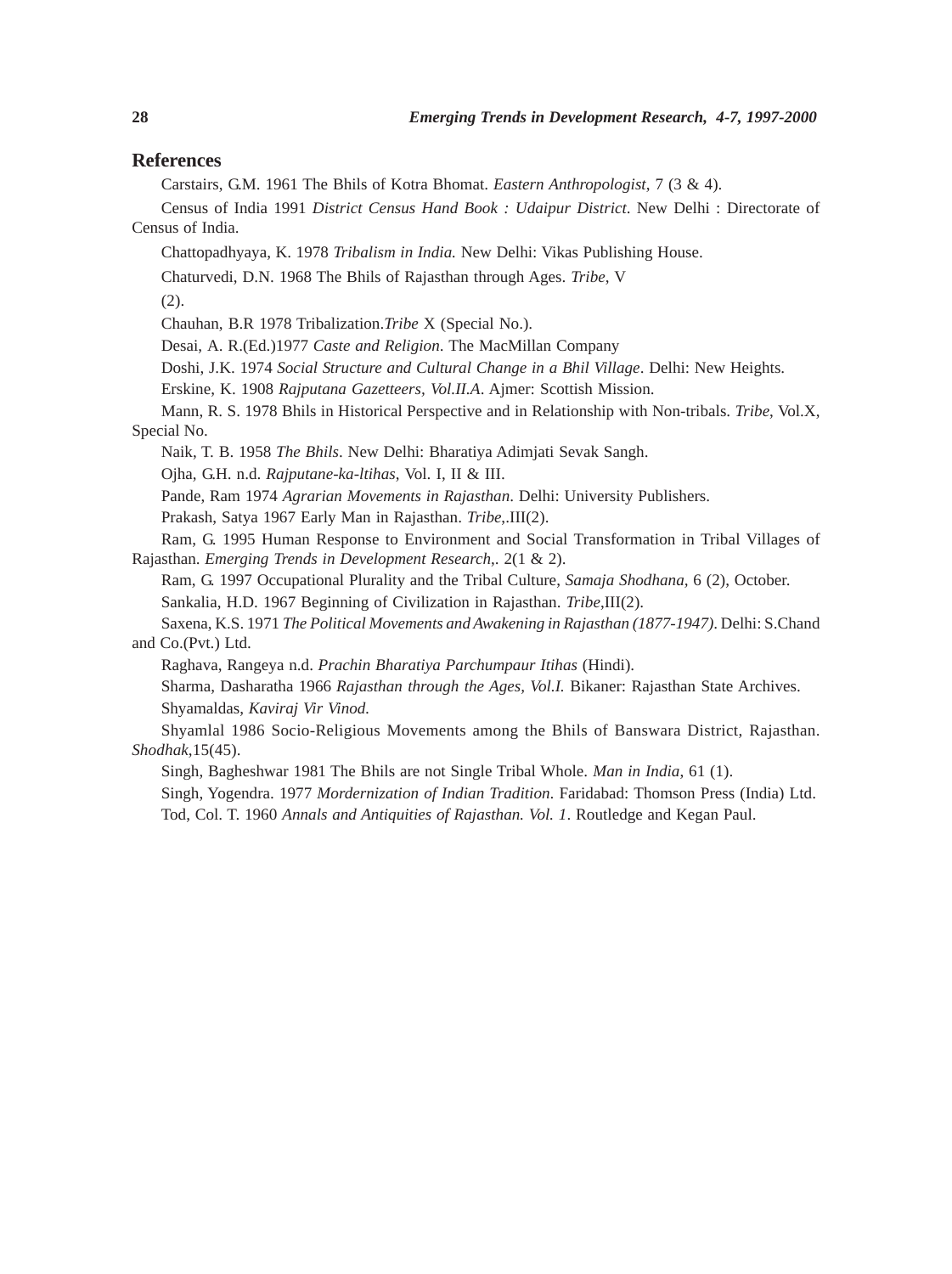# **Social Networks in Legal Profession : A Case Study of Indian Lawyers**

# **Virendra Pal Singh**

**T**he entrance of a person into profession requires acquisition of competent skills through requisite training. When the profession relates to legal sphere of life in a predominantly rural society, there is an additional demand on the person for maintaining his links with the clientele largely drawn from the rural areas. The culture of first migrant generation of lawyers comes handy in ensuring the maintenance and nourishment of rural-urban connectionsby extending and activising primordial ties. The present paper makes an attempt to analyse the patterns and role of social networks in legal profession at two points : (a) in the professional training of the lawyer; and (b) the professional performance of the lawyer. The study was located in Meerut city, headquarters of a district court in the Uttar Pradesh (India).The data were collected through administering a questionaire on a random sample of 200 lawyers. The information about social networks was collected through intensive conversations with some selected lawyers.The present paper is anchored on the leads drawn from existing studies in three areas viz. law, rural-urban articulations and social networks.

The term 'network' was first introduced by Radcliffe Brown in his definition of social structure as a 'complex' network of relations' (1940: 222). But the idea of using of network as an analytical tool was first introduced by J.A.Barnes (1954) in his analysis of Norwegian Island Parish. He identified three fields of interaction, namely, stationary, fluid and 'third' field. In case of Bremmes Island, the stationary field was denoted by the domestic, agricultural and administrative areas; the fluid field generated by industrial system consisted of 'a large number of interdependent, yet formally autonomous units such as fishing vessels, marketing cooperatives and herring oil factories connected with each other functionally' (Barnes 1954: 236-237). The 'third' field, which links the other two-stationary and fluid field of interaction, was termed as 'social network'. The third field has "no units or boundaries; it has no co-ordinating organization. It is made up of the ties of friendship and acquaintance which every one growing up in Bremnes society partly inherits and largely builds up for himself". The elements of this social field are not fixed for new ties are continually being formed and old links are broken or put into indefinite cold storage" (Barnes 1954: 237). Barnes uses the term social network in its socio-centric sense. By network he has the image of "set of points some of which are joined by lines.The points of the image are people or sometimes, groups, and the lines indicate which people interact with each other" (Barnes 1954: 237). What

*Virendra Pal Singh is Reader in Sociology, Assam University, Silchar-788011 (INDIA)*

**Emerging Trends in Development Research Vol. 4-7, 1997-2000, 29-43**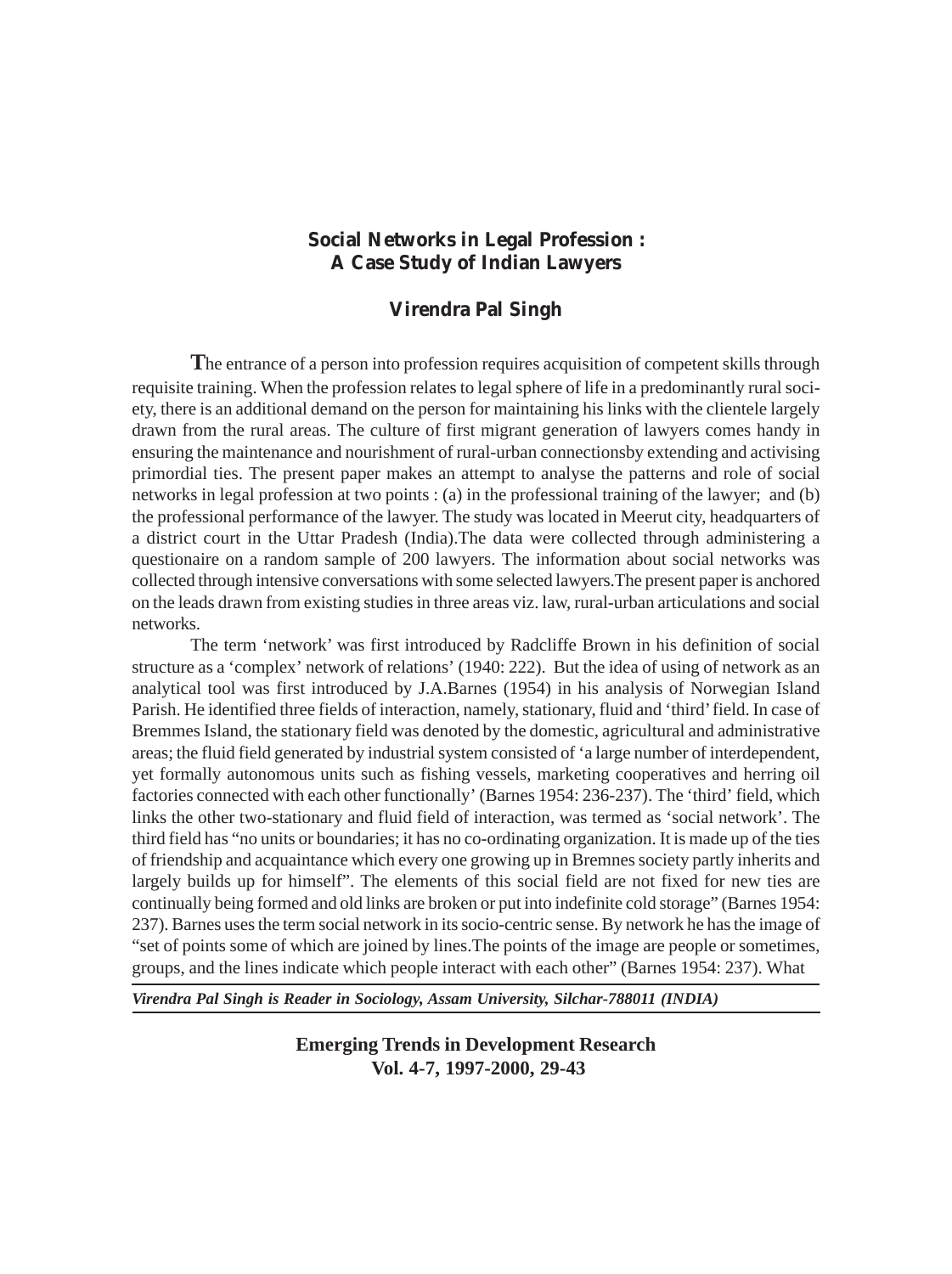does he mean by this is "that part of the total network that is left behind when we remove the groupings and chains of interaction which belong strictly to the stationary and fluid fields" (1954: 237).

 Since Barnes the network analysis has been extended to various facets of social life. One of the basic contributions to network analysis can be traced in the work of Elizabeth Bott (1971). She used the notion of social network in analysing the performance of conjugal roles in rerms of the extent to which husband and wife carried out their activities and tasks separately and independently of each other. She found that the immediate social environment of an urban family was consisted of a network rather than an organized group and the differences in degree of conjuged roles were associated with difference in network connectedness. These networks varied in degree of connectedness which refers to "the extent to which the people with whom the family maintains relationship carry on relationship with one another" (Bott 1971: 217). These variations in network connectedness were particularly evident in informal relationships between friends, neighbours and relatives. She used the term 'close- knit' to describe a network "in which there are many such relationships among component units" and the term 'loose-knit' to describe a network' in which there are few such relationships among the component units" (Bott 1957: 59). Barnes (1969) suggested the term 'density' in place of the term 'connectedness'. Another pioneer work on the conncept of social network is of Adrian C. Mayer (1966) who used the idea of social network in the field of political interaction by mapping the linkages of municpal election candidate in a district town of central India. He pointed out that the term network can be referred to both 'bounded' as well as 'unbounded' entites. He preferred to use the term, action set' in case of 'a bounded set of relations in a social network'. He identified five characteristics of an electoral action set which are as follows : (1) in an action set a wide variety of bases for linkage are involved but despite of varied 'outward' content is always the same,(2) the links in action set are based on group membership; (3) the action set contains paths of linkages, and is thus combination of relationships linking people directly to ego and of those linking people to intermediaries who are themselves in direct contact with ego (4) the action set is a bounded entity; and (5) action set is not a 'permanent' entity like the group".

Thus, an action set is a distinct type of social network which is a bounded entity and is composed of direct and indirect linkages of the ego. These links are activated by ego in order to achieve specific goal. Thus, the set of persons depends on the nature of goal. With the change in goals same ego can change his set of persons activated. Mayer uses the term in its egocentric sense.

Epstein (1969) distinguished between two parts of ego's social network, namely, 'effective' network and 'extended' network. The effective network is composed of those persons with whom he 'interacts most intensely and most regularly and who are therefore likely to come to know one another' (Epstein 1969: 110-11). The remainder part constitutes the 'extended' network. In a similar fashion, Granovetter (1973;1974) suggested that the ego's network is composed of strong and weak ties. His distinction is based on the strength of the tie which he defines as "a (probably linear) combination of the amount of time, the emotional intensity, the intimacy (mutual confiding) and the reciprocal services which characterize the tie" (Granovetter 1973:354). A tie may act as a bridge between corresponding networks of two individuals. A bridge is 'a line in the network which provides the only path between two points' (Granovetter 1973: 357). He further emphasized that it is the weak ties rather the strong tie which form the bridge between two networks because 'the strength of the tie is directly proportional to the proportion of individuals in their network to whom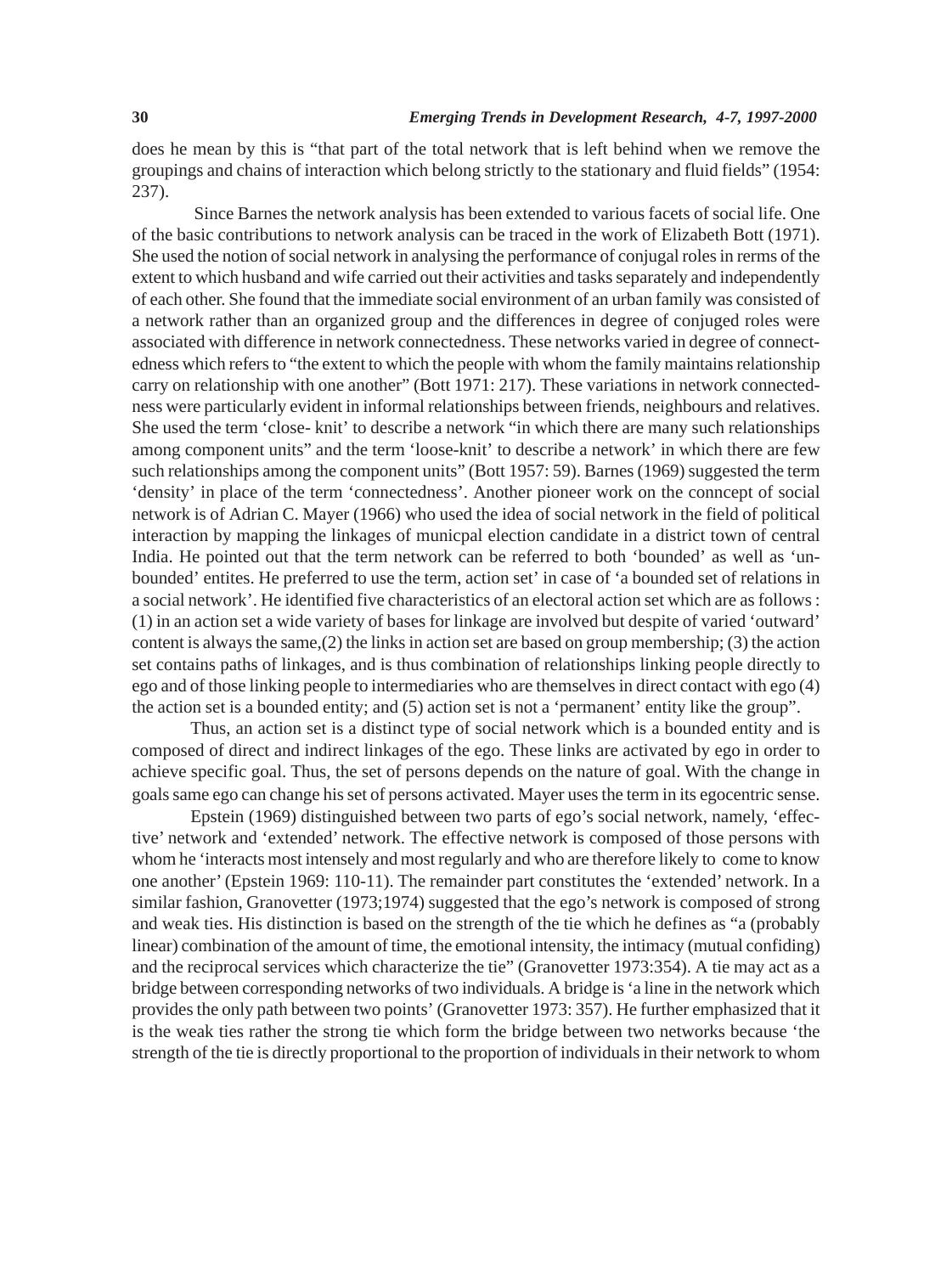#### *Virendra Pal Singh* **31**

they will be both tied, that is, connected by a weak or strong tie. This overlapping in their networks disqualifies a strong tie from being a bridge' (Granovetter 1973: 358). He found that the weak ties are more useful in getting information about job in his study of job changers in Boston suburb of United States. The job information was passed through short path rather than long path in most of the cases. Thus, the weak ties are important resources in making possible mobility opportunity (Granovetter 1974). When a person changes his job (intragenerationally as well as intergenationally) he is not only moving from one occupational position to the other but he is also changing his network. He has to extend his network in a new situation. In this process some ties of his network perform the function of a bridge between The concept of social network has been extended to Indian situation by a number of sociologists. Srinivas and Beteille (1964) discussed at a length the usefulness of network in understanding of processes of Indian social structure. They pointed out that "the concept of social network paves the way to an understanding of the linkage existing between different institution spheres and between different systems of groups and categories" (Srinivas and Beteille 1964:165). They also emphasized the networks have been important entities in traditional as well as in contemporary Indian social situation. Sabarwal (1976) finds 'focussed network' usefil in mobility process. Sachchidanand (1976) used the notion of focussed network in his study of Harijan elite and identified nine occasions when these networks were activised. The ties of caste, kinship and friendship play important role in approaching the elite. Sharma (1976) also attempted to use the concept of social network in a rural setting to examine the process of social change.Chauhan (1979) examined the relevance of the notion of social network in the analysis of rural urban articulations in India. He emphasized that social network can be used as an analytical tool in mapping of rural urban interactions along cultural, political - administrative and economic dimensions. He pointed out that "studies on networks can be approached form three vantage points: (a) with the urban centre as focus of attention, (b) with the rural units as focus, adopting the village outward, approach and (c) with both rural and urban centres as areas of inquiry along interconnected themes"(Chauhan 1990:103).

Empirical sociological studies of legal profession are very few. Kidder (1974) studied the dynamics of lawyer-client relationship in Bangalore (a Metropolitan town of Karnataka State of India) and found that both lawyers and clients depended on each other but their encounters and relations were marked by deep distrust of each other (Kidder 1974:27). Morrison (1972,1974) has focussed on the role of para-professionals in the legal profession and found that one kind of para professionals the *Munshi* (munshi is the clerk of the private lawyer who assists him) - contributes significantly to the daily organization of a district law practice in India. Like the lawyer-client relationship of mutual distrust as noted by Kidder, he also found a pattern of distrust between the lawyers and their munshis. There were conflicts over the fees or commissions to be paid to munshis. Munshis, according to him, "undoubtedly acted as touts, but their success in perform ing this function was a matter of conjecture" (Morrison 1974: 470). In 1980's two important sociological studies on legal profession have been published. Gandhi (1982) studied the lawyers and the forms of touting in a district rooted in Govindgarh district courts. Even munshis of the lawyers work as touts who did not constitute a formal role- category". (Gandhi 1982:152-154). Sharma (1984) emphasised in his study of lawyers of Jaipur bar that "the old or regular clients constituted a sort of network for the lawyer who got their clientele increased through them" (1984:190). The patterns of social network which operate in legal profession require special attention in context of Indian Society as intermediation is an important element of Indian social life.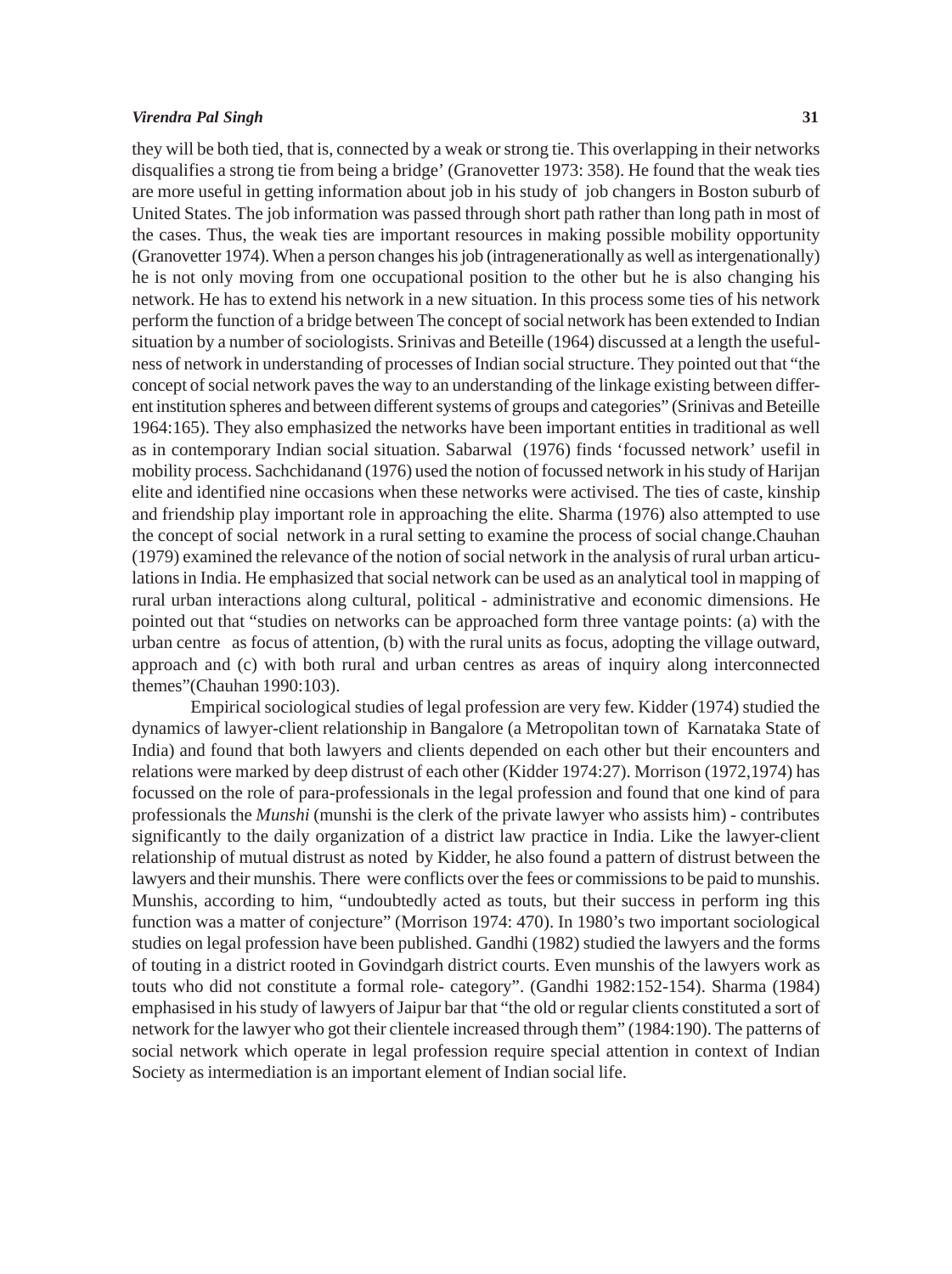# **Duration of Professional Training**

The entrance of an individual into legal profession after passing a degree course in law is followed by professional training under a senior lawyer. Although such a training is not required formally as after completion of three years degree course in law one can start independent legal practice in the courts. But for all practical purposes it is considered necessary to receive professional training from a senior practicing lawyer over a period of two to three years.

In general most of the aspirants of legal practice start to receive this training during the last year of their degree course in law so that they can attain practical knowledge of the legal practice. In this section, the role of social network in professional training of the lawyer is examined.In the sample of 200 subjects, as many as 190 lawyers had passed through training under atleast one senior lawyer. However, of these 54 lawyers had gone through further training under another senior lawyer.The duration of professional training under a senior lawyer was up to one year in about the half (48 percent) of the cases. The another 40.5 percent lawyers received training for two to five years and 6.5 percent lawyers received training for a period of more than five years. About 5 percent lawyers did not receive any professional training. Thus, in most of the cases the lawyer received professoinal training but the duration of professional training varies from one to five years of time. Age wise distribution of the subjects in relation to duration of training under a senior lawyer indicates that the duration of professional training increases as one moves from older grneration to younger generation. For older generation of the lawyers duration of training was up to one year in as many as 83.7 percent cases. But 43.8 percent middle aged lawyers had gone for professional training for a period of two to five years. In the younger generation, about two-third of the lawyers received training for a period of two to five years or more. It suggests that period of professional training over the past three generations of the lawyers is increased which may be an indicator of an increase in specialization of professional

#### **Nature of Acquaintance with Senior Lawyer**

In the process of professional training, very first step is to contact a senior lawyer. A beginer has to receive practical training from the senior lawyer. It is not only in interest of a junior lawyer to receive training from a senior lawyer as it seems on the face of it. But senior lawyers also have their own interest in having one or two juniors. Firstly, it leaves a good impression on the clients. In the sense, that they think that his lawyer is a senior one in the profession. Secondly, it provides them assistance in performing minor works in the courts such as filing of suits, applications, documents related to the cases etc, and finally the senior lawyers also get a good number of cases through their junior lawyers as they are not competent in handling these cases independently. A part of the remuneration is shared by the junior lawyers in all such cases which varies from 25 to 50 percent of the total remuneration depending upon the nature of case and usefulness of junior lawyer in the eyes of senior lawyer.

In the process of contacting a senior lawyer for professional training two patterns of contact are found. First type of contact is *direct contact* with senior lawyers. In this type of contact junior lawyer has a pre-established relationship with senior lawyer. It includes the ties such as father, father's Brother and other members of extended family, his teacher and neighbours. In second type of contact the junior lawyer is not acquainted with senior lawyer and he contacts him through some one. It may include the ties of kinship, friendship, neighbourhood, workmates and other weak ties of acquaintance. The distribution of the subjects in relation to the nature of acquain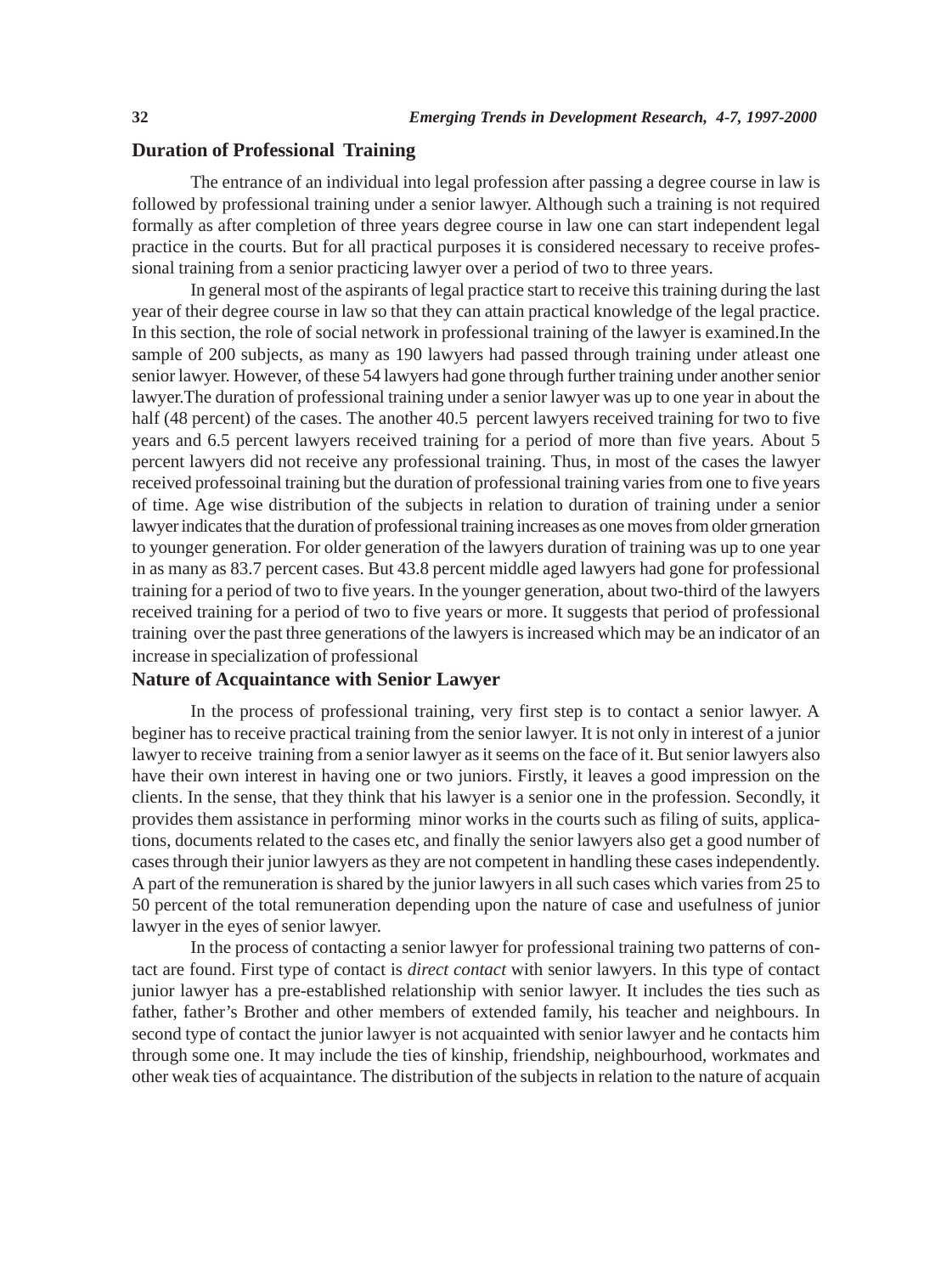#### *Virendra Pal Singh* **33**

tance with senior lawyer indicates that a little more than one-third of the lawyers had a direct contact with the senior lawyers, while as many as 62.1 per cent of the lawyers had activated the ties of their social network in order to contact a senior lawyer. Thus, the dependency of the lawyers on direct contact was less in comparison to dependency on indirect contacts. The subject's father and kinsmen both were the mediators through whom the senior lawyer was contacted. The ties of friendship were also activised by the subject to contact the senior lawyer. The weak ties of acquaintance were also found significant for making contact in 13.6 per cent cases.

# **Place of Origin and Contact with Senior Lawyer**

The place of origin of a lawyer also varies in relation to the nature of acquaintance with senior lawyer as shown in table 1 indicate that out of 118 lawyers who activated the ties of their social network to contact senior lawyers 64 (54.2 percent) had a rural origin. The urban subjects were relatively more dependent on their father's network to contact a senior lawyer while the rural subjects were depending on the ties of kinship and other weak ties of their network in addition to their father's network. It suggests that a rural lawyer has to depend more on his kinship ties and other weak ties of acquaintance for contacting a senior lawyer while an urban lawyer depends more and more on his father's social network.

In support of the above findings some qualitative data were collected in case of two lawyers. The social networks of two lawyers show how they had contacted their senior lawyers.

#### **Case 1**

A is a rural lawyer. After completion of his degree course in law he became interested to adopt career of a civil lawyer. His uncle (C) (Father's brother) who had acquaintance with a civil lawyer (B). B had a kinship relation in the village of A. A had approach to B through C and D. The senior lawyer B had agreed to take as his junior. He worked with him about one year. After that he started his own practice. (Figure 1).

# **CASE 2**

It is a case of an urban lawyer E. He was interested in criminal practice. Just adjacent to his house a civil lawyer who was very senior in the profession was living. He requested him to introduce him with a reputed lawyerof criminal law for training. F who knows G as a collegue lawyer introduced E to G. E took training from G for a period of two years and afterwards started his own practice. (Figure 2).

# **Social Network of lawyers in Initial years**

In initial years of practice, the main problem faced by the subjects was less amount of case work. They tried to solve this problem by extending their public contacts. The social network of a lawyer has to pass through a process of transformation during this period. The social network of a lawyer can be divided into five sectors for analytical purpose, namely kinship, friendship, neighbourhood, workmates and old clients. We have asked the subjects to mention who helped them in initial years of practice and who are those persons who are helping you in current years? By comparing the answers of these two questions we have made an attempt to analyse the change in the social network of the subjects over a period of time.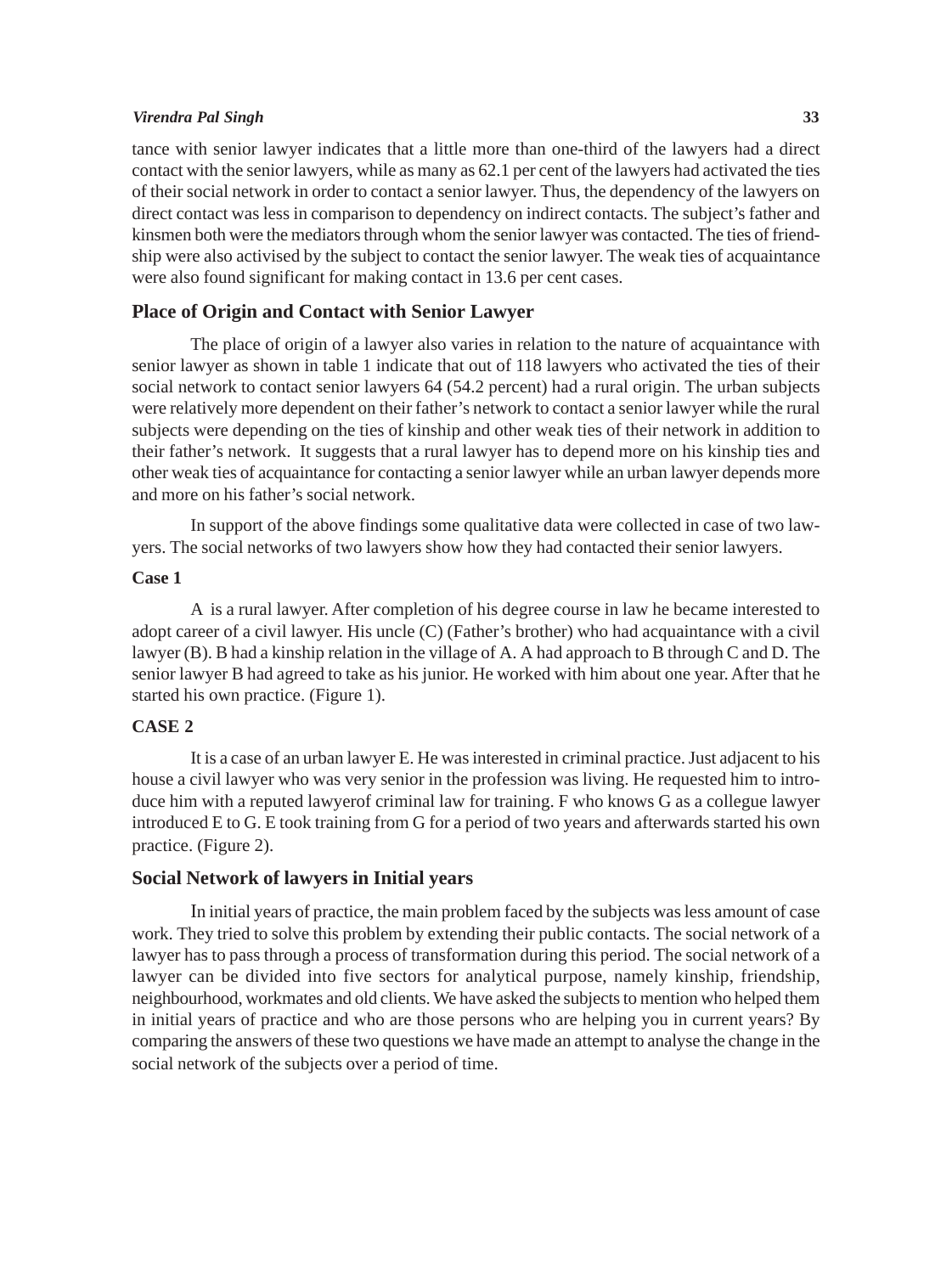| SI. | <b>Nature of Acquaintance</b> | <b>Place of Origin</b> |              |                   |
|-----|-------------------------------|------------------------|--------------|-------------------|
| No. | with First Senior Lawyer      | <b>Rural</b>           | <b>Urban</b> | <b>Total</b>      |
| 1.  | Through father                | 19<br>(38.8)           | 30<br>(61.2) | 49<br>(100.0)     |
|     |                               |                        |              | [41.5]            |
| 2.  | Through Kinsman               | 15                     | 07           | 22                |
|     |                               | (68.2)                 | (31.8)       | (100.0)           |
|     |                               |                        |              | [18.6]            |
| 3.  | Through neighbour             | 06                     | 03           | 09                |
|     |                               | (66.7)                 | (33.3)       | (100.0)           |
|     |                               |                        |              | $[7.8]$           |
| 4.  | Through friend                | 08                     | 09           | 17                |
|     |                               | (47.1)                 | (52.9)       | (100.0)           |
|     |                               |                        |              | [14.4]            |
| 5.  | Through workmate              | 0 <sub>3</sub>         | 02           | 0 <sub>5</sub>    |
|     |                               | (60.0)                 | (40.0)       | (100.0)           |
|     |                               |                        |              | [4.2]             |
| 6.  | Through others weak ties      | 13                     | 03           | 16                |
|     | of network (not specified)    | (81.3)                 | (18.7)       | (100.0)<br>[13.6] |
|     | <b>Total</b>                  | 64                     | 54           | 118               |
|     |                               | (54.2)                 | (45.8)       | (100.0)           |

**Table 1 : Place of Origin and Nature of Acquaintance with First Senior Lawyer.**

The distribution of the subjects in relation to their clientele network in initial years of practice as shown in table 2 indicates that out of 200 subjects, 75 did not respond to this question.Those who replied to this question mentioned that they were helped by a number of persons at that time. The nature of tie they had with these persons indicate the sectors of social network of the lawyer. The distribution of the lawyers in table 4 shows that in 20.8 percent cases each, the help was extended by friendship and kinship sectors alone to the lawyers in getting the cases. Kinship and friendship sectors together extended help to about one-fifth of the lawyers. Other weak ties of social network were effective in 12.8 percent cases. Thus, in initial years of the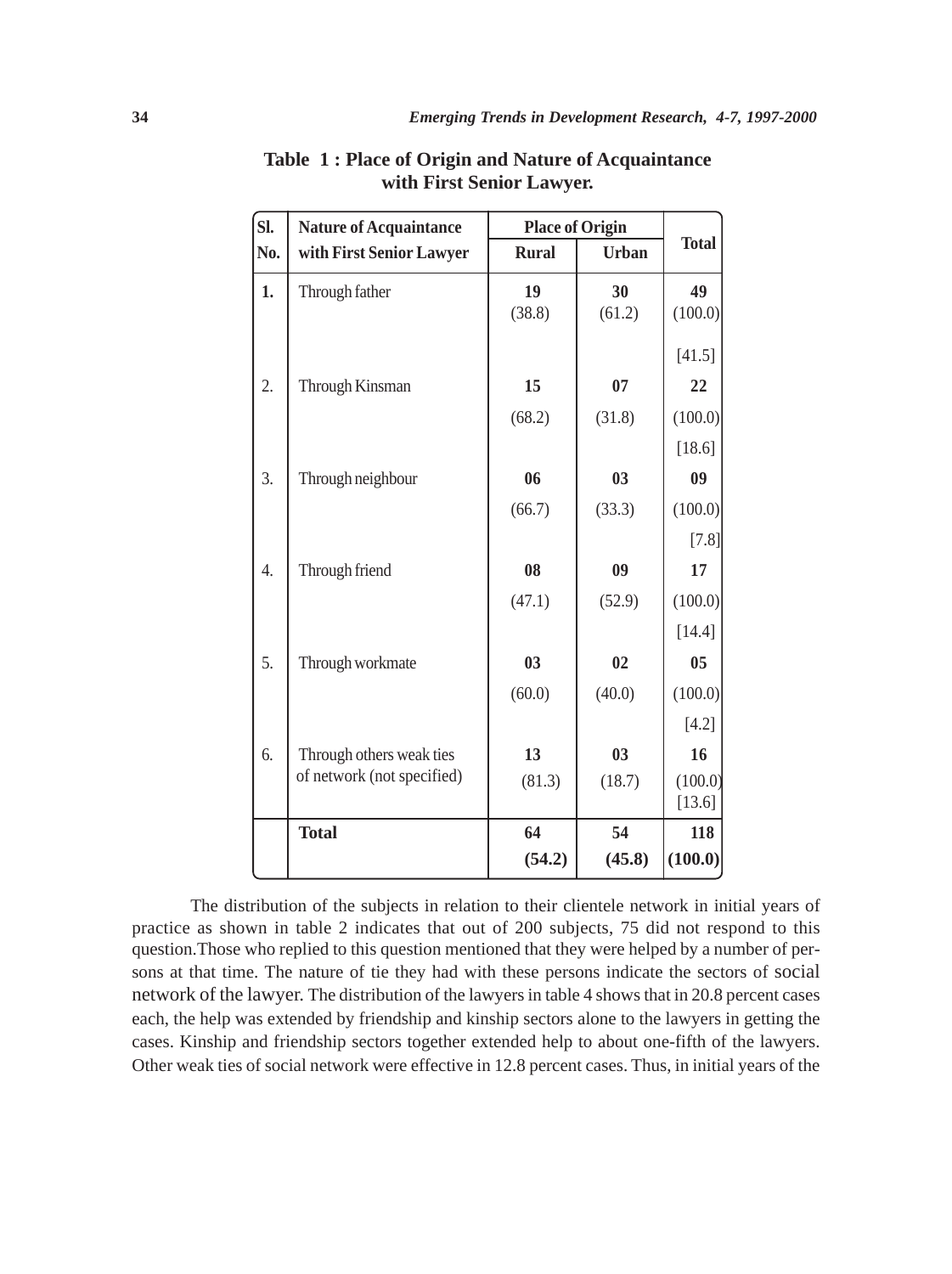

# **Fig. 1 Contact Network of a Rural Lawyer**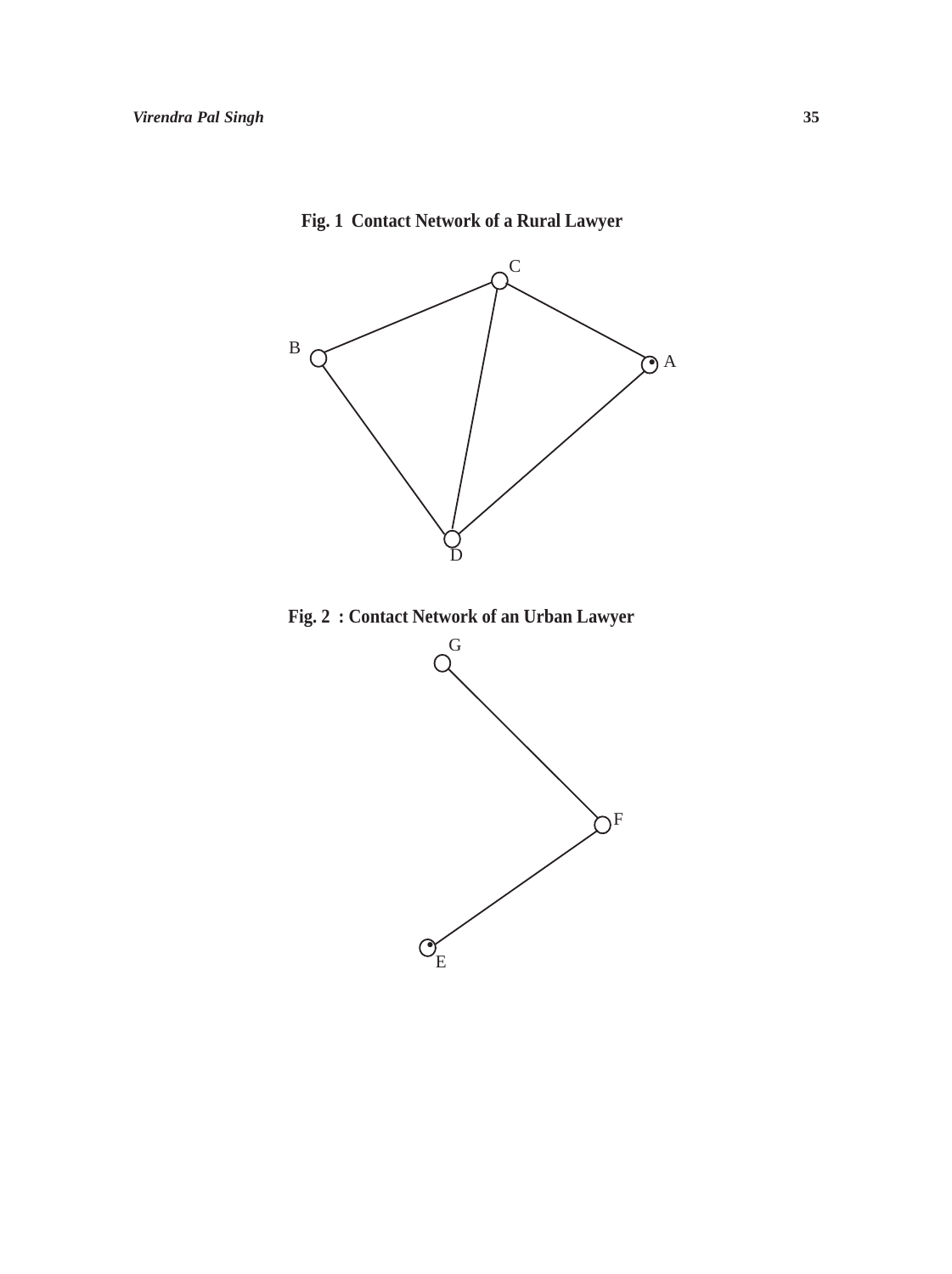practice, the lawyers mainly seek help from kinship and friendship sector of their network. The weak ties of social network were also found effective in this context.

In later years, the social network of a lawyer had gone under a process of change and a shift in the strength of various sectors was observed after a period of five years of practice. The assessment of his work is done by his clients who come into his contact in connection with their own cases. The professional competence and efficiency of a lawyer is communicated to others by these clients. In later years of practice, these clients form and important sector of a lawyer's social network. As it is evident from the data presented in table 3, which show the distribution of the subjects in relation to their sectoral division of their social network and length of practice.The data indicate that over a period of five years of regular practice the shift in the social network of the lawyer's was observed. The dependency of lawyer for clientele decreased on the ties of kinship and friendship and a new sector composed of old clients emerged on the scheme. It suggests that in initial years of practice the lawyer's has to depend more and more on the ties of kinship, friendship and neighbourhood for getting case work but gradually, his social network develops and his old clients starts to communicate about his efficiency to other clients.

In order to find out nature of lawyer-client network we traced the network of two clients.

## **Client 1**

R.A. is an electrician in Meerut city. He works on salary basis. Two years ago he alongwith his brother was charged with a criminal case. He was arrested by police and sent to jail. His mother (A) approached his employer (B) who engaged a lawyer (C) who was his neighbour. The lawyer moved an application in the court concerned for the grant of bail.

 The bail was granted and R.A. was released on bail. But this lawyer charged a huge amount from R.A. family for moving the bail application.. When hearing of the case started, he (R.A.) contacted one of his friend (D) who was working as helper in a court of magistrate. He (D) was in the contact of a number of lawyers who used to come at his office for their work. He was impressed by lawyer  $(X)$  and his munshi  $(Y)$  was very friendly to him. He introduced R.A. to the munshi (Y) and the lawyer (X). The lawyer agreed to plead his case. Later on R.A. referred to this lawyer his friends at a number of occasions.

It is clear from the above example that for engaging a lawyer the client consult knowledgeable persons. But in a situation when there is no knowledgeable person available immediately he can engage even an average lawyer on a high fee, though this type of clientele is temporary in nature. That is why R.A. has changed his first lawyer (C) and engaged lawyer (X) on genuine charges. RA also referred to this lawyer his friends also. It suggest that the behaviour and competency and genuineness of the charges of a lawyer impressed the client and he refers to such a lawyer the members of his social network at the time of need.

This case suggests that a new lawyer who is not acquainted the law procedure may create problems for the clients, and this failure effect the future work due to his bad image in his own social network (Later on this lawyer has left the practice and is now working in a private factory as Security guard).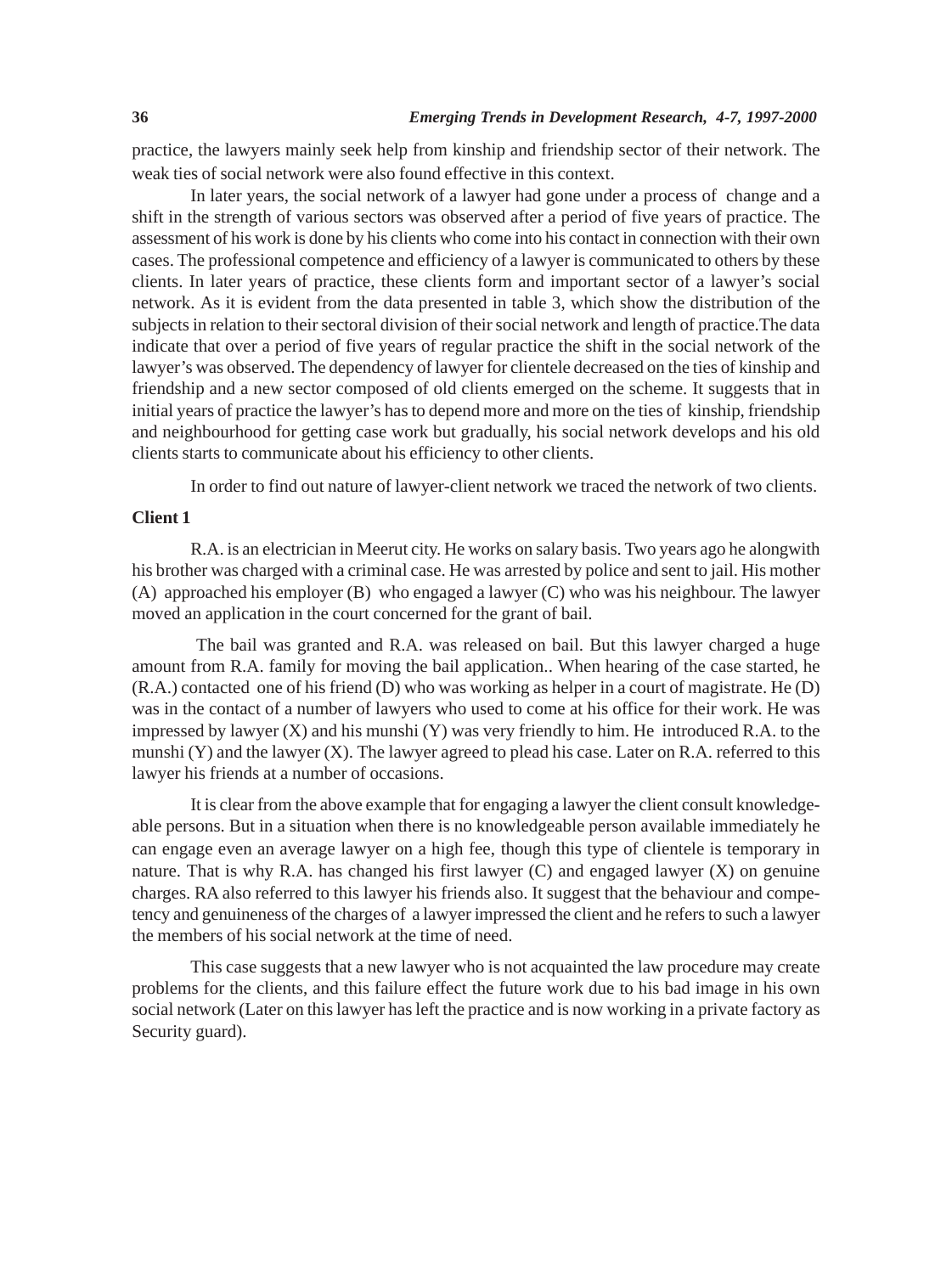| <b>S. No.</b> | Sector (s) of Lawyers Social<br><b>Network</b> | <b>Frequency</b> | Percentage   |
|---------------|------------------------------------------------|------------------|--------------|
| 1.            | Kinship                                        | 26               | 20.0         |
| 2.            | Friendship                                     | 26               | 20.0         |
| 3.            | Neighbourhood                                  | 02               | 01.6         |
| 4.            | Workmate (collegue, munshi,<br>clerks etc)     | 12               | 09.6         |
| 5.            | Kinship and Friendship                         | 24               | 19.2         |
| 6.            | Kinship and Neighbourhood                      | 06               | 04.8         |
| 7.            | Kinship, friendship and                        |                  |              |
|               | Neighbourhood                                  | 09               | 07.2         |
| 8.            | Friendship and Neighbourhood                   | 04               | 03.2         |
| 9.            | Other Wead Ties of Network                     | 16               | 12.8         |
|               | <b>Total</b>                                   | 125              | <b>100.0</b> |

**Table 2 : Clientele Network in Initial Years of Practice**

# **Table 3**

**Sectorwise Division of Social Network and Length of Practice of Lawyers**

| SI.<br>No.   | <b>Sectorwise Division of</b><br><b>Lawyers Social Network</b> | <b>Length of Practice</b><br>in years |                |           | <b>Total</b>     |     |
|--------------|----------------------------------------------------------------|---------------------------------------|----------------|-----------|------------------|-----|
|              |                                                                | $0-5$                                 | $6 - 5$        | $11 - 20$ | $20 \&$<br>above |     |
| 1.           | Kinship                                                        | 03                                    | 07             | 03        |                  | 13  |
| 2.           | Friendship                                                     | 04                                    | 12             | 02        | 03               | 21  |
| 3.           | Workmate                                                       | 01                                    | 04             | 02        | 02               | 09  |
| 4.           | Old clients                                                    |                                       | 08             | 03        | 16               | 27  |
| 5.           | Kinship and friendship                                         | 06                                    | 12             | 04        |                  | 22  |
| 6.           | Kinship and Old clients                                        |                                       | 02             |           |                  | 02  |
| 7.           | Friendship and old clients                                     |                                       | 0 <sub>3</sub> | 03        | 04               | 10  |
| 8.           | Kinship, Friendship and<br>Old clients                         |                                       | 02             | 01        | 01               | 04  |
| <b>Total</b> |                                                                | 14                                    | 50             | 18        | 26               | 108 |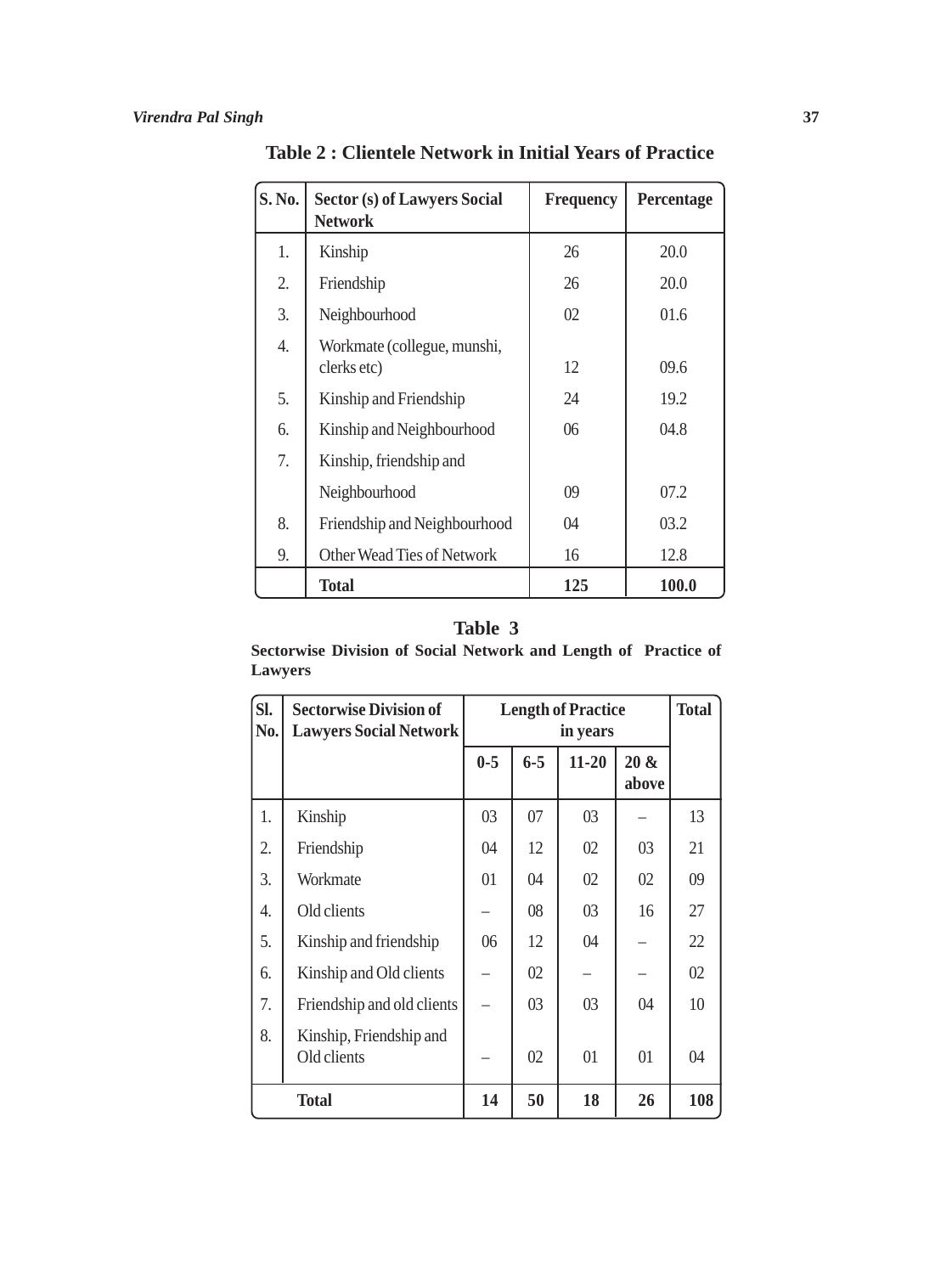| SI.<br>No.   | <b>Sectorwise Division of</b><br><b>Lawyers Social Network</b> | <b>Length of Practice</b><br>in years |         |           | <b>Total</b>     |     |
|--------------|----------------------------------------------------------------|---------------------------------------|---------|-----------|------------------|-----|
|              |                                                                | $0 - 5$                               | $6 - 5$ | $11 - 20$ | $20 \&$<br>above |     |
| 1.           | Kinship                                                        | 03                                    | 07      | 03        |                  | 13  |
| 2.           | Friendship                                                     | 04                                    | 12      | 02        | 03               | 21  |
| 3.           | Workmate                                                       | 01                                    | 04      | 02        | 02               | 09  |
| 4.           | Old clients                                                    |                                       | 08      | 03        | 16               | 27  |
| 5.           | Kinship and friendship                                         | 06                                    | 12      | 04        |                  | 22  |
| 6.           | Kinship and Old clients                                        |                                       | 02      |           |                  | 02  |
| 7.           | Friendship and old clients                                     |                                       | 03      | 03        | 04               | 10  |
| 8.           | Kinship, Friendship and<br>Old clients                         |                                       | 02      | 01        | 01               | 04  |
| <b>Total</b> |                                                                | 14                                    | 50      | 18        | 26               | 108 |

**Sectorwise Division of Social Network and Length of Practice of Lawyers**

The above illustration suggests that the client engage a lawyer after knowing his efficiency and competence in the legal profession as well as his connections with the officers concerned. For this purpose, he always goes to those persons who have knowledge in this regard. **Client 2**

Client 2 (C2) has a pan shop in Meerut city. His son  $(K)$  was once arrested in a case of theft with one of his friend (L). C2 was very angry with his son and for 15 days he did not try for his bail. But when his wife insisted, he consulted one of his friend-cum- customer (M) who had a good knowledge of law and lawyers. He advised him to engage a young lawyer (N) who has started his practice three-four years ago and was also C2's customer because it was a bailable offence and an ordinary lawyer could have plead the bail application of the accused. Accordingly C2 engaged lawyer N for his case. The co-accused of this case, however, engaged another lawyer (O) for their bail. Lawyer O was a senior lawyer and lawyer N was advised that he should first allow to argue the lawyer of co-accused. But lawyer N did not followed this advice and he moved bail application immediately and put his arguments before the court. But his arguments could not satisfy the court and the bail was rejected. Then , he (N) moved bail application in Session Court on the same ground and it was also rejected by session court as well. C2 told M about all this and he was very surprised to know all these developments because the case was very simple. By this time two months have already been passed. M was aware of the procedure that if the prosecution is failed to submit the charge sheet within 60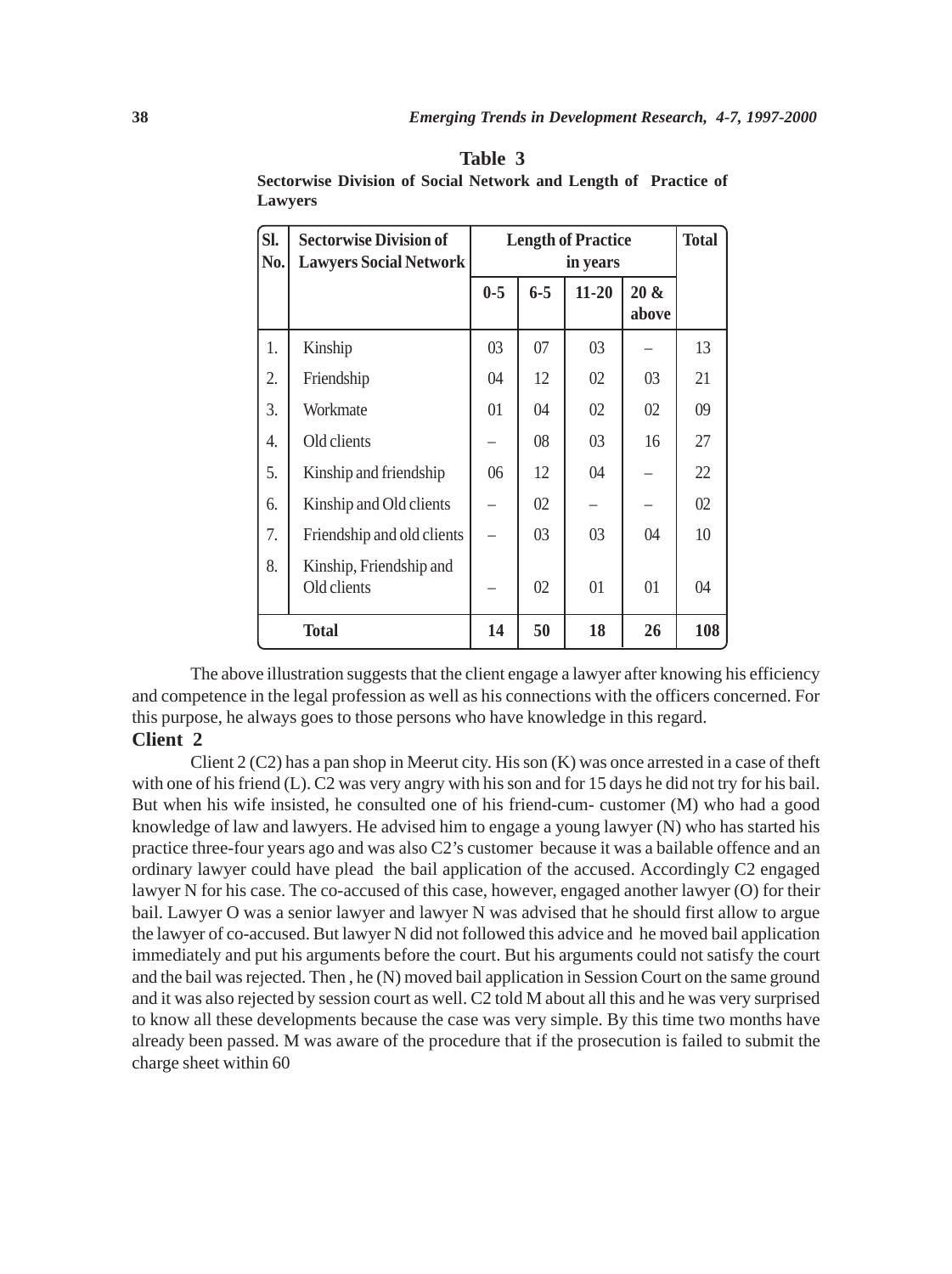#### *Virendra Pal Singh* **39**

days of the arrest of an accused and accused is in jail, the concerned court may release the accused even on personal bond.M asked the lawyer N to move the bail application on this ground. The lawyer N argued that there was no such procedure and now he had to move bail application in High Court. M asked him to return all the papers related to that case. In the meantime the lawyer of coaccused moved the application on the same ground and the application was granted by the court. M suggested the C2 to contact the lawyer of co-accused. He moved the application of accused K and it was also granted and the accused was released on bail. This case suggests that a new lawyer who is not acquainted with legal procedure may create havoc for the clients, and this failure may also effect the future work prospects of the lawyer due to his bad image in his own social network (Later on, this lawyer left legal practice joined a private factory as Security guard).

The above illustration suggests that the client engages a lawyer after knowing his efficiency and competence in the legal profession. For this purpose, he always goes to those persons who have knowledge in this regard.

The occupational mobility as a process starts with the entry of a person into legal profession after completing degree course in law. At the very first step in the profession he has to go for professional training under a competent senior lawyer from two to five years so that he can have necessary skills of professional practice. At this point, we have analysed the role of the ties of social network in the process of professional training. The second stage in the mobility process is when a beginner after completion of his professional training starts his independent practice.The problems he faces at this stage are the problem of paucity of financial resources due to lack of work on the one hand and of understanding civil and criminal procedures on the other. Sometimes, he has no place to sit in the court compound and at the same time, he has to study regularly and has to subscribe books and periodicals to update his knowledge. He has to activise the ties of his social network from kinship, friendship, neighbourhood and so on. At this stage his dependency for case work is solely on his social network. Gradually, as he gets more work and his links with his clients grow over a period of time, his acquaintance with law procedures increases, his career gears up and he moves in the professional hierarchy. At this stage his clients form main sector of his social network and help him in promotion of his business connections.

## **Conclusion**

Two patterns of contact, namely, direct contact and indirect contact were identified in the process of contacting a senior lawyer for getting professional training of legal practice. The dependency of the lawyers was more on the indirect contact rather than the direct contact. It suggests that the ties of social network play an imporant role in professional training of the lawyer particularly in contacting a senior lawyer. The father and kinsmen of the lawyer extended their help in contacting the senior lawyers.These ties constitute the strongest sector of the social network of the lawyer. However, the weak ties of acquaintance are also played a significant role in this context.

2. In order to contact a senior lawyer for professional training the ties of social network were found more significant in addition to structural relations such as family members, kinsman lawyer and teacher to whom the subject was knowing directly. The weak ties of acquintance were found relevant in this context in addition to kinship, friendship, neighbourhood sectors of lawyer's social network.

3. In initial years of legal practice, the dependency of lawyers on kinship, friendship,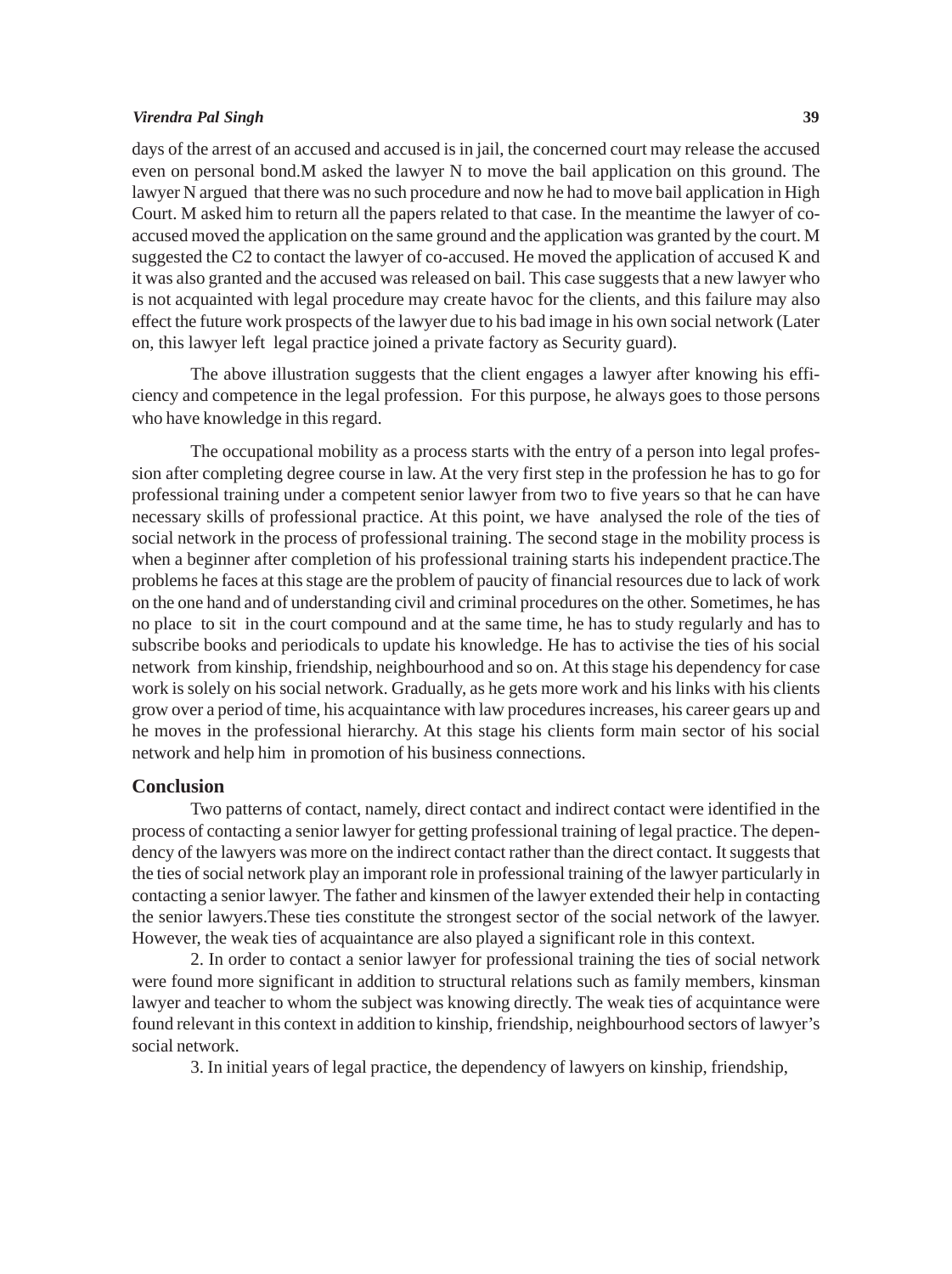

**Network of Client 1**

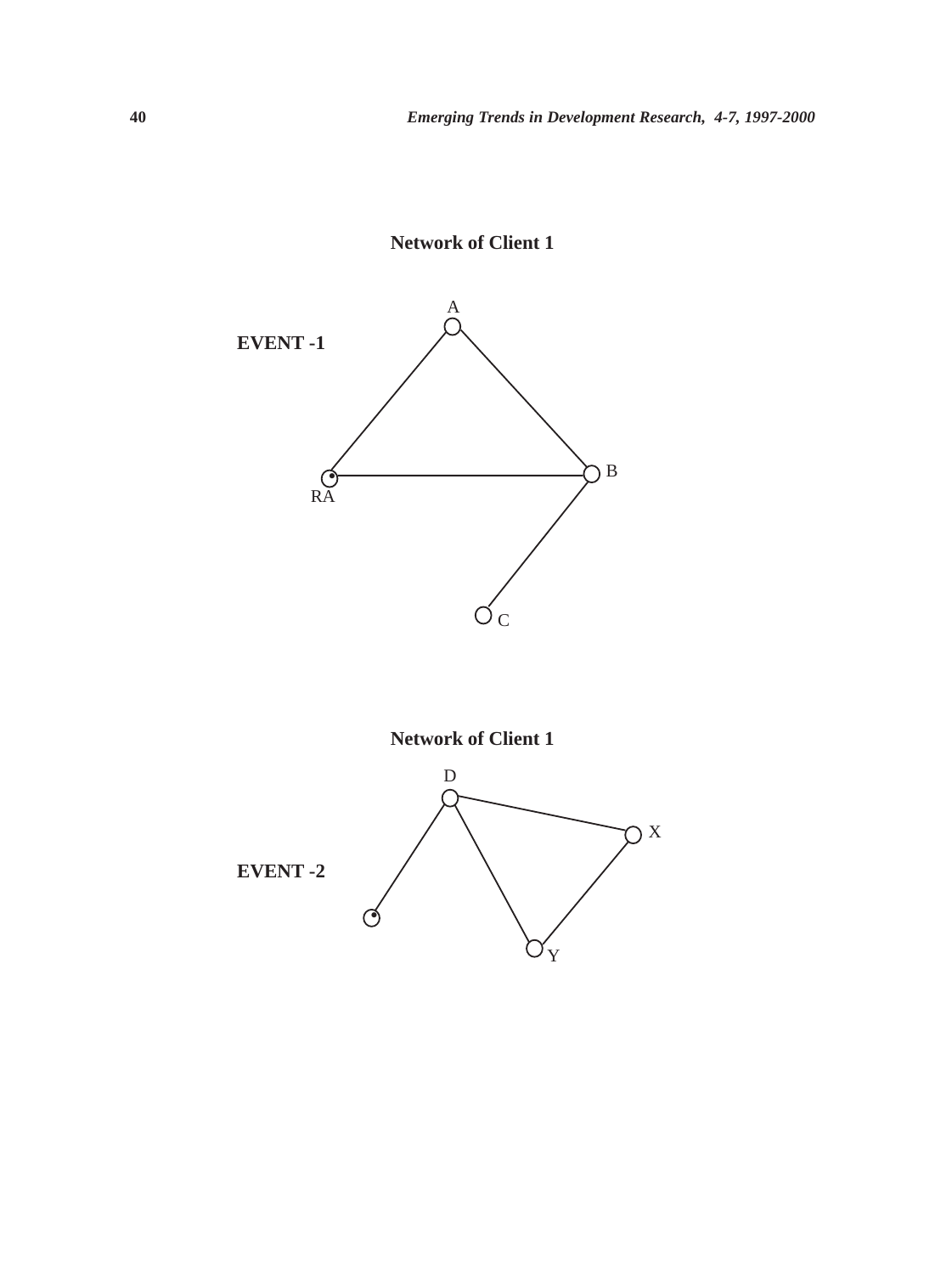#### *Virendra Pal Singh* **41**

neighbourhood, workmate ties was more. But over a period of five years of regular legal practice, a shift was observed in the social network of the lawyers i.e., the sector of neighbourhood disappeared and a new sector composed of old clients of the lawyer emerged and contributed a significant part in occupational role performance of the lawyer. In the later years of practice the dependency of the lawyer on this sector was increased relatively. The performance of a lawyer was assessed by his clients and they communicated about the competency and efficiency of the lawyer to members of their social network which in many cases promoted the case work of the lawyer.

The main bearings of the study on concept of social network are: firstly, in his study of Bremnes Island, Barnes (1954) identified three fields

# **Network of Client 2**



of interaction, namely, *stationary, fluid and 'third field.* The stationary field was denoted by the domestic agriculture and administrative areas; the fluid field by industrial area, consisting of fishing vessels, mareting, co-operatives and herring oil factories. The 'third field' which links the other two; stationary and fluid fields of interaction was termed as social network; it had no units or boundaries; it had no co-ordinating organization" (Barnes 1954 : 237). It was made up of the ties of friendship and acquaintance which every one was growing up in the Bremnes, partly inherits and largely build up for himself. The elements of this social network were not fixd, for new ties were continually being formed and old links were broken or put into into indefinite cold storage (Barnes 1954 : 238). But in context of this study we found that the second field was not so fluid as it was in the Bremnes. The interactions beyond the boundary of the community like Bremnes may be very fluid in nature but in a situation where the members of village unit have a regular visit to the urban centres. The fluidness of second field decreases to certain extent. In such a situation, the social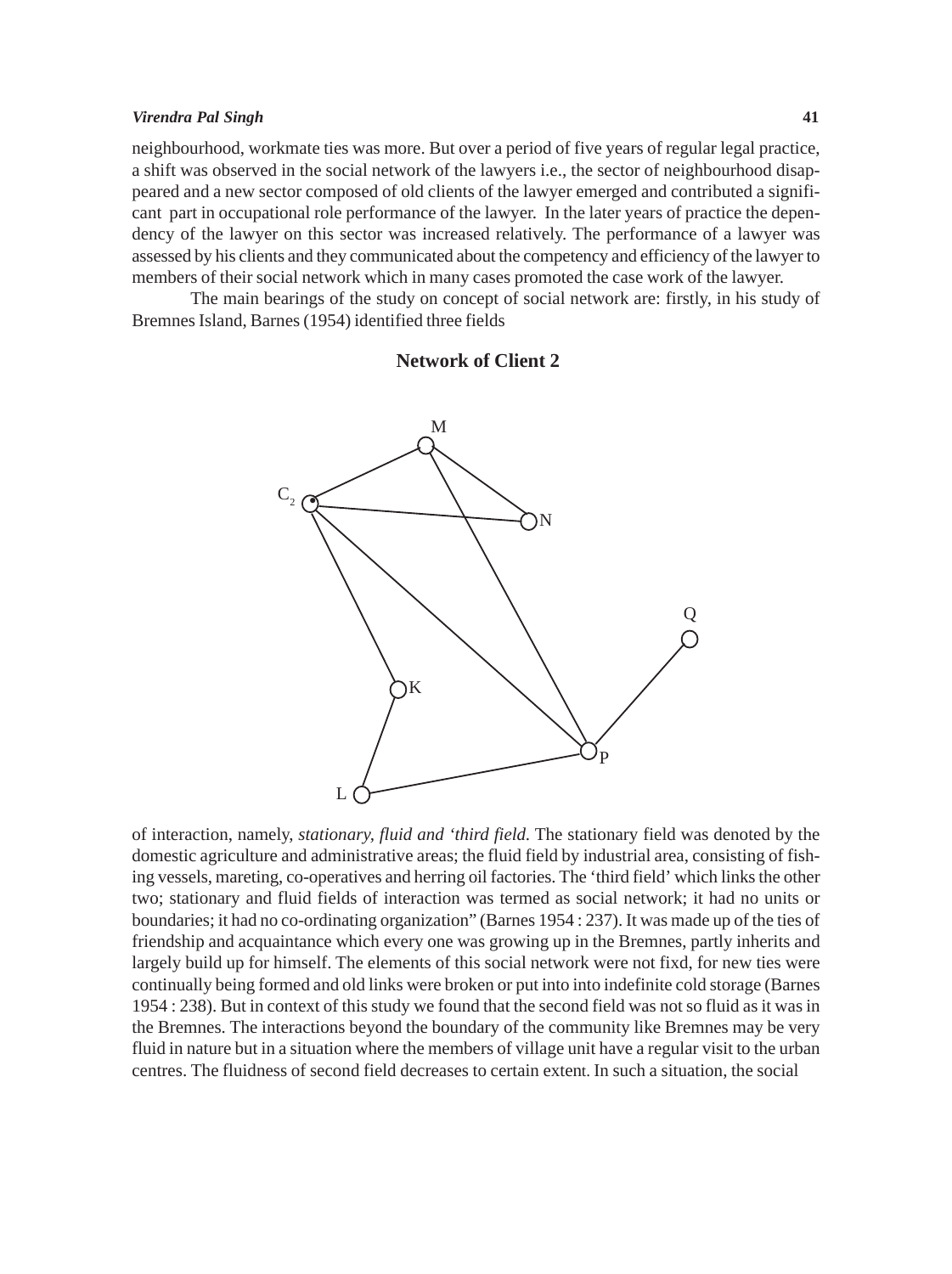networks becomes complementary unit of the social structure. In context of present study, the lawyer's social network in initial stage of practice is linked with formation of 'Stars' in form of the old clients starts. Each 'Star client' has his own set of linkages and the information flows through these ties about the efficiency and competence of the lawyer in the society.

The second issue which we raised in the review of literature of social network was that in the study of Granovetter (1973) the weak ties of acquaintance had acted as a bridge in the corresponding networks of two individuals and this bridge plays an important part in the flow of information about job situations. Secondly, the information about job situations follow short path rather than long path i.e., the number of intermediaries was not more than two in most of cases. In that discussion we had assumed that in case of intragenerational mobility, where most of the respondents were employed in a job situation and were seeking further job opportunity the weak ties may be important but in case of intergenerational mobility strong ties of social structure may be more relevant. The present study takes into notice that although the strong ties of kinship, friendship and neighbourhood were found relevant in extending network of a lawyer in context of contacting a senior lawyer for professional training as well as in getting the first case of his career but simultaneously weak ties of acquaintance were also significant to a certain extent. Further more, the number of ties between the lawyer and client follow short path rather than long path.

#### **References**

Barnes, J.A. 1954: "Class and Committees in a Norwegian Island Parish", *Human Relations*, 7, 39- 58. also in Samuel Leinhardt (ed.) *Social Networks* (1977) New York : Academic Press Inc.

Baxi, Upendra 1985: "Sociology of Law", in ICSSR *Survey of Research in Sociology and Social Anthropology 1969-1979*, Vol. III, New Delhi: Satvahan Publications

Bott, Elizabeth 1971: *Family and Social Network*, London: Tavistock Publication, 2nd. ed.

Boudon, Raymond 1973: *Education, Opportunity and Social inequality*, New York; John Wiley.

Chauhan, Brij Raj 1979: "Articulation between village and town in India", *International Social Science Journal*, Vol. XXXI, No. 2, pp. 237-249.

Chauhan, Brij Raj 1990: Rural Urban Articulations, Etawah, A. C. Brothers.

Epstein, A. L. 1969: "The Network and Urban Social Organization", in J. C. Mitchell (ed.) *Social Networks in Urban Situations*, Manchester University Press

Granovetter, Mark 1973: "The strength of Weak Ties", *American Journal of Sociology*, 78, 1360- 1380.

Granovetter, Mark 1974: *Getting a jobs : A Study of Contacts and Careers*, Cambridge, Mass, Harvard University Press.

Kidder, Robert L. 1974: "Formal Litigation and Professional Insecurity: Legal Entrepreneurship in South India", *Law and Society Review*, Vol. 9, No.1.

Mayer, Adrian C. 1966: "The significance of quasi groups in the study of Complex societies", in M. Banton (ed.) *The Social Anthropology of Complex Societies*, Praeger.

Mayer K.U. and W. Muller 1971: "Progress in Social Mobility Research", in C. P. M.Coxon and C.L.Jones (ed.) *Social Mobility* (1975), Penguin.

Morrison, Charles 1972: "Munshis and Their Masters: The Organization of an Occupational Relationship in the Indian Legal System', *Journal Of Asian Studies*, Vol. 31, No. 2, pp. 309-28.

Morrison, Charles 1972: "Clerks and Clients: Para-professional roles and Cultural Identities in Indfian Litigation", *Law and Society Review*, Vol. 9, No.1.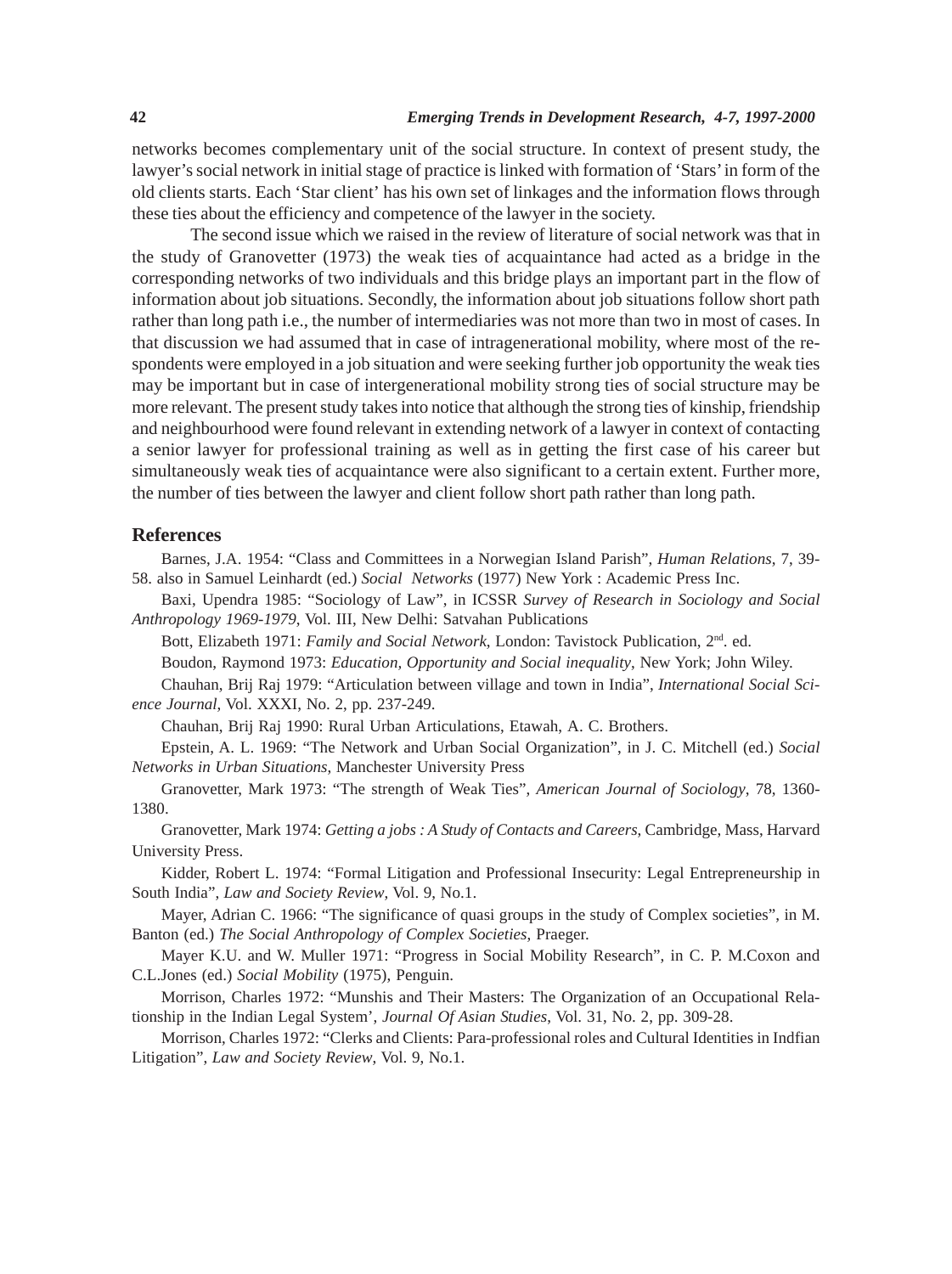## *Virendra Pal Singh* **43**

Radcliffe Brown, A. R. 1940: "On Social Structure", Samuel Leinhardt (ed.), *Social Networks*, New York : Academic Press Inc.

Saberwal, Satish 1976: *Mobile Men*, Vikas Publishing House Pvt. Ltd.

Sachchidananda 1977: "*The Harijan Elite*", Thomson Press (India)

Sharma, K. L. 1984: *Sociology of Law and Legal Profession***,** Jaipur: Rawat Publications.

Sharma, K. N. 1976: *Institutions, Network and Social Change*, Simla, Indian Institute of Advanced Studies.

Srinivas, M. N. and Beteille, A. 1964: "Networks in Indian Social Structure", *Man*, Nov.-Dec., No. 212, pp. 165-168.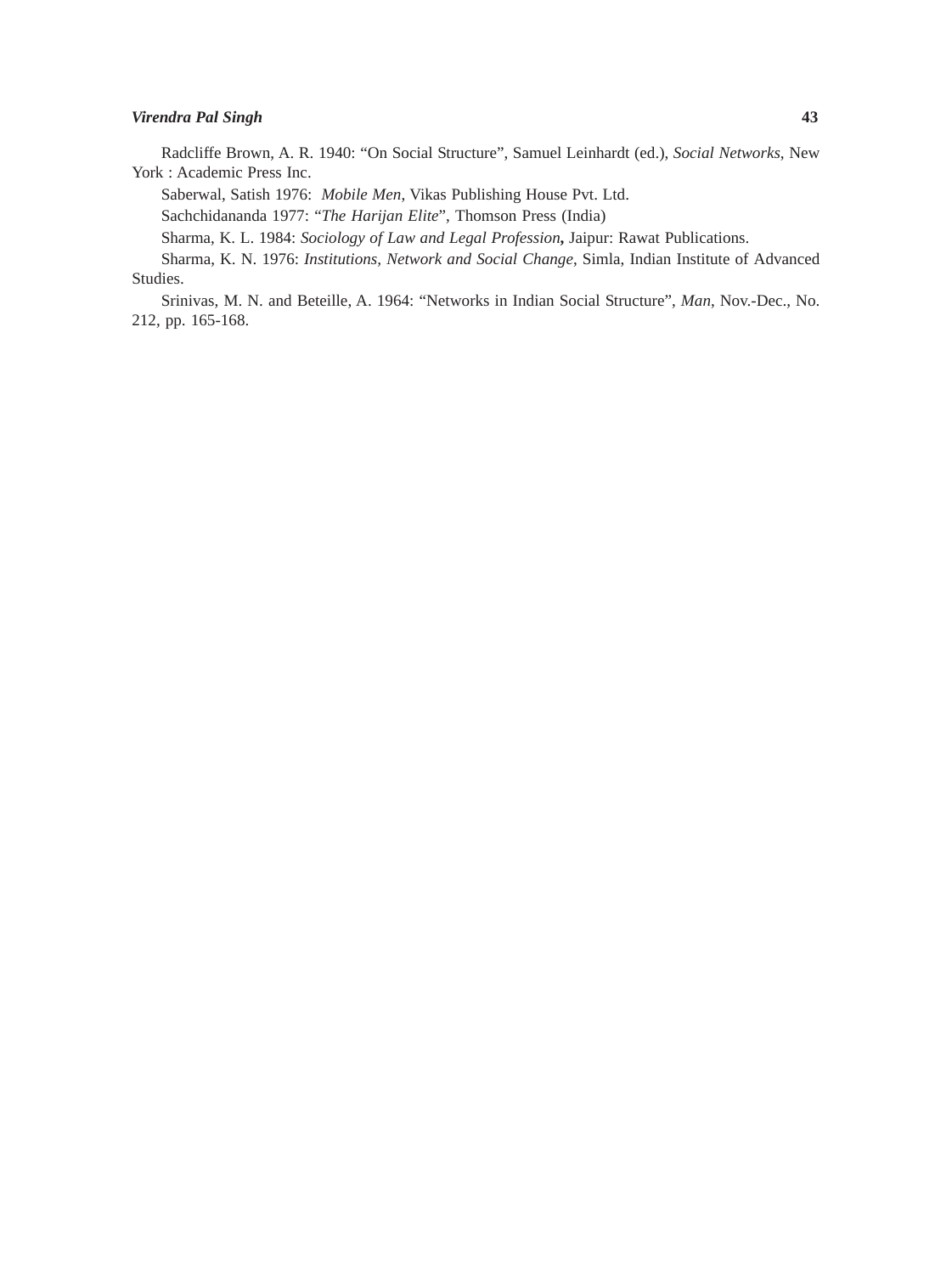# **State Intervention and Peasantry : The Case of the British Rule In Indian History**

# **Arvind Chauhan**

**T**he British rule replaced the earlier existing state and its operationalization by enforcing the rule of an alien power and developed mechanisms to interact with peasantry. Colonial mission was at the centre of British rule in India, and that is why this period is different from the other periods preceding and following it. Colonialism, if viewed from the perspective of world society, indicates towards hegemonic conditions. A precise understanding of the notion of hegemony shall provide a better understanding of agearian relations in India during this period.

The first part of this paper is on a precise understanding of the notion of colonialism and hegemony. In the second part a historical account of agrarian conditions helps in visualizing the impact of the colonial rule. In the third part an analysis of agrarian relations makes precise the nature and working of mechanisms such as **Zamindari**, which was full of exploitation and characterized by class system of economy. In the fourth part, the nature and working of another institution **Ryotwari** are analysed. In both systems of land tenure agrarian inequalities and class relations emerged in such a way that they did not exhibit peasant's strength. It was perhaps the force of colonialism which superseded the mechanism of **Zamindari** and **Ryotwari**, hence, needed the discussion first.

# **1. Colonialism and the Agrarian Question**

There is a need to put the agrarian question in a proper historical perspective in order to understand the present day agrarian social structure of India. During the British period of its history, India had witnessed the then new colonial capitalist economy which destroyed the basic fabric of the earlier existing structure. In this process the prior existing contradiction – basically the primordial ones, were tapped by the Britishers to the maximum possible extent. Studies in Sociology and other social sciences on agrarian social structure seem to have been caught up as well as exhibit certain basic and fundamental questions that still remain not only vague and unclear but also not seriously attempted. The analysis of the agrarian social structure during the British period of history in India requires an understanding of some basic theoretical standpoints. Theoretically speaking, the it may be visualised that the analysis should concern itself with the already existing contradiction within the agrarian social structure. Logically speaking these two

*Arvind Chauhan is Reader in Sociology, Barkatullah University, Bhopal-462024 (INDIA)*

**Emerging Trends in Development Research Vol. 4-7, 1997-2000, 44-59**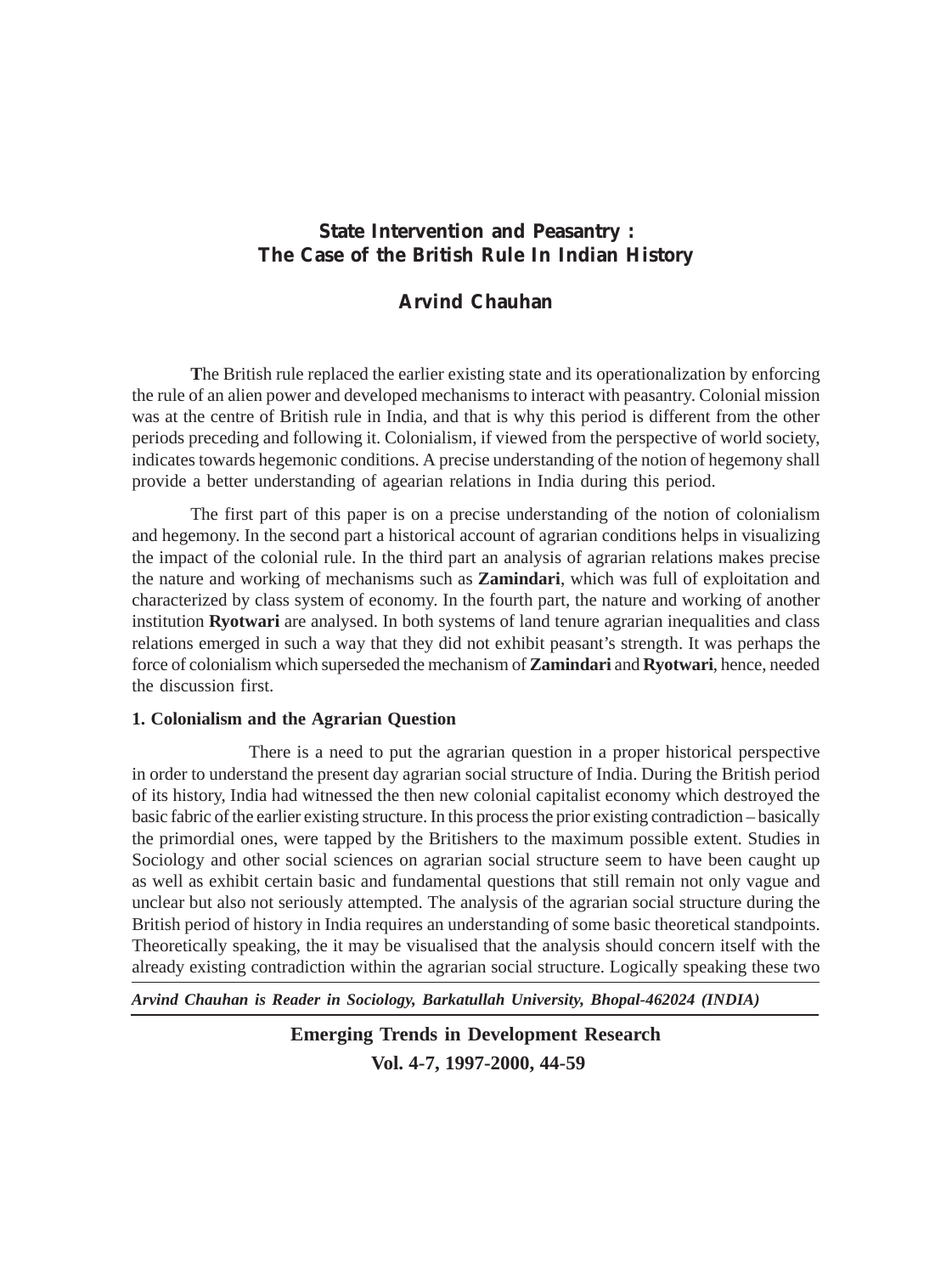standpoints seem contrary rather than contradictory. We recognize the theoretical importance of both of these. Both of these are dealt with first separately and then together in the following discussion.

Before examining the impact of wider forces from outside which penetrated in the Indian economy in general and agrarian economy in particular, it seems a necessary step first to identify those outside forces and then to construct their theoretical and conceptual positions. In this regard the most important concept among others is that of colonialism. Colonialism dominated the world history for quite a long time for more than three centuries. Terry Boswell (1989) tried to examine it, in relation with some other concepts like those of imperialism, stagnation, world economy, hegemony, hierarchy, war among the nations and inertia. The strength of this article lies in the rigorous treatment of colonialism and other concepts related to it, as well as the time series analysis and regression techniques are also applied. If the theoretical and conceptual analysis of colonialism is supplemented as well as examined with quantitative data from different parts of the world, it gets strengthened and becomes precise. While making an analysis of colonialism the foremost important item is time. Like any other sociological concept, the concept of colonialism is also a time bound concept. In its history and structure the concept of colonialism in the world dates roughly between 1640 A.D.– 1960 A.D. Since the colonial rule in India dates between this period, it seems necessary to examine and analyse the relevance of the concept of colonialism as it operated at a much wider area than with which it appears at the moment. A precise construction of the concept of colonialism as well as its theoretical relevance is to be established first in order to understand the mechanism of its operationalization in India during the British colonial rule.

The area of operationalization of the concept of colonialism is much wider than a nation. Another concept related to colonialism has also come into being and i.e. the concept of world society. In a slightly different context concerning the contemporary world the concept of world society is thought of as superior to that of international relations. John W. Burton (1972) who saw the promises of the concept of world society over international relations seems to have gone beyond national or post-national conceptions of society. Although the concept of colonialism is related to that of world society, but it is not post-national, in fact it involves different nations interacting with each other at a given point of time. The concept of world society has, however, been claimed as superior to certain other processes and conceptions like imperialism, modernization, international relations and the Marxist theory of political economy (Boswell 1989 : 182). The concept of colonialism does not include mercantile activities which predates capitalism. Capitalism is that necessary condition on which colonialism develops. Capitalism, according to Terry Boswell (1989 : 182), came into existence in 1640 A.D., the year with which his analysis begins. The period of colonization in the world attained its peak during the years 1920 A.D.– 1940 A.D., however, it declined in the year 1960 A.D. But even during the peak years of colonialism there remained certain areas (like unconquered part of China by Japan) which remained of the concept of colonialism as well as its theoretical relevance is to be established first in order to understand the mechanism of its operationalization in India during the British colonial rule.

The area of operationalization of the concept of colonialism is much wider than a nation. Another concept related to colonialism has also come into being and i.e. the concept of world society. In a slightly different context concerning the contemporary world the concept of world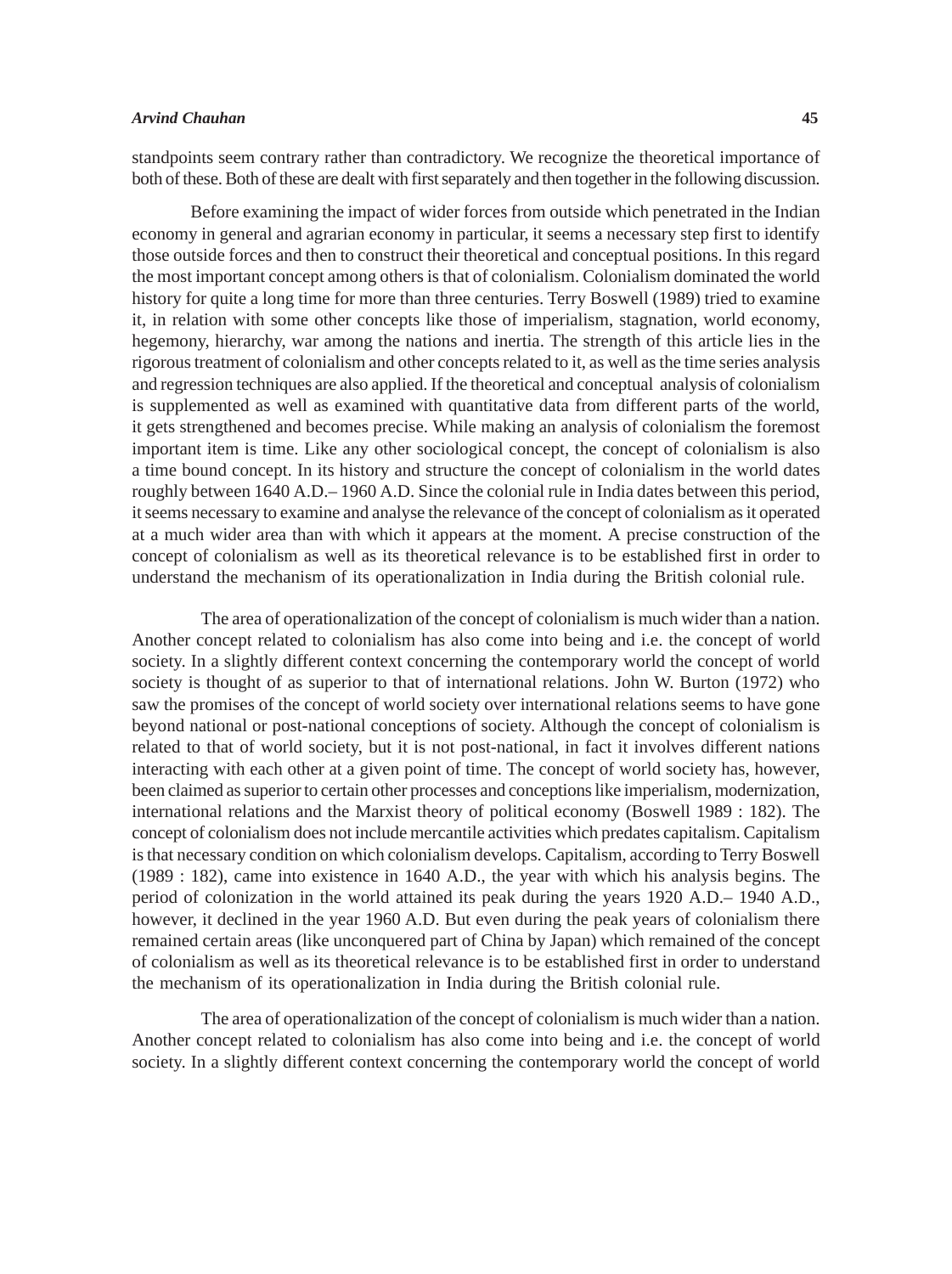#### **46** *Emerging Trends in Development Research, 4-7, 1997-2000*

society is thought of as superior to that of international relations. John W. Burton (1972) who saw the promises of the concept of world society over international relations seems to have gone beyond national or post-national conceptions of society. Although the concept of colonialism is related to that of world society, but it is not post-national, in fact it involves different nations interacting with each other at a given point of time. The concept of world society has, however, been claimed as superior to certain other processes and conceptions like imperialism, modernization, international relations and the Marxist theory of political economy (Boswell 1989 : 182). The concept of colonialism does not include mercantile activities which predates capitalism. Capitalism is that necessary condition on which colonialism develops. Capitalism, according to Terry Boswell (1989 : 182), came into existence in 1640 A.D., the year with which his analysis begins. The period of colonization in the world attained its peak during the years 1920 A.D.– 1940 A.D., however, it declined in the year 1960 A.D. But even during the peak years of colonialism there remained certain areas (like unconquered part of China by Japan) which remained untapped. Colonization of nations stopped after the World War II.The concept of colonization and the other related conception of centre and periphery have their own limitations of time. There seems to be no or little use of these concepts thereafter. If we conceive that there is some historicity of the phenomenon, as well as that of concept, then this question may be attempted from the perspective of sociology of knowledge.

Terry Boswell (1989) argues that colonialism as both phenomenon as well as concept, declined to present reality of the post World War II era. Between the years 1945 A.D.– 1965 A.D. 93 colonies got freedom and only 12 were established. A discussion on agrarian relations in India during the British rule of her history should take into account among other things the role played by external forces like colonialism which changed the very fabric of Indian society. There is a need to reconstruct the nature and type of agrarian social structure in pre–British era to understand various changes introduced during the British rule. Equally important it is look into the various aspects of those concepts that have been seen in relation to agrarian social structure. Not simply their relationship with social structure, these concepts exhibit several debatable areas around them. Some of these conceptions are like : self-sufficiency of villages, villages as little republics, land-alienation on religious as well as other grounds, possession rather than sale of land and comparatively strong position of the artisan. A rigorous examination of these notions seems necessary.

The agrarian conditions during the British rule were related to the origin, development and decline of colonialism, A theoretical construct on colonialism might suggest its working at least at two levels – at the level of centre and at the level of periphery. Terry Boswell (1989) seems to have appreciated the term core over centre. He has however, tried to visualise changes taking place at centre vis-a-vis periphery. Accordingly, at the level of centre (core) the important changes included :  $(i)$  the rejection of the ideology as well as praxis of formal colonialism,  $(i)$ ii ) the rise in the costs of labour and ( iii ) the rise in the costs of colonial administration. At the level of periphery following changes occurred : ( i ) the rise in the number of colonial revolts, ( ii ) the development of nationalist ideology, ( iii ) the impacts of socialist ideology and ( iv ) the economic development of the country.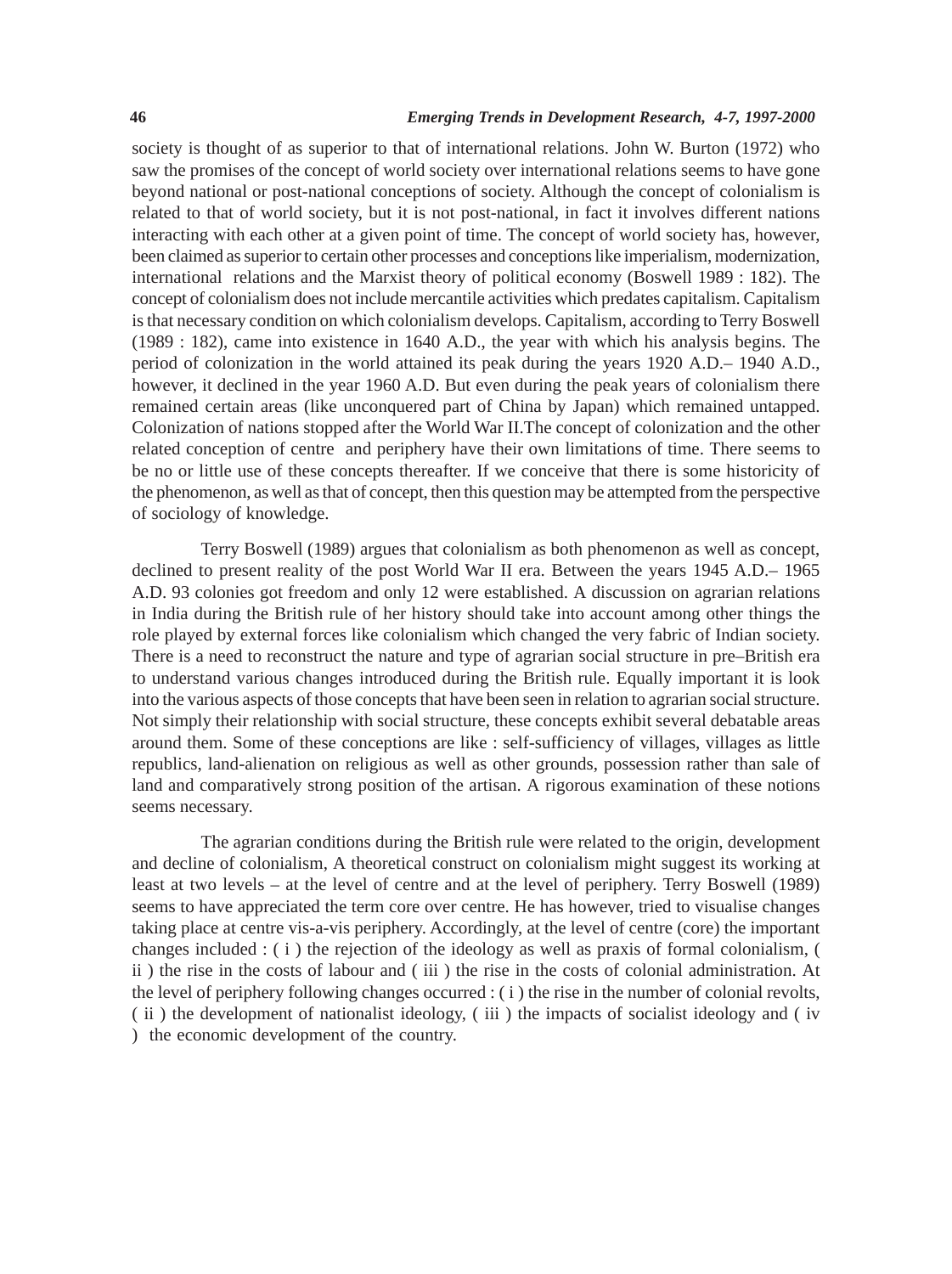The power structure in the world took a new shape and started working along different dimension after the World War II. Terry Boswell (1989) identifies the end of the World War II as a significant point in the world history, since accordingly it was the time when the process of what he calls it decolonialization started. These global issues have and special relevance with the Indian history which witnessed its national independence only two years later than the end of the World War II. Although changes at global as well as at national level could be discussed vis-a-vis each other.

The period of the end of the World War II had another significance. Both of the then emerging powers of the World, the U.S.A. and the U.S.S.R. gained from the process of decolonization which followed the World War II. The U.S.A. had to gain much if the earlier imperialists lost their ground by trying to fill the power vacuum and the U.S.S.R. had the chances to work at much wider areas with the notion of anti-imperialist ideology. But Terry Boswell seems to have given more emphasis on the operation of the U.S.S.R. at the level of periphery rather than at core. The impact of anti-imperialist ideology of the Soviet Union had its impact on the polity of India also. The still controversial role of the Communist Party of India ( the CPI ) in the first phase calling the World War II as imperialists' war and in the latter phase when the U.S.S.R. was attacked by Germany naming it as peoples' war is a lively example of it. But one thing is certain and that is that for the first time in the world history, socialism began to operate as an ideology of state.

Before examining the agrarian conditions in India and the British colonial rule on them there are certain points that require attention at conceptual and theoretical level. Although Marx speaks of imperialism but does not elaborate much on it. In fact theoretical constructs on imperialism were attempted by Lenin (1917). Lenin identified imperialist forces as the expression of the highest stage that capitalism could acquire. Contradicting it Terry Boswell (1989 ) maintains that the World War I (on which Lenin based his observations of imperialism), represented highest stage of imperialism. It refers to the strengthening of capitalism even further and the decline of imperialism after the World War I. Socialist countries of the second world never allowed colonialism to flourish. This marked a structural change – creation of such a powerful block against the development of colonialism. The number of the socialist countries increased from 1 in 1917 to 13 in 1954. Prior to the World War II the movements that were led by colonial landlords and bourgeoise were now replaced by the movement that were for the purpose of mass-liberation and were being led by guerrilla armies and left nationalists.

Yet another concept related to colonialism namely, hegemony has been discussed at length by Terry Boswell (1989). The main criticism of Terry Boswell may be that while on the one hand he prefers to dissociate capitalism from colonialism, the former may flourish but not the letter (as it appears from his analysis) but on the other hand he puts colonialism and hegemony in such an organic from that the letter could not be alienated from the former . It simply means that the hegemony also vanished with colonialism. The argument that is being advanced here is that hegemony may be dissociated with colonialism and may further be associated with the capitalism since it continues to exist. But it all depends upon the definition of hegemony that one conceives. Terry Boswell refers to hegemony or hegemonic conditions when there is "a historical period of low international rivalry when one core power manifests simultaneously productive commercial and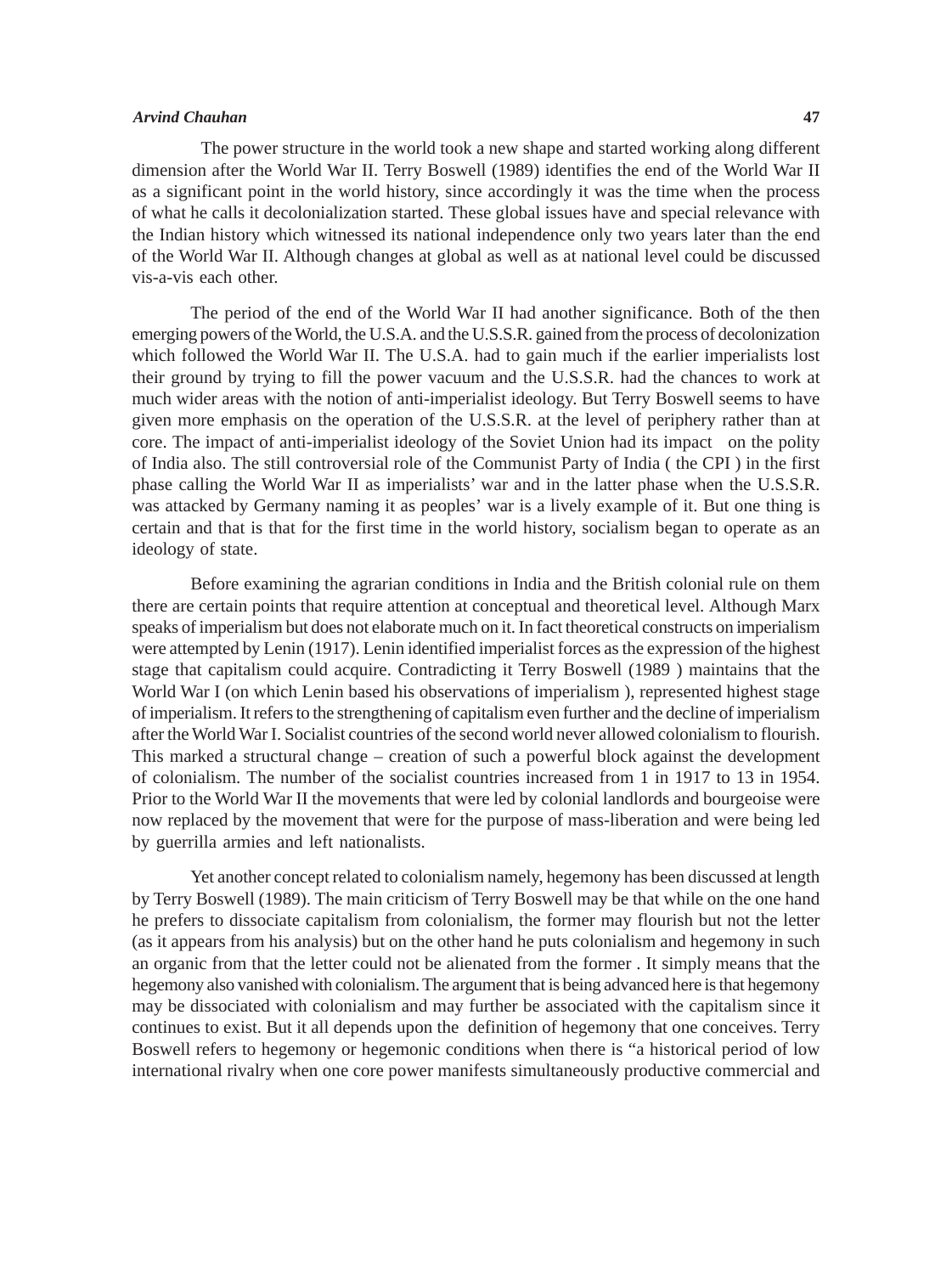financial superiority over all other core powers." (Boswell 1989 : 187). This definition is both narrow as well as vague. It is narrow because it does not go beyond colonialism and it is vague because it does not allow the development of any idea of counter hegemonic forces. Another limitation with this definition is that it happens to be so time bound in such a manner as if there is no room left for any parallel situation to that in the world history. For example, Terry Boswell (1989) identifies four stages of hegemony in a time bound manner like: (a) Hegemonic Ascent, (b) Hegemonic Victory (1815 – 1849) and (1920 – 1944) (c) Hegemonic Maturity (1850 – 1872) and (1945  $-1967$ ) and (d) Hegemonic Decline (1650 – 1692) and (1873 – 1897). There is a need to broaden the concept of hegemony for the analysis of the contemporary world, it has to be liberated and isolated from the concept of colonialism to make it widely applicable and to associate it with certain other concepts like that of capitalism.

# **2. Agrarian Conditions in India during the British Rule**

In order to develop a precise understanding of agrarian relations, the general approach as well as the one concerning the main issue (agrarian-relations-conditions and class-structure), it appears necessary to move out of a single discipline and take note of at least two other disciplines namely economics and history. However, the sociological approach has never been abandoned at any state  $-$  it exists as intact as it should throughout the present research, but on the other hand if there are certain useful informations in the above stated two disciplines then they are required to be taken into consideration at least. For a precise understanding of agrarian class structure of Bengal, it seems essential at this stage of reconnoitre into a vast sea of literature available before us. A brief, but essential scan of various issues concerned has been attempted. Here every possible care has been taken to include the available material. On the basis of the proposed scanning of literature, apart from actual information leading towards an analysis, an effort has been made to catch hold of the methodology involvedn these studies. And in such a situation when sociological studies were not available such a scan could be more meaningful. After the proposed scan, some sociological studies and interpretations would be taken up.

Zamindari abolition seems to have been a central issue around agrarian relations during the British rule. The Indian National Congress relied heavily on this issue particularly to mobilise their support in the countryside. Even before the present question had been brought to the forefront and several efforts to mobilise peasantry earlier by Charan Singh and later on by Devi Lal and Mahendra Singh Tikait reflect its importance in the contemporary period itself. The issue of Zamindari abolition, among others got reflected in the drafts of the AICC (All India Congress Committee) published around when India got freedom (AICC 1948 ).This small manuscript discuss the then relevant issues (around  $1946 - 47$ ) on agrarian conditions. The reflection of these agrarian issues as a major part of their programme was not limited upto the Indian National Congress but these issues on the other hand were raised by some other political parties as well as organizations like : The All India Kisan Sabha, the Communist Party of India, the Congress Socialist Party and the United Indian Patriotic Organization (Daniel Thorner 1980). During the same period another prominent leader Charan Singh (He was in the Congress Party at that time) came out with two writings trying to make his view. Charan Singh (1947 a) has discussed the agrarian conditions for the time period between 1901 – 1941. He expressed his views on land tenure I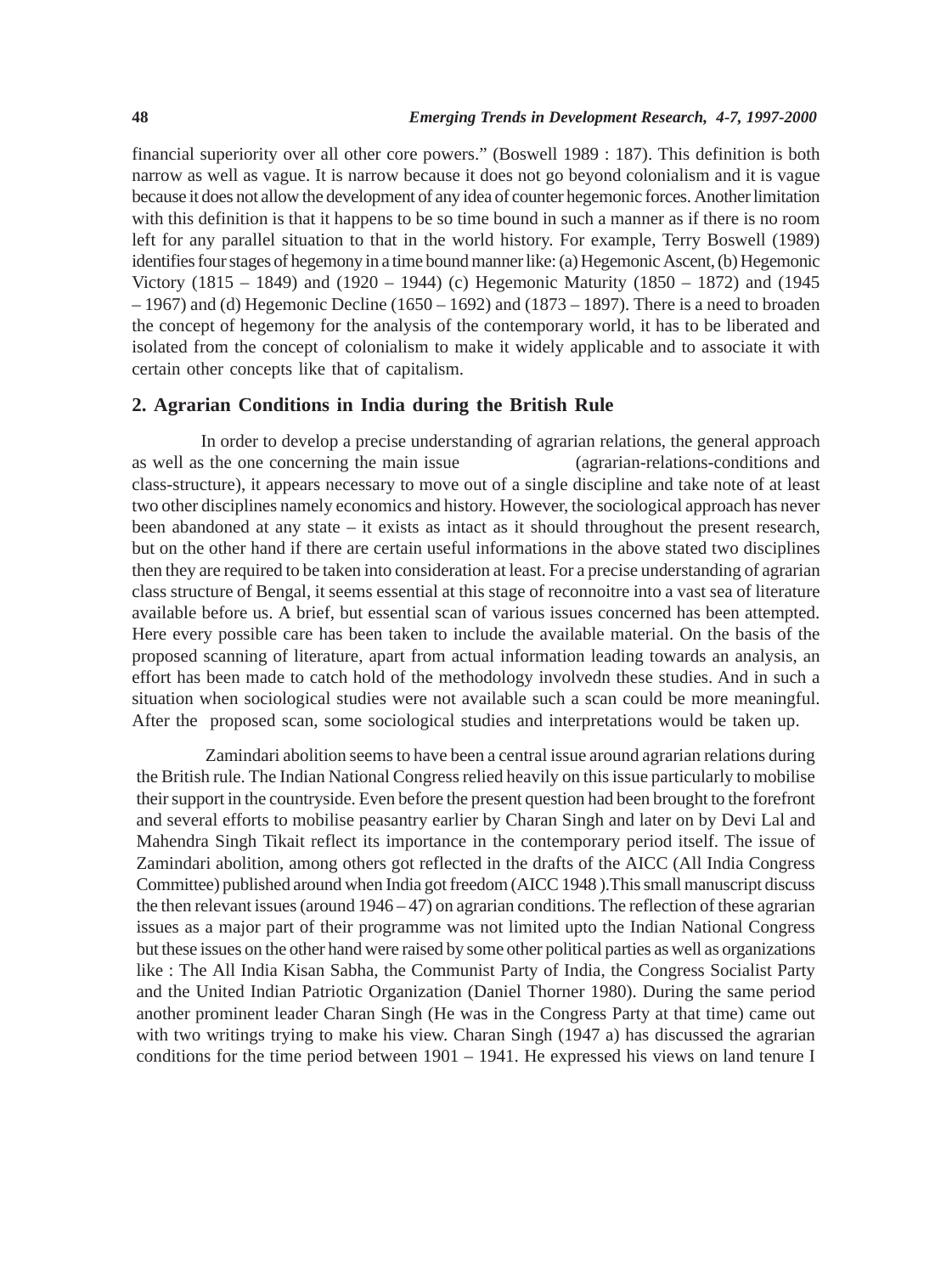peasant proprietorship, regulation of the size of holdings and also discussed how different castes were engaged either as cultivators or as proprietors. Although his observations were limited to a particular area i.e. the Western Uttar Pradesh only, but could serve as point from where, if the data are available, a comparative study of different regions in the colonial period could be made. In his second book, Charan Singh (1947b) apart from other issues has discussed the complex problems – to be adopted as strategies, like maintenance of peasant proprietorship vs. the question of taking away the land from non-agriculturalists. He was in favour of bigger size of land holdings (in during his time the pieces of land on which agriculture was done were very small in size and these were unproductive) but opposed to the notion of collective farming. His own particular readings as wall as experiences did not coincide with the western notion of co-operative farming. He had a difference of opinion on this particular point with Jawaharlal Nehru who wanted collective farming in the Western style. Agrarian conditions in Bengal (between 1765–1872) have been discussed by Abhay Chandra Das (1881). He had tried to examine the Zamindar – Ryot relationship in Bengal and also referred to various issues like the nature of permanent settlement and the conditions of agricultural labours. Various issues related to the permanent settlement have been studied by S. Gopal (1949). An account of the permanent settlement in Bengal has been taken note of B.H. Baden–Powell (1974). "The main issue or argument put forward by the British government has been that when the tax on land has been fixed for a limited time period, say ten years in most of the cases, the Zamindar was expected to raise additional income in his area and it was also thought that he shall invest it for the development of agriculture. But Zamindars did not use whatever additional income they had at their disposal for the development of agriculture, on the other hand the land tax imposed by them on the peasantry had been exorbitant." Some additional informations are available in the form of historical documents and it appears at the moment that a detailed analysis of these has not been done so far. A scan of writings in history speaks of the following issues in particular (along with the general nature of agrarian economy), these issues are : Zamindari – settlement (along with a discussion on permanent settlement), Bengal presidency, Ryotwari-system, Madras presidency, Peasant–proprietorship, and political economy of the permanent settlement.Although B.H. Baden–Powell has written a lot on Indian villages and agrarian conditions in India, there is still a need to make a precise analysis on the basis of the data which are available in his works. It is also important from another point of view, and i.e. that Baden–Powell's writings cover a larger territory of description. Methodologically, it would be relevant to have a few cross– cultural studies – a comparative analysis of agrarian conditions during the British rule. Apart from a wide range of the area taken up for description, Baden–Powell's writings discus some important issues like, the origin of Zamindari system, permanent settlements (Badan-Powell 1895 ; 1896) and a few others. Several other references of the works of Badan–Powell are also relevant and could be referred to in the following discussion.

The second neglected historian on agrarian relations happens to be Nilmoni Mukherjee. Although lately, he became a co-author in Frykenberg's book ( referred to earlier ) in one of the articles with the editor, Nilmoni Mukherjee has written on ryotwari–system and social organisation in Madras Presidency. Nilmoni Mukherjee (1972) has also written on Zamindar's views on the economic development of Bengal. Additionally, Mukherjee has written a few more articles on ryotwari–system (Mukherjee 1959; 1961; 1963 a; 1963 b). In the first article he discusses it ( ryotwari–system ) in relation to Mirasi rights in Madras presidency (Mukherjee 1961), in the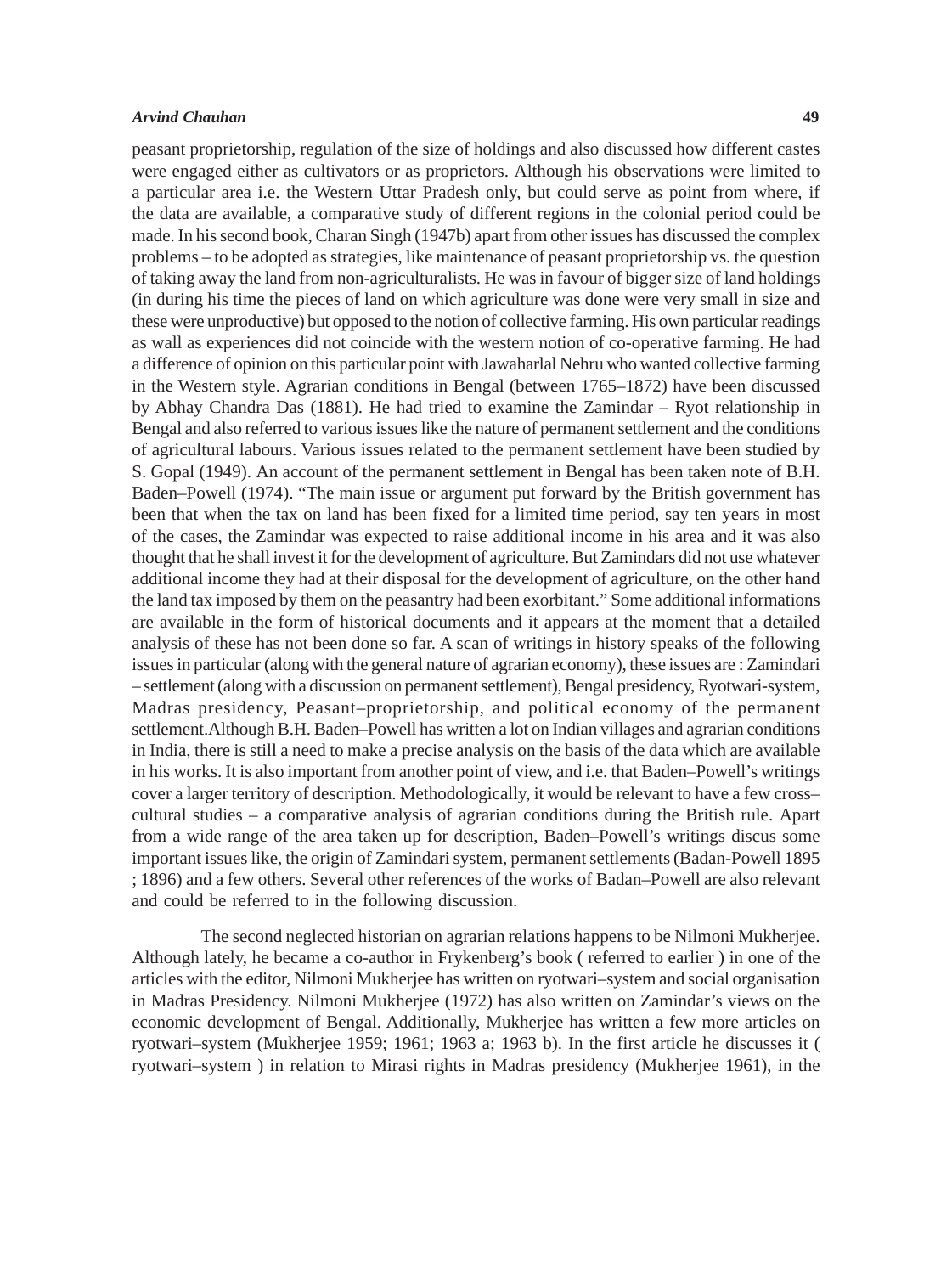second article it has been examined in relation with caste–structure (Mukherjee 1963a), in the third article it has been discussed in relation to rural society (Mukherjee 1959), and in the fourth article it has been examined in relation to what he calls it agricultural serfdom (Mukherjee 1963b).

Apart from these scholars on agrarian history of India there are a few others that have been hitherto omitted from most of the studies that appeared even recently. A few of the prominent but neglected works on agrarian history of India are: Karuna M. Mukherjee (1977), Radha and Rajat Ray (1975), Ratna Ray (1974), Drijadas Datta (1914), Romesh Dutt (1903), and C.S. Srinivaschari (1949). However, apart from a few historians and their works, there had been a few studies of villages – these studies include the socio – economic profile of the village from anthropological point of view. A few village studies and their reference as well as analysis could make the understanding of agrarian relations better. Some of these village studies were consulted and given due attention and interpreted from a sociological perspective. A few of these relevant village studies, surveys and investigation of records have been conducted by anthropologists and sociologists and economic historians like : Rudra Dutt Singh (1956), P.C. Joshi (1963), D.D. Kosambi (1947) A.M. Shah and others (1963), and Daniel and Alice Thorner (1957).

An attempt had been made to identify and highlight the importance of the research material which could have not been used meaningfully so far by the social scientists. But as the researches on agrarian relations in particular have taken the interdisciplinary sort of a status, it is therefore, neither desired nor useful to keep ourselves away from whatever is going on in economics and in history. Now on the other hand, there are conceptual bearings to make an analysis of **Zamindari** and **Ryotwari** system in two different parts namely Calcutta and Madras Presidency respectively. It has been tried to be examined whether inequalities leading to class relations are found in each case or not. If yes, then the hypothesis developed earlier that class relations were likely to emerge in **Zamindari** as well as **Ryotwari** areas, because they had been the two parts of a similar programme and that was to carrym on the British colonial interests forward. Agrarian class structure of Bengal and Madras have been put to a systematic analysis.

# **3. Agrarian Relations in Zamindari Areas**

An effort has been made here to examine the nature and type of the agrarian social structure of Bengal and elsewhere during the British rule, in a sociological perspective. B.H. Baden-Powell who has written a considerable lot on agrarian conditions and village economy in India, narrated about Bengal also. It seems necessary to understand the agrarian social structure of Bengal, because every other form of **Zamindari** system had developed either on the basis of it or got modified or even attempted to be altered altogether. B.H. Baden-Powell (1895;389), accepts, "Bengal system is the parent of all others". There is a need to understand it in a proper perspective so that the other types to be discussed at the various stages of the present work, could not only be distinguished from it but also seen in association with it. This approach could be brought near to Max Weber's ideal type construction. Although not attempted from that angle,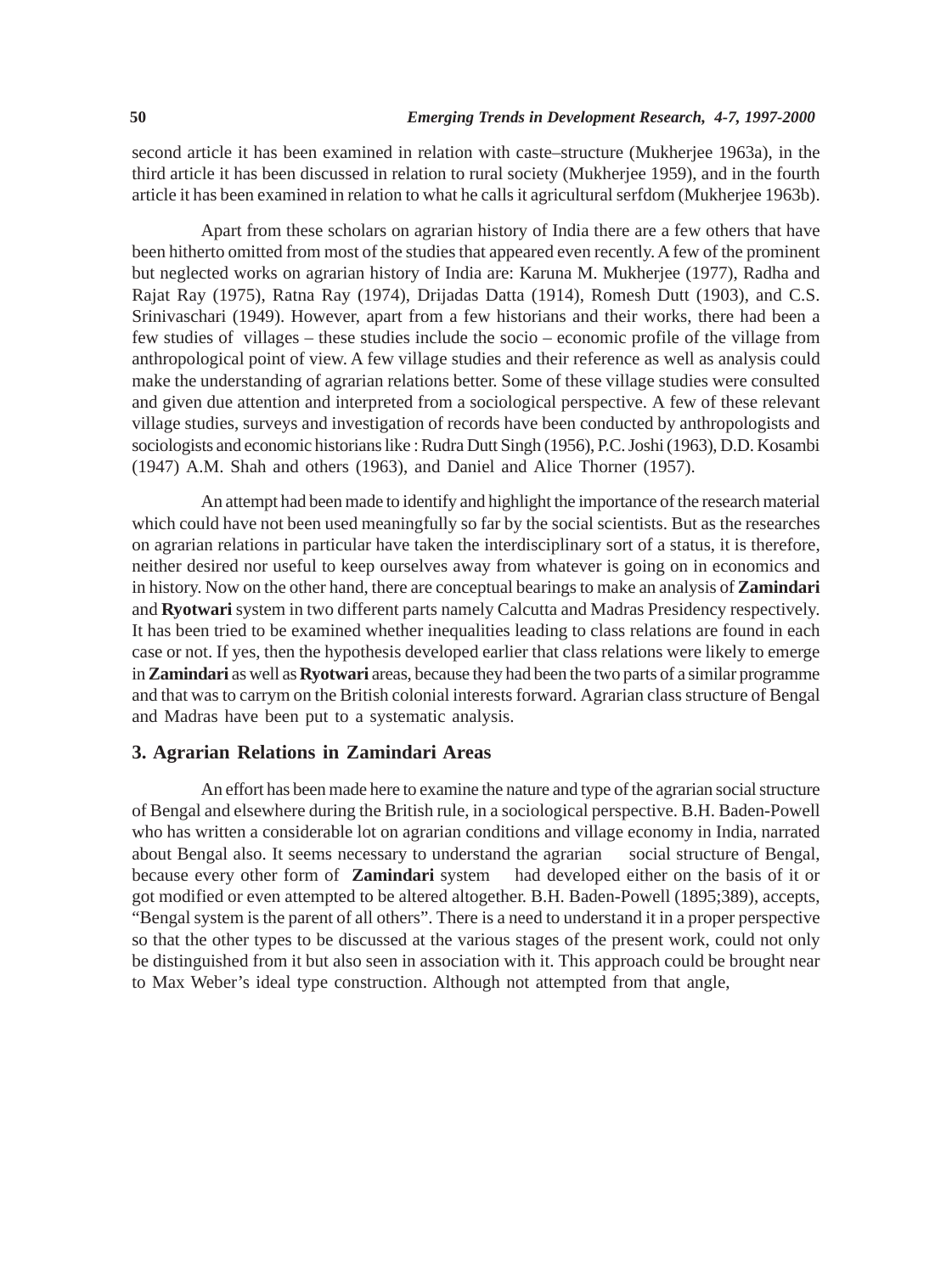but effort could be made to construct the ideal type of Zamindari system in Bengal and to explain the regional variations from it in different individual cases. It could be a typical sociological approach to study agrarian relations. Or, it could be another way of engaging ourselves in sociology of agrarian relations. B.H. Baden-Powell (1972) in his another writing says that **Zamindari** system, during the days of Muhammadan times was known as "aggregate of rights". It had the support of the traditional system of values according to which **Zamindari** system was known as superior ownership of all the entire domain. And it all rested upon the traditional and customary notion according to which land belonged to state (King) and no single individual had a right to own it (1972 : 208). It could well be considered as a royal or supreme right.

B.H. Baden-Powell (1972 : 300) has referred to a distinction between two types of grants – one known as **birtiya** and the other as **Zamindari.** These rights, apart from its legal aspect, seem to have had some customary presence also. **Birtiya** used to be such sort of a grant which was given as a customary mark for subsistence. **Birtiya** has been referred to as one who receives the birth – a term which has its reference either in Hindi or prakrit language meaning subsistence or maintenance. However, **Birtiya** had been sanctioned by the estate as a part of royal grainshare to provide subsistence and there were some conflicts over this. But apart from this the king or **raja** used to grant **Zamindari.** B.H. Baden-Powell (1972) emphasises on the "collectivity" that was known as **Zamindari**. The share of grain went to the state and **Zamindar** took his share of dues. In other words, the King granted two sorts of land rights one being given to those who had something religious to do. The **birtiya** right might have gone to **Brahmins** in lieu of their religious duties. Its historical relevance is important from the point of view of what is happening in the agrarian situation today. History, it seems could become relevant if that might explain the present day phenomenon. The land granted in the name of temple might have served some purpose in history but several issues of aggression have been noted as they got built-up around them. The other right in land, namely **Zamindari** also had its significance, it later became almost a hereditary right. The village had been converted into what Baden-Powell (1972) calls it a "joint-or" "landlordvillage'.

B.H. Baden-Powell has (1972) has tried to clarify various categories included in the Zamindari system. Although it originated in Bengal, it was continuously improvised by the British Government and the local situations also compelled the system to work somewhat differently. That is why perhaps in Oudh and in the N.W.P we found a somewhat different conception of **Zamindari** system from the one that we had in Bengal.

However, Baden-Powel has referred to the following four categories of landholdings related to **zamindari** system.

( i ) The term zamindari in itself could lead to some misconceptions till it does not indicate the sole or joint sort or rights. According to Baden-Powell it seems necessary to distinguish between what he calls it **khalis** (sole) and **mushtarka** (joint) which refer to a "sole landlord" & "undivided body" respectively.

( ii ) Seemingly inferior to zamindari right there was another one known as **pattidari**, which was based upon ancestral or sometimes legal shares.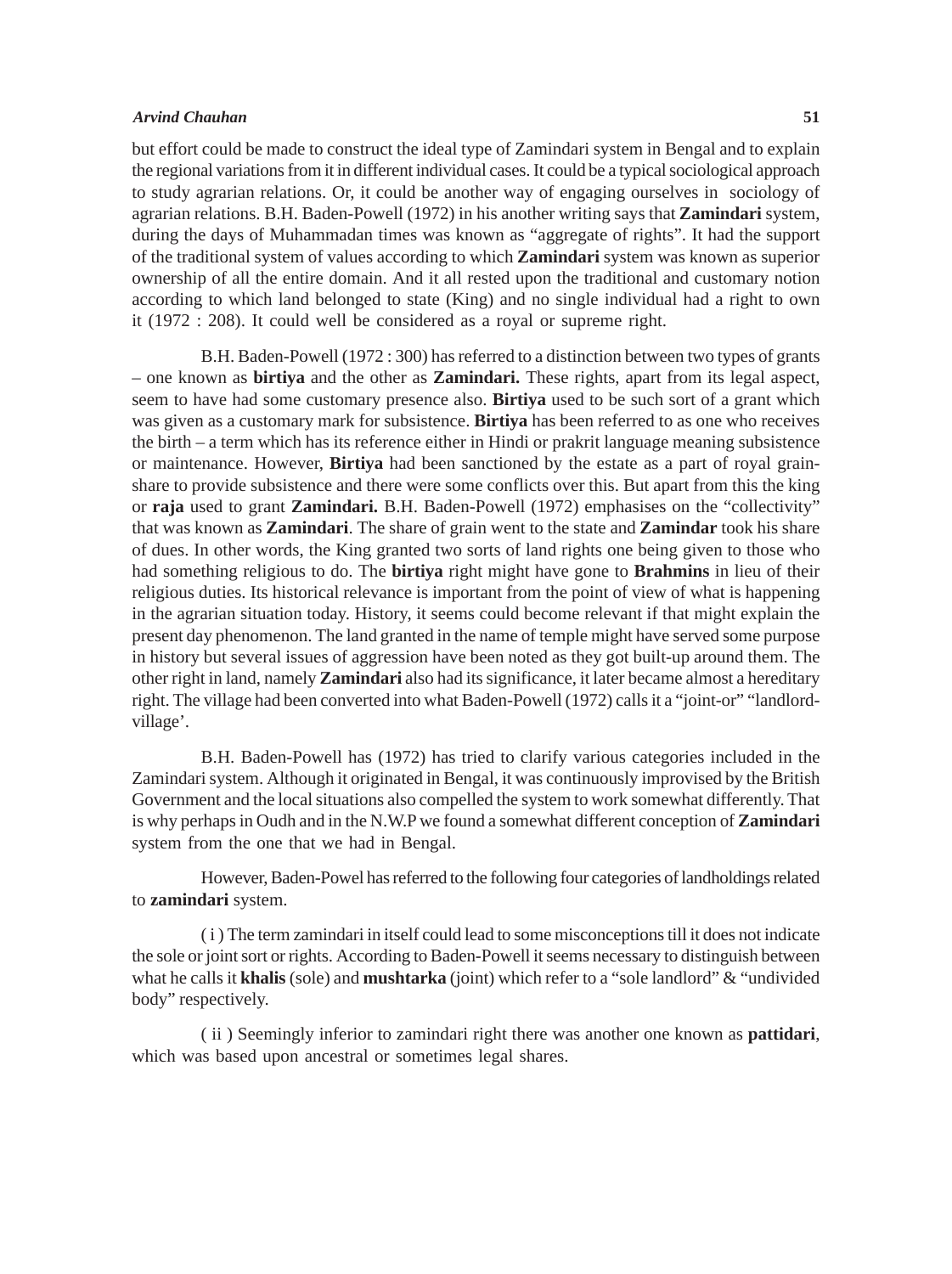# **52** *Emerging Trends in Development Research, 4-7, 1997-2000*

( iii ) Another one known as imperfect **pattidari** in which in a majority of cases two portions (of land) were shared in different ways. This sort of a situation demands an attempt to examine the data more closely and carefully, due to its possible theoretical implications at later stages. It could well put a man into two or more different situations and his actions might vary accordingly. The facts of history could well indicate towards the difficulties which we might face if we attempt to classify the rural population into various fixed sort of categories. At this moment it could be pointed out that even during the British period it was difficult to put the agrarian population into certain fixed categories and this had its own implications for the analysis of the agrarian social structure of contemporary Indian situations.

(iv) A typical sort of an institution known as **bhaichara** has also been referred which existed in and around Punjab. It meant that land had been held in possession by the villagers on the basis of almost "equal lot". These factual information could lead towards some serious thinking at the theoretical and conceptual level. At least two such implications could be referred here and before drawing any concluding remarks, there should be a proper examination of this institution of **bhaichara** as a phenomenon and also an attempt be made towards its conceptualization. First, if **bhaichara** has any such meaning as it has been referred by Baden-Powell, then that area (Punjab) at least must exhibit some characteristics of a more egalitarian sort of a distribution of land. And if such sort of a hypothesis has any validity, then areas in and around Punjab must have had co-operation among the equal ones and also a greater prosperity than other parts of India. The very notion of equality as is reflected through its culture needs a separate examination. In other words, the culture of equality must have had somethings in common at the level of its agrarian base also. Two, alternatively, then there should a less disparity between the landowning and landless people in comparison to other parts of the country. If the whole of the Punjab had a culture of equality, then its agrarian social-structure must have had its roots. The whole phenomenon of a reform in the form of a religious movement could be a result of agrarian egalitarianism. However, before making any concluding remarks on Punjab, there is a need to collect some more data. But on the basis of the historical material provided by Baben-Powell certain sociological insights could be developed which point out that even today in Punjab **zamindar** does not have any derogatory meaning. In Punjab even today the term zamindar means the person who holds land or the one who is a landowner.

Baden-Powell (1972) has also pointed out towards the existence of two sorts of systems which could exist in the same village or estate. For example, it is possible that "imperfect **Pattidari**" and "imperfect **bhaichara**" could exist in one single village. In the entire north India a joint-ownership sort of a concept was attempted. But Baden-Powell (1972) points it out that land-rights were not very clearly defined in the N.W.P. as they were in Bengal. Similarly, the fixation of any period which could be an equivalent to that of Permanent Settlement of Bengal had made no difference. Eventually, neither joint-ownership nor fixation of a period for tax made any substantial difference (Baden-Powell, 1972 : 426-27).

In fact, in the northern part of India, class-relations had developed as consequence of the British agrarian policy introduced by the way of zamindari system. Relatively small differences in the zamindari areas of Bengal and Oudh and N.W.P. supports our earlier hypothesis that the Britishers created several sorts of systems just in order to fulfil their colonial interests. Entire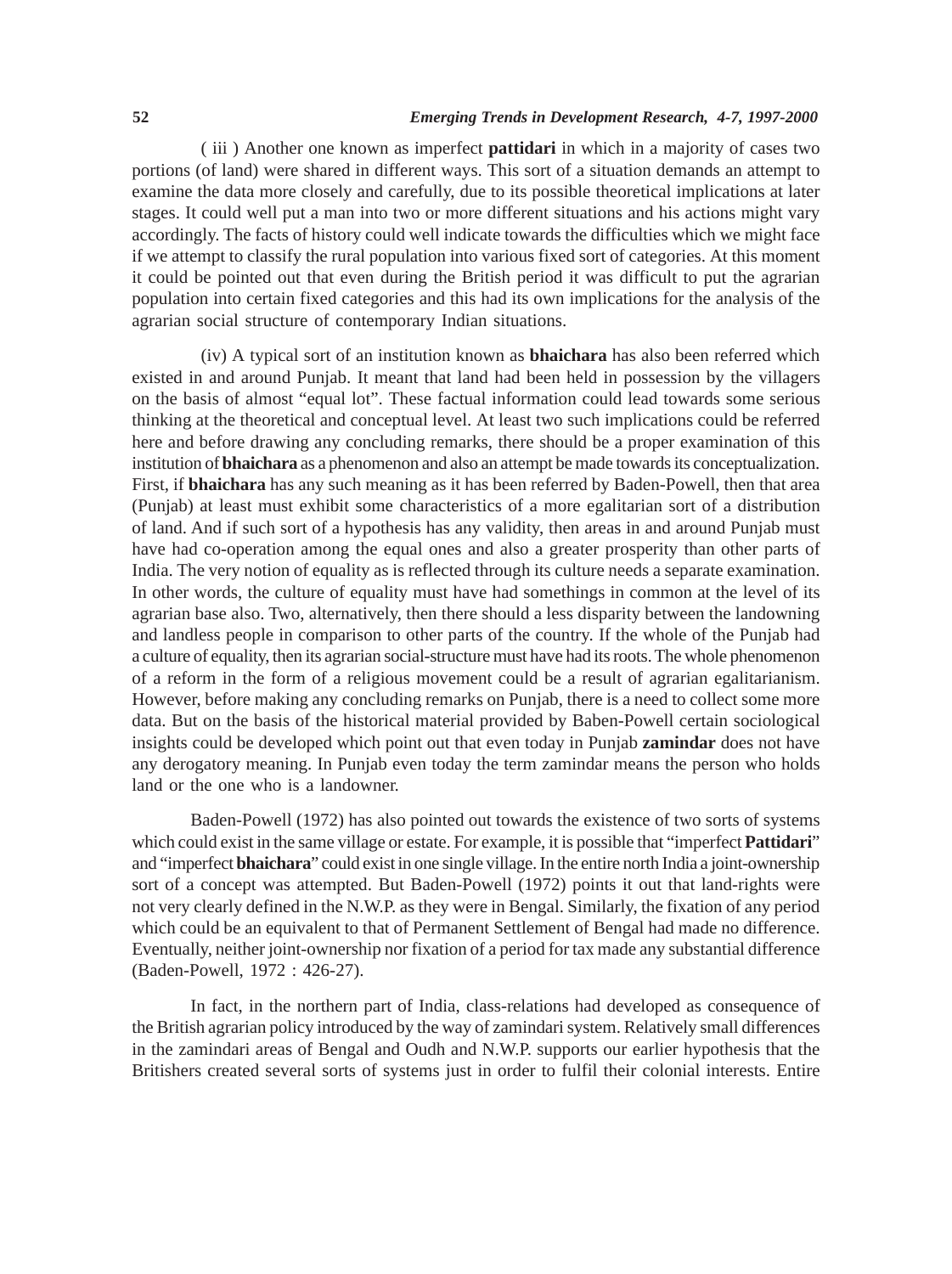north India was converted into the land of landlords and agricultural labourers with a variety of inferior rights in land in between the two. Apart from the sources used by Baden-Powell it could be more relevant to examine the phenomenon of agrarian inequalities in the zamindari areas from certain other scholarly works.

Agrarian relations, particularly the agrarian social structure of Bengal has been analysed by Ramkrishna Mukharjee (1957). Ramkrishna Mukharjee's class analysis of rural Bengal is based upon the secondary sources of data and has the merits of its own, particularly from the point of view of macro-sociology. In fact, Mukherjee's class analysis could have been a source of inspiration for many other studies and researches. But unfortunately, no serious attempts have been made in that direction. Studies in sociology and social anthropology of some village like Rampura (Srinivas 1952) and Shamirpet (Dube, 1955) along with a few others went in other direction. The village studies which appeared in 1952 and 1955 were responsible for not only what they dealt with or the perspective which they adopted, but also for the future course of the development of sociology in India. But the work of Ramkrishna Mukherjee which came out in 1957 did not generate further studies based upon his model of analysis or framework of enquiry. But it could be relevant to point it out here that the time has come now to examine the whole question from the sociology of knowledge perspective.

Even though Ramkrishna Mukharjee's research work on class relations in rural Bengal did not lead towards any similar study elsewhere, but despite several limitations of this work, it could still be considered to be an important landmark for examining the agrarian question. Ramkrishna Mukharjee's study exhibits certain merits of its own. To mention these merits of the study briefly, it could safely be said that Mukharjee's work examines the secondary data, attempts to respond to questions concerned with "macro-sociology" and moreover is an endeavor that examines social change and wields a proper perspective. Mukharjee's class analysis typically begins with the examination of various categories of households of Bengal on the basis of per capita income and this data includes 13,645 families (1957 : 3-6 ). Any such division of society which begins with the distribution of per capita income involves certain difficulties if associated with the Marxist perspective. But the statistical data related to 13,645 house-holds and their systematic presentation and analysis certainly reflects the need to examine various issues concerned with the rural Bengal. Mukherjee divides these households into five categories on the basis of per capita income. He later developed nine socio-economic categories on the basis of it. These nine socio-economic categories were: (i) Landlord, (ii) Supervisory farmers, (iii) Cultivators, (iv) Sharecroppers, (v) Agricultural Labourers, ( vi ) Artisans, ( vii ) Traders, ( viii ) Service holders and ( ix ) Others.

The important point of this classification happens to be that these categories have been constructed out of the empirical data. But it still remains to be examined whether these categories were mutually exclusive or there had been mixed sort of a phenomenon. Mukherjee ( 1957 ) later constructed what he calls it three "classes" on the basis of this classification. He included the occupational groups of landholders and supervisory farmers in what he calls it Class I, cultivators along with artisans and traders formed Class II, and the rest sharecroppers, agricultural labourers, service holders and others comprise Class III.

One more point needs the appreciation of Mukherjee's work. He not only classified the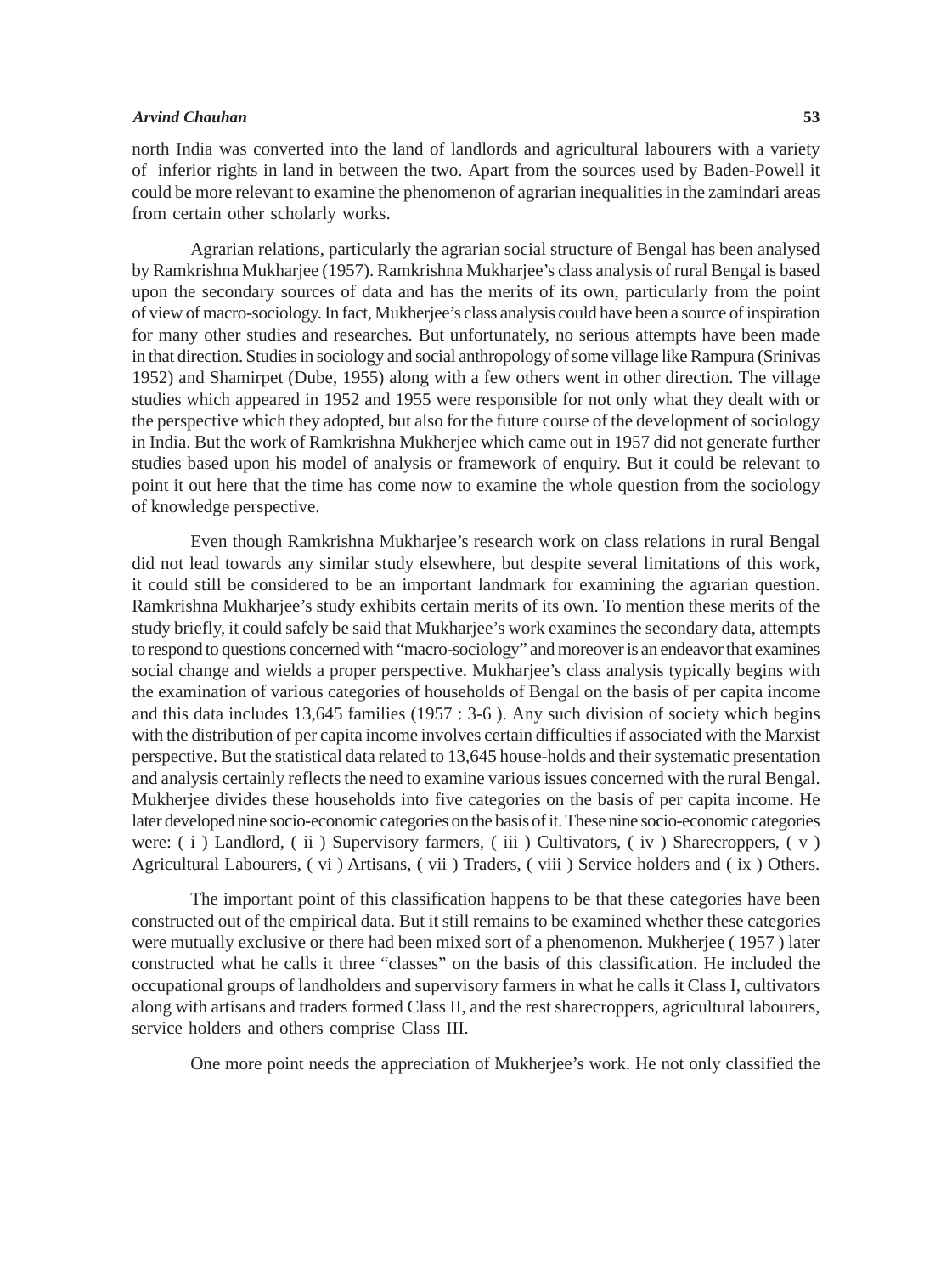population of rural Bengal into what he called it three classes, but also attempted to look into the phenomenon from a history of classes in rural Bengal and the notion of historicity had its own importance. In the area of theoretical orientations the writings that include history has its own place. Scholars like C. Wright Mills (1903) have appreciated the works of Herbert Spencer, E.A. Ross, Auguste Comte, Emile Durkheim, Karl Mannheim, Thorstein Veblem, Karl Max and Max Weber, just because they included and dealt with the problems concerned with the historicity of the phenomenon along with its conceptualization. C. Wright Mills (1959) has argued strongly in favour of the study of history, along with biography and society which if put together in a meaningful way, comprise what he calls it "the sociological imagination."

Ramkrishna Mukharjee argues that during the British rule Class I and class III developed at the expense of class II. Meaning thereby a progress somewhat similar to the polarization of productive forces as described by Karl Marx. According to Mukharjee (1957) Class II comprising mainly of self-cultivating peasants was largely converted into the class of those who merely sold out their agricultural labour.

Mukherjee's analysis of class relations in rural Bengal seems to be consistent with our earlier developed hypothesis that during the British rule several mechanisms were developed by them to fulfil their colonial interests. And the zamindari system was one of them. Before the British rule, the land was held in the possession rather than its ownership. The concept of the ownership of land and its possible alienation were the new phenomenon which were hitherto unknown in the Indian history. F.G. Bailey (1958) has also referred to the same phenomenon and inquired the questions like why land had come to the market and what were its social consequences. Ownership of land was certainly superior sort of right in land rather than its mere possession. This right to own as well as sell land has altered the basic feature of agrarian relations in India. From sociological point of view it could be described as an institutional change. Moreover, the growth of what Mukharjee calls it Class I and Class III at the expanse of Class II clearly points out that the British rulers created structure which somehow got legitimacy, as it went hand in hand with the traditional hierarchy. It could however, be speculated that the nature and extent of the earlier existing hierarchy was suddenly altered by the introduction of variety of new rights created in land. The agrarian social structure of Bengal was full of inequalities during the British rule.

At this stage, one note of caution might be added. When a reference had been made towards the process of polarization, it meant only the gradual dissolution of the self-producing peasantry into the classes of non-producing **zamindar** and bulk of peasantry being reduced to the status of agricultural labour. However, certain precautions are needed when it is compared with polarization of society into two great classes as discussed by Karl Marx. Here, there was no contradiction between Class I and Class III as comparable to the one between bourgeoise and the proletariat. But on the other hand the very growth of Class I and Class III was the was the part and parcel of a big programme, in which the whole of India was colonised. Class II and Class III were exploited by Class I but at the same time, if put together all of them were exploited by the British rulers. While analysing these sort of questions, it seems worthwhile to examine them not only from the point of view of agrarian inequalities in Bengal or elsewhere, but to locate and study the whole question from the point of view of colonialism and imperialism.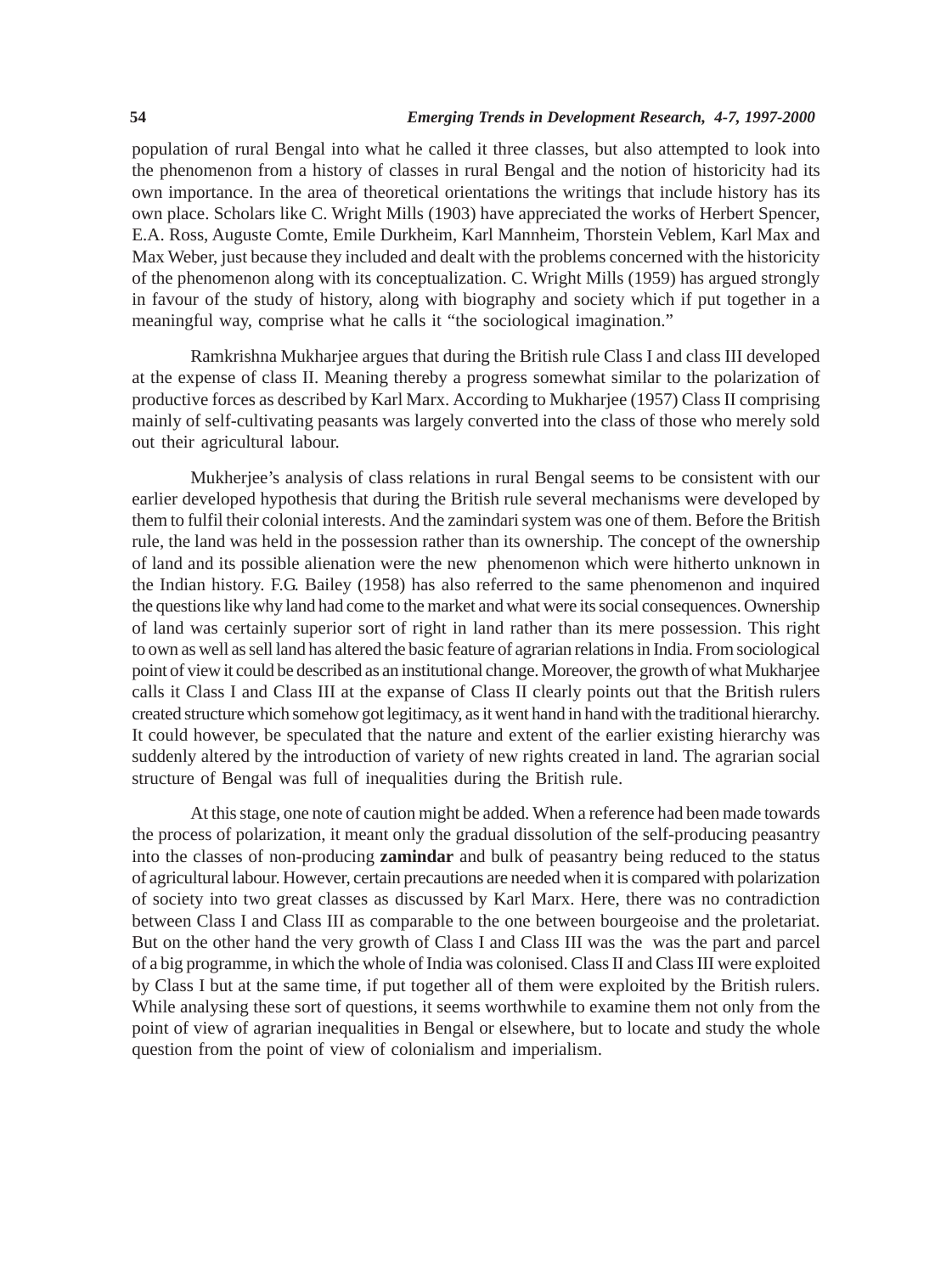Yet another comment on the work of Ramkrishna Mukherjee is required here. He says that before the British rule Class II was the "only producing type" and land was possessed and not owned in the present sense of the term. Land was in plenty and land alienations were relatively unknown. At this stage, it seems necessary to point out that from the Marxist point of view it does not look proper to argue that one class (Class II) was the only producing type. In the Marxist analysis, one class does not mean anything, therefore, while referring to the work of Mukherjee this weakness of the approach could also be pointed out. Not it any attributional sense a class has any meaning till it has been referred in the context of some other class. In fact till now, except Mukherjee's analysis we have not come across any such study in which a single class is supposed to be known as representative of a society at a particular point of lime. Neither the studies like that of W. Lloyd Warner (1960) nor that of any Marxist Scholar<sup>70</sup> (Kolakowski 1978) has referred to such sort of conceptualization. But if we remove the term Class II from the analysis of Mukherjee and accept the other part of it that self working peasantry was the only producing type before the British rule in India, then this sort of a characterization could be brought nearer to the analysis of Marx. Marx has talked about the existence of such societies which were not characterised like the western type of societies and they existed without class-contradictions Marx has referred to such societies of the east as based upon asiatic mode of production. In short, asiatic mode of production refers to the situation where all peasant producers have submitted to the King, which collects the revenue from them (Bottomore 1985). This position of Marx could resemble to the one as narrated by Ramkrishna Mukherjee, but as far as the question of calling it Class II is concerned, the present author does not agree with it. On the other hand, scholars like Romila Thaper (1979) have questioned the very notion of asiatic mode of production as well as that of oriental despotism developed by Karl Wittfogel.73 She is of the opinion that Marx himself at the later stage of his academic career had expressed doubts over the issues around the non-existence of private property altogether in Asiatic societies. A reference could also be made to the works done by some other scholars like A.R. Desai (1976), who have referred to the emergence of a parasitic sort of a non-producing class of zamindars which grew at the cost of actual cultivators of land.

The point that emerges out of various studies on the agrarian conditions is that zamindari system of land tenure was one such mechanism through which the Britishers fulfilled their colonial interests. The more relevant questions could be such which concern with the exploitation of the entire economy and the studies on argarian relations require to xexamine the issues like imperialism to which the whole political economy of India got subjugated. For the present study it seems that it would suffice here to state that the zamindari system produced and had led towards the development of class relations in the agrarian social structure. But peasants did not accept these conditions uncritically and throughout the British period they had revolted here and there. All this required some serious studies of peasant movements in India during the British rule. One such study of peasant movement has been conducted by D.N. Dhanaagre (1986), it is based on the secondary sources of data. Studies like this could at later stages help in the conceptualization of peasantry under various conditions especially under the colonial rule.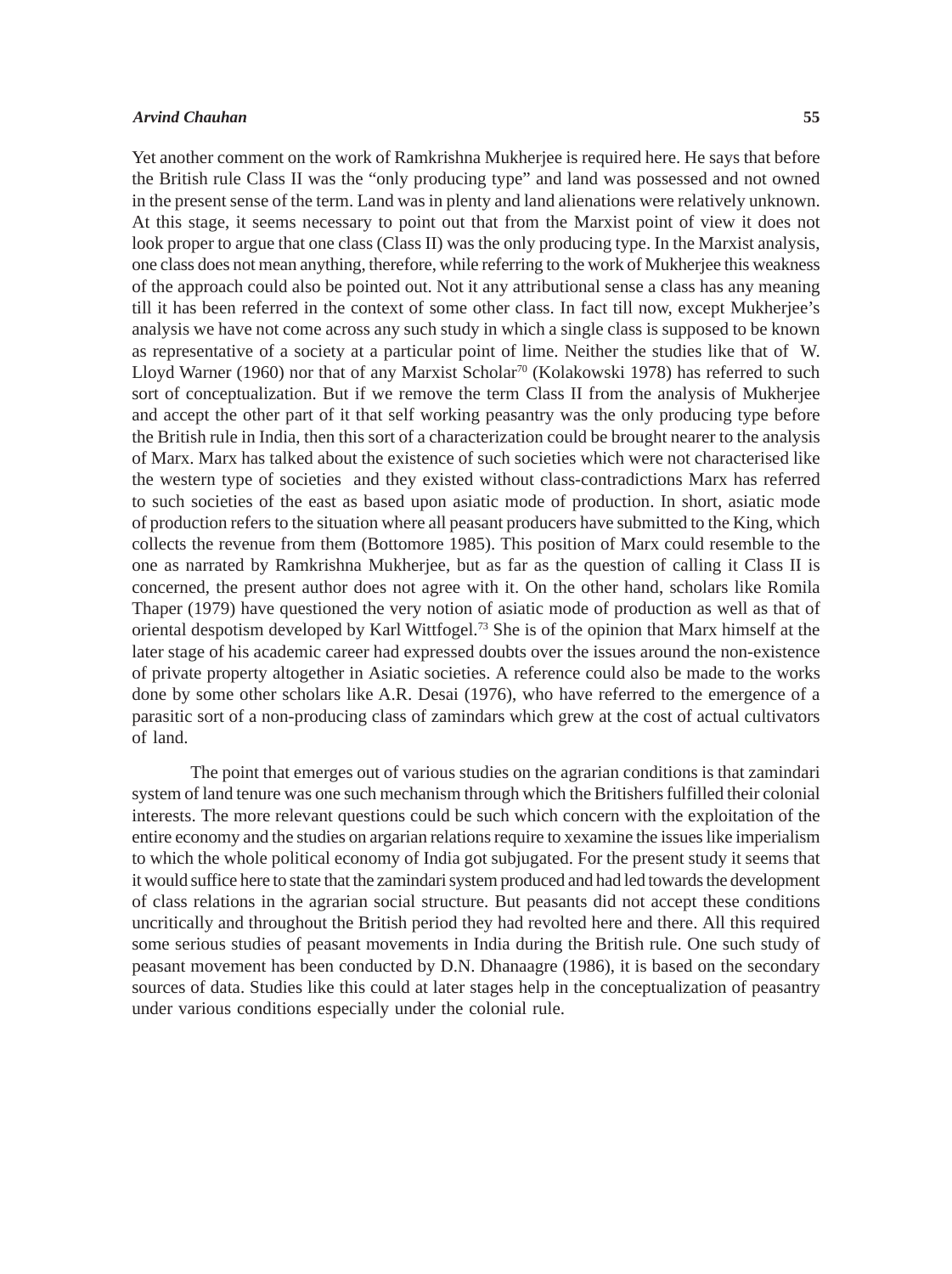# **4. Agrarian Relations in Ryotwari Areas**

In the present section an attempt has been made to trace out the agrarian social structure where ryotwari system of land tenure was introduced. **Ryotwari** system of land tenure is often compared and contrasted with the **zamindari** system and also suggested as an important improvement over latter. **Ryotwari** system is said to be more egalitarian in nature, because unlike **zamindari** system there was no intermediary between the self-cultivating peasant and the state. Under **ryotwari** sort of a land tenure peasant was directly responsible to the state for the payment of land revenue. **Ryotwari** and **Zamindari** land tenure systems are often juxtaposed against each other to refer that they had represented egalitarian and non-egalitarian value systems respectively. But the hypothesis developed at the earlier stages of this work was that for the Britishers it was important to fulfill their colonial interests. It has been seen in the previous section too that for a proper understanding of the agrarian question there is a need to look beyond the notion of the then existing agrarian social structure. If, our hypothesis stands valid then, even in ryotwari system of land tenure there exists a possibility of class relations. The argument is precisely like this : if the British period of the Indian history had anything to do with colonial interests, then they were expected to invent various mechanisms to fulfill their colonial interests. **Ryotwari** system was also a part and parcel of their colonial mission. It could therefore, be argued logically that class relations, agrarian inequalities and contradictions should exist in **ryotwari** areas too. To test this logical possibility an effort has been made to trace out the agrarian social structure of Madras Presidency and also elsewhere where **ryotwari** system of land tenure was introduced. An effort has been made to bring out empirical facts on the basis of secondary sources for that purpose.

B.H. Baden-Powell (1974) has accepted that ryotwari sort of the land tenure was fundamentally different from zamindari type as there was not any evidence available that could support the notion of the joint-ownership of land. According to him, if the land was in scarcity then some of the brothers sold out their land and settled elsewhere. It points out clearly that there were hardly any case of joint-ownership and it could be taken as a denial of the **zamindari** sort of a land tenure. This in fact supports the point that at least to some extent intermediaries were removed between cultivating peasant and the state.

Although spelled out in such a way the views of Baden-Powell have been contradicted later when some more data came and put to analysis.In the opinion of Robert Eric Frykenberg and Nilmoni Mukherjee (1979),77 "**mirasi** rights" existed in the **ryotwari** areas. These **mirasi** rights were confined to the elite section of the society, particularly to the Brahmins. A reference has been made by the authors to the debate that went on between two British administrators namely Munro and Reed. Munro was of the opinion that the question concerning "**mirasi** rights" should have been dealt with firmly whereas Reed was of the opinion that even if equality had been arrvied at some traditional or customary practices should not be neglected. The point of debate had been that Munro wanted equality in principle as well as in practice, whereas Reed was of the opinion that if that was done some tradition-led forces could revolt against the Britishers. Later Munro also accepted some points raised by Reed and conceded to them. And in this way "mirasi rights" loaded with customary flavour were introduced and from our point of view it seems important to examine the interaction of the land tenure system with the traditional social structure.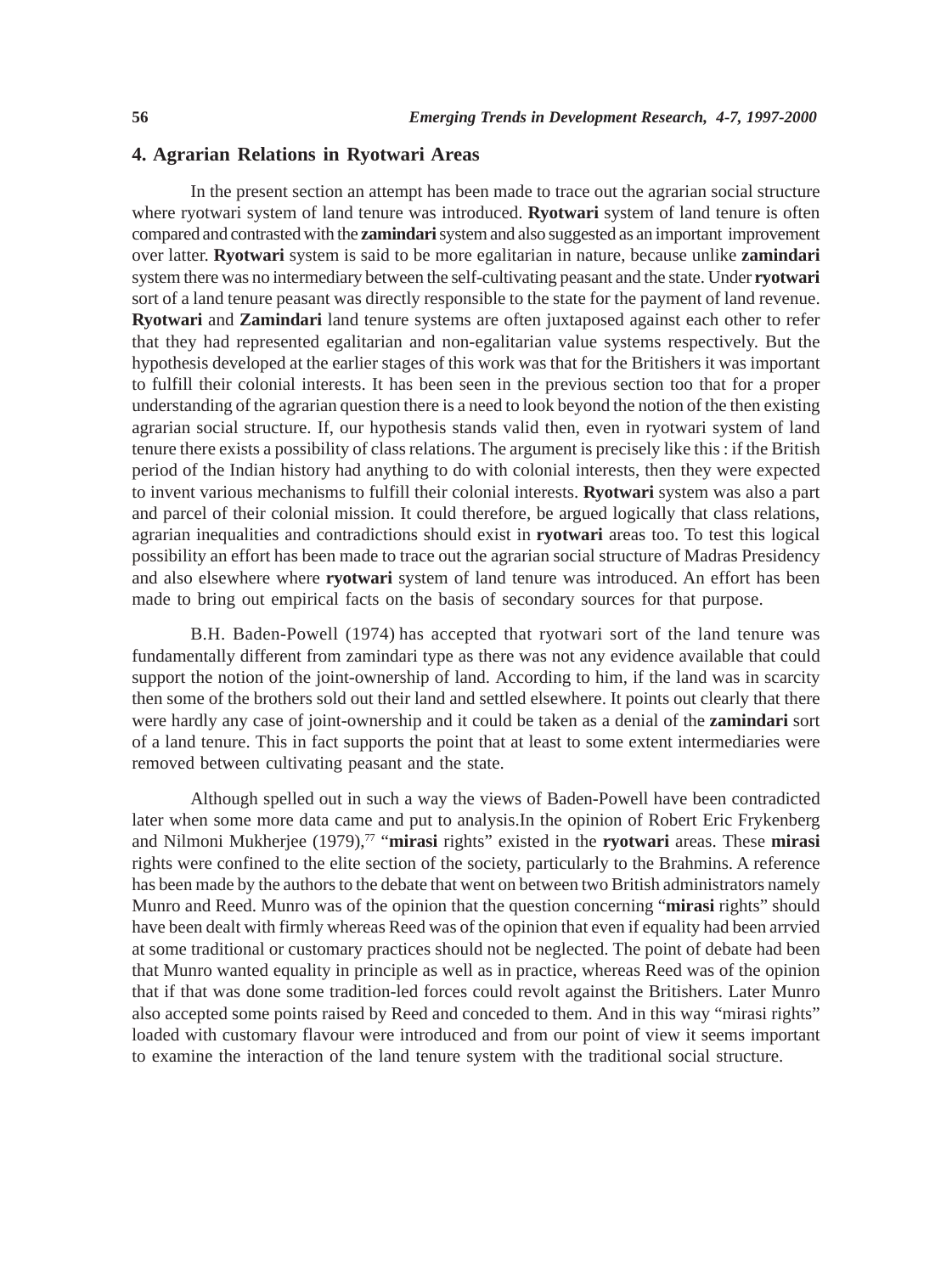The British East India Company was not worried to give certain concessions as the traditional customary rights to the Hindus, so far their interests were not hampered. Frykenberg and Mukherjee (1979) have pointed out that this policy to give concessions to the Brahamins had its own consequences. It led towards the "idleness" rather than "enterprise and initiative" among them. In this way class-relations began to appear as it led towards the emergence of a class which depended upon the labour of other classes and it had tradition based legitimacy. Additionally, the the concept of **Jamabandi** had also come into being which was almost equivalent to that of **Mahalwari** or joint ownership in the northern India. This cluster of non-working people was most unenterprising, unimaginative and consumption-oriented rather than adopting progressive ways to make some improvements in technology or other allied areas. It has also been pointed out clearly that according to current point of view "village leadership was not eliminated as an intermediary group" (Frykenberg and Mukherjee 1979 : 240).

Another scholarly contribution by Daniel Thorner (1980) needs a mention here. He has also accepted the existence of superior ( **mirasi** ) rights in land. Since the British rulers had a bad experience of **zamindari** system in Bengal they wanted to do away with it in Madras. But due to the assistance of **mirasi** or superior rights in land, ultimately it was neither landlord nor individual peasant but village community which was made responsible to pay the land revenue. Traditional social structure got itself manifested in another form during the British rule. Dharma Kumar ( 1984) has referred to the nature and extent of land revenue taken by the state. Dharma Kumar has clarified the significance of dry and wet land and differential amount of land revenue which was paid by the tenant. According to her in the case of dry land it was one half of the total produce and in the case of wet land it was three fifth of the total produce. In South India and particularly in Madras presidency the distinction between dry and wet land has had its roots in history and its significance could not be denied even today. Some sociological studies later used this dichotomy for the analysis of villages in South India.

The notion of **ryotwari** system of land tenure had met with some serious setbacks. It could however, be pointed out that the creation of ryotwari-system could be seen as a response to the critique of **Zamindari**-system. It did not originated from the soil of South India. And if materialistic interpretation could be relied upon then the very existence of inequalities, drawing legitimacy from tradition should have some roots in the infrastructure. Traditional social structure and values and the inequalities which they exhibited might have had its roots in the agrarian social structure.

The most significant contribution from our point of view has perhaps come from the study conducted by Andre Beteille ( 1979 ). He has referred to three types of inequalities in modern times. These inequalities are like : ( i ) between landlord and tenant, ( ii ) between landowner and wage labourer and ( iii ) between large-medium and small-proprietors. Referring to traditional system of agrarian conditions, he has pointed out that three sorts of institutions had been working there. These traditional institutions were : **waram, kuttahai** and **pannaiyal** According to waram a fixed share and in the case of kuttahai earlier amount agreed upon is paid to be made to the agricultural labour. Beteille says that **waram** system of land relations has become almost obsolete these days. But its historical existence had its own importance. Apart from Andre Beteille another study seems worth mentioning at this stage. Kathleen Gough has conducted a study in a village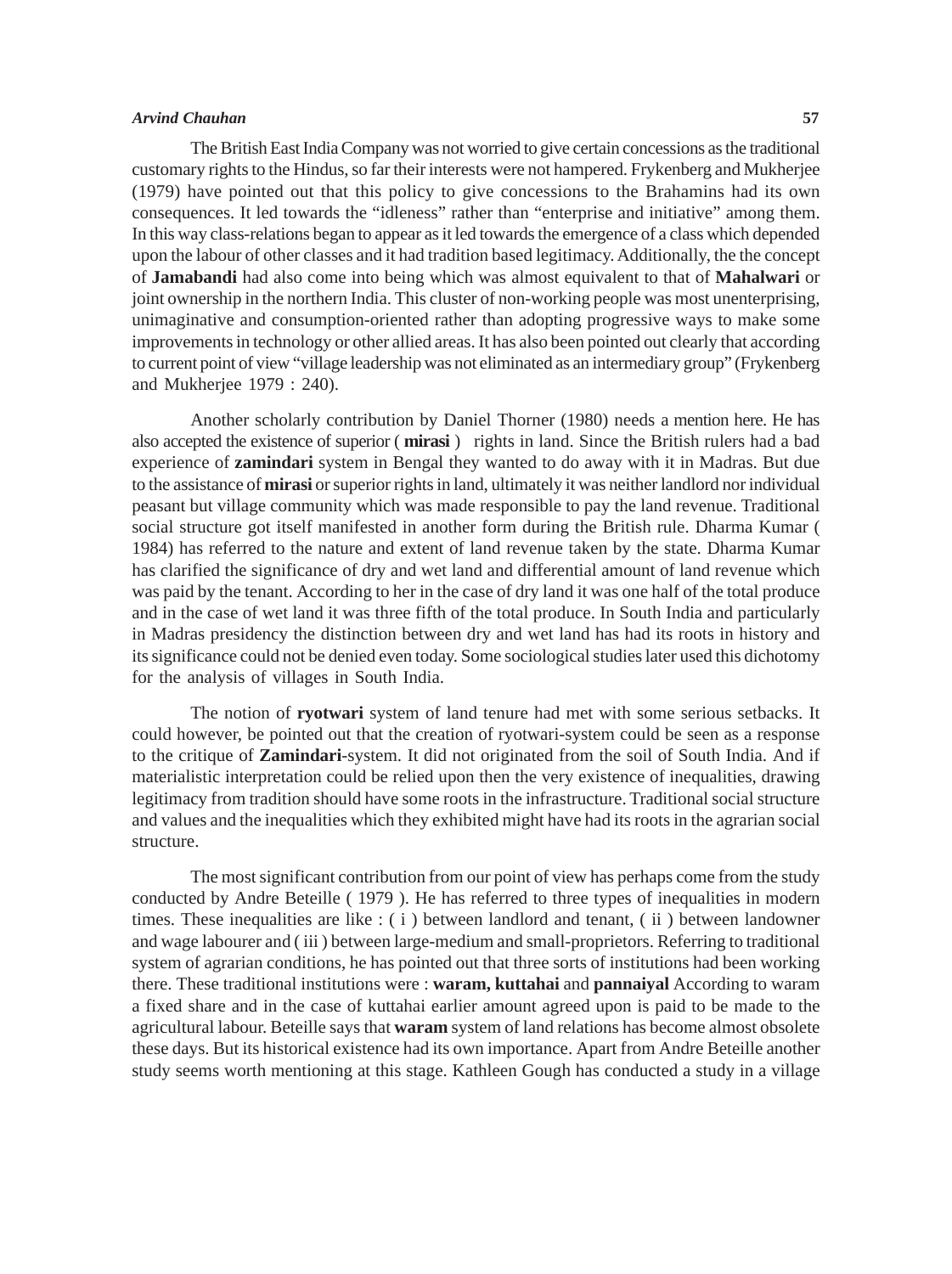in Tanjore district and has made an analysis of disputes in the village. Her study has its own palace in the history of village studies in India, its contents are widely known and does not need any further reference here. To conclude, it could be said that some more insightful questions needs to be attempted. Agrarian social structure in India during the British rule had the following four categories, (i) Landlords (ii) Peasant Proprietors, (iii) Sharecroppers and (iv) Agricultural Labourer.

#### **References**

AICC 1948: *Zamindari Abolition and Agrarian Reforms*, New Delhi: AICC.

Beteille, Andre 1974: *Studies in Agrarian Social Structure*, Delhi: Oxford University Press

Baden-Powell, B. H. 1895: "The Permanent Settlement of Bengal", *English Historical Review*, Vol. 10, April, p.389.

Baden-Powell, B. H. 1896: "The Origin of Zamindari Estates in Bengal", *Quarterly Journal of Economics*, Vol. II, Oct., pp. 36-69.

Baden-Powell, B. H. 1972: *The Indian Village Community*, Delhi: Cosmo Publications

Baden-Powell, B. H. 1974: *The Land Systems of British India*, Delhi: Oriental Publishers

Boswell, Terry 1989: "Colonial Empires and the Capitalist World Economy 1640-1960", *American Sociological Review*, Vol. 54, No. 2, April, pp. 180-96.

Burton, John W. 1972: *World Society*, Cambridge, Cambridge University Press.

Das, A. C. 1881: *The Indian Ryot, Land Tax, Permanent Settlement and the Femine*, Calcutta, Author. Desai, A.R. (ed.) 1958: *Rural Sociology in India*, Bombay: Popular Prakashan

Dube, S. C. 1955: *Indian Village*, London: Routledge and Kegan Paul

Dutt, Romesh 1903: "The Peasant Proprietors of India", *Asian Review*, Vol. 16, No. 3, Oct., pp. 231- 244.

Dutt, Drijadas 1914: "Peasant Propritorship in India", *Modern Review*, Vol. 15 No. 3, March, pp. 285-294.

Gopal, S. 1949: *The Permanent Settlement in Bengal and Its Results*, London: George Allen and Unwin Ltd.

Gough, K. 19

Hobsbawn, E. J. et al. 1980: *Peasants in History: Essays in Honour of Daniel Thorner*, Culcutta: Oxford University Press.

Joshi, P. C. 1963: "The Decline of Indigenous Handicrafts in Uttar Pradesh", *Indian Economic and Social History Review*, Vol. 1, July-Sept., pp. 24-35.

Kumar, Dharma 1984: "South India", *The Cambridge Economic History of India*, Hyderabad: Oriental Longman, pp. 207-41.

Kosambi, D. D. 1947: "The Village Community in the Old Conquests of Goa", *Bombay University Journal*,Vol. 15, No. 4, January, pp.63-78.

Lenin, V. I. 1917: *Imperialism: The Highest Stage of Capitalism*, Moscow: Progress Publishers.

Mukherjee, Nilomani 1972: "A Bengal Zamindar", *Bengal: Past and Present*, Serial No. 171, January-June, pp. 46-63.

Mukherjee, Nilomani 1959: "The Ryotwari System and Rural Society of the Madras Presidency (1792- 1827) ", *Bengal: Past and Present*, Serial No. 146, July-December, pp. 111-122

Mukherjee, Nilomani 1963a: "The Ryotwari Settlement and the Institution of Caste in madras Presidency (1792-1827)", *Indian History Congress Proceedings*, 23, Aligarh, 91-95.

Mukherjee, Nilomani 1963b: "The Ryotwari System and Agricultural Serfdom in Madras (1792- 1827)", *Indian History Congress Proceedings*, 25, pp. 283-287.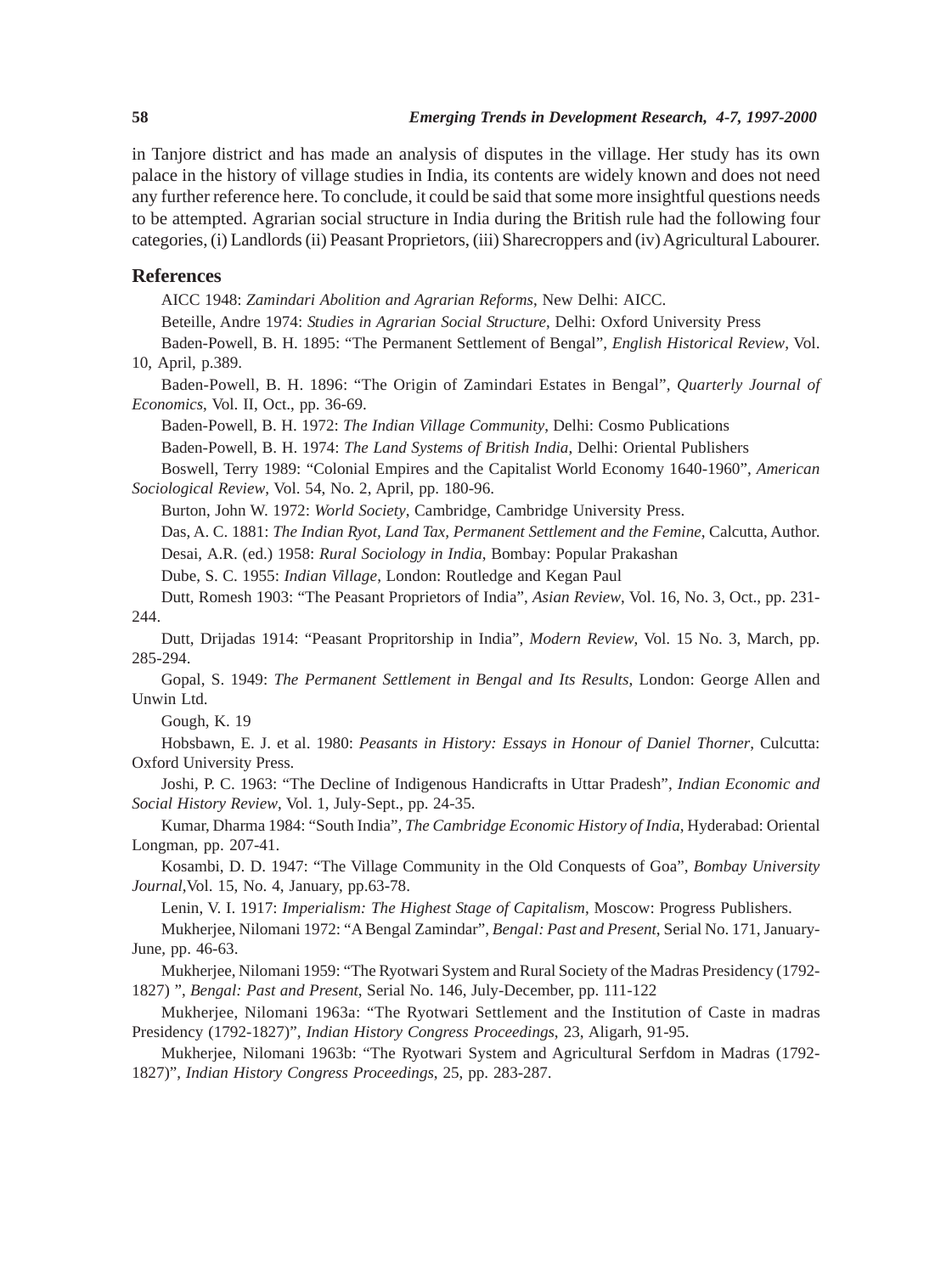Mukherjee, K. M. 1977: "Rents and Form of Tenancy in Birbhum since the Permanent Settlement", *Indian Economic and Social History Review*, Vol. 14, No. 3, July-Sept., pp. 363-376.

Mukhertjee, Ram krishna 1957: *The Dynamics of Rural Society*, Berlin Academy Verlag.

Mills, C. W. 1959: *The Sociological Imagination*, Harmondsworth: Penguin Books (1983).

Frykenberg, Robert Eric (ed.) 1969: *Land Control and Social Structure in Indian History,* Madison: University of Wisconsin.

Radha and Rajit Rey 1975: "Zamindars and Jotdars: A Study of Rural Politics in Bengal", *Modern Asian Studies*, Vol. 9, No. 1, Feb., pp. 81-102.

Ray, Ratna 1974: "Land Transfer and Social Change under the Permanent Settlement: A Study of Two Localities*", Indian History Review*, Vol. 11, No. 1, March, pp. 1-45.

Shah, A. M et. al 1963 : Early Nineteenth Century Village Recoreds in Gujarat", Gujarat Research Society Journal, Vol. 25, No.2. (April)

Thonir 1980 : The Shaping of Modern India, New Delhi : Alhd Publishers.

Singh, Charan 1947 a : Abolition of Zamindari : Two Alternatives, Allahabad : Kitabistan.

Mukherji, Nilmoni 1961 : "The Ryotwari System and Mirasi Rights in the Madras Presidency (1792-1827), Indian History congress proceedings, 23, Aligarh

Srinivaschari, C.S. 1949 : "The Origins of Ryotwari settlement in Madras Presidency", Bhartiya Vidya, Volume 10.

Singh, Rudra Dutt 1956. "The Unity of an Indian Village", Journal of Asian Studies, Volume 16, No.1, (November)

Thouner Daniel and Alice 1957 : "Types of EmployerLabourer Relationship in Indian Agriculture", Indian Journal of Agricultures Economics, Vol.12, (April-June)

Srinivas, M.N. 1952 : Religion and society among the loargs of South India, Oxtord : Claredon Press.

Bailey, F.G. 1958 : Caste and the Economic Frontier : A village in High land Orissa, Bombay : Oxford University Press .

Warner W. Lloyed 1960 : Social Classes in America, New York : Harper Forch books.

Kolakowski, Leszek 1978 : Main Currents of Marxism (Volume 1,2 & 3), Oxford : University Press.

Bottomore, T.B. 1985 : Sociology : A Guide to Problems and Liferature, London : Allen & Unwin. Thaper, Romila 1979 : The past and the Prejudice, New Delhi : National Book Trust, India.

Desai, A.R. 1976 : Social Background of Indian Nationalism, Bombay : Popular Prakashan.

Mukherjee, Nilmani and Robert Eric Frykenberg 1979 : " The Ryotwari System and Social Urgani Zation in Madras presidency" in Robert Eric Frykenberg (edited) Land control and social structure in Indian History, New Delhi : Manohar, 1979.

Singh, Charan 1947 b : How to Abolish Zamindari : Which Alternative to Adopt ?, Allahabad : Official.

Dhanagare, D.N. 1986 : Peasant Movements in India, 1920-1950, Delhi : Oxford University Press.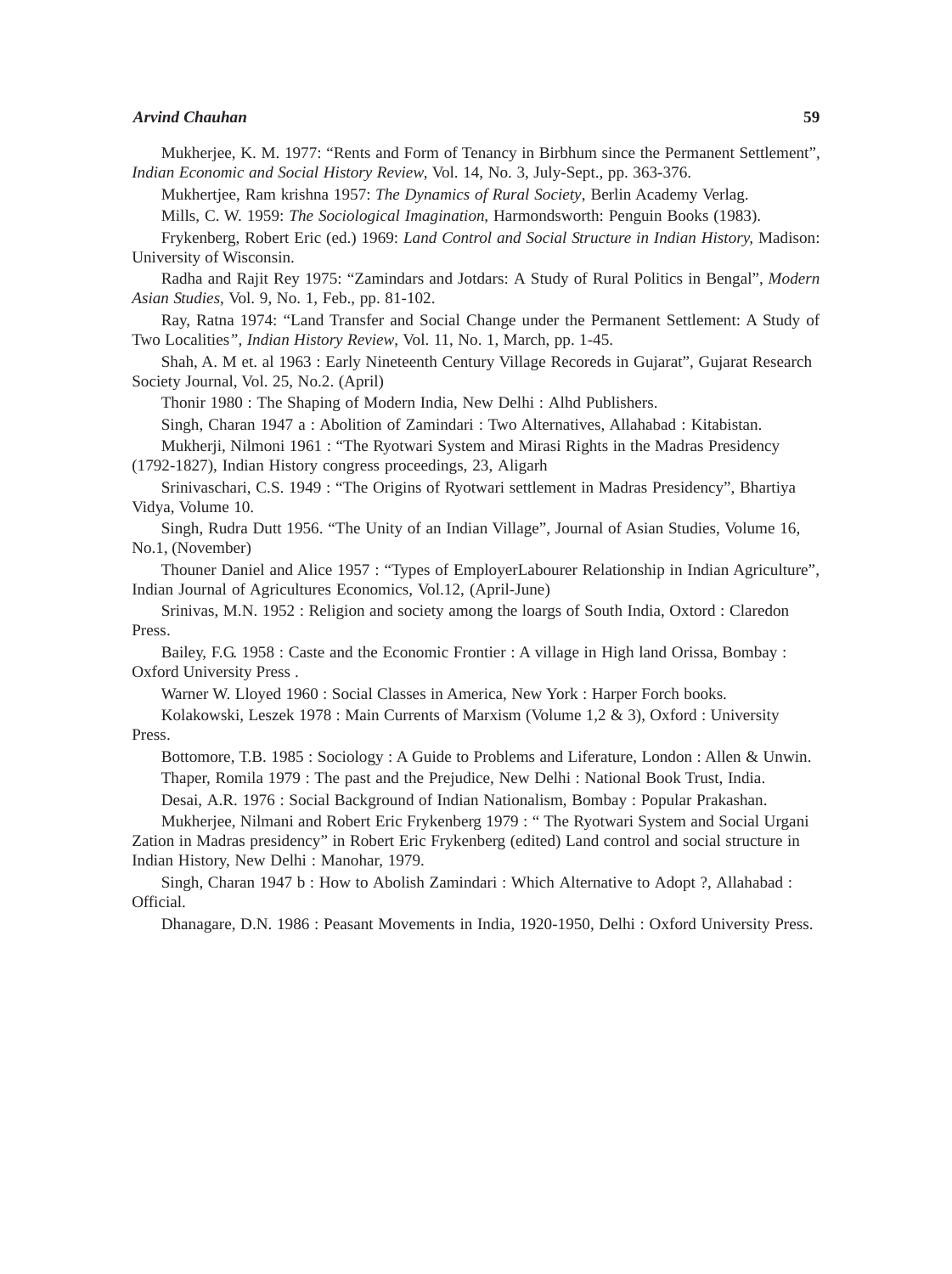# **Christianity and Marxism**

# **Robert Varikayil Parvez A. Abbasi**

# **Introduction**

**W**e envisage five basic categories of social philosophy such as the Absolute Humanism of Marx, the Absolute Theism of Advaita, the Theistic Humanism of the Bible, the Evolving Absolute of Hegal and Social Darwinism. This paper argues that the best links to build a bridge between Christianity and Marxism are the last judgement according to Christ and Humanism of the German ideology. We pursue in detail the theistic humanism through the Old Testament, the New Testament, the Medieval Church and Modern Church.

Engles was perhaps the earliest to point out some similarity between Christianity and Marxism. Engles wrote in his discussion on the early Christianity : "Both Christianity and the worker's socialism preach forthcoming salvation from bondage and misery **...** both are persecuted and baited ... etc." (Marx, Engles, 1975 : 275). But Engles was quick to point out the sharp differences between the two also. "Christianity" continues Engles, "places this salvation in a life beyond, after death, in heaven; socialism places it in this world" (Marx, Engles, 1975 : 275). Marx, on the other hand, has no love for Christianity which preaches, according to Marx, cowardice, self-abasement, resignation, submission and is anti-promothean (Bently, 1990 : 90).

We may further note that according to Christ his Kingdom is not of this world. (John, 18 : 36). Marx, on the contrary, declared "The task of history, therefore, once the world beyond the truth has disappeared is to establish the truth of this world" (Marx, Engles, 1984 : 73). ssChrist teaches: "I am the vine; you are the branches" (John, 15: 5). Marx retorts: "for man the root is man himself" (Marx, Engels 1984: 73).

Yet there are reputed scholars, who interlink Christianity with Marxsim. This paper too discovers certain links between Christ and Marx, though the points of contact traced by this paper are rather new. We start with the Old Testament, the present root of Christianity. As we see it, the Old Testament presents a theistic humanism according to which man is just an appendage to God, the Real Being. Here we think, it is the right context to introduce our five terms.

Yet there are reputed scholars, who interlink Christianity with Marxsim. This paper too discovers certain links between Christ and Marx, though the points of contact traced by this paper are rather new. We start with the Old Testament, the present root of Christianity. As we see it, the

*Robert Varikayil is Reader in Sociology, South Gujarat University, Surat-395007 (INDIA) Parvez A. Abbasi is Reader in Sociology, South Gujarat University, Surat-395007 (INDIA)*

> *Emerging Trends in Development Research Vol. 4-7, 1997-2000, 60-75*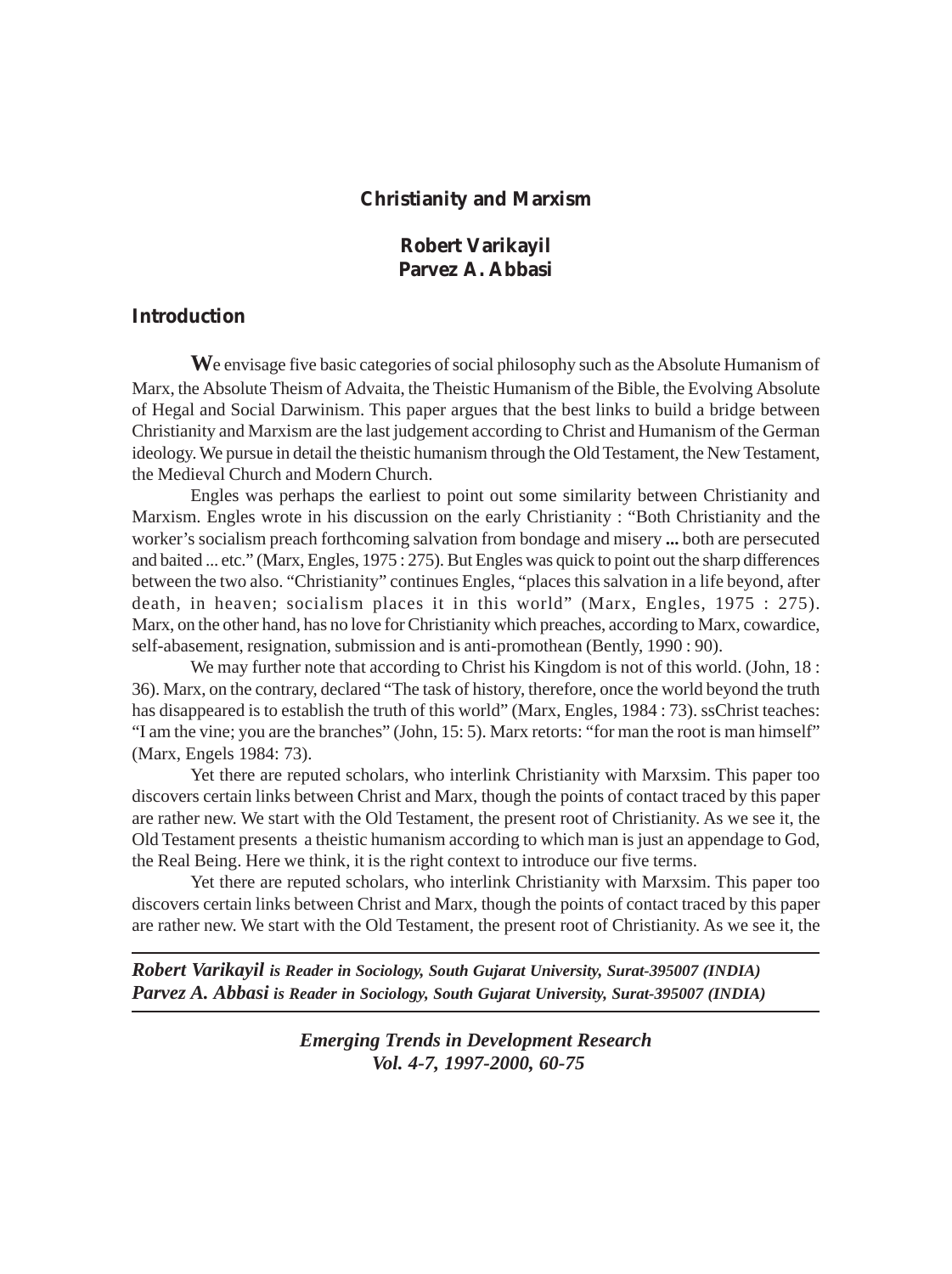#### *Robert Varikayil and Parvez A. Abbasi* **61**

Old Testament presents a theistic humanism according to which man is just an appendage to God, the Real Being. Here we think, it is the right context to introduce our five terms.

#### **Absolute Humanism**

The first is what we call Absolute Humanism and we find an ideal typical formulation of this in the writings of Karl Marx. In 1843-44 he declared : "But for man root is man himself " (Marx, Engels, 1984 : 73). but this man not superman as in Weber, but every man. For Marx contends that all relations in which man is debased, enslaved, forsaken, etc., should be *Holy Family* **...** each man must be given social scope for the vital manifestation of his beings.... if man is social by nature he will develop his true nature only in society (Marx, Engels 1984 : 115)

This tenet of Marx makes him an easy target of the criticism that he is an utopean. It is true that there is certain element of utopeanism in the dreams of Marx. But Marx can be defended on two points. Firstly, all ideals are utopean; they give only the direction to which we should turn. Secondly, Marx's utopeanism was very much tempered with realism. We read in the first volume of *Capital,* for example, "....one nation can and should learn from others. And even when a society has got upon the right track for the discovery of the natural laws of its movement– and it is the ultimate aim of this work, to lay bare the economic law of motion of modern society– it can neither clear by bold leaps, nor remove by legal enactments, the obstacles offered by the successive phases of its normal development. But it can shorten and lessen the birth-pangs (Marx, Engels, 1984 : 246).

But Marx's humanism is attacked less for its utopeanism than for its atheism and anticlericalism. Marx shouted as early as in 1844 that the basis of irreligious criticism is : Man makes religion, religion does not make man. Religion is the self-consciousness and self-esteem of man who has either not yet found himself or has already lost himself again. But man is no abstract being encamped outside the world. Man is the world of man, the state, society. This state, this society, produce religion, an inverted world-consciousness, because they are an inverted world. Religion is the general theory of the world, its encyclopaedic compendium, its logic in a popular form, it *spiritualistic point d'honneur*, its enthusiasm, its moral sanction, its solemn complement, its universal source of consolation and justification. It is the fantastic realisation of the human essence because the human essence has no true reality. The struggle against religion is therefore indirectly a fight against the world of which religion is the spiritual aroma.

Religious distress is at the same time the expression of the real distress and also the protest against the real distress and also the real protest against the real distress. Religion is the sign of the oppressed creature, the heart of the heartless world, just as it is the spirit of spiritless conditions. It is the opium of the people (Marx, Engles, 1984 : 72)

Marx continues with the same passage and sounds a warcry – to abolish religion as the illusory happiness of people.

The following comments on the above passage, we think are in order 1. Marx hates religion because it consoles the exploited but justifies the exploitation itself. Hence, his above cited words. Marx was not sounding a warcry as it appears. A warcry would go against his premises according to which the demand to give up illusions is the demand to give up the conditions which need illusions. hence, the interest of Marx is not religious perscution but social change. Marx is against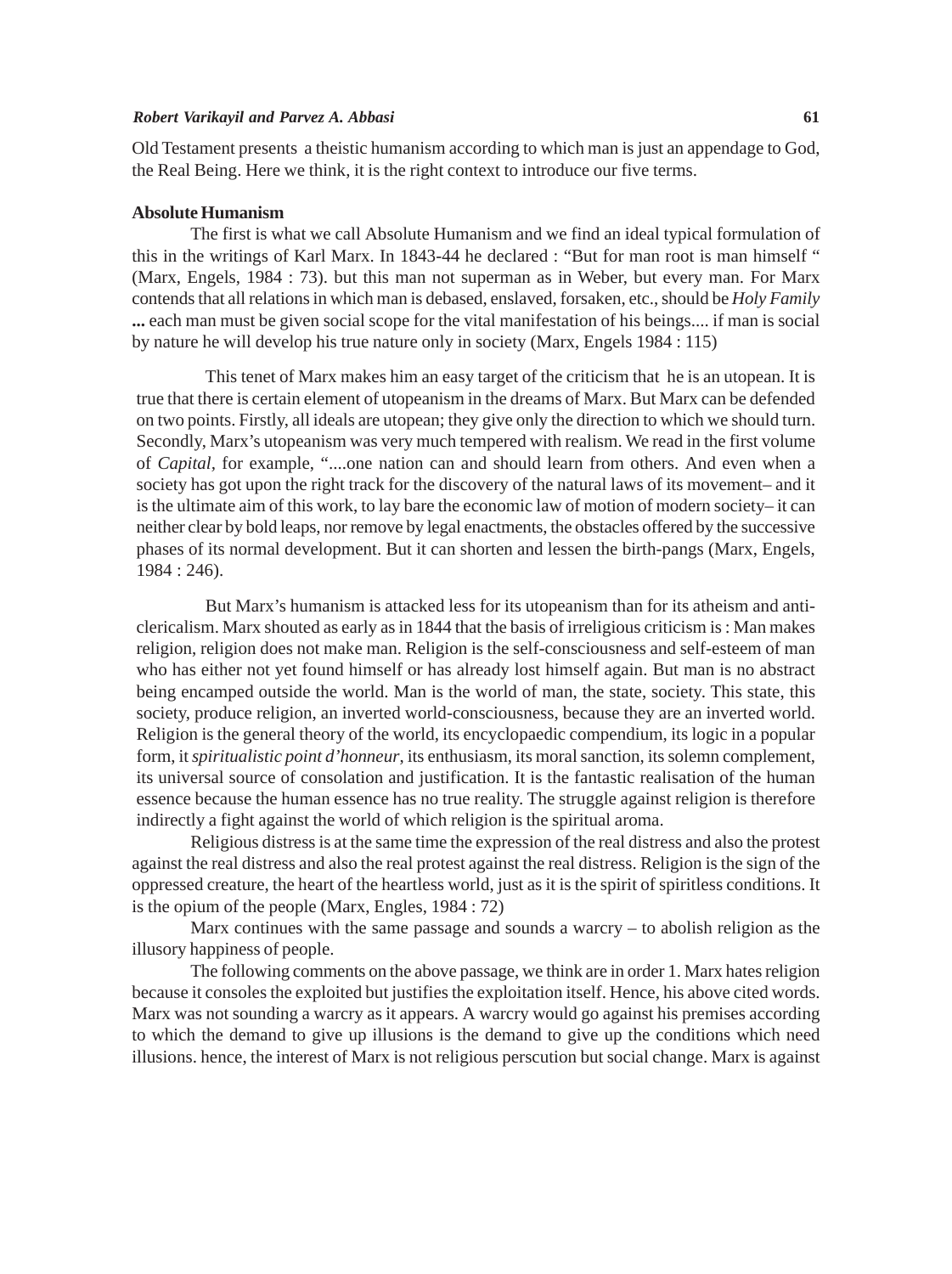the religion only as it interferes with public life. Actually Marx is willing to tolerate religion (the irrational): Within limits, within the privacy of our mind. Marx is not against religion, but against the supremacy of religion; is against religion only when religion tries to dominate the state. Thus, he writes in on the Jewish Question : "The limits of political emancipation are evident at once from the fact that the state can free itself from a restriction without man being really free from this restriction, that the state can be free state, without man being a free man. Bauer himself tacitly admits this, when he lays down the following condition for political emancipation : *"Every religious privilege, and therefore, of a monopoly of a privileged Church, would have been abolished altogether, and if some or many persons, or even the overwhelming majority, still believed themselves bound to fullfil religious duties, this fulfillment ought to be left to them as a purely private matter".*

*It is possible therefore for the state to be emancipated itself from religion, even if the overwhelming majority is still religious. And the overwhelming majority does not cease to be religious through being religious in private* (Marx, Engles, 1984 : 57)

In the same way Marxism is not negative in evaluating the power of religion. Of course, religion is opium but opium gives strength. Thus, Marx is positive on religion when he writes ".... The weapon of criticism can not, of course, replace criticism by weapons, material force must be overthrown by material force, but theory also becomes a material force as soon as it has gripped the masses. Theory is capable of gripping the masses as soon as it demonstrates *ad hominem*; and it demonstrates *ad hominem* as soon as it becomes radical. To be radical is to grasp the root of the matter (Marx and Engels, 1984 : 730)

But Marx was critical about the religious revolution as he was about religion in general. He criticises Luther, for example, after praising him. Luther we grant, overcame the bondage of piety by replacing it by the bondage of conviction. He shattered faith in authority because he restored the authority of faith. He turned priests into laymen because he turned laymen into priests. He freed man from outer religiosity because he made religiosity the inner man. He freed the body from chains because he enchained the heart (Marx and Engels, 1984 : 73)

From the above it is clear that Marxian Humanism is realistic, tolerant, absolute, resolute, positive and critical. It is tolerant when religion is confined to conscience of private life. It is realistic because of its submission that it is limited to lessen the pain of life and not to sweep it out. It is absolute in two senses- it embraces the whole humanity and it does not recognise any power beyond humanity. It is resolute because it is willing to fight for its rights. It is positive because it has recognised religion a theoretical sword at least in certain cases. It is critical of religion in general and reforms in particular as for example is seen in his indictment of Luther. One point needs to be stressed here. Marx had no particular love for violence. Marx declared in 1872 in a public meeting at Hague that in countries like America and England the worker may attain his object by peaceful means (Black ed. 1961 : 289). Professor Hacker is surprised at this conversion of Marx. But Marx has made it very clear in *Capital* also that the individuals were dealt with only so far as they are the personification of economic category (Marx and Engles, 1984 : 246). In other words violence and vengence were not in the programme of Marx.

### **Absolute Theism**

Now we turn to the next category, the absolute theism which is in direct opposition to absolute humanism. The only problem is: there is only God and no universe nor men (which is the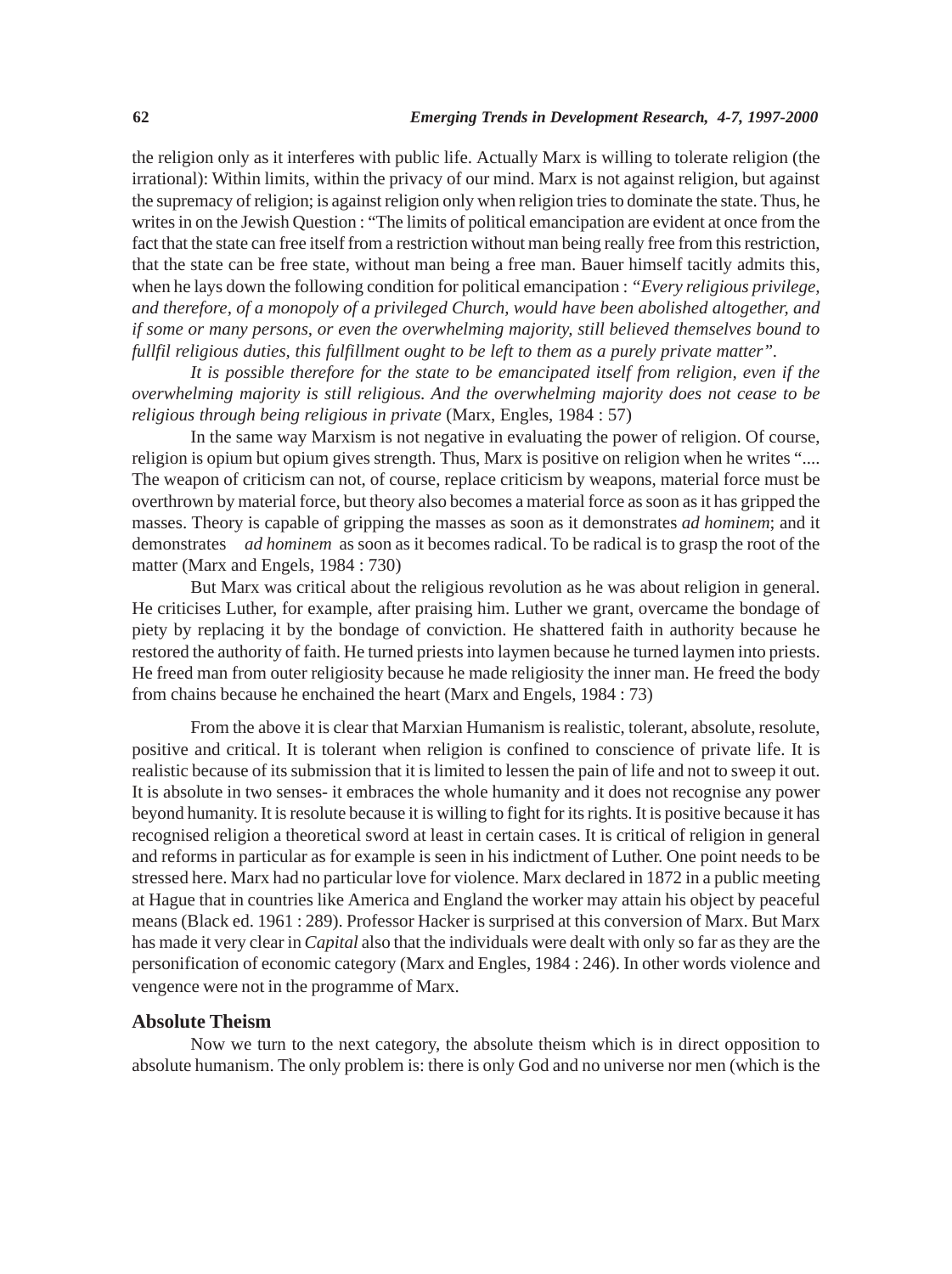#### *Robert Varikayil and Parvez A. Abbasi* **63**

only way to understand absolute theism) which can be accommodate under the title absolute theism. Nobody apart from God can tell us anything because no body apart from God exists. The only way out will be the appearance of a super God who knows even God. This is perhaps the position of Hegel who says "that this 'idea' or 'reason' is the true, the eternal, the absolutely powerful essence; that it reveals itself in the world and that in that world nothing else is revealed but this and its honour and glory– is the thesis which, as we have said, has been proved in philosophy, and is here regarded as demonstrated". "The world of intelligence and conscious volition is not abandoned to chance, but must show itself in the light of the self-cognizant idea".

This is "a result which happens to be known to me, because I have traversed the entire field".(More on Hegel below).

Actually there is nobody who directly accepts absolute theism. Among those suspected of absolute theism Sankara from Kerala in the 8th century stands first. He accepts existence of God from the Hindu scriptures like Vedant Sutra. He accepts only God. But he does not deny the reality of the world. Shankara says for example the non-reality of the world can not be maintained because we are conscious of external things. In every act of perception, we are conscious of some external things corresponding to ideas (Shankara, 1890 : 420).

Radhakrishnan explains the concept of Maya in the following words. The problem of relations between Brahman from the intuitive stand point and demand an explanation of its relation to the world which we see from logical stand point. We can never understand how the ultimate reality is related to the world of plurality since the two are heterogenous and every attempt at explanation is bound to fail. This incomprehensibility is brought about by the term *maya* (Radhakrishan, 1952 : 24).

Sankara has, however, pointed out the most complex problem of absolute theism as well as of theistic humanism. We cannot accept anything beyond God because God is infinite. We cannot deny the reality of the world because they impinge on our senses. Shankara found the problem unsolved when he defined the world as *maya*. This *maya* is neither nominal nor phenomenal, nor is it essentially both. It is neither differentiated nor undifferentiated, nor is it essentially both. It is neither particled nor is it imparticled nor is it essentially both; it is the most wonderful and indescridable from (Sankara, 1947).

Thus, the absolute theism is a possible category. If one says there is only man another can say there is only God. But so far we have no clear example of absolute theism. Sankara and even *Bhagawatgeeta* will serve as better examples of theistic humanism.

## **Theistic Humanism**

By theistic humanism we understand the concept according to which there is God and also man, God is Great and of man is humble. God is master and man is slave. Man exists for the greater glory of God. Most of the religious and devout souls accept this point of view. The following are the problems in accepting this way of thinking.

1. There is the mathematical problem of adding something to everything. God is supposed to be infinite and as such contains everything. How does man add something to the glory of God who is already infinite, everything ? One of the usual answers taught in the seminaries is that man can add to the external glory of God, not to the internal glory. Some are persuaded to believe this explanation and some are not. It is difficult to imagine that lakhs of people are killed every year through accident, flood, drought, earth-quake, poverty and qualor. Strange must be the God, according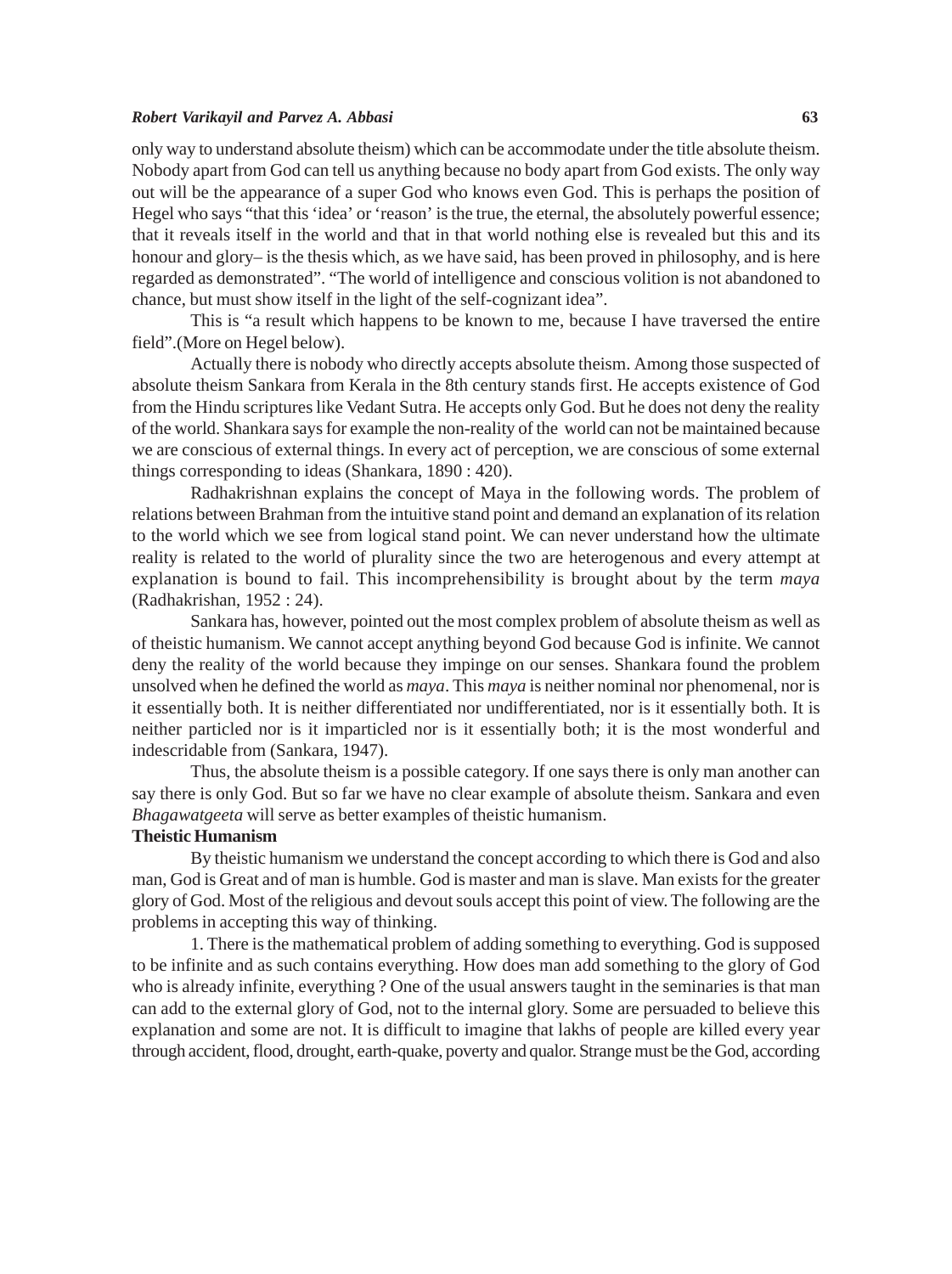to some, who is bent on augmenting his glory by roasting crores of people in the immense pan called hell.

2. The usual defence is that God does not cause the above mentioned havocs, but only permits them as the nature of things demand. By nature of things is meant the law of the universe. These laws are supposed to be beyond the control of God. Here comes the problem of voluntary decision as against natural determination. The problem of this explanation is that all the good things in the world are God's responsibilities. All the bad things are the share of anti-God or satan. This explanation too escapes the understanding of millions of human beings.

3. The third problem is that the conflict between the rational and the irrational. There is a story in *Bible* that Abraham got a single child at the old age and he brought him up well. God demands the sacrifice of his son and Abraham concedes. In the same way mankind nourishes a child with too much care. The name of the child is reason or science. These two (reason and religion) are like jealous sister-in-law. Religion burnt thousands of Isaacs and poisoned several including Socrates. Hence, the war-cry of Voltaire: crush the infamy and the demand of Marx to abolish religion. But there were also open fights in which science always won.

Reason taught evolution, religion taught creation : religion stands corrected. Reason taught heliocentrism, religion taught geocentrism; religion stands corrected. Religion (at least the primitive chruch) taught immediate end of the world; reason predicted longevity; religion stands corrected. Reason explained sickness through germs, religion through demons; religion stands corrected. Religion explained social inequality by the will of God; reason saw the malice of man behind social system; religion stands corrected;

religion found the *status quo* as eternal; reason found it temporal.

In short, it is reason which made culture out of nature. Put off reason and mankind will be back in the forest. All the progress mankind has made was with the help of reason including splitting of atom and putting the man on the moon. It is reason which teaches us that fire burns; that ice freezes; poison kills, etc. So, to abandon reason is to abandon life and that is precisely what theistic humanism demands from man. The further problem is that there are several religions which demand our life. Judaism, Christianity, Bhagavatgeeta etc., each of which tells us that it is the true religion. Even to distinguish between one religion and another we need the help of reason. Hence, most people keep away from religion or fight against it.

We do not pursue neither the absolute of Hegel nor the social Darwinism, partly because we have reviewed them elsewhere (On the materialism and atheism of Hegel see Robert Varikayil, 1987 and on Weber and Social Darwinism see the unpublished manuscript Marx, Weber and Humanism by Robert Varikayil), partly because it would not be a rewarding task. Hegel contradicts himself very clearly, He says for example, without the world God is no God (Cohen, 1978 : 9). Elsewhere Hegel writes "what has happened, and is happening everyday, is not only not without God, but is essentially the work of God". (Friedrich, 1954 : 158). It is not worth resolving the contradiction because initiative in any case is taken out of the hands of man and thus Hegel's system is made unfit for Marxian Humanism which is atleast partly voluntaristic.

Social Darwinism very clearly contradicts Maxian Humanism. Let us take the example of Weber and Summer to illustrate Social Darwinism. Civil rights for Weber is an extreme rationalist phantasy (Turner and Factor, 1984 : 66). For Summer, "there are no rights. The world owes nobody a living" (Hofstadter, 1955 : 54).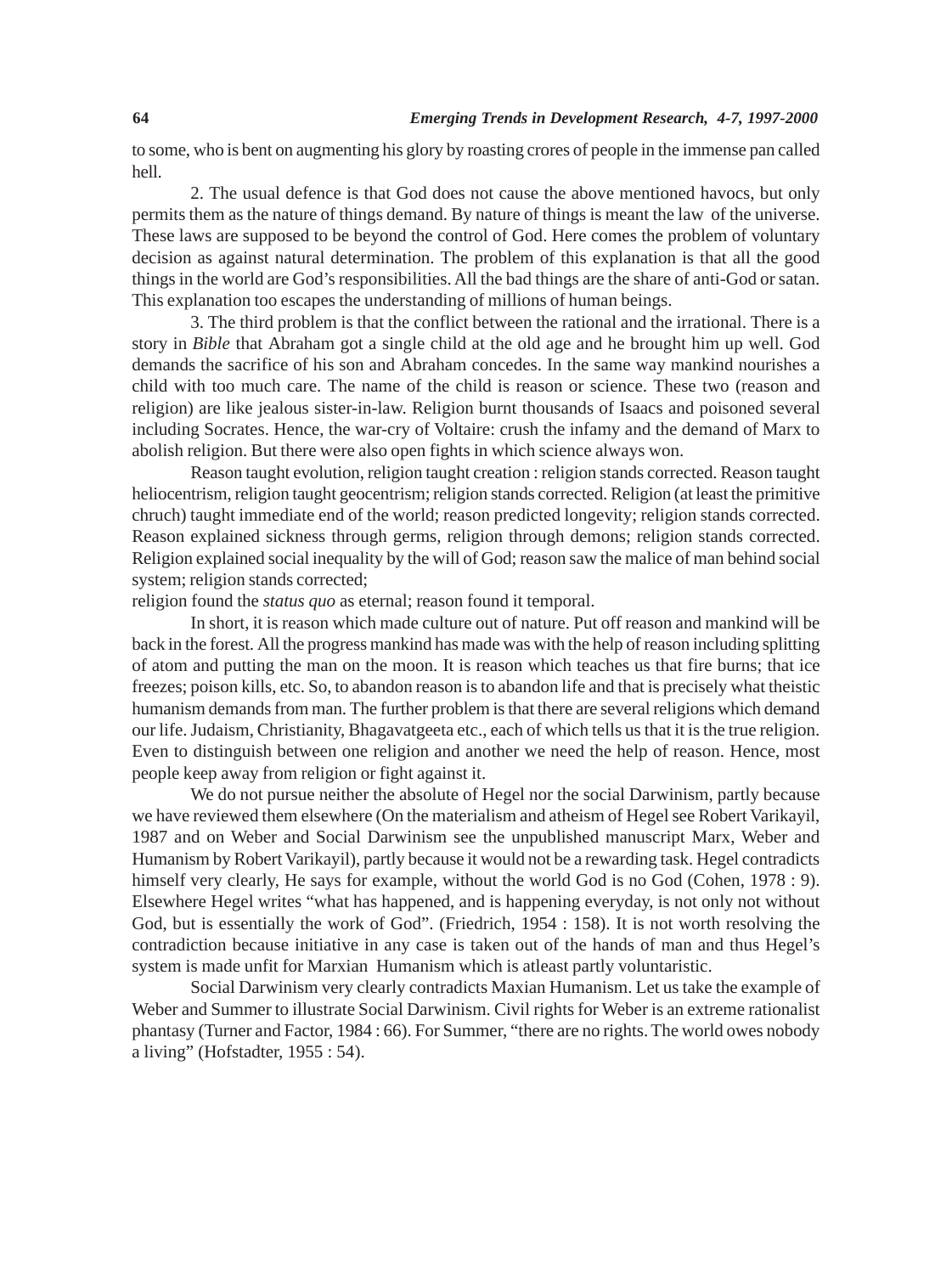#### *Robert Varikayil and Parvez A. Abbasi* **65**

With this short introduction we enter Christianity and the theistic humanism with which we are concerned. We take up as mentioned above humanism in the Old Testament in John, the Baptist, Christ, the Primitive Church, the feudal church and the modern church.

# **Humanism in the Old Testament**

The Old Testament begins by elevating man and humanism to dizzy heights. Man is first mentioned in the book of Genesis in the context of the creation of the world. God creates everything except man with a simple *fiat*. God says, for example, let there be light and there is light: But God does not say : let there be man. Instead, God declares solemnly: "Let us make man in our own images, after our likeness and let them have dominion God created man in his image ....(*Genesis*, I : 26-33). Adam, the first man, was placed in a garden specially made for him. God gave him a partner too. The first garden, as is well known, contained no pain and all pleasures. But here we come to the end of Biblical humanism and to the beginning of theism or theistic humanism. God binds Adam and Eve with a law : "You may freely eat from every tree of the garden; but of the tree of good and evil you shall not eat; for in the day you shall eat of it you shall die."(Genesis, 2 : 15 : 17).

The Bible is perhaps not original in giving a law of conduct as mentioned above. Most of the civilizations have a law which precsribes that what is good and what is evil for a society should be described by the ruling group or class. An average citizen will be executed if he dared to decide what is good for himself. It is a well known fact that the Brahmins of India prescribed death penalty for the non-Brahmins who so much as overheared the *Vedas.*

But the Bible is original, compared to other sacred books, in accepting and revealing certain unpleasant and unorthodox facts. As is well known, Adam and Eve listened to a new prophet, the snake (*Genesis*, 3 : 4-7). The snake is not ridiculed as an idiot, but is accepted by God himself as more subtle than any other wild creature (*Genesis*, 3:1). The Bible even accepts that God was proved wrong and the snake, right. For Adam and Eve did not die on eating the forbidden fruit as predicted by God. ( *Genesis*, 2:15-17 ). On the contrary, the serpent proved correct and God admitted it: "Behold", says God, "the man has become like one of us, knowing good and evil. (*Genesis*, 3:22). In other words, one myth exploited and the explosion of another was prevented. "God placed the Cherubim, and flaming sword, which turned every way to guard the way to the tree of life."(*Genesis*, 3 : 24). It perhaps means that the ruling class claimed itself to be immortal and this class feared that close contact between the two classes could explode that myth. Hence, perhaps the law of untouchability. Now, back to our story..

After enjoying the forbidden thing ( Whatever it was ) Eve felt that they were naked ( *Genesis*, 3 : 8 ). Nakedness means the lack of something that should have been there like just wages, civil rights, etc. The prophet, the snake, made mankind for the first time conscious of the absence of such things. Perhaps, Adam and Eve became conscious that they are stripped of the fruits of their labour.

But the price for self-assertion or authenticity, was very high. God cast Adam out of Paradise (*Genesis*, 3 : 21). Thus began a trend which spread to all civilizations; security and plenty for the submissive; penury and claims of humanism, though the *Genesis* is a defence of theism or theistic humanism. The Genesis makes its message clear through the story of Abraham (Chapters 10–25). Abraham never rebelled; never listened to another prophet. He was ready to sacrifice his only son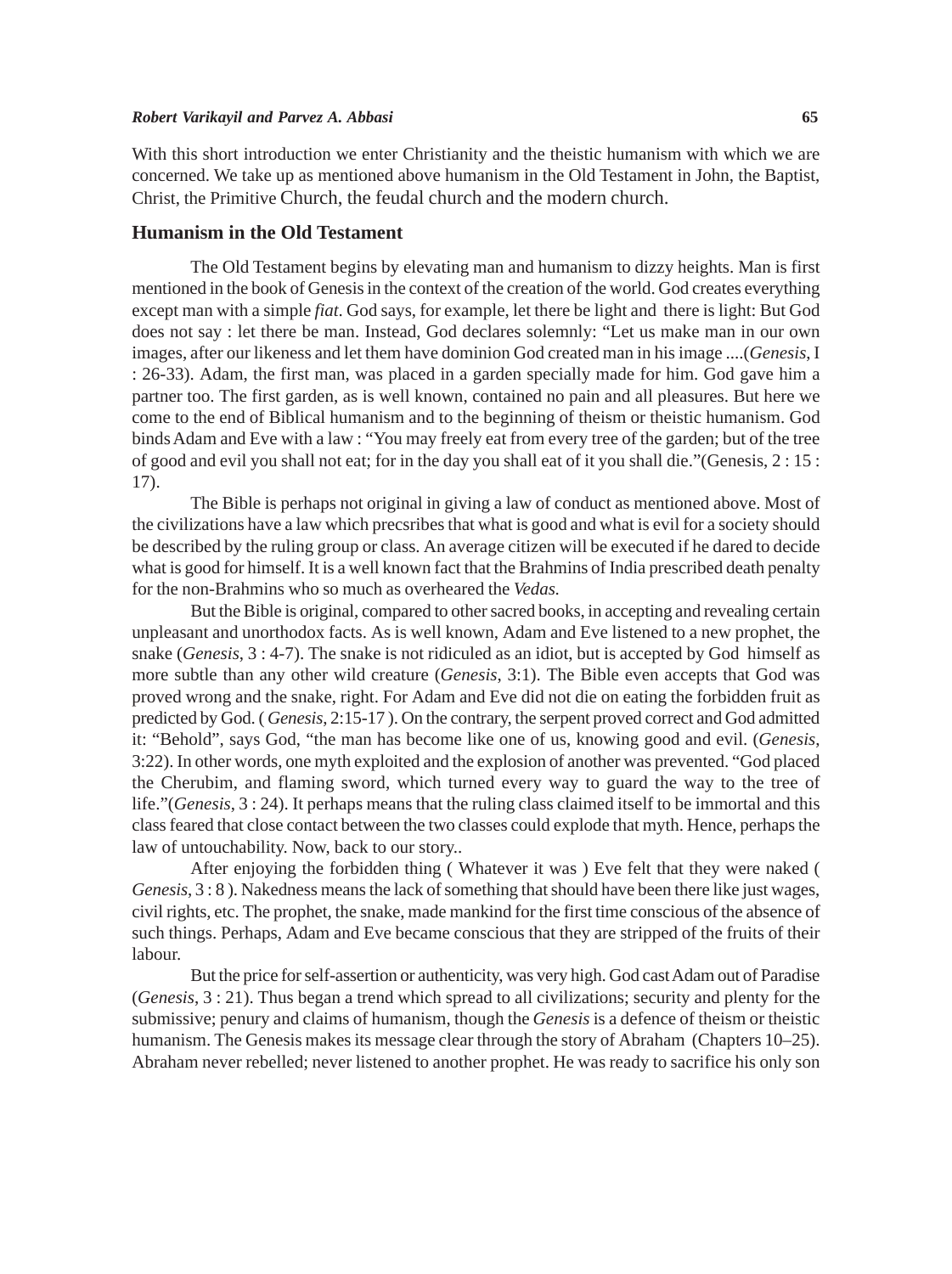when God so demanded (See *Genesis*, Ch. 22). Hence God blessed Abraham abundantly.

The same must be said about the other books, *Exodus* and *Job* which are called rebellious by Block (Bently, 1990 : 90–96) and others. The Exodus according to Block is rebellious because Moses in that book insists that God must remain true to the promise of Canaan or else he is not God (Bently, 1990 : 106 ). But what is the general tenor of the book? Who should obey Whom? God makes it clear to Moses : "..... if you will obey my convenant, you shall be my own possession among all people, for all the earth is mine" (*Exodus*, 19 : 5). As is well known, Israel did not get the message very straight. The penalty imposed on Israel was a sojourn of forty long years through the Arabian desert.

What is the most important message of Exodus ? We find it in the following verses. " I am the Lord your God ...... You shall have no other Gods before me .... I, the Lord, your God, am a jealous God ...."(*Exodus*, 20 : 1–6). Here again, we find theistic humanism in theory. In practice again, it is all God and no man.

*Job* is another apparently rebellious book of the Bible. Of course, we agree that Job in his weak moments and amidst his untold sufferings submitted himself to doubt, despair and even revolt. But the cardinal message of Job is that God is free to have his way with the human beings. Hence, the whole story of Job comes to an end with a most abject submission from the part of man : *"Then Job answered the Lord : I know that thou canst do all things and that no purpose of thine be thwarted....Therefore I have uttered what I did not know.......I had heard of thee by hearing of the ear but now my eyes see thee; therefore I desire myself and respond in dust and ashes."* (*Job*, 42 : 2–6). Further, *"And the Lord restored the fortunes of Job .......and the Lord gave Job twice as much he had before"* (Job, 42 : 10). In otherwords, *Job* gives up rebellion and accepts the wages of submission, security and plenty. Hence *Job* is hardly the field in which to hunt for the seeds of revolution.

In short, there is theism against humanism in all important books of the Old Testament. The ideal prophet of the Old Testament is an agent of the status quo. God of Israel proclaims: "Behold my servant whom I have chosen...... he will not wrangle or cry aloud; nor will anyone here his voice inthe streets; he will not break a bruiced read or quench a smouldering wick till he brings justice to victory" (See Mathew, 12 : 18–21). Mathew asserts that this was the ideal followed by Christ (loc.cit). Christ has many faces as mentioned above. One of the them is conservatism.

## **Christ, the Conservative**

A conservative Christ assured the Jewish hierarchy : "Think not that I have come to abolish the law and the prophets; I have come not to abolish them, but to fulfil them". (Mathew, 5 : 17). He turned to the common man and said : "The Scribes and the Pharisees sit on Moses' seat; so practise and observe whatever they tell you" (Mathew, 23 : 2). He poured cold waters on the script of revolution : "Come to me all who labour and are heavy laiden, and I will give you rest. Take my yoke upon you, and learn from me; for I am gentle and lowly in heart and you will find rest for your souls. For my yoke is easy and my burden is light." (Mathew, 11 : 290). Christ in this mood has no intention of relieving poverty or persecution. On the contrary, they are blessings according to his sermon on the mount.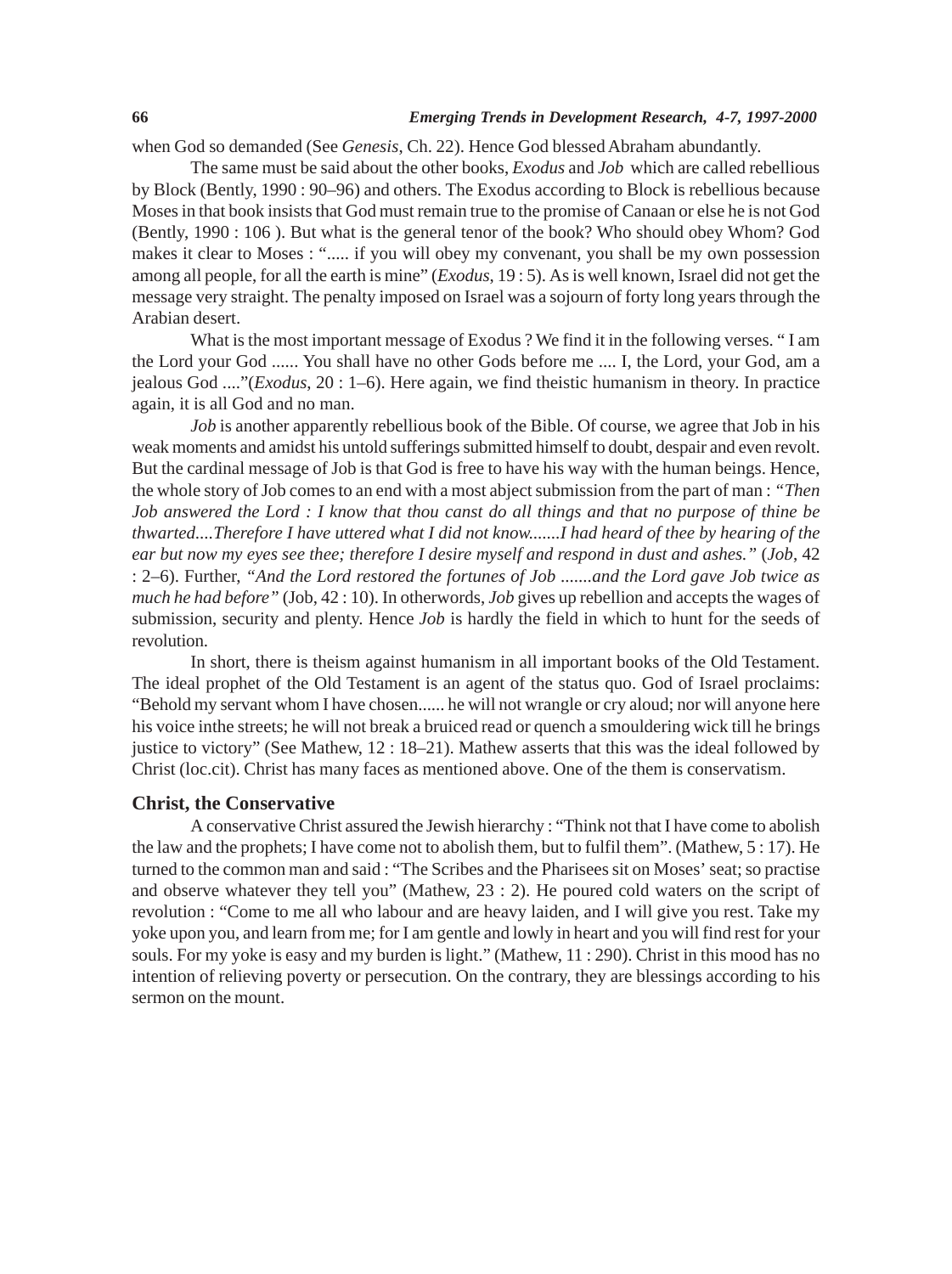#### *Robert Varikayil and Parvez A. Abbasi* **67**

"Blessed are you poor, for yours is the Kingdom of Gods".

"Blessed are you that hunger now, for you shall be satisfied."

"Blessed are you that weep now, for your shall laugh".

(see Luke, 6, 20–25).

In short, the *Status quo* has an honourable place in Christianity, be it (*Status quo*) slavery, feudalism or capitalism. Peter, the first pope writes :"Servants, be submissive to your masters, with all respect, not only to the good and the gentle, but also to the overbearing (Peter, 2:18). Paul too demands: "Wives, be subject to your husbands, "and" slaves, obey in everything those who are your earthy masters" (Paul to the Colossians, 3: 18-25).

This traditionalism is predicated on a deeper justification theologically called the Predestination. Christ elaborates: "All that the Father gives me will come to me; and him who comes to me I will not cast out." (John, 6:36). Again, "No one will come to me unless the Father who sent me draws him; and I will raise him up on the last day." (John, 6 : 44). Paul presents the idea a bit more clearly: "For those whom he foreknew, he also predestined, to conform to his son...... and those whom he predestined, he also called; and those whom he called he also justified." (Paul to the Romans, 8 : 29–30). Paul defends the doctrine by implying that God is Almighty and can do anything with man". Is there injustice on God's part? By no means. For he says to Moses: "I will have mercy on whom I have mercy, and I will have compassion on whom I have compassion. So, it depends not upon man's will or exertion, but upon God's mercy" (Paul to Romans, 9 : 14 – 16). Thus seen, Christ is a continuation of the Old Testament, of theistic humanism which means, as already pointed out that God is everything and man is nothing. Now we pass on to another aspect of Christ, his irrationality.

# **Christ, His Irrationally**

The following incidence will illustrate our point. The disciples of Christ heard that Christ had come back to life. Most of them believed the story. But one of them, Thomas, was a rationalist. He insisted on evidence. Christ did satisfy Thomas by appearing before him. Hence his protest to Thomas: "Have you believed because you have seen me ? "Blessed are those who have not seen and yet believe" (John, 20 : 29).

This insistence on faith as an alternative to reason is repeated several times by Christ and his disciples. Christ, according to the Gospel was about to leave this world when he told his disciples: "Go into all the world and preach the Gospel to the whole creation. He who believes and is baptised will be saved. But he who does not believe will be condemned." (Mark, 16:15-16). This should be so because Christ is an otherworldly prophet. For he made it clear to the Jews: "You are from below; I am from above; you are from this world; I am not of this world" (John, f : 23). Again Christ testified before Pilate: "My Kingdom is not of this world" (John, 18 : 36). So reason, the logic of this world, has no weight before Christ.

Paul writes in his very first letter to the Romans that his duty is to bring about the obedience of faith in the name of Christ. (Paul to the Romans, I : 5). Peter too writes in his first letter: "As the outcome of your faith you obtain the salvation of your souls" (I Peter, 1 : 9). Thus the neglect of reason and the acceptance of non-reason or faith, is an important mark of Christ and Christianity. Now we turn to the next theme.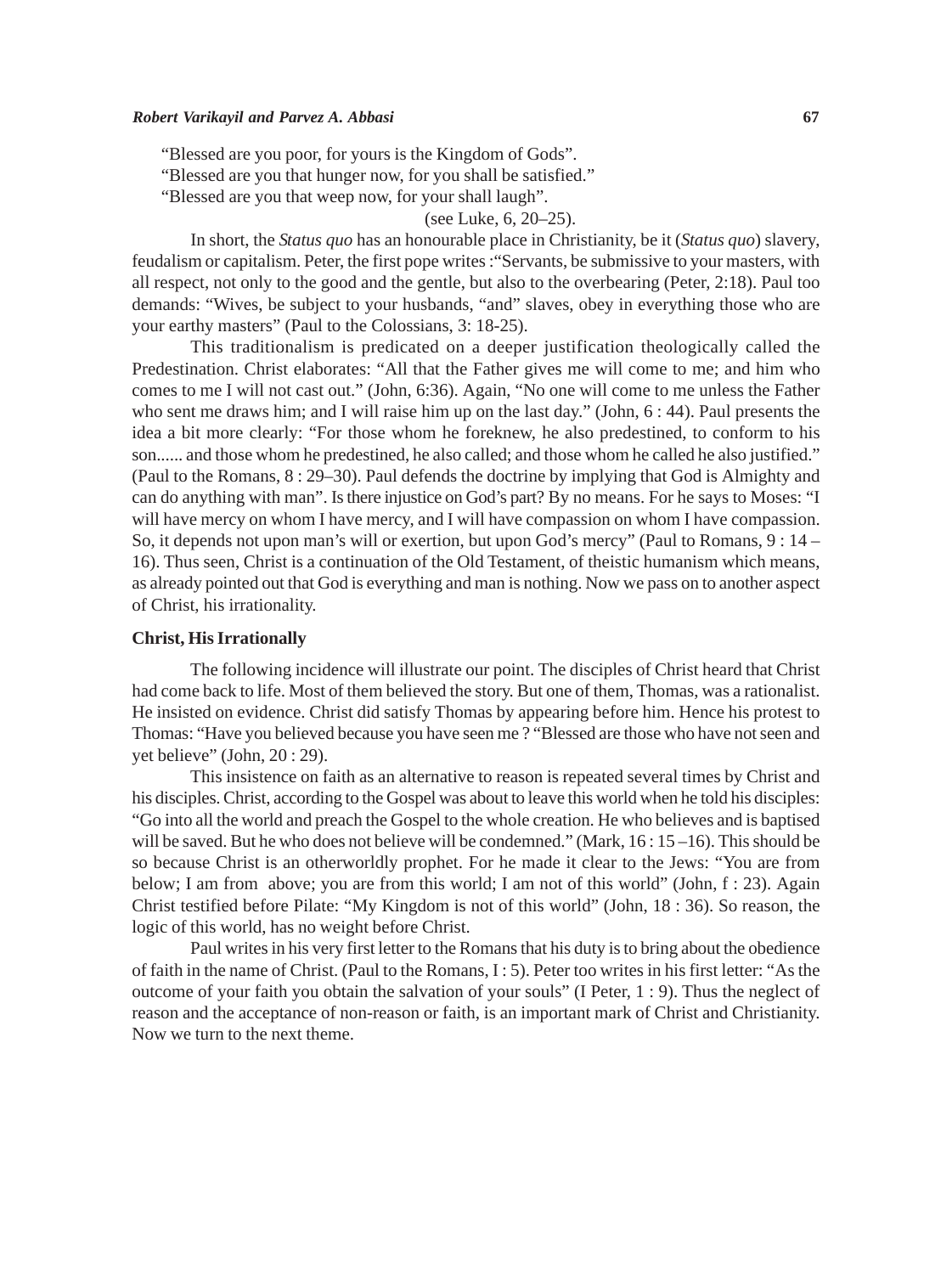#### **Christ, The Visionary**

There is a recurring message in the Gospels reinforced by Christ and the Gospel–writers that the world was about to end with the generation of Christ.

Christ specified certain signs proclaiming the end of the world and then predicted: "When they persecute you in one town, flee to the next, for truly I say to you, will not have gone through all the towns of Israel, before the son of man comes" (Mathew, 10 : 23). Christ repeats : "Truly I say to you, this generation will not pass away till all these things take place"(Mathew, 24 : 34). Again : And he said to them : "Truly I say to you there are some standing here who will not taste death before they see that the Kingdom of God has come with power" (Mark, 9 : 1). Peter too means the same thing when he points to a prophecy according to which Peter's generation was the last, or the last days had come, the days when God poured out his spirit upon all flesh (Acts, 2 : 17). Peter repeats elsewhere : "The end of all things is at hand ; therefore keep sane and sober for your prayers" (I Peter, 4 : 7). The last book of the Bible, *The Revelation* to John is about what must soon take place, and blessed are those who read that book about, for the time is near (*Revelation*, 1: 1-3) Christ informs the Church of Philadelphia : "I am coming soon." (*Revelation*, 3 : 12 ). Christ is coming soon." according to Revelation 22 : 12 and 20. The Revelation repeats that he angel has been sent "to show his servants what must soon take place." And Christ says : "And behold I am coming soon." (*Revelation*, 22: 6).

This vision of Christ is sociologically important because the whole political economy of Christ is based on this vision. The economics of Christ is well-known. .

# **Christ, the Revolutionary**

The first point that strikes us in this context is a convert theme in the preachings of Christ. Let us consider the following texts, for example. "Then the disciples came and said to Jesus: why do you speak to them in parables ? And he answered them: To you it has been given to know the secrets of the Kingdom of heaven. I speak to them in parables, because seeing they do not see and hearing they do not hear ; nor do they understand..." (Mathew, 13: 10-13). "And he said he who has ears ti hear, let him hear" (Mathew, 13: 9), Again, "His disciples said : Ah, now you are speaking plainly, not in any figure" (John, 16 : 29). From these and similar passages one can suspect that Christ had a revolutionary message; the language, however, had to be conservative or muffled.

If we take a closer look at the life and teachings of Christ, however, we see in him a dedication to the cause of social change. He challenged the Jewish hierarchy at the small age of twelve (Luke, 2: 41-52). Then he withdrew himself upto the age of thirty because a Jew came of age at thirty. Christ unleashed a frontal attack on the Jewish system from the age of thirty. Even here he used diplomacy. As seen above (Mathew, 5 : 17), he assured the ruling class that he stood for the system.

But very imperceptibly, he moves from supporting the system to opposing it. He begins with a couple of statements in support of the Jewish ethics. Judaism, for example, forbade murder. Jesus forbids even getting angry (Mathew, 5: 21-22). After a few examples like that he introduces really new values. Let us consider the following passages: "You have heard that it was said: An eye for an eye and a tooth for a tooth. But I say to you, do not resist one who is evil" (Mathew, 5, 38- 39). Again, you have heard that it was said: "You shall love your neighbour and hate your enemy.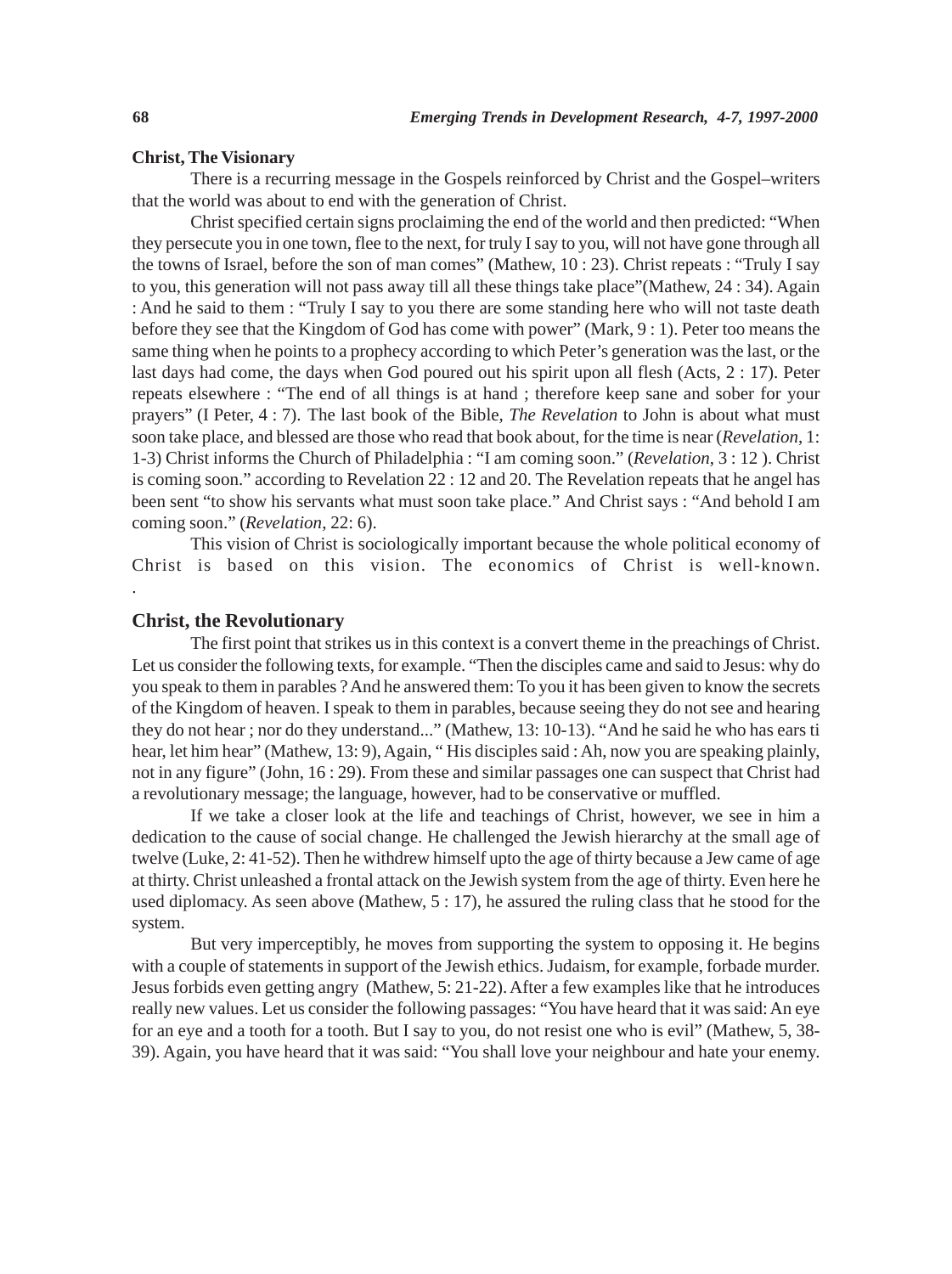#### *Robert Varikayil and Parvez A. Abbasi* **69**

But I say to you, love your enemies" (Mathew, 5: 43-44). We have seen above that most of the parables were used according to Christ himself, so as to prevent the real message from reaching the Jews. Even then, the message got through and the Jews became violent against Christ. Several times they attempted to take his life (Mathew, 12: 14 and Mark, 3: 21-23 are example). There were a number of occasions on which Christ did not mince words and deliberately provoked the Jews.

Typical is the chapter (Mathew, 23) on the Scribes and the Pharisees in which Christ calls them Hypocrites, blind fools, whited tombs, etc. It appears that Marx in all his fury was milder than Jesus. He not only abused the Jews verbally but even made a call to the arms against them. On the night before his death, he told his disciples: "But let him, who has a purse take it and likewise a bag. And let him who has no sword sell his mantle and buy one". (Luke, 22 : 36). In the same way Christ, who called himself maker and humble, became physically violent and whipped the money– changers in the temple of Jerusalem (Luke, 19 : 45).

Jesus interprets his own action: "Do not think that I have come to bring peace on earth; I have not come to bring peace, but a sword. For I have come to set a man against his father and a daughter against her mother" (Mathew, 10 :34). Further : "From the days of John the Baptist until now the Kingdom of heaven has suffered violence and the man of violence takes it by force : (Mathew, 11 : 12).

Christ indicates also that he was speaking about systemic change: not just spiritual revolution. For: "Have you never read in the scripture: the very stone which the builders rejected has become the head of the corner ?" (Mathew, 21 : 420). It is quite probable that Jesus understood himself as rejected by Judaism and that he wanted to inaugurate a new system with himself as the stone of the corner.

However, we discover the most radical tenet of Christ in his Humanism. This humanism is practically atheistic and absolute. It was very much visible in the preachings of John, the Baptist, who lay a heavier accent on human relations and social justice than on theistic humanism. The following dialogue between John, the Baptist, and his audience bear out our contention. The multitude asked him, "What then shall we do ?" And John answered: "He who has two coats, let him share with him, who has none; and who has food, let him do likewise". Tax collectors also came to be babtized and said to him: "Teacher, What shall we do ? And he said to them, Rob no one by violence, or by false accusation, and be contend with your wages" (Luke, 3 : 10–15). The whole ethics of John is reduced to good human relations and withdrawal from exploitation. Christ continues with the same trend and places a heavier accent on humanism.

Christ's humanism is the most clearly depicted in his sermon on the last judgement. Men and women in the last judgement, according to Christ, will be divided into two sections, one on the right and the other on the left. The former are blessed and invited to heavenly bliss, the latter are cursed and driven into the fires of hell. But what is the norm based on which the division is made ? It is humanism. It is absolute humanism and practical atheism. God does not play any role in the last judgement. It is man alone that is important. Not even an intention to please God is necessary. The love of the neighbour is automatically transformed into love God. But mankind does not have to know all those things. Man has only to love his neighbour. Christ says: "As you did it to one of the least of my brother, you did it to me" (Mathew, 25 : 41). Christ repeats: "As you did it not to one of the least of these, you did it not to me" (Mathew, 41 : 45).

There is no written, or oral, test on the canon law, the moral theology the postoral theology,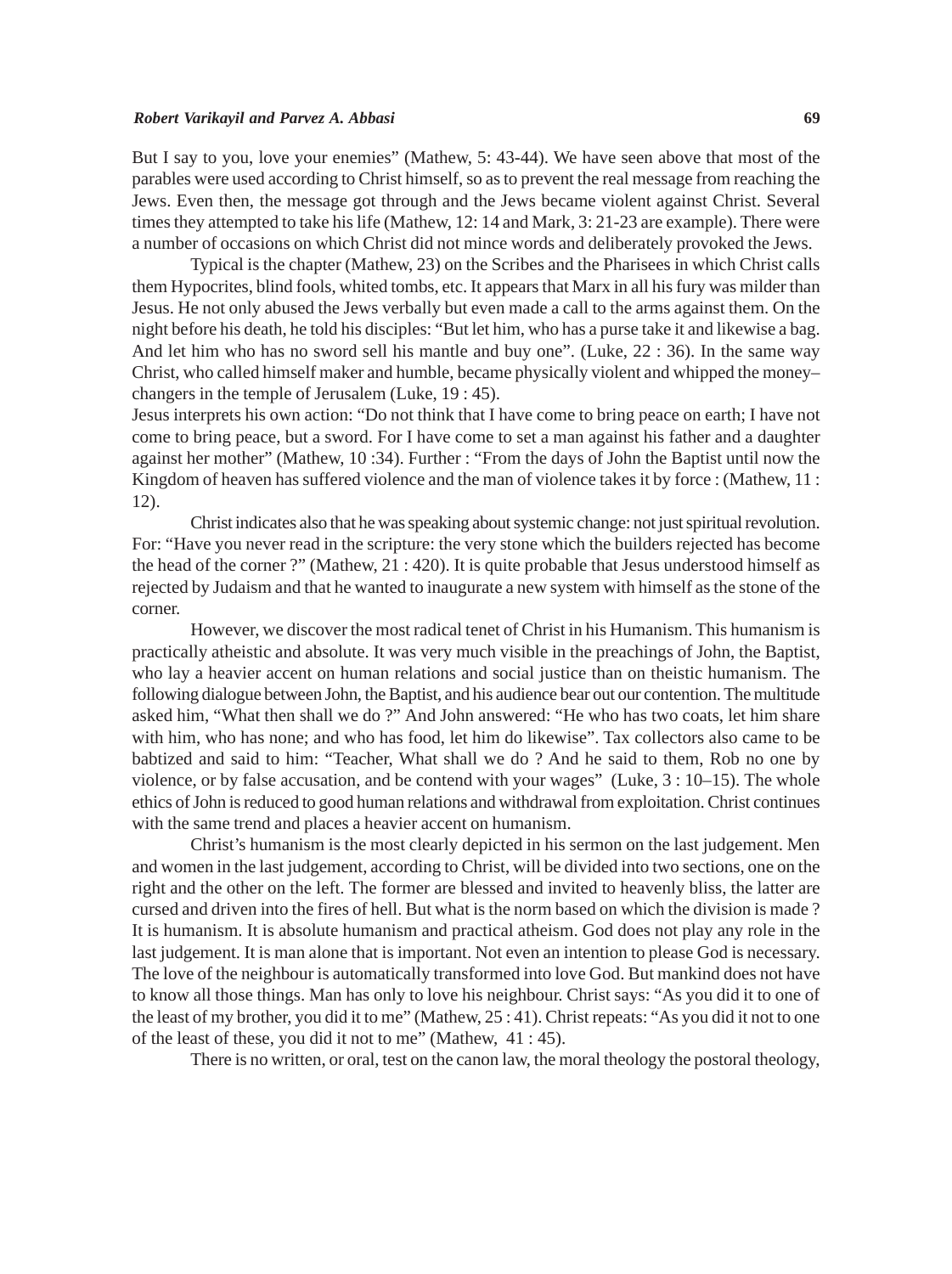etc. There is only one practical test–unqualified humanism and mass–promotion or rejection is granted on this single criterion. This is the highest peak of Christian humanism and this is equivalent to the absolute or secular or atheistic humanism of Marx at least in practice. Now come the churches and Christ. We start with the early church.

## **The Primitive Church**

The early Christians did believe in the quick return of Christ and hence practised the Christian political economy or a sort of primitive communism. For we read: "Now the company of those who believed were of one heart and soul and no one said that any of the things which he possessed was his own; but they had everything in common. There was not a needy among them, for as many were possessors of lands or houses sold them and they brought the proceeds of what was sold and laid at the Apostles' feet and distribution were made to each as any had need" (Acts, 4 : 32–36). But the glorious return of Christ did not take place as expected; and the divine economy began to wither away. Neither the severe punishment of Peter (Acts, 5 : 1–11) nor the sweet letters of Paul (2 Corinthians, Ch. 8, 9 and 10 ) could keep the divine economy going. What was the consequence? We will discuss about it below.

Christ did try to be empirical–rational and has given an empirical proof to back up his the Church's authority: "And these signs will accompany those who believe: in my name they will cast demons; they will speak in new tongues; they will pick up serpents; and if they drink any deadly thing, it will not hurt them; they will lay their hands on the sick, and they will recover" (Mark,16 : 11-18). But the Church found the empirical way unworkable and has moved through the road of faith as can be seen below.

But the church knew very well that cannot actually nobody could watch the birds, walk among the flowers and forget about food and clothing. Hence the church set out most seriously collecting funds and properties and increasing them by investments. This trend was inaugurated under Constantine the great in the fourth century A.D. and reached its climax in the pre-Revolutionary France. The following are some of the noteworthy features of that era.

The priests or the First Estate of France, numbered 200,000 in 1763. The higher clergy were mostly members of the nobility. All of them were appointed by the king and approved by the pope. Many bishops and abbots took their posts for economic reasons alone. Of the 740 monastrics 625 had absentee abbots, who collected two-thirds of the revenue, lived in the world and left the governing to the care of assistants. The bishops lived mostly in Paris or Versailles and enjoyed spending 100,000 liveres on a single costume. The Church owned anything from twenty per cent in some regions to six per cent in other regions of the soil of France. The monastery of St. Maur, for example, was worth twenty four millions and the abby of Promontre had estates worth Forty-five millions.

The same trend continues even now in the church. The following are some of the telling examples. Before the Pope was despoiled of his estates, his annual income amounted to 10,000,000 dollars a year (Bello, 1968: 172). The Pope obtained as indemnity for Italy in 1929. This sum alone had developed, through investment to more than 500,000,000 dollars.

Famous is the story of Pope Julius II, commanding a military operation in deep winter to capture the fortress of Mirandola. Helmeted like an army man, the Pope won the battle and also the eulogy of Machiavelli. Erasmus, however, asked in bewilderment: What have the helmet and the mitre in common ? What connection is there between the crosier and the sword ? Between the Holy Gospel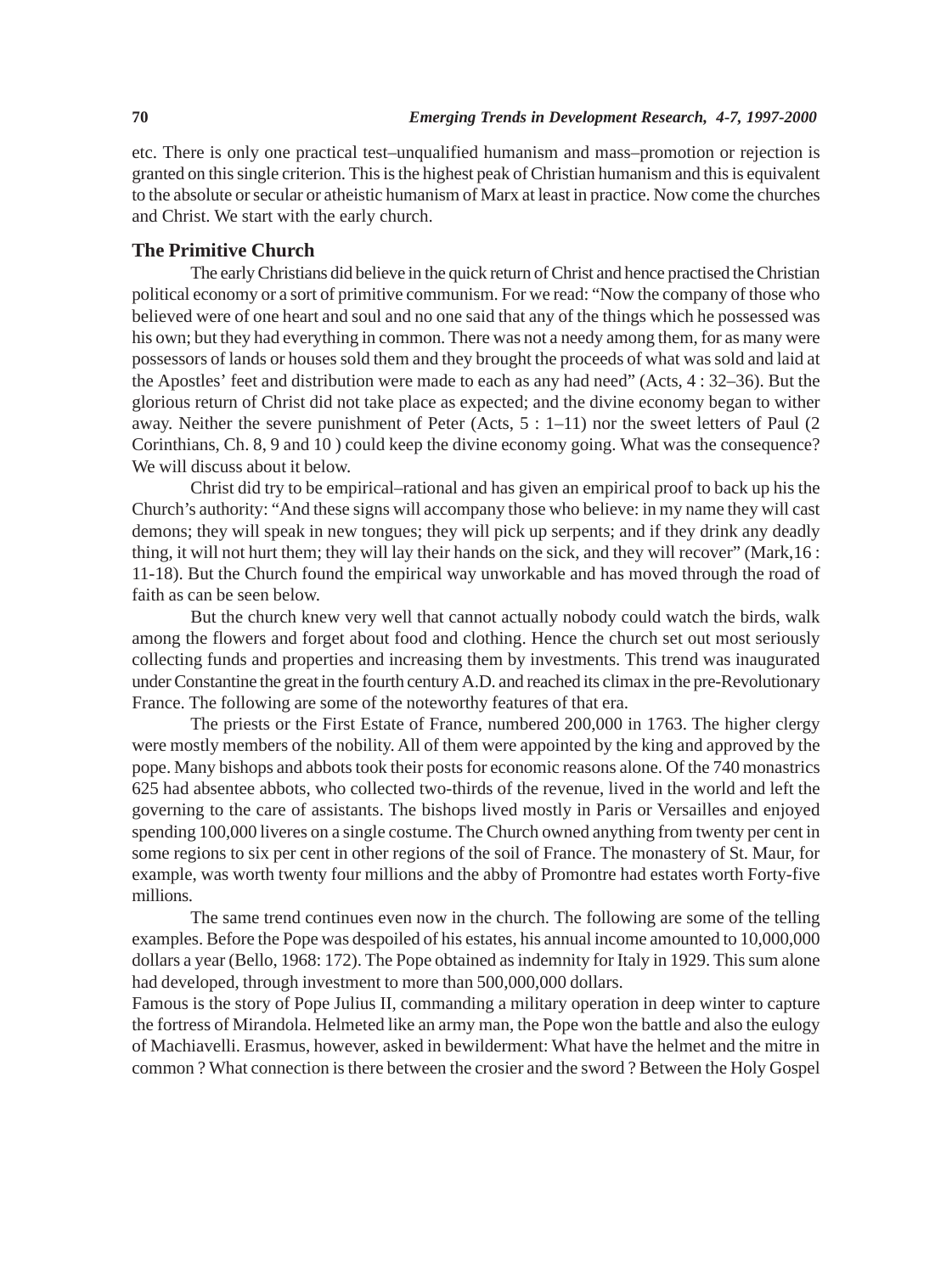#### *Robert Varikayil and Parvez A. Abbasi* **71**

and the buckler ? (*The New Cambridge Modern History*, Vol. I.P. 812).

#### **The Holy Inquisition**

The following three events bear the distinctive marks of the Feaudal Church. Inquisition started in some form with the papal Bull of 1252 and got its final and terrific shape with another Bull of 1478 from Pope Sixtus IV. The most peculiar feature, apart from torture, was that the judge or the inquisitor got the property of the condemned. The inquisition of the second Bull, which is also called Spanish Inquisition, started with burning alive of six men and women on February 6th, 1481, in Seville in Spain (Roth, 1932 : 45). Later the number of victims ran into thousands.

Cecil Roth has produced the translation of documents describing the scene of the trial in which women were stripped before monks and tortured inch by inch. Even dead persons were burned post-humously. The oldest victim was a ninety-six year old lady. The only choice to the victims was to die of throttling for a small bribe or go direct to the flames.

The exact number of those burned will vary according to parties who have investigated. But considering the length of time and the vastness of the area covered, it seems that those burned were in thousands, and those only tortured and robber of their properties were in ten thousands (ibid loc cit). Archbishop of Lisbon is reported to have said: "The inquisitors attained even the infamy of sending to their prison women who persisted them, there satisfying their beastly instincts and then burning them alive" (Rao, 1963 : 43).

## **Witchhunting**

The inquisition was closely followed by the Witchhunting. The institution of witchhunting is also very old one. In many primitive societies the community finds a scapegoat for its calamities. Sickness, drought etc.... are supposed to be caused by malicious persons who are on contract with the devil. Such unfortunates had to undergo lot of shame misery before death.

In Europe, however, even great scholars like Jean Bodin defended the practice. Some witches were supposed to have been carnally united with the devil. Plato, Alexander the great and Martin Luther were supposed to have been born from such unions between women and devils. H. E. Barnes describes briefly what happened in Europe.

In the more than two centuries that separated the papal bull of 1484 from Cotton Mather and the Salem trials in the American colonies, it is estimated by Withington that a quarter of a million persons were put to death for witchraft that is, they died under torture or were executed after confession. The bishop of Wurzburg burned 900 witches in a single year. In addition to the hundreds of thousands brutally executed, many millions lived in continuous mortal fear lest they be accused and hideously tortured (Barnes, 1965 : 592).

## **War of Religions**

It lasted thirty years. But the shortness of the period was made up by the intensity of its fury: For three decades (from 1618–1648) hostile German and foreign armies tramped back and forth across Germany, killing and raping, and looting the defenceless inhabitants. In the wake of Wattenstein's army of 50,000 for instance, swarmed 150,000 camp followers bent on plunder. (Harrison and Sullivan, 1969 : 353).

In Augsburg in Germany, for example, the population was reduced from eighty thousand to less than sixteen thousands. In other places from one-third to one-half of inhabitants were killed. "People grew up in ignorance and became cruel and selfish as a result of the privation of war"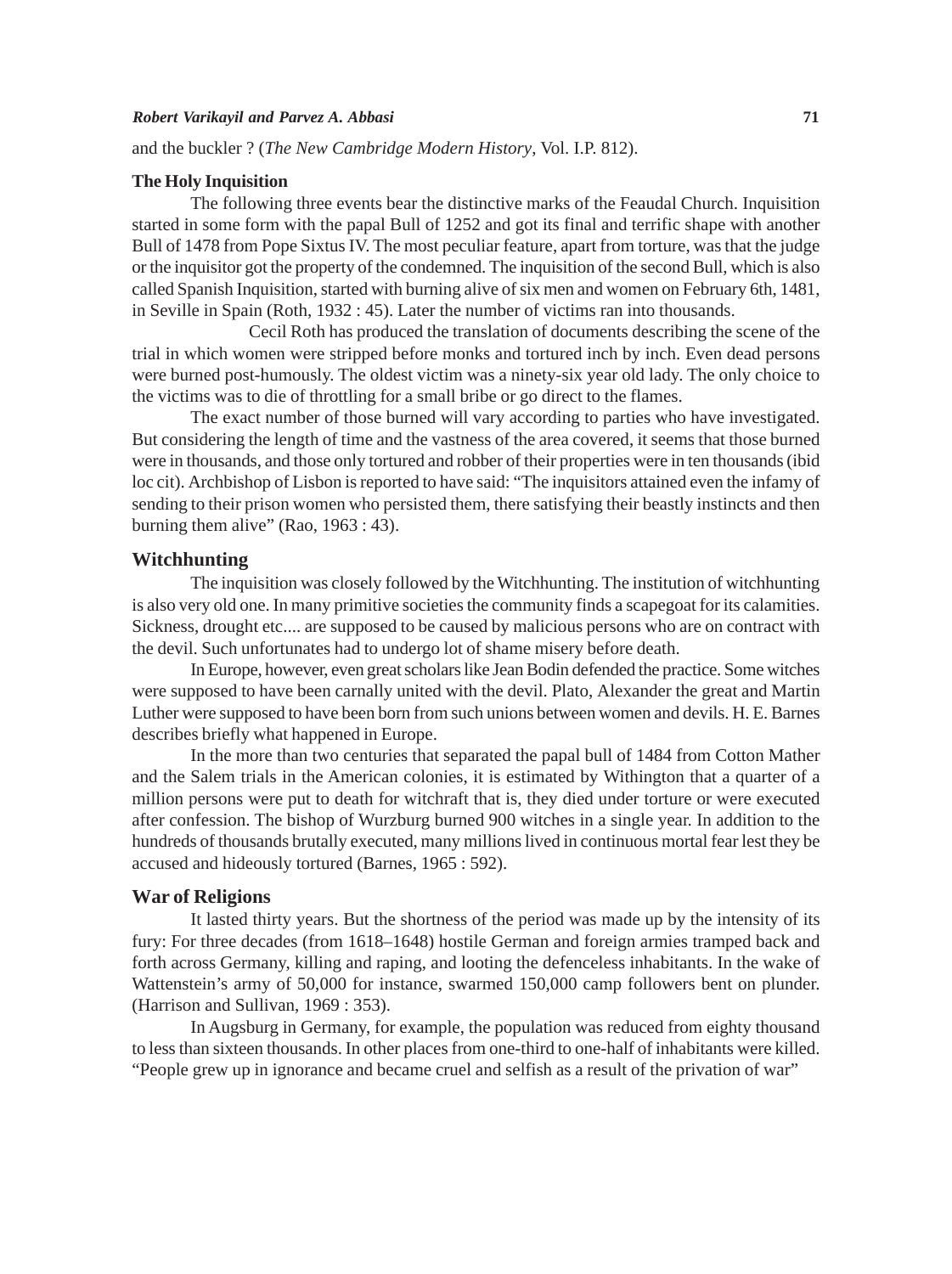(Rogers, Adams, Brown, 1935: 42).

This spirit of intolerance was carried aboard as Europeans crossed their frontiers. Even the cast-bound Hindus were astonished when, in 1560, 13092 Hindus were forcibly converted in Goa by the Portuguese. In 1578, the Paulist group, of missionaries pulled down 350 temples and converted 100,000 people. The fourth Bishop's council of Goa ordered Christian not to go to Hindu barbers for a shave. (Rao, op.cit. 44).

This much on the medieval. Now let us have a glance at the *modern church.* According to Pope Paul VI, the following documents convey the social teachings of the papacy of modern church. "Our predecessors in their grand encyclicals, Leo XIII in *Rerun Novarun*, Pius XI in *Quadragerimo Anno* and John XXIII in Matter et Magistra and *Pacem in Terris* not to mention the massage of Pius XII to the world did not fail in the duty of their office of shedding the light of the Gospel on the social questions of their times (Pope Paul VI : 3).

Let us start with the encyclical of Rerum Novarum of Pope Leo XIII. We find the traditional endorsement of the status quo repeated in this document also. In concrete it protests against the atrocities of Capitalism in a mild way and protects it by forbidding the working class to use violence against Capitalism. Communism, on the otherhand, is equated with the attack on private property and is rejected outright. The following statements of Pope Leo, we hope, bear out our contention. Private property is elevated to such a height that it would appear that one without property cannot go to heaven. Ownership of property is supposed to be distinctive mark of man over brutes. His Holiness states: For every man has by nature the right to, possess property as his own. This is one of the *chief points of distinction* between man and the animal creation. For the brute has no power of self-direction, but is governed by two chief instincts, which keep his powers alert, move him to use his strength and determine him to action without the power of choice (Rerun Novarum, Pope Leo XIII, 1939 : 5).

The Pope continues with this account viz., that man alone among animals possesses reason– it must be within his right to have things not merely for temporary and momentary use, as other living beings have them (ibid : 6). The Pope teaches further – we have insisted that, since it is the end of Society to make men better, the chief good that Society can be possessed of is virtue. Nevertheless, in all well-constituted State it is a by no means unimportant matter to provide those bodily and external commodities, "the use of which is necessary to virtuous action" (ibid : 21).

Two problems rise in our minds regarding this (1) sanctification of private property: Why did not Christ distribute this most important qualification to the vast majority of the people and why did he curse the wealthy instead ? ( 2 ) Should we not do something so that every member of humanity should get a share in this salutary gift ? Now back to Pope Leo XIII.

Another important trait of the encyclical is the insistence on other worldly solutions. The Pope makes clear that humanity must remain poor. It is impossible to reduce human society to level (ibid : 11). The Pope recalls God's warning to Adam: "Cursed be the earth in the work, in the toil thou shalt eat of it all the days of the life" (Ibid : 11). Since misery and poverty are God-given, no violence can be exerted in eradicating it. Thus religion teaches the laboring man and the workman to carry out honestly and well all equitable agreements freely made, never to injure capital, not to outrage the person of an employer, never to employ violence in representing his own cause (Ibid : 12).

The Pope exercises what Marx called opiation in the following words: "God has not created us for the perishable and transistoty things of earth, but for things heavenly and everlasting. He has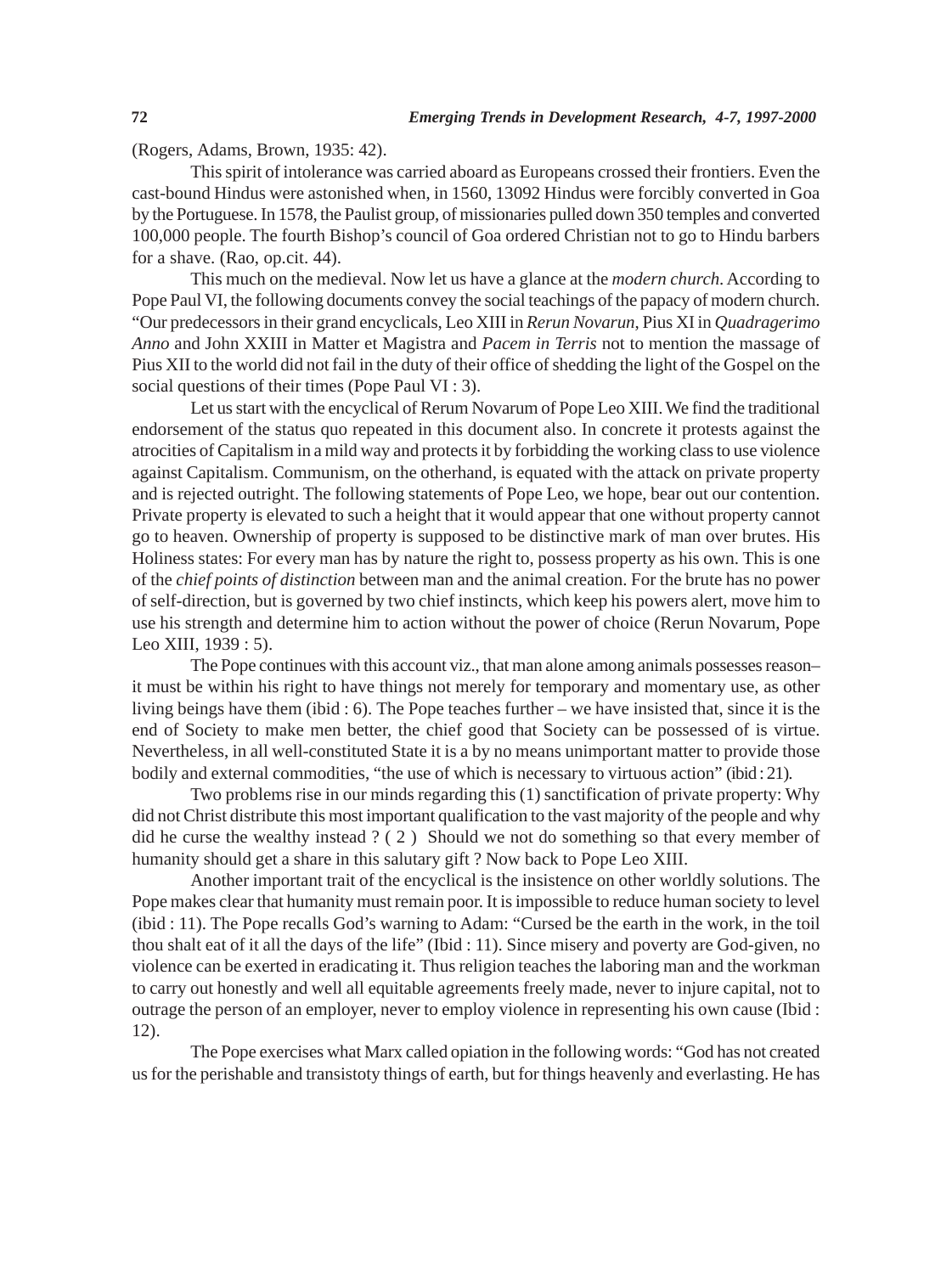#### *Robert Varikayil and Parvez A. Abbasi* **73**

given us this world as a place of exile, and not as our true country (ibid : 14). The solutions offered by the Church are utterly utopean. For the Church will strive to influence the mind and heart so that all may willingly yield themselves to be formed and guided by the commandments of God. It is precisely in this fundamental and principal matter, on which everything depends, that the Church has a power peculiar to itself ( ibid : 17 ). The other encyclicals too follow the same line. The encyclical *Quadragesimo Anno* for example, recommends the same veneration of property (see pp 137 F). Encyclical preaches anti-communism (see pp. 141 and 144, 155). Then utopeanism too is very clear (see pp. 116). The encyclical *Atheistic communism* demands prosecution of communism very explicitly. The Church demands all diligence should be exercised by states to prevent within their territories the ravages of anti-God campaign which shakes society to its very foundation (*Atheistic Communism* : 204). Communism according to the encyclical is intrinsically wrong and no one who would save Christian civilization may collaborate with it. (ibid : 199)

Then, the Church turns to her modest demand "Unrestricted freedom for the Church". "At the same time the state must allow the Church full liberty to fulfill her divine and spiritual mission, and this in itself will be an effectual contribution to the rescue of nations from the dread torment of the present hour. Everywhere today there is an anxious appeal to moral and spiritual forces, an rightly so, for the evil we must combat is at its origin primarily an evil of the communistic system flow with satanic logic. Now, the Chatholic church is undoubtedly preeminent among the moral and religious forces of to-day. Therefore, the every good of humanity demands that her work be allowed to proceed unhindered (ibid : 205).

The above quoted passages recall the spirit of vengeance of inquisition of witchhunting and of wars of religion. No wonder that after reading similar passages Marx wanted the abolition of religion and weber denied objectivity to any religion or ideology.

The preceding pages do not claim, as did Voltaire, that the Chatholic church is an infamy that should be crushed. On the contrary, the Catholic church has played an important role in civilizing mankind. So Pope Paul VI makes a just claim when he says: "True to the teaching and example of her divine Founder, who cited the preaching of the Gosspel to the poor as a sign of His mission, the Church has never failed to foster the human progress of the nations to which she brings faith in Christ. Her missionaries have built not only churches but also hostels and hospitals, schools and universities, teaching the local population the means of deriving best advantages from their natural resources, missionaries have often protected them from the greed of foreigners (See the encyclical On the Development of People, p. 9). We agree with Paul VI but we suggest that in the following instances the Church has been more progressive: (i) The Church sided with the workers and opposed liberalisation (see the encyclical Quadragesimo Anno, (pp.127, 128, 131, 156, 157). (ii The Church accepted the use of violence for just cause, though implicitly and indirectly see the encyclical, Progress of People, pp. 19 where Pope Paul VI says that violence is legitimate where there is manifest long-standing tyranny, etc. (iii) The Church has agreed atleast theoretically upon the chance of convergence with communism. WE are of course, writing in a few atmosphere created by the theology of liberation. In this context we add the following remarks:

To us it seems that the Christian concept of humanism is remarkably close to Marxian humanism. Here is for example the interpretation of Gustavo Gutierrez. Christianity according to him is looking for a "new humanism, one in which man is defined first of all by his responsibility toward his brothers and toward history". There is a need for persons who are makers of history,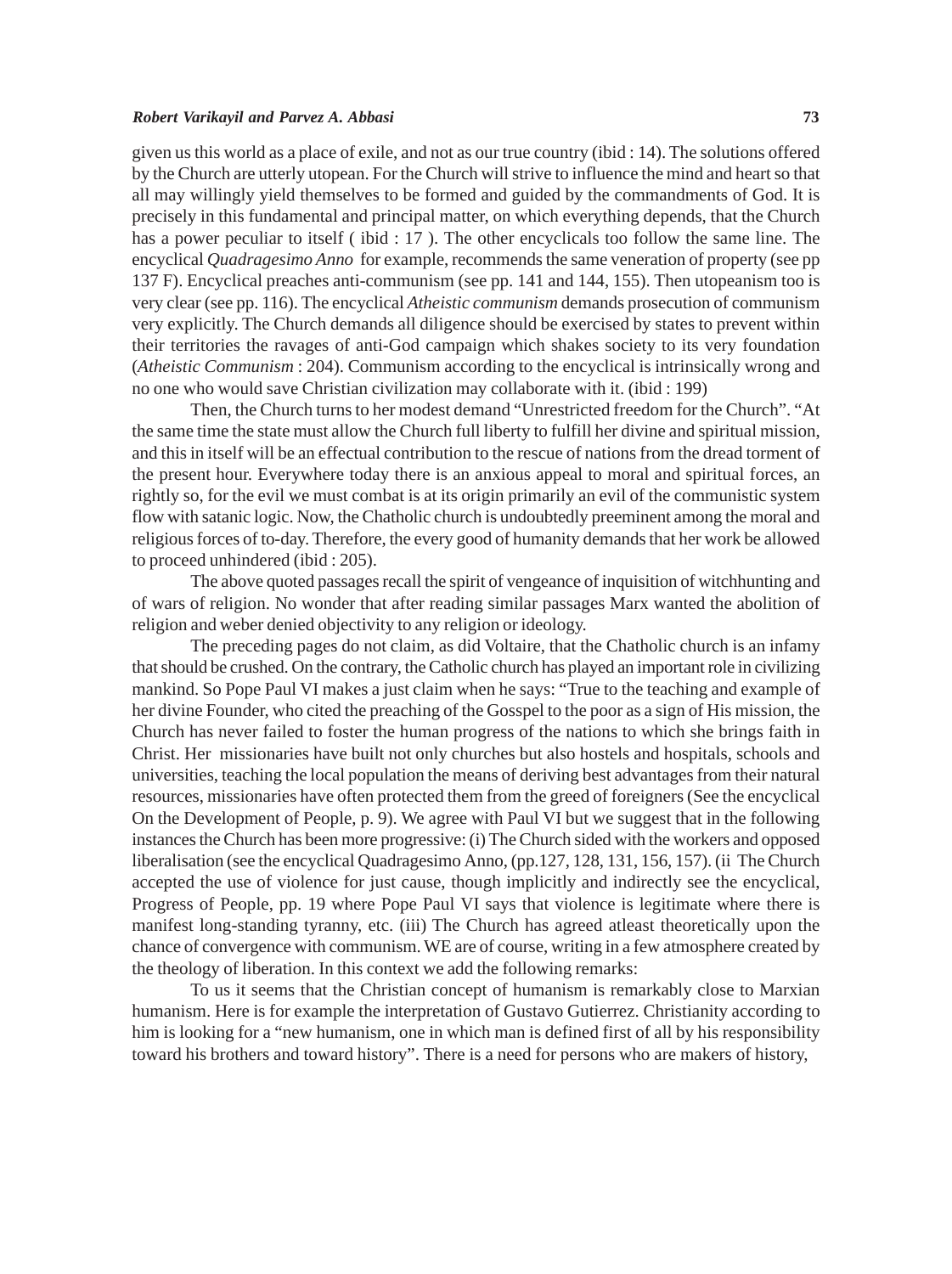"Who are truly new and artisans of few humanity", persons moved by the desire to build a really new society. Indeed, the conciliar document asserts that beneath economic and political demands" lies a deeper and more widespread longing. Persons and societies thirst for a full and free life worthy of men-one in which they can subject to their own welfare all that the modern world can offer them so abundantly (1988 :  $22 - 23$ ). He is further conscious of the fact that catholic church is allergic to struggle for freedom. For the Church touches up the uneven spots, smoothens the rough edges, avoids the more conflictual aspects, and stays away from the sharper confrontations among social classes and countries (ibid, 23). It is also remarkable that sin gets a sociological rather than theological interpretation. Sin, in the new definition, is to refuse to love one's neighbours and therefore, the Lord himself. Sin, a breach of friendship with God and others, is according to the *Bible* the ultimate cause of poverty, injustice, and the oppression in which persons live (ibid: 24). Christ the saviour liberates from sin, which is the ultimate root of all description of friendship and of all injustice and oppression. Christ makes humankind truly free, that is to say, he enables us to live in communion with him; and this is the basis for all human fellowship (ibid, 25). In short, the humanism which the Church pursues had its dawn already in the writings of Marx.

## **Conclusion**

Religions and ideologies have sprung up mostly with the stated objective of enhancing the destiny of man. However, many religions have ended up using its faithful as fodder for cannons in inter-religious quarrels like the crusade, the wars of religion, etc. Still there are optimists among us who envisage inter-religious marriages for the reduction of conflicts. Christianity and Marxism are two categories of eminence with a green light from several horoscopes for an ideological alliance. Even then, there is no licence for full scale agreement. They have to practise what is called embracing by installments. Marxism, for example, is rationalist, humanist and hence also atheist through and through. Christianity on the contrary is mostly irrationalist and visionary an only humanist in the last-judgement and that too by interpretation. Hence, this paper tries to give a warning to the optimists. Christianity is perhaps more conservative, quarrelsome and clever than it appears. Look at the cleverness of the Church in claiming both the keys of heaven and of earth, when it comes to authority and only of the spiritual realm, when it comes to responsibility. The modern world demands just the opposite. The Church should have responsibility for the temporal sphere too, but its authority be confined to the spiritual realm. The destiny of millions of men and women depends on the response of the Church to this challenge of modernism.

**Note:** *The Biblical references of this paper are taken from The Holy Bible containing the Old and New Testament Revised Standard Version, published in 1971 by W. M Colins & Co., Ltd., New York.*

## **References**

Barnes, H.E. 1965: *An intellectual and Cultural HIstory of Europe*, Newyork : Dover. Bently, J. 1990: *Between Marx and Christ*, Delhi : Dishi Publications. Black, Max 1961: *The Social Theories of Talcotl Parsons*,(ed.), New Lersey : Prentice Hall. Cohen, G.A. 1979: *Karl Marx's Theory of History : A Defence,* London Oxford University Press. Friedrich, C.J. 1954: *The Philosophy of Hegel* ( ed ), New York: Random House. Gutierrez, Gustava 1988: *A Theology of Liberation*, New york: Orbits Book. Harison, J.B. and R.M. Sullivan 1961: *A Short History of Western Civilization*, New york : Knof.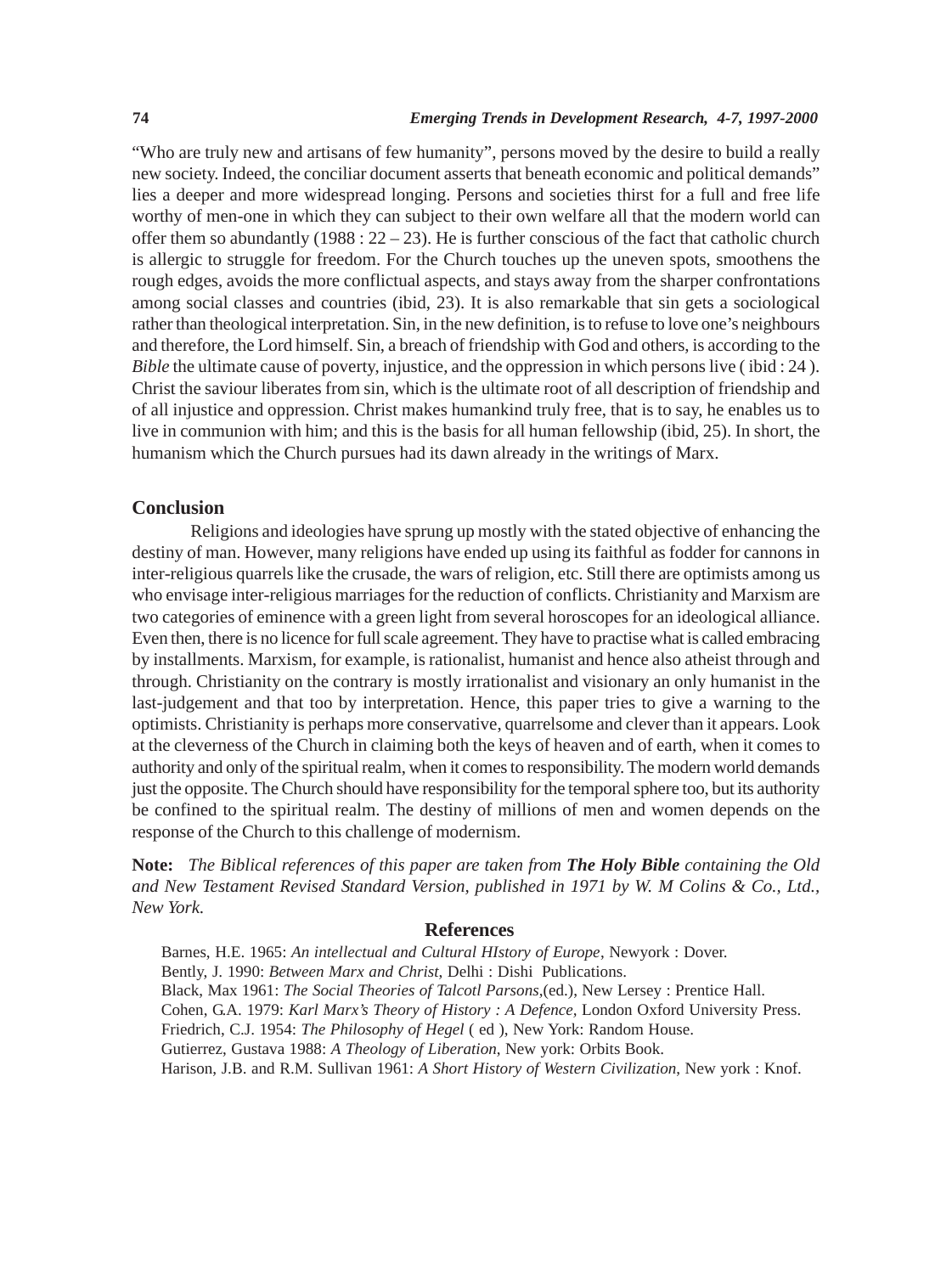#### *Robert Varikayil and Parvez A. Abbasi* **75**

Hofstadter, R. 1955: *Social Darvinism in American Thought*, Boston :Beacon.

Marx, Karl and Fredrick Engels 1984: *The individual and Society*, Moscow : Progress Publishers.

Pope John XXIII 1961: *Mother and Teacher of all Nations*, Encyclical.

Pope Leo XIII 1891: *On Condition of Labour*, Encyclical.

Pope Paul Vi 1967: *On the Development of People*, Encyclical.

Pope Paul Vi 1968: *On the Regulation of Birth*.

Pope Pius XI 1931: *Quadragessimo Anno*, Encyclical.

Pope Pius XI 1937: *Atheistic Communities*, Encyclical.

Radhakrishnan, S. 1952: *A History of Indian Philosophy*, London :George Allen and Unwin

# Ltd.

Rao, R.P. 1963: *Portuguese Rule in India*, Bombay : Asia Publishing House.

Rogers, L.B. 1965: *The Story of Natios*, London : Henry Holtz. F.Adams & M.Brown Roth, Cecil 1937: *The Spanish Inquisition* : London.

Sankara 1890: *Vedant Sutra* (Commentry by Sankara Tr.by George Tibaut, Part I ), Oxford.

Sankara 1947: *Vivekachuddamani* ( Text in Devanagari with Tr. by Chatterjee ), Madras Adayar. The New Cambridge Modern History, Vol. 1

Turner, S.P. and R.A. Factor 1984: *Max Weber and the Dispute Over Reason Value*, London : R. K. Paul.

Varickyil, Robert 1987: "Hegel, Marx and Colletti", *Social Science Probings*, Vol. 4, No. 1, pp. 3–21. Varickyil, Robert 1992: "Marx, Weber and Humanism", unpublished Manuscript, Surat : Deptt. Of Sociology, S.G. Univ.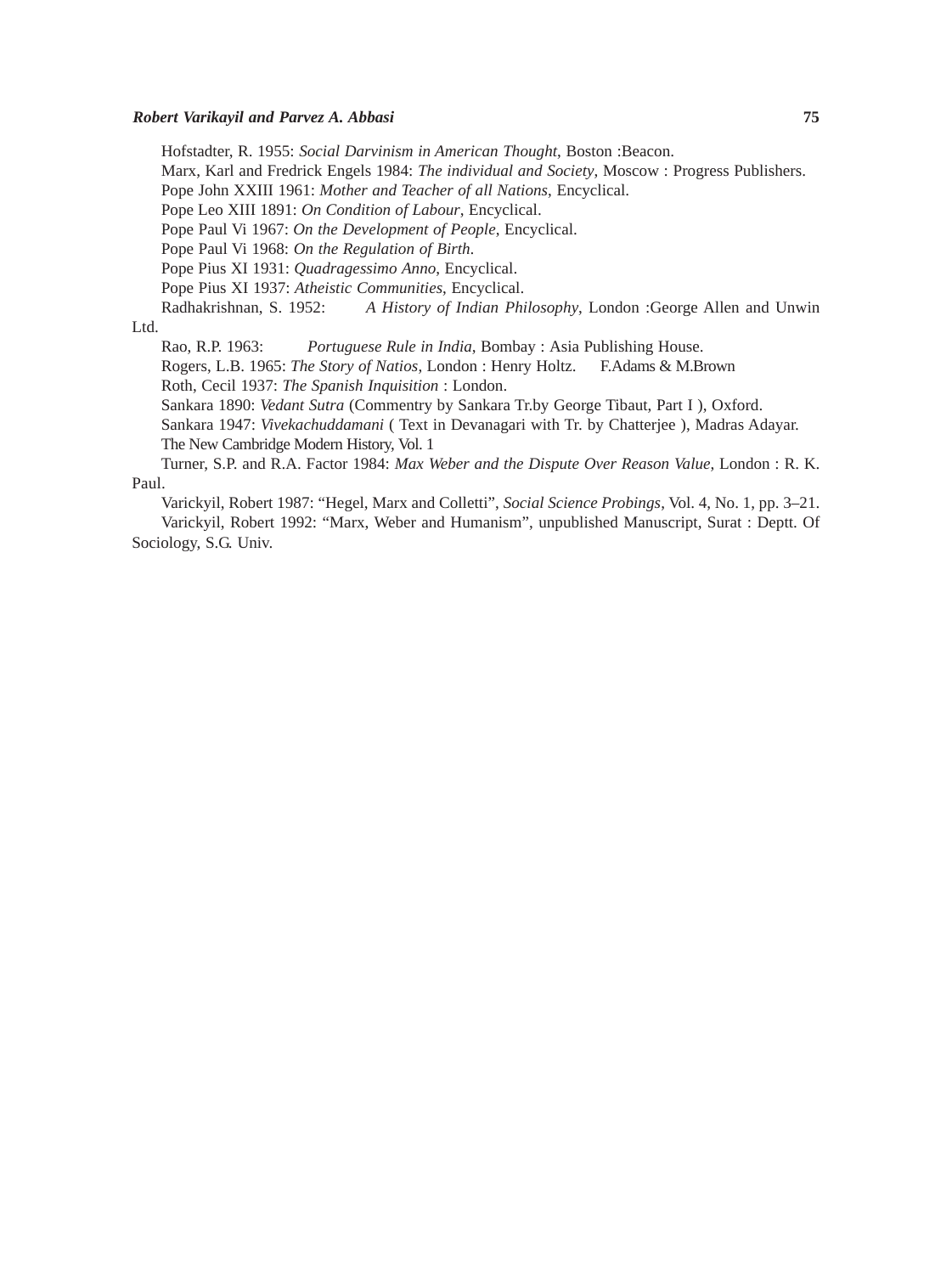## **Discourse on Elite**

# **S. N. Chaudhary**

**R**ecent years have seen a great amount of empirical research on elites aiming to property the nature of either particular specialised elites or the degree of integration displayed by a national elite. Such research seeks to replace the assertions of elite theorists by some hard data to test, where possible, hypotheses suggested by the grand theories. The methodologies adopted in these investigations can, with few exceptions, be brought under four broad headings i.e. the study of institutional positions, the examination of the social back ground and recruitment patterns of elites, the reputational elite approach and the decision making / event analysis / pluralist approach. However, the present paper restrict itself to the analysis of the latter two approaches. An examination of these two approaches in particular is essential primarily because even in the democratic societies like ours the organizations, both formal and informal, maintaints hierarchy. It is the elites who have greater say in the decision making process than the followers. Both the power holders and the dependents may have categorisation on the basis of their dominance but in this article we restrict our analysis to the elites of the dominant sections.

## **Reputational Approach**

Reputational is one of the pre-conditions to get and retain the sources of dominance. It can be required either by holding formal and informal positions of power and authority. Since the source of reputation as well as reputation itself are culture specific phenomena, therefore, over the time there is fluctuation in degree and magnitude of the reputation holders. Perhaps Hunter (1953) was the first man who perceived reputation as precondition for elite formation at the community level. In order to identify community level elites and their functioning he followed different stages. In the first stage Hunter intend preliminary list of leaders in regional city which were constituted by civic organisations, the chamber of commerce, the league of women voters and by newspaper editors and other civic leaders. These lists named 175 leaders. The list were partly derived from formal positions held in politics, business of a fairly large size and civic organizations. They were also partly based on reputation of leadership in the eyes of those who nominated them.

In the next stage a panel of four experts or judges were selected who were apparently representative of religious, business and professional people. The panel balanced young and old, male and female, Negro and white.

*S. N. Chaudhary is Reader in Sociology, Barkatullah University, Bhopal -462024 (INDIA)*

*Emerging Trends in Development Research Vol. 4-7, 1997-2000, 76-84*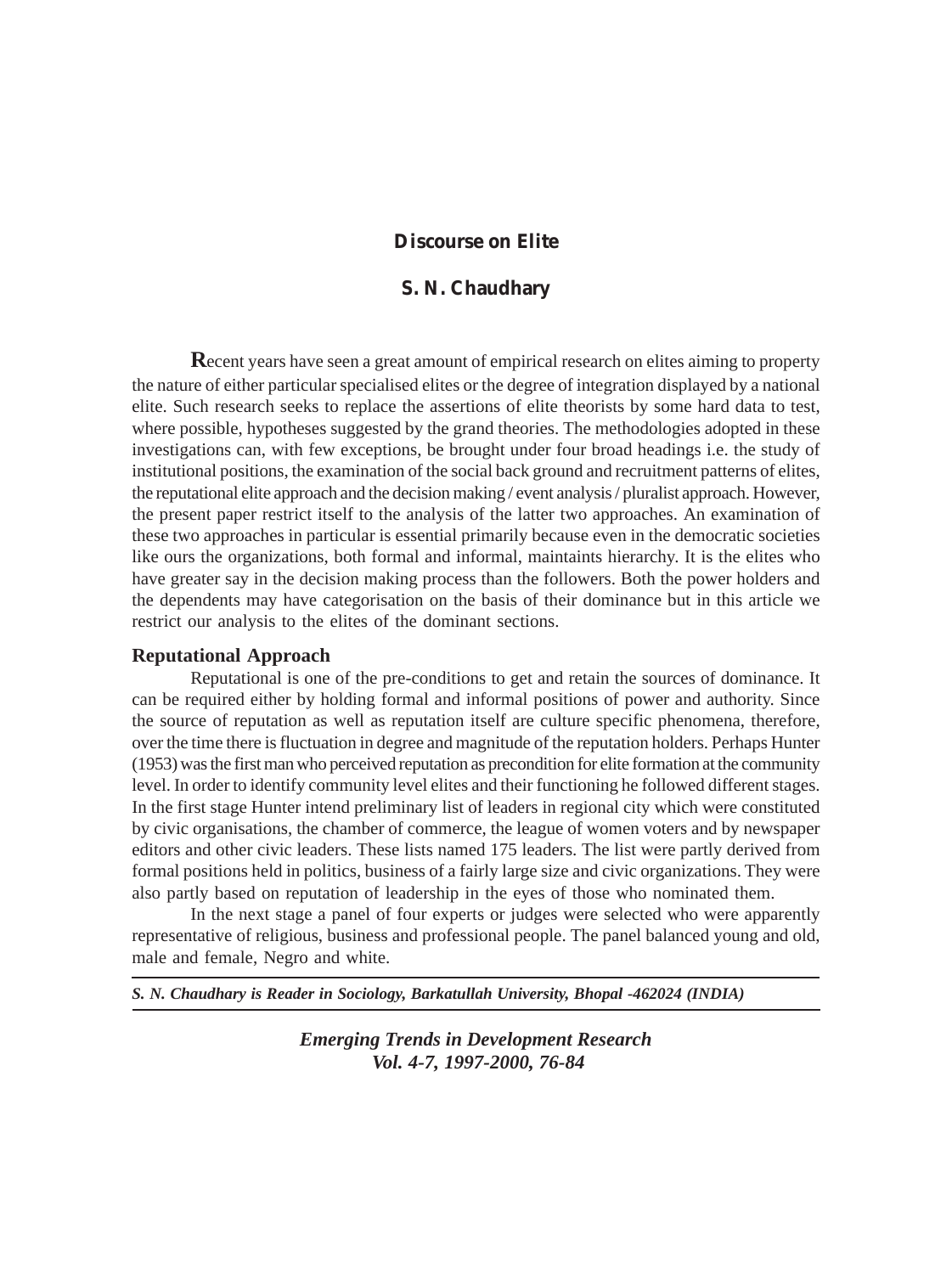#### *S. N. Chaudhary* **77**

In the third stage the panel was asked to select the top leaders from each of the lists. The judges reduced the leaders from each of the lists. The judges reduced the leaders from 175 to 40. There was a fair degree of agreement amongst the judges as to the topmost men on each list. By this stage the attribution of power rests on the reputation of the leaders in the eyes of the judges.

In the next stage hunter interviewed 27 of the 40 leaders, who were asked to name the top 10 leaders amongst the 40. Again there was a large measure of agreement. A large supplementary questions elicited answers as to which leaders could push a decision through, and one was the biggest man in town. In order to discover the degree of cohesiveness amongst the leaders, each was asked how well he knows other leaders, whether he was related to them, how frequently he attended committee's meetings with them and so on.

These questions did uncover evidence which might support Mosca's argument that the minority as such is always better organised than the majority. The top leaders indicated that most of them knew one another well and that most had worked together on committees. Also, as inner group of twelve leaders nominated one another as friends, acquaintances and fellow committee members more frequently than the other leaders. There was a sharp drop in the frequency of interaction among the leaders when the group of professional and civil workers immediately below the leadership was considered. This was taken to indicate real gulf between the leadership stratum and the professional administrators. On this basis Hunter concluded that a clearly defined group of decision makers dominated the public life of "Regional City". The leaders were not undivided but nevertheless it was their backing that was decisive to any major project.

At least half of Hunter's leaders were businessmen. Plural and interlocking directorships to mean that there was a cohesive economic institution in Regional city whose members exerted the major influence in the power relationships in the community. These business leaders were discovered to be active in a number of policy decisions which Hunter examined, including the plan of Development, Traffic control and the introduction of Sales Tax. The topmost leaders formulated big policy on such questions, leaving the task of putting the policy through to, in the main, lesser figure who were either professionals, such as lawyers, or minor businessmen. Hunter said that top leaders in the committee are the representatives of the policy making businessmen.

Hunter's conclusion was that Regional city is ruled by what is called three "Cs" i.e., a cohesive, conscious, and conspiratorial elite of businessmen. The elite decides the major policies which the city will subsequently follow even though its members do not necessarily intervene overtly in the city's affairs. The elite has, according to Hunter, contacts in most departments of Regional city's public life. The politicians of the legislature are themselves frequently businessmen who are controlled by or acknowledge the supremacy of the economic elite. In short, the economic institution dominates, and as Hunter represents, it deputes specialists within it to oversee all the sectors of policy making from the relation between the city policy and the sales tax (Hunter, 1953).

A significant number of scholars have followed Hunter's approach in their studies. Commenting on nature and character of this approach Ricci, Abu-Laban, and Wolfinger categorically premised the occurrence of elites on an organizational theory. It was much more based on a generalised notion that the existence of a stable social order is in some manner attributable to the existence of permanent elite. Possibly, this is implicitly derived from the Hobbesian hypothesis that centralised power is the key to the orderdness of the social world. Hence, they take it as given that someone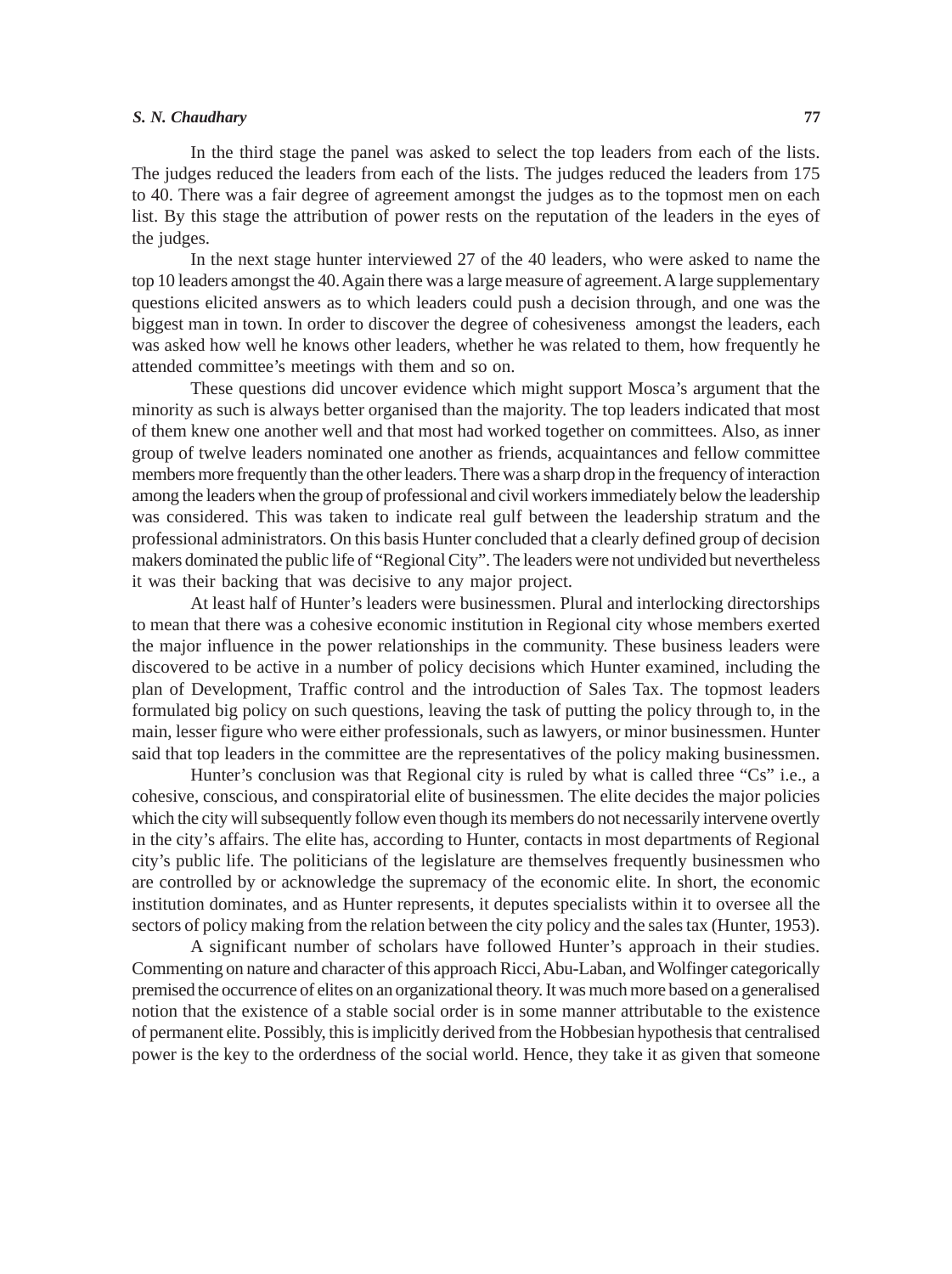governs. It is their task to findout who, when and how (Ricci; 1976,Abui-Laban; 1965, and Wolfinger, 1966) govern.

Identifying those who have power is made complex by the fact that, given that there is high circulation of those observed to make important decisions. For example, with the exception of the Mayor in the five years 1953 to 1958 the decision making elite of New Haven changed completely (see Dalh 1961a p.291 for detailed information). It is implicitly the case that the monolithic elite responsible for social order and stability are not the ones who are immediately visible as decision makers. The latter tend to be those who wield a highly limited governmental institutional power (Blackship 1964, p.208). Those who have real power tend to work behind the scenes. They exert power over others through subtle channels of influence based upon anticipated reactions. When decisions are made by those observed to decide things, who do not have real power, they do so based not on criteria of personal or public interests, but upon their assessment of the anticipated reactions of those with great power resources at their disposal (Ehrlich 1961 p.92). Consequently, the true power elites need not have is well exemplified by a transcript of an interview made in Bigtown by Pellegrin and Coats. "Only a man who is naive would accept invitations to participate in important community affairs without the blessing of Mr. 'A', the top executive in our company. For a man to ignore the usual procedures..... he'd... have to be a complete ass". The company executive does not have to initiate decisions because everyone knows what his / her interests are : interests are : interest which are ultimately reducible to class stratification and are known locally (Abu-Laban 1965 p. 36-39).

Thus, the supports of reputational approach follow the following five steps to identity community leaders. These are; (i) A list is made of those who are considered "likely to know", based on position, what is "going on" in the community. (ii) These individuals are then asked to compile a list of those with power in the community. (iii) the latter are then interviewed in order to obtain information on their level of 'cohesiveness' and who among them has most power. (iv) Finally a certain number are selected as key leaders. The rationale for the reputational approach is that members know their own communities more thoroughly and intimately than any outsider could hope to, and hence are the most trustworthy sources of knowledge concerning those communities. A number of community is perfectly capable of recognizing processors of power, and will accordingly build up, over a long period of time, a reasonably accurate maps an even better indicator which, whatever its deficiencies, may be claimed to be as reliable as any available.

There are, however, strong arguments against this rationale and its trust in second hand reporting. For all that members ought to know their own community well, even the most rudimentary surveys suggest that knowledge of it is superficial, incomplete and variable. Reputationalists themselves acknowledge that different individuals in the same community commonly provide massively divergent account of the distribution of power within it. So a question mark exists against the reputational approach, even if one refrains from asking how everyday actors can be expected to identify power when professional social scientists appear themselves to have no idea of what it looks like. As a result of this several criticisms are levelled against this approach. The two important criticism are related to scope of the decision. Hunter studied the status of the judges who provide the list of reputed leaders. Dahl and his followers have argued that, unlike their own method, Hunter's method fails to distinguish the areas over which several community leaders wield power. The original questions put to the judges asked them to nominate the persons who were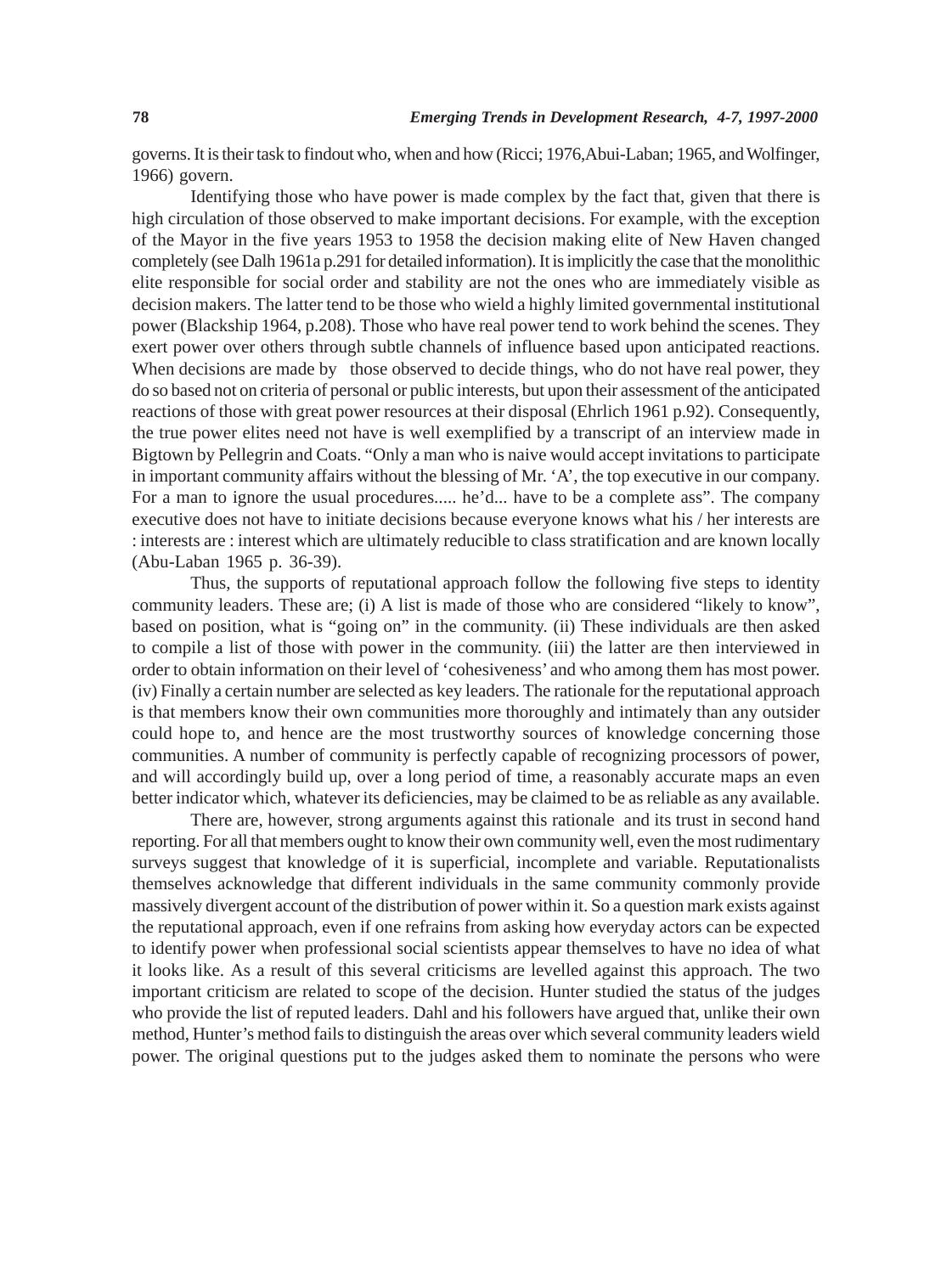#### *S. N. Chaudhary* **79**

the top leaders or decision makers of the community. The judges were not asked to say over what spheres of activity each nominee exercised power nor what limits there might be to his influence, nor whether he might be powerful in some areas and not in others. Yet statements attributing power to a person may carry little meaning if the area of his power is not specified. Hunter did go on to study particular processes of decision making and describe the elite's involvement in these. It has been less commonly noted in these cases, however, Hunter investigated those issues which the members of the business elite had themselves cited as ones they had been interested in. Such a procedure is circular since it merely measures the degree of involvement of the elite in matters which it has already asserted it was involved in. These were very clearly issues which affected business interests. On non-economic issues the leaders are shown to be divided and unwilling or unable to offer a lead. It is thus a possibility that outside matters affecting business another set of leaders may be more influential.

The reputational method is heavily dependent on the selection of judges at the outset, and it has been a constant criticism that some alternative sample of judge might have set the inquiry on a totally different the nominations of judges who are active in the community and those who participate very little. The politically active judges are more likely than the inactive to nominate men from ' behind the scene's ' rather than those in leading public positions. Contrary to this Schultz and Blumberg and Belknap and Smuckler found that varying the nominating panel made little difference to the results ( R. O. Schultz and L. U. Blumberg 1957, pp. 290-6 ). This is not to say that either way of designating leaders is necessarily wrong. It does, however, point to the substantive differences which can arise as a result of the adoption of different research procedures.

Hunter's method of continually narrowing down the number of leaders at each stage interviewing may also appear self-confirming. He began with a provisional list of nominees. He then asked fourteen judges to select the most influential from the original list of 175 leaders. Hunter proceeded to a close examination of the top forty in the judges and reduced the list, although there seems, as Polsby ( 1961 ) points out, no clear account as to how the figure forty was arrived at. At the interviewing stage only twenty seven of these forty were questioned, and the subsequent estimates made by the leadership group of the comparative influence of each leader is based on these twenty seven interviews. It is again not clear why only twenty seven were interviewed and then named sixty four additional persons as being as influential as the forty nominees, these sixty four were not examined in any greater detail. Wolfinger raised one of the most pertinent criticisms against this approach. To him Hunter constituted a valid analytic device for assessing as to who had a reputation for holding power but not those who actually had it ( Wolfinger ). According to Dahl and Polsby too Hunter failed to distinguish between actual and potential power ( Dahl, op. cit. Polsby, op. cit. ). But Haugaard is of the opinion that the accusation leveled by the pluralists against the Reputational elite theorists, that they failed to distinguish between actual and potential power is in many respects exaggerated ( Haugaard, 1992 ). It has a certain validity as a critique of the methodology used by F. Hunter in community Power Structure ( 1953 ) but less so with regard to the work of D' Antonio and his followers from the early sixties onwards ( for details of the debate surrounding this issue see Polsby, 1960, Wolfinger 1960; and D' Antonio and Ehrlich; 1962).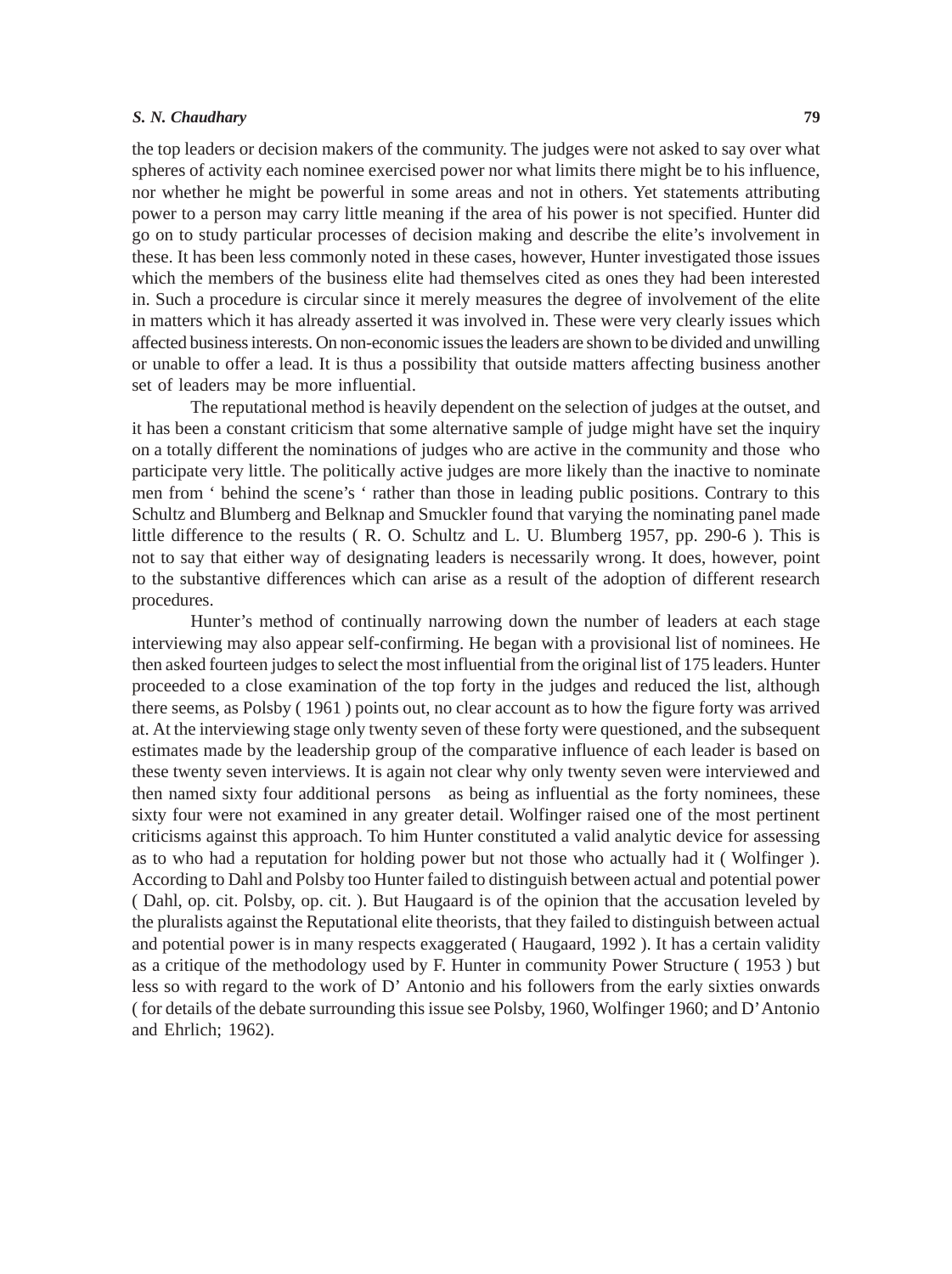#### **2. The Decision Making Approach**

In order to overcome these Shortcomings of reputational approach the protagonists of decision making continually emphasized the importance of using research methodologies which do not act as self-fulfilling prophesies. The basic assumption of this approach is that those who actually participate in the decision making process are the elites because they have shown their influence in real lie situations. Since this approach identifies the elites or the decision makers through issues and events in which they participated, hence, this is also known as "Event Analysis" approach. Dahl is the main champion of this approach who has subsequently been followed by Polsby and Wolfinger. From the very beginning they are primarily focusing on manifestly observable, and hence verifiable phenomena. Dahl said that :

"I do not see how anyone can suppose that he has established the dominance of a specific group in a community or a nation without basing his analysis on the careful examination of a series of concrete decisions" (1958, P.466).

This means that a social scientist must study those who actually participate in community decision making. Also, participation should be defined interms of success in initiating a policy or vetoing a proposed policy.

According to Dahl (op.cit.) conflict between A and B, as revealed in concrete decision making, is a manifestation of differences of performance between the two actors. A system where there is complete consensus is one in which there is no power conflict or there is no enforced consensus. However, Dahl claims that this level of enforced consensus can be methodologically bracketed when studying power distribution within a democratic system. Polsby said that this does not apply to minor decisions where the inherent cost of engaging in power conflict will make participation not worthwhile. However, he further added that in major issue areas differences in preferences will always manifest themselves in the breaking of consensus through conflict. Hence, any attempt at enforcing consensus, through the exercise of power by A over B, can be studied, as stated by Dahl "by an examination of a series of concrete cases where key decisions are made : decisions on taxation and expenditures, subsidises, Welfare programmes, military policy and so on" (Dhal, 1985, p.469). In other words, as stated by Bachrach and Baratz, the pluralist researcher will tend to identify power with its exercises as manifest through visible conclift in decision making (Bachrach and Baratz 1962, p.943). Like reputational approach, event approach is also based on different stages. These stages are :

- (i) Selection of "Key" in stead of "routine" political decision.
- (ii) Identification of people who took who took an active part in the decision making process.
- (iii) Obtaining a full account of their actual behavior, and;
- (iv) Determination and analysis of the specific outcome of the conflict.

According to Dhal an individual may be powerful in one area but not in another. Therefore, to Wolfinger, general power rankings are misleading. For example, Stemming from his position as University professor, Dahl has power over his students with respect to the issue of what they study. Due to their legal status, the Police Department has power over the parking habits of students at Yale University. Neither Dahl nor the Police Department have power in both areas. Therefore, if an actor wished to have power in both the areas there appears to be no obvious way of achieving this goal. According to Bachrach and Baratz the power resources of University professor and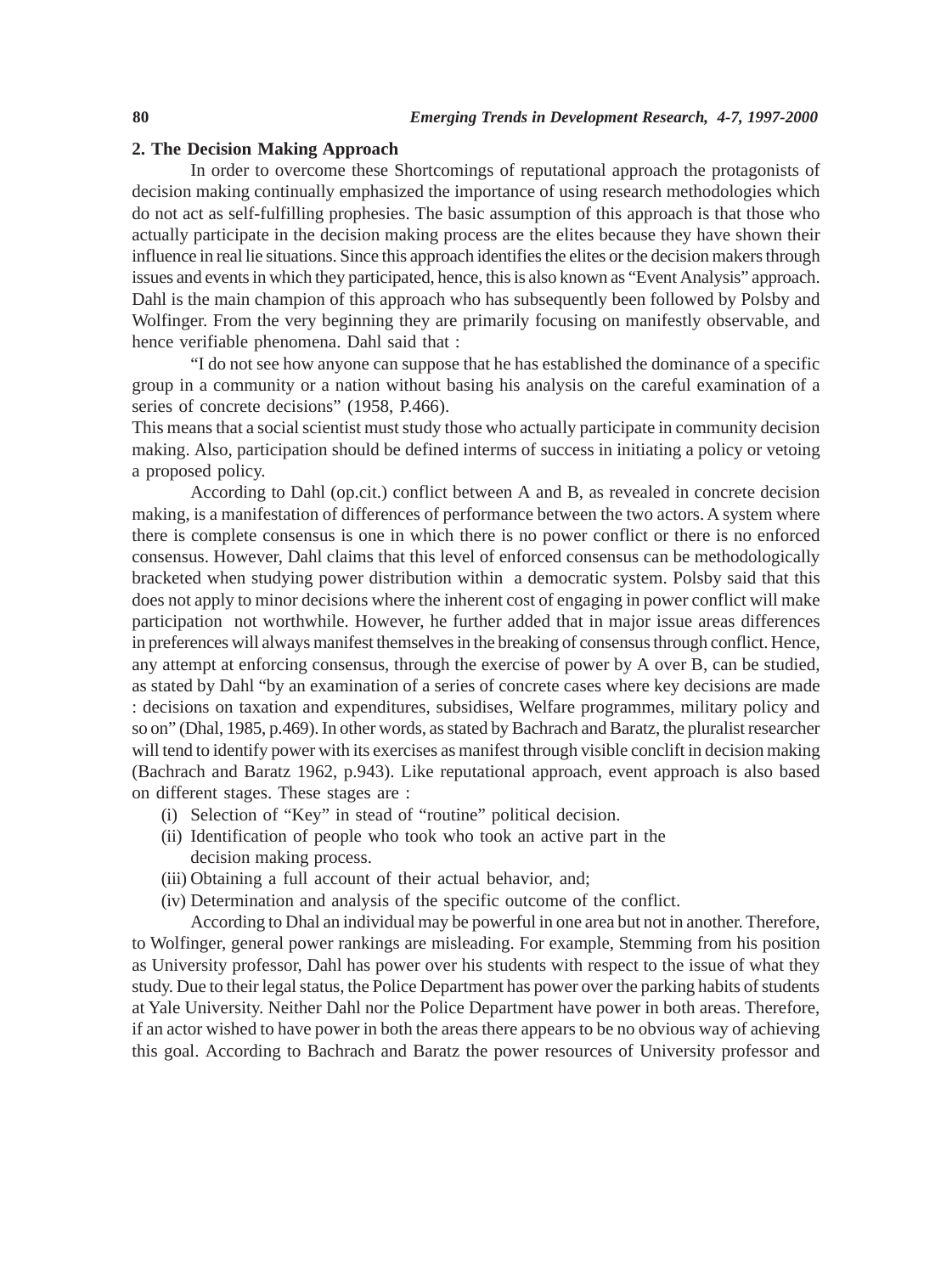#### *S. N. Chaudhary* 81

policeman are inherently non-mutually cumulative (Bachrach and Baratz 1963 p.635). This confirms the statement that the scope of an individual's power an be, and is often, issue specific. Hence, it is meaningless and impossible to assess the power of a given actor without studying the exercise of power in specific different issue areas. In otherwords, the extent of power can be measured only in an specific area. For, the purposes of their study of New Haven, Dahl and his associates had chosen the issue areas of :

(a) the making of party nominations, which determines who will hold public office;

(b) the new Haven Redevelopment Programme, which was the largest p e r capita in U.S.

(c) public education, which was the most expensive item on the city's budget. After investigating the patterns of influence in these three issue areas, Dahl concluded that no particular individual exerts a significant amount of direct influence in more than one of the three issues areas studied (Dahl 1961a p.181). Because power is inherently linked to its exercise, the event analysts great emphasis distinguishing potential from actual power . The most important differentiation between actual and potential power is based upon the distinction of power from power resources. There are a number of reasons why power resources are not synonymous with actual power. The first is that, since there is usually a cost associated with converting potential into actual power, there must be a will in order to convert it (Clark 1967a). A good example of this point is given by Land in his examination of middle town. The X family ran middletown through their possession of massive wealth. However, they were not the only wealthy family in the town. There was the Y family who were clannish and absorbed with family affairs, hence demonstrating the ability of great wealth to live in Middletown with a large degree of isolation from the city's central interests. In other words both X and Y family had wealth as a potential power resource but the former, unlike the latter, had the will to use it. In short, as started by Dahl "Individual's with the same amounts of resources in different ways. One wealthy man may collect paintings; another politicians" (Dahl 1961a p. 270). Whether intentions and resources are by themselves sufficient for the realisation of power ? Certainly not. Besides possession of resources one must have requisites level of skill in order to organise and channelise resources appropriately. In this context skill means (a) an ability to perceive which resources are appropriate for power of given scope, (b) political ability and (c) organizational acumen. The importance of skill, the diversity of power resources like money and credit, control over jobs, control over the information of others, knowledge and expertise, popularity, esteem and charisma, legality, constitutionality, officiality and legitimacy, ethnic solidarity, the right to vote, time and personal (human) energy, and the necessity for motivation means that the comparative power of actors is inherently dependent upon a whole variety of contingent factors. Hence, in order to hypothesise that  $X$  has more power than  $Y$  it is necessary to assess whether or not X and Y have similar resources, level of motivation, organizational ability and an identical interest in the same issue area (Dahl 1961a p.272).

In short, according to the decision making model the elites are those who actually shape the decisions. This approach identifies overt power rather than the power potential and thus it provides a realistic viewpoint of power structure. But this does not mean that this theory is free from criticisms.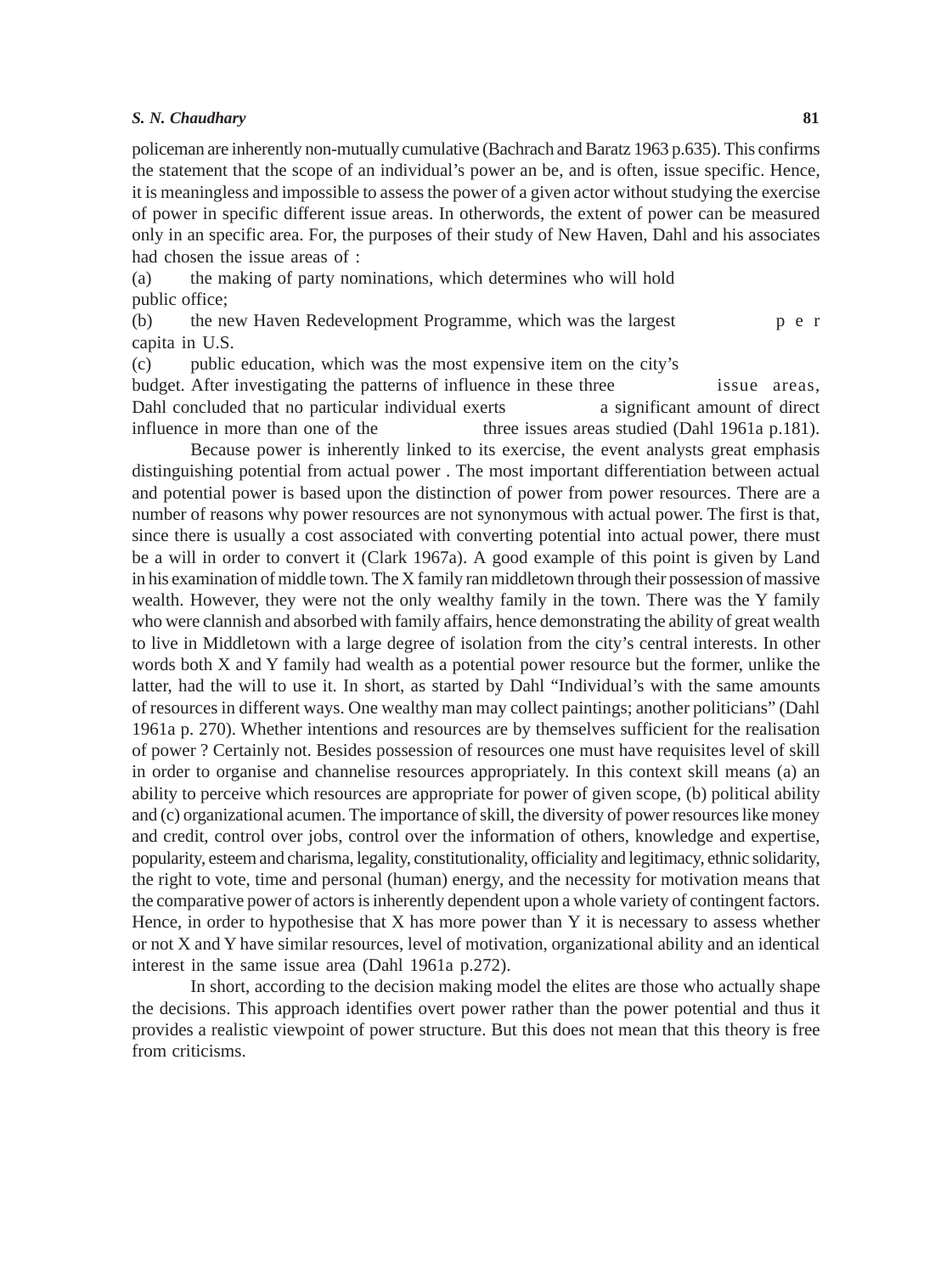According to Bachrach and Baratz (1962 : 948) Dahl and his associates confuse their criteria for the investigation of the distribution of power with the essence of the phenomenon of power itself ( Bachrach and Barach, 1962 : 948 ). While it is without doubt correct from the point of view of empirical investigation-- that the examination of key decision makers and making leads to the collection of highly scientifically verifiable evidence, this does not imply that the exercise of power is thus confined or restricted in form and nature. In particular, decision making approach fails to take account of the fact that : (a) power may be, and often is, exercised by confining the scope of decision makings to relatively safe issues and (b) the model provides no objective criteria for distinguishing between "important" and "unimportant" issues arising in the political arena.

With respect to point (a) power is also exercised when devotes his energies to creating or reinforcing social and political values and institutional practices that limit the scope of the political process to public consideration of only those issues which are comparatively innocuous to "A". In effect, this implies that A can exercise power over B by (and hence point b) defining what is to count as an important issue about which decisions should be made.

Also, there is no scope for understanding the phenomenon of non-decision making process and its consequences in the decision making model. But, according to Bachrach and Baratz (1970) non-decision is also another face of power. Infact it is the process through which the grievances or demands of B are kept outside the system. Bachrach and Baratz and Crenson list a number of ways in which this is done. The principal ones are as follows : (1) most direct and visible is the terrorization of B into acquiescence. (2) just as overt would be threats based upon potential deprivation, (3) a more indirect form is the invoking of procedural norms and rules to make a demand illegitimate. Thus, the discussion of an issue can be branded immoral, unpatriotic or in violation of an established rule or procedure. (4) Most indirect form of non-decision making involves reshaping or strengthening the mobilization of bias in order to block challenges to the prevailing allocation of values. As an illustration, the college administration may establish additional rules and procedures for processing student's demands for change. Another tactic is to reinforce existing barriers, or construct new ones, against challengers efforts to widen the scope of conflict. For example, the demands of rent-strikers can be blunted or dulled by insisting that tenant -- landlord relations are a purely private matter. (5) The latter can be legitimized by an emphasis on the democratic quality of given institutional procedures. Hence, giving the illusion of a voice to those whose demands are organised out of the decision making procedure.

# **Integration of Reputational and Decision Making Approach**

After the publication of Hunter's and Dahl's work a number of works have appeared which have been deeply influenced by the merits and limitations of these two schools of thought. Few important scholars who have attempted to intergrate he merits of Hunter's and Dahl's work in their studies are Robert Agger and Robert Presthus in their named The Rulers and the Ruled and Men at the Top respectively. While former is a comparative study of two communities in the Western and two in the Southern USA, the latter is a study of two small communities in New York State.

The main objective of these two studies were to examine the images that citizens had of the power structure which were likely to affect the nature and extent of their political participation. Agger discovered potential leaders by asking two independent panels, drawn from leaders of voluntary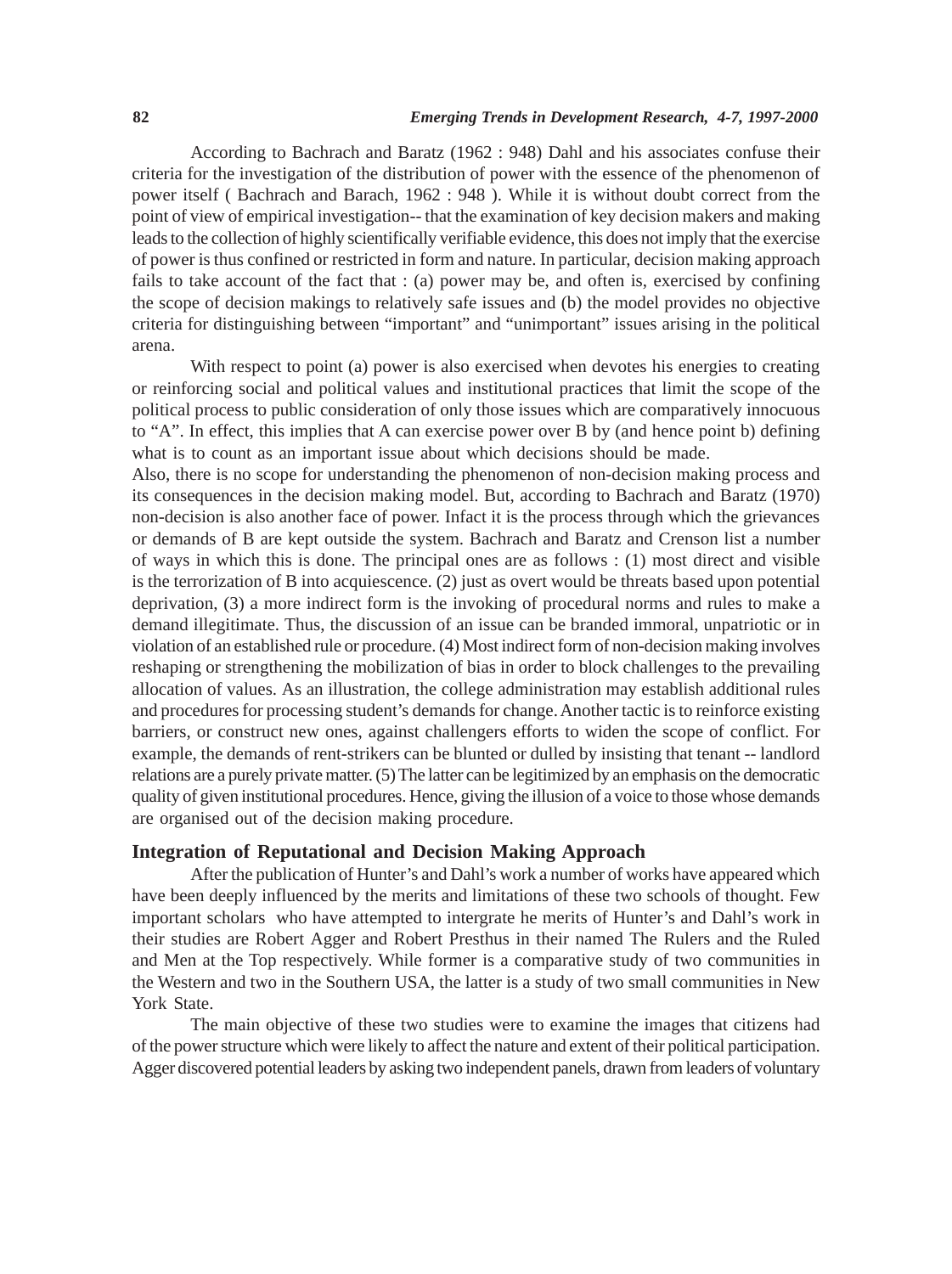#### *S. N. Chaudhary* **83**

organizations and appointed officials in local government, to nominate the men of greatest influence in the community, the second panel was requested to reduce the nominees to around twentyfive. The decisions selected for study were in part chosen by the panels and in part by the authors. The nominees were interviewed to discover the nature of their participation, their attitude to the various decisions reached, and their views of the roles of other participants, in particular whether leadership cliques were formed, Finally, Agger reconstructed the history of each decision to test whether the potential leaders had actually participated, especially at the crucial stage at which the project is accepted or rejected. This decision making approach also established whether the leaders specialised in issue areas, as Dahl had suggested or were "generalists" such as Hunter had discovered in 'Regional City'.

A major point in Aggar's conclusion is that the communities vary considerably in their power structures, some being pluralist and other elitist in tendency. Whether or not the reputational and decision making approaches in isolation led inevitably it would seem that, used in combination, they constituted a neutral methodology capable of a variety of results.

Presthus came to the same conclusion when he applied both the techniques in Men at the Top. Here the two methods were explicitly used as checks upon one another. He admits an original preference for the decisional approach as more "objective" but rapidly discovered that the reputational method led in directions which the case study of decisions could not cover. The decisional approach overemphasized the importance of those in formal position of power, in particular the political leaders. In one of the communities studied a man who participated in four out of five different decisions was, nevertheless, not nominated as an influential either by the sample of citizens interviewed or by the other influentials. The disparity in the conclusions of the two methods pointed to the fact that this person played only a ministerial role in implementing the various decision but was not an initiator of projects. Similarly a leader might appear to be a major participant in a range of decisions simply because his post formally required his imprimatur on policy conclusions already arrived at by others.

Presthus opined that there was a considerable disparity between those identified by the reputational and decisional methods. In part this was due to the recognised failings of the reputational method. It tended to identify as actually powerful those whose resources gave them a high potential for power. Respondents also nominated as influential those they felt should be influential, especially those in their own party and faction and ; minimised the role of opponents. For these reasons Presthus was unable to command the reputational method for use in isolation.

One of the aims of Presthus's study was to construct a elitist -- pluralist continuum on which to place communities and provide a means of ready comparison between them. To achieve this there was not only need to examine the overlapping decision - making amongst the leaders but it also needed research into the degree of individual citizen participation in major decisions, the extent to which citizens joined voluntary organization and how far these organizations were themselves involved in decision making. Presthus found that both his communities were more elitist than New Haven as portrayed by Dahl, but that Edgewood was less elitist than Riverview. In the case of former decision making was shared between the economic elite dominant. In Riverview, two politicians held the diversity of power structures and challenges any implication by either Hunter or Dahl that elitism or pluralism is ubiquitous.

Citizen participation, whether director indirect was low in both the communities. The study confirmed the findings of a good deal of other research that individual rank and file participation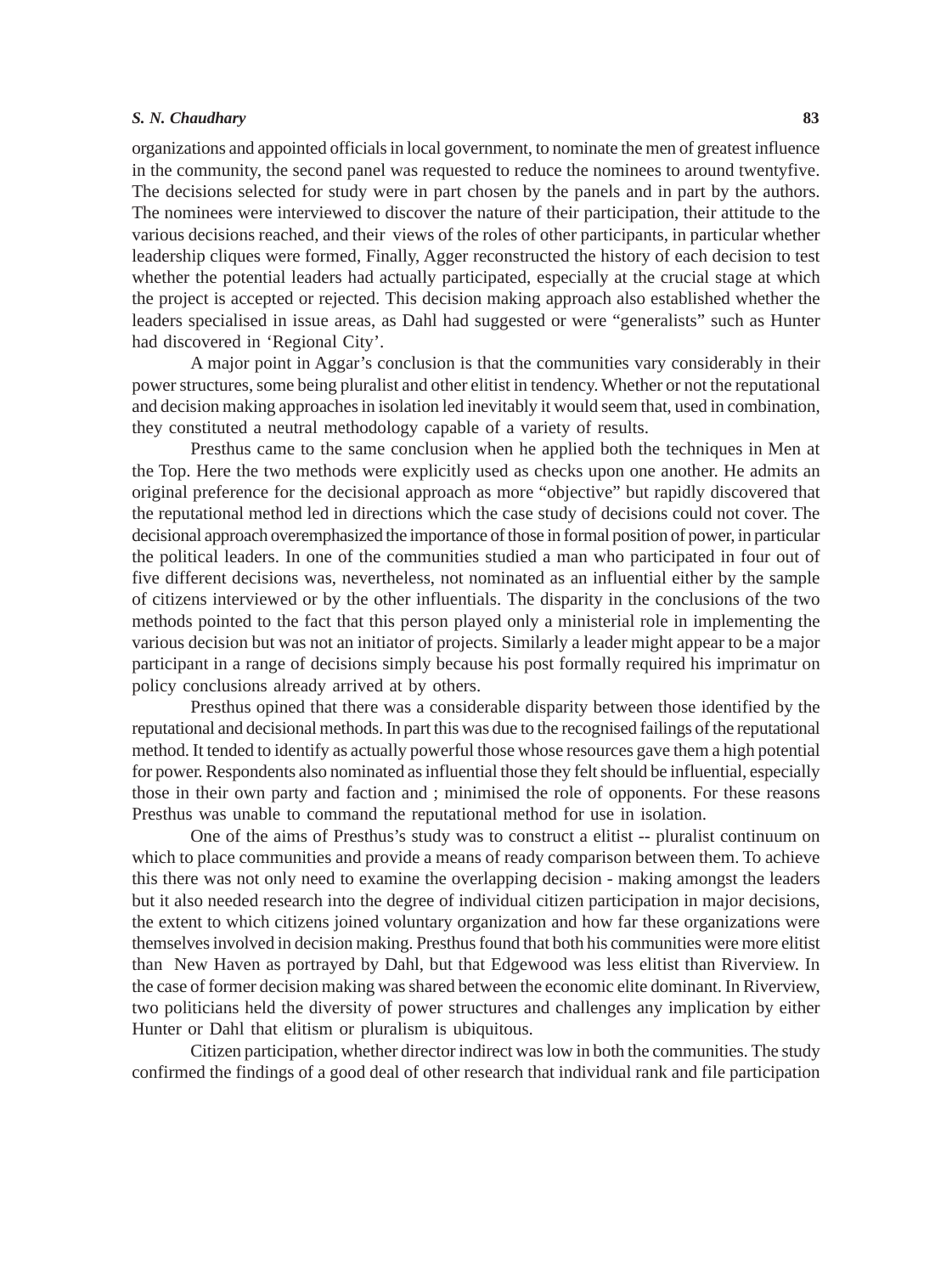in decision making is minimal. Only 10% of the Riverview population and 26% of those in Edgewood took any part in any decision, these figures moreover being inflated by the numbers who merely voted in referenda. The bulk of the population in both communities did not belong to any voluntary organization and though 52% of Edgewood and 25% of Riverview organizations participated in decisions they were very seldom involved in more than one issue area. The vast majority of citizens are therefore non-participants, and the organizations do not infact perform the linking function which pluralists claim they perform or ought to perform.

In short neither the reputational approach of Hunter nor the issue participation thesis of Dahl and his followers are complete in itself. In isolation it provides incomplete and half-picture. Hence, there is need to identify elites by integrating both these models. Also while identifying the elites there is need to identify those who play the game from behind the curtain. Some of them are neither reputed nor occupy any formal position in the power structure but they also command significant amount of influence. Hence, while identifying the elites there is need to classify the category interms of its role, origin and importance as well as to employ variety of techniques in an integrated fashion.

## **References**

Abul Laban, B. 1965: "The Reputational Approach in the study of Community Power", *Pacific Sociological Review.* vol. 8.

Agger R. 1956: "Power Attributions in the local community", *Social Forces,* vol. 34.

Antonio, D. and Erickson 1962: "The Reputational Technique as a measure of community power" *American Sociological Review*, vol. XXVII, pp. 362-376.

Balankenship, V.L. 1964: "Community power and decision making, *Social Forces*, Vol. 43.

Bachrach, P. and Baratz M.S. 1962: "Two faces of power", *American Political Science Quarterly,* Vol. 30.

. ---------------- 1970: *Power and poverty : Theory and Practice,*Oxford : Oxford University Press.

Clarke T.N.1967a: "The concept of power," *South Western Social Science,* Vol. 48.

Dahl, R.A. 1958: "Gritique of Ruling Elite Model," *American Political Science Review,* Vol. 52.

----------------1961a: *Who Governs ? Democracy and Power in an American City,* New Haven : Yale University Press.

Ehrlich, H.J. 1961: "The Reputational approach to the study of Community\power" *American Sociological Review,* Vol. 26.

Hunter, F. 1953: *Community power structure,* Chapal Hill: University of North Carolina Press.

Haugaard, M. 1992: *Structures, Restructuration and Social Power,* England : Asgate Publishing Limited.

Polsby, N.W. 1960: "How to study community power : The pluralist Alternative," *Journal of Politics,* Vol. 22.

Presthus, R. 1964: *Men at the top,* New York : Oxford University Press.

Ricci, D. 1976: *Community power and democratic theory,*New York: Random House.

Schulze, R.O. 1958: "The Role of Economic Dominants in Community Power Structure," *American Sociological Review,*Vol. XXIII, pp.4-5.

Schulze, R.and L.U. Blumberg 1957: "The Determination of local Power Elites", A m e r i c a n Journal of Sociology.

Wolfinger, R. 1960: "Reputation and Reality in the study of community power"*American Sociological Review,* Vol. 25.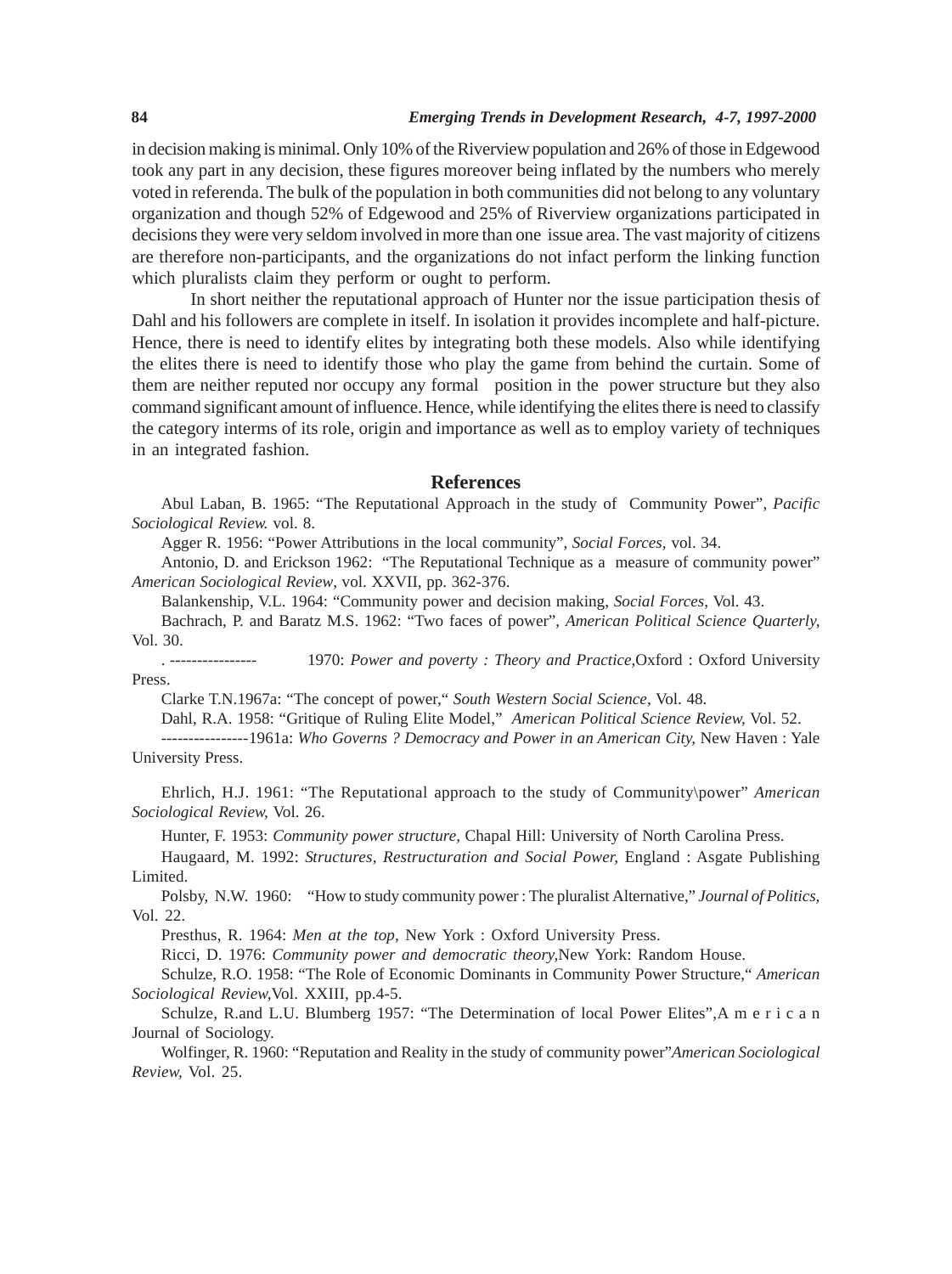# **Rural Development through NGO and Business Houses – an experience in Thailand**

# *C.S. Singhal*

**T**he Thai economy has experienced rapid growth ( 8 percent annually ) in recent years, but this economy success has not been distributed evenly across the country. Approximately ten million people still live below the poverty line. Almost all of the poor people resid in the rural areas where agriculture is the main occupation. Since further expansion of farm land is improbable, migration of labour from rural to urban areas continues to increase. At the beginning of 1994 the urban population reached eighteen millions or 31 percent of the total population which is 58.5 million.

The economic structure of the Thailand has changed from a basically agrarian to more industrial economy. The agricultural sector share of GDP for the industrial sector increased from 12 percent to 25 percent during the same period. The per capita income of Greater Bangkok (Bangkok and the surrounding 5 provinces in 1993 was approximately 7 times more than that of the North-East region which is considered to be the poorest region in Thailand (Fig. 1).

The Thai government made efforts in improvement of the infrastructure in rural area. The Non-Government Organisations (NGOs) involved in rural development in Thailand are few in number and usually small in size. The corporate sector which greatly benefited from recent rapid economic growth, however, plays only a minor role in rural development, mostly as financial donor to various charitable projects. The private sector is a relatively untapped source of the much needed business skills required to raise rural people above the subsistence economy. To sustain rural development in Thailand the active participation of the private sector is necessary, especially from the skilled and creative human resources of successful companies.

The Thai Business Initiative in Rural Development (TBIRD), launched in 1988 by the Population and Community Development Association (PDA), aims to mobilize the corporate sector to bring its business experience to poor villages in rural Thailand. By sharing valuable skills and knowledge, businesses can make a vital contribution to rural development, offering villagers access to information and opportunities that would not be otherwise available.

The concept of TBIRD was thought up in 1986 by Mr. Mechai Veravaidya, PDA chairman

*C. S. Singhal is Deputy Director at National Institute of Rural Development, Rajendra Nagar, Hyderabad - 500 030 (INDIA)*

> *Emerging Trends in Development Research Vol. 3-7, 1997- 2001, 85-90*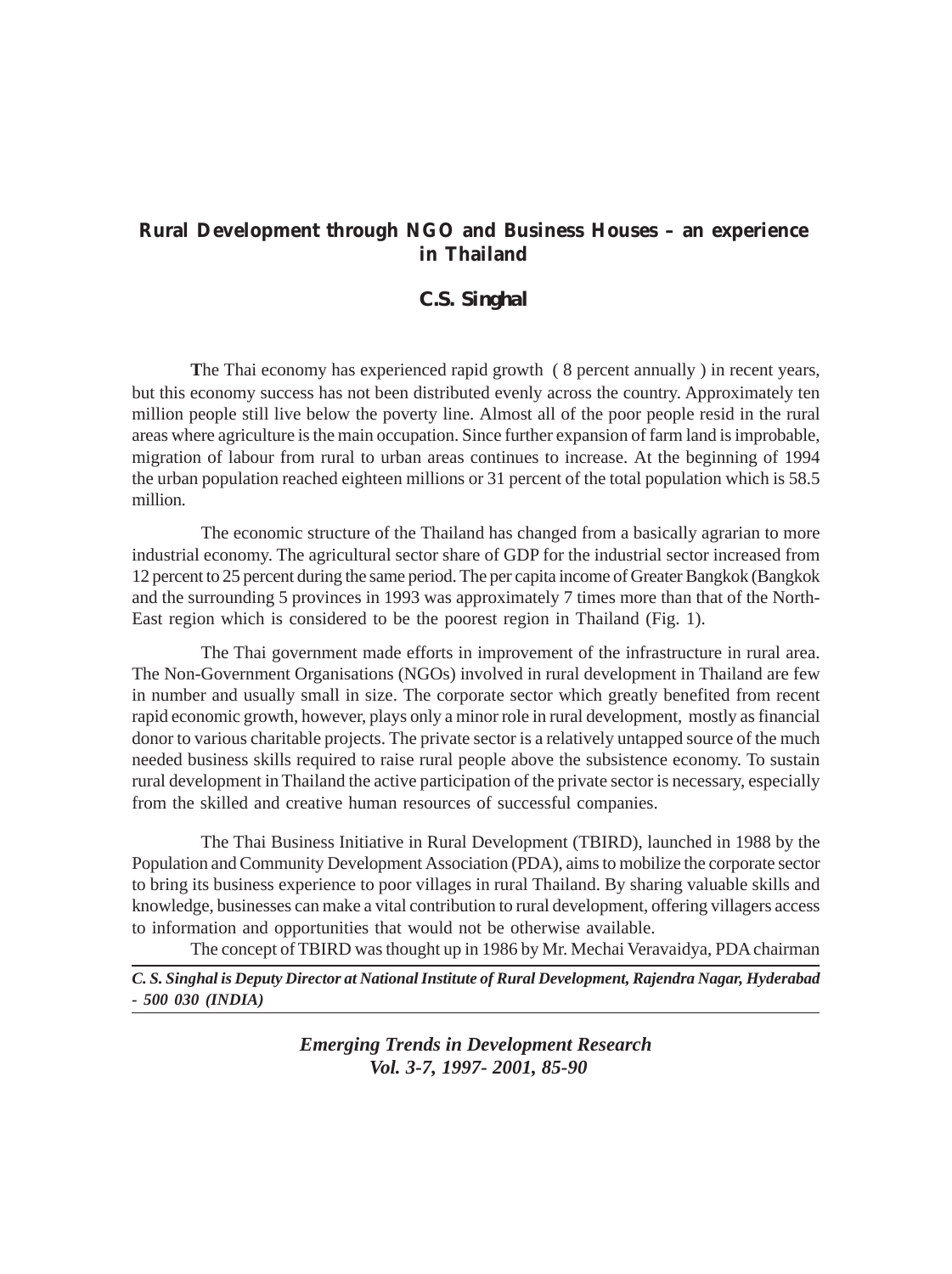while he was deputy minister of industry. The basic idea was to mobilize the relatively untapped private sector to participate actively in rural development, particularly to help in developing basic business skills of villagers by creating new jobs, and by providing market opportunities. Each company adopts one village and assists with its development until it reaches the self-reliance stage.

This idea was proposed to the National Rural Development Committee by Mr. Mechai while he was the government spokesman. The committee agrees in principal that the concept could be developed as a supplementary measures for the government rural development projects. The task was assigned to its sub-committee to coordinate the National and Regional Plan, which appointed Mr. Mechai as the chairman of the working group to coordinate between the government and the private sector in rural development.



The TBIRD concept was endorsed by the Joint Public-Private Sector Consultative Committee, chaired by Prime Minister in August 1989. The National Coordinating Centre for Rural Development at National Economic & Social Development Board was assigned to request voluntary participation from the corporate sector and coordinate TBIRD activities. In 1992, the National Rural Development Committee (NRDC) also chaired by the Prime Minister, approved the TBIRD program as one of its policies in Rural Development and assigned its Secretariat office at the NESDB and PDA as the coordinating centres.

The objectives of TBIRD project are : (i) To recruit successful private business to actively participate in rural development in collaboration with the government and NGO's (ii) To develop basic business skills of rural people in order to improve their income and living standards and (iii) To provide market and employment opportunities for rural people to reduce migration.

#### **Implementation**

PDA setup a TBIRD Bureau to implement the project. Figure 2 shows the TBIRD structure, indicating the relationship between PDA villages and the company involved in the TBIRD project. The TBIRD concepts are being introduced through seminars and business conferences. TBIRD information brochure sent directly to the company or indirectly through various chambers of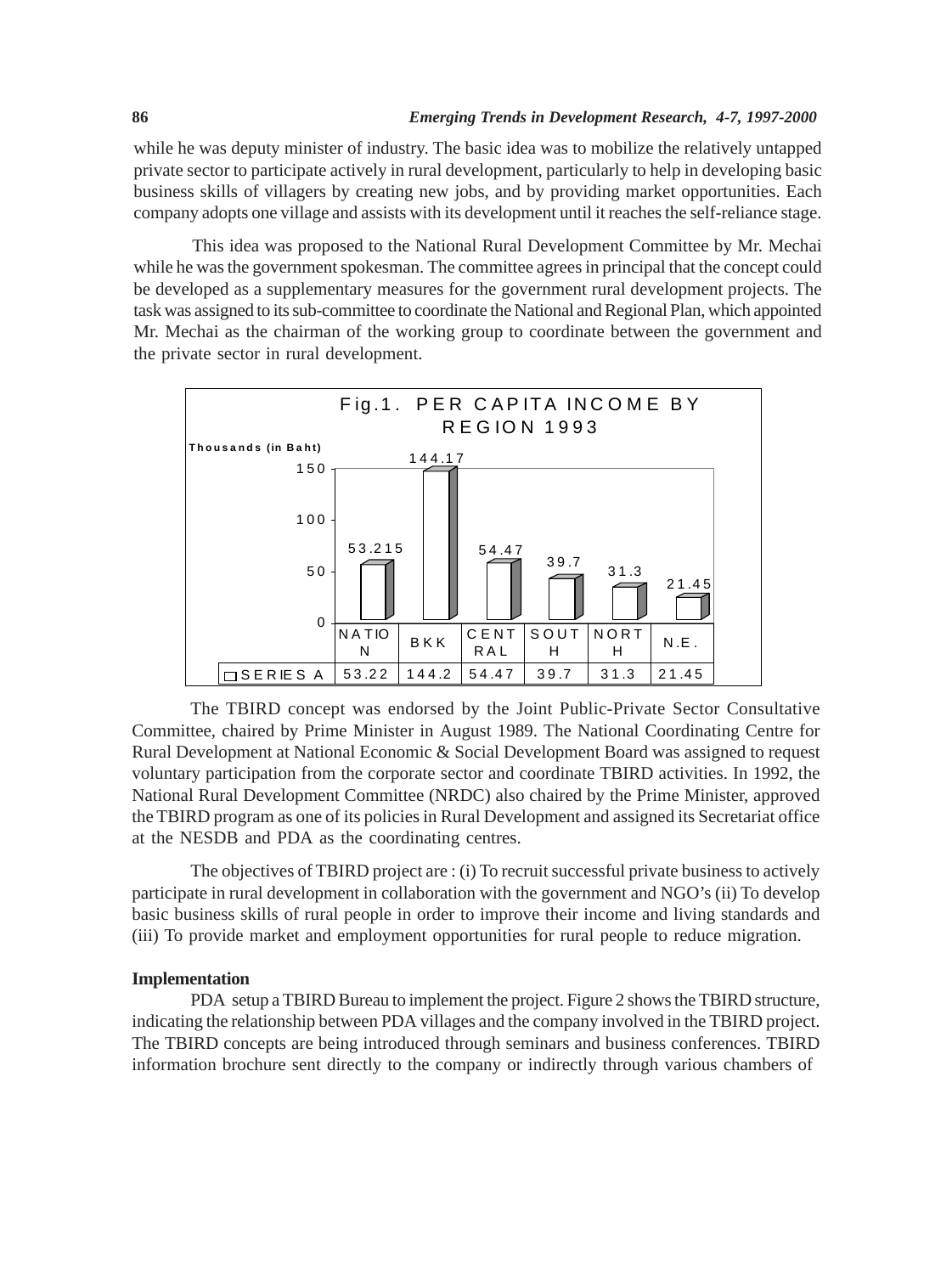

*Source : PDA*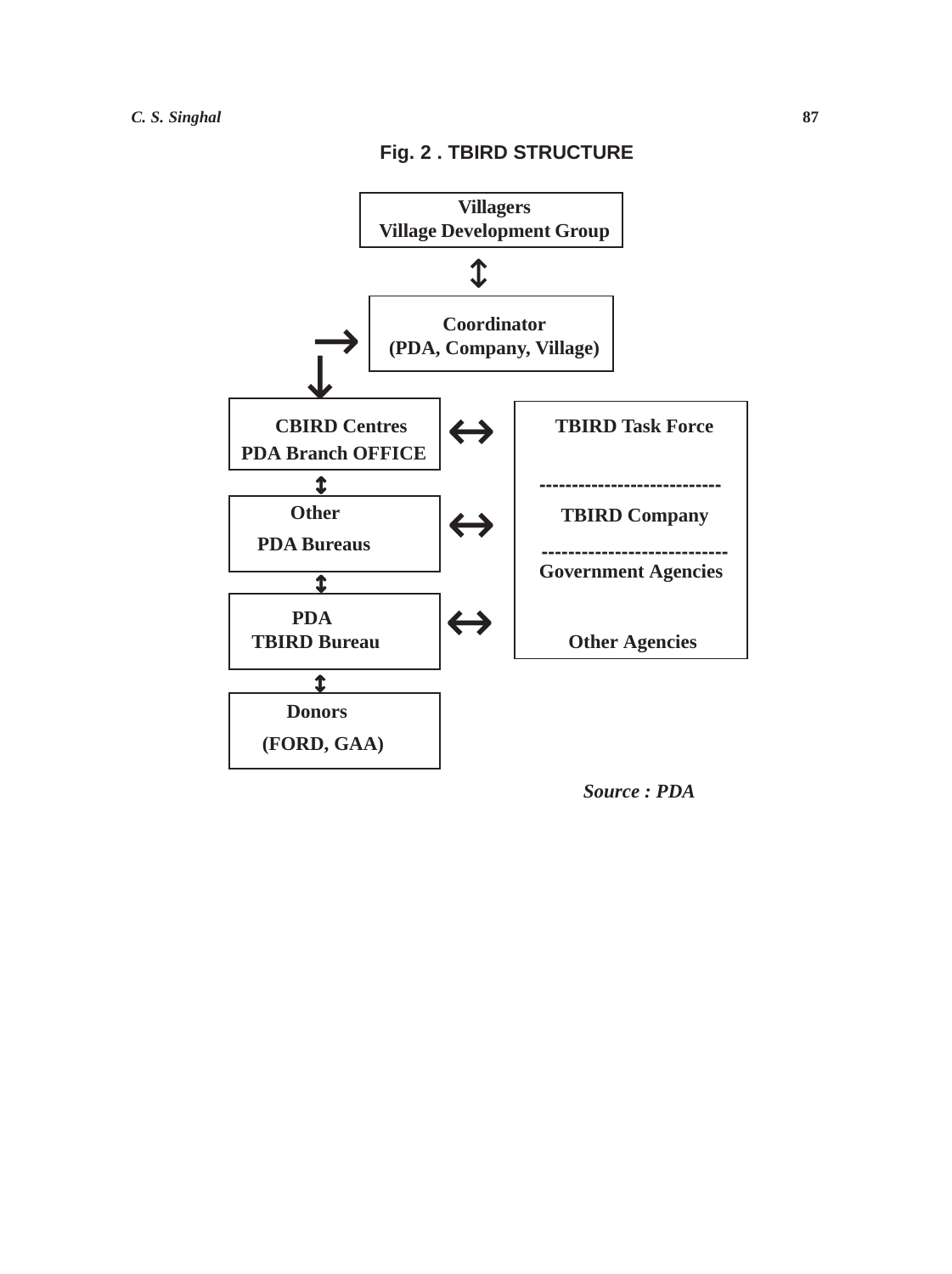commerce etc. Activities of TBIRD companies are also reported regularly in various mass media as a part of TBIRD's public relations campaign. After the contact is established and the company shows interest in the project, an appointment is made for a TBIRD presentation, usually with slides or video. To simplify and facilitate the recruitment of the company and adoption of a village, the following five step guidelines are followed :

**Step 1: TBIRD Presentation :** An introductory meeting with senior management of the company is arranged to provide an opportunity for PDAs chairman and staff to describe the challenges facing Thailand's development and need for corporate involvement. NGOs roles and PDAs efforts rural development are also explained.

**Step 2: Task Force Formation :** After the company's senior management agrees in principle to join the project, a company task force is appointed to plan and manage the company TBIRD project with close cooperation from PDA's staff. Generally, the members of task force are middle level managers from various departments, such as marketing, finance, production, personnel, public relation etc. This task force selects a target village, search for a company sponsored field coordinator and brain storm, for income generation activities.

**Step 3: Village Visit :** The initial visit to the target village is the first step towards building a bond between the company and the village. The task force and TBIRD staff meet the village headman and village committee to explain the project goals and discuss the structure of an internal organisation within the village to coordinate the company sponsored activities.

The village visit provides a first hand opportunity for the company task force to assess village needs and potential.

**Step 4 : Project Planning :** Soon after the village visit the task force starts the planning of development activities and calculating the budget requirements. Project expanses are tax deductible.

**Step 5 : Project Launch :** The tentative plan for village activities is generally discussed with the village committee before the submission of the company TBIRD project plan and budget requirement for approval by senior management. Some time ceremony is arranged to formally launch the project in the village in the presence of top management from the company, PDA and local dignitaries.

Initially, the company involvement in the village consists of activities to provide basic need requirements, such as assistance to the local school, improvement of the potable water supply etc. These activities provide immediate benefits and help to build trust between the village and the company. Later on when the company task force understands the needs and potential of the village, the activities may concentrate on income generation. Initial efforts are providing revolving fund for productive enterprises, usually agricultural or handicraft projects. Some enterprises have even developed into a village industry.

TBIRD staff, as well as CBIRD centre staff, provides continuous assistance to the company through all stages of project. All TBIRD companies are kept informed by a newsletter. The TBIRD project and TBIRD companies have received much publicity from numerous articles in newspaper and magazines, radio and television interviews.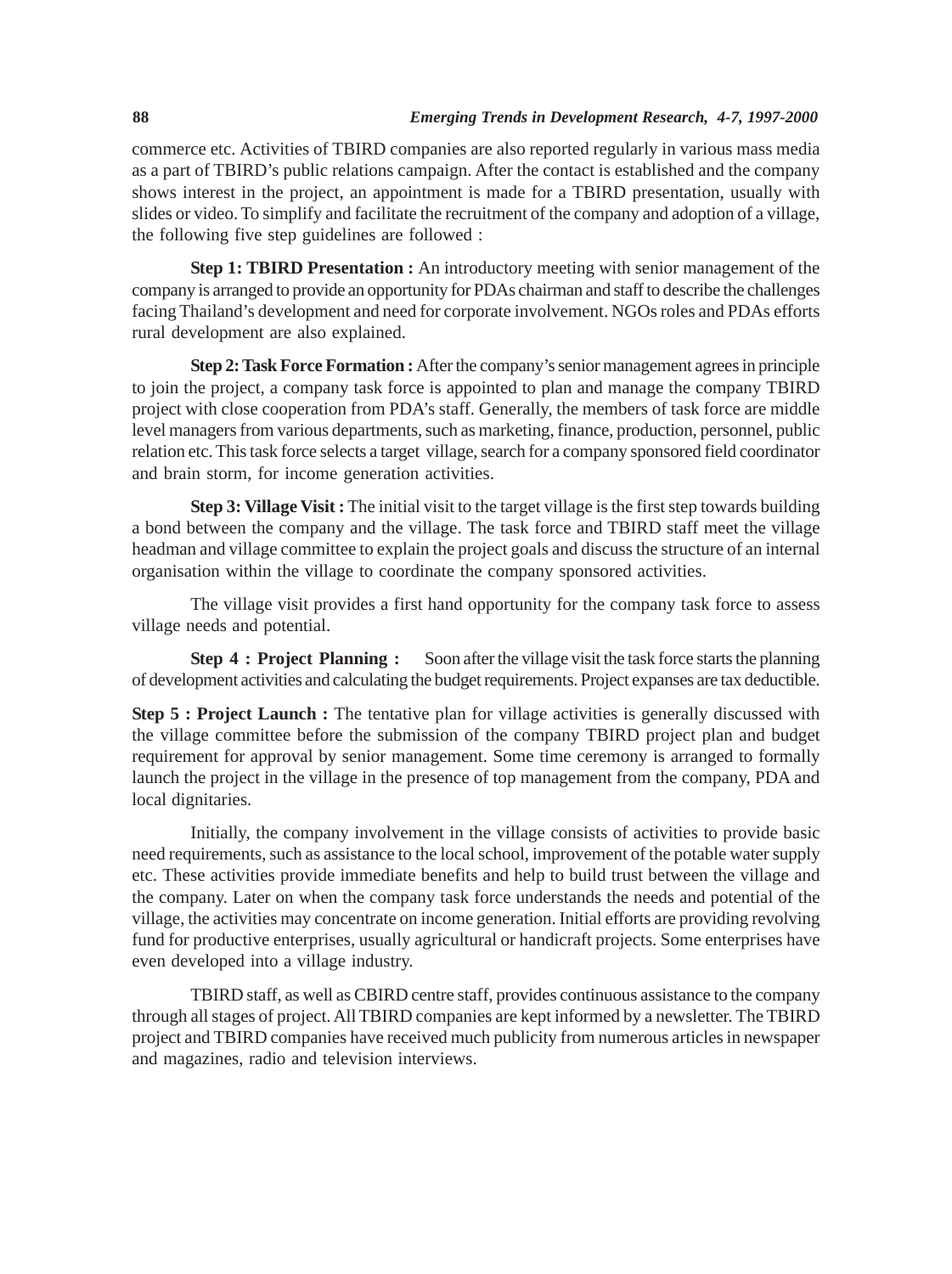#### *C. S. Singhal* **89**

The Ministry of Industry and the Ministry of Commerce are also involved in TBIRD type activities. The Ministry of Industry is using TBIRD concept in the "Industry for Rural Development" project and has reported 67 projects started in 120 villages in 55 province.

The Ford Foundation provided grant for PDA in 1990 to implement a pilot TBIRD project. At present 41 Companies have joined TBIRD project and launched village activities in more than 55 villages in Thailand.

In 1993 an impact analysis of 10 TBIRD Companies conducted with the assistance of Ford Foundation. Preliminary results of the study indicated that in the early stage of each TBIRD Company's project, the financial returns to villagers may not be very high but the company's liability to leverage resources to in developing the village is usually quite high. Available data shows that TBIRD impact in target village is definitely on the positive side. Villagers begin to learn practical business skills and continue to develop understanding of more difficult skills such as marketing.

In view of new economic policy in India emphasis is given to privatization at the same time there has been several efforts to involve industries in rural development through NGOs like income tax exemption under 36A to industries for contribution to NGOs to take up programme for rural poor.

The TBIRD experience should be studied further to involve large number of industries and NGOs in implementation of programme for rural development in India.

#### **Company News:**

**Case 1 :** Economic forest in Dong Luang just recently, the Bangkok Insurance Public Co., Ltd. task force led by Mr. Supamonkol Sukhakanya visited their project at Ban Nong Kong and Ban Huey Lao, Dong Luang Distract, Mukdhan Province and brought with them many fruit tree stocks to be planted in these villages. Some of the fruit trees were sweet tamarinds, jackfruit, mangoes and coconut. The fruit tree demonstration project was established in anticipation of a new tourist spot situated near the villages. It is hoped that in the future, villagers will be able to earn income from selling fruits and souvenirs to tourists.

In addition to the establishment of a tree demonstration plot the task force had meetings with villagers to find ways to solve the villager's in Nong Kong (Kong) and Huey Lao should have no water shortage problem during the dry season.

## **Case2 : Mobile Help cut Farmer's Production Costs**

After several months of drought for villagers in Bon Donwai inn Nang Rong, Buri Ram rain finally came in July. Farmers were busy again ploughing and preparing seedbed for seedlings the way they have done for generations. On July 20, 1993 Mobile Oil Thailand Co. Ltd., gave support to the fertilizers fund for the second year. This fund greatly reduced the time and cost of acquiring fertilisers for the paddy fields. The villagers with the help of a team from Mobile organised a fertilisers user group and ordered fertilisers in bulk quantities, thus reducing both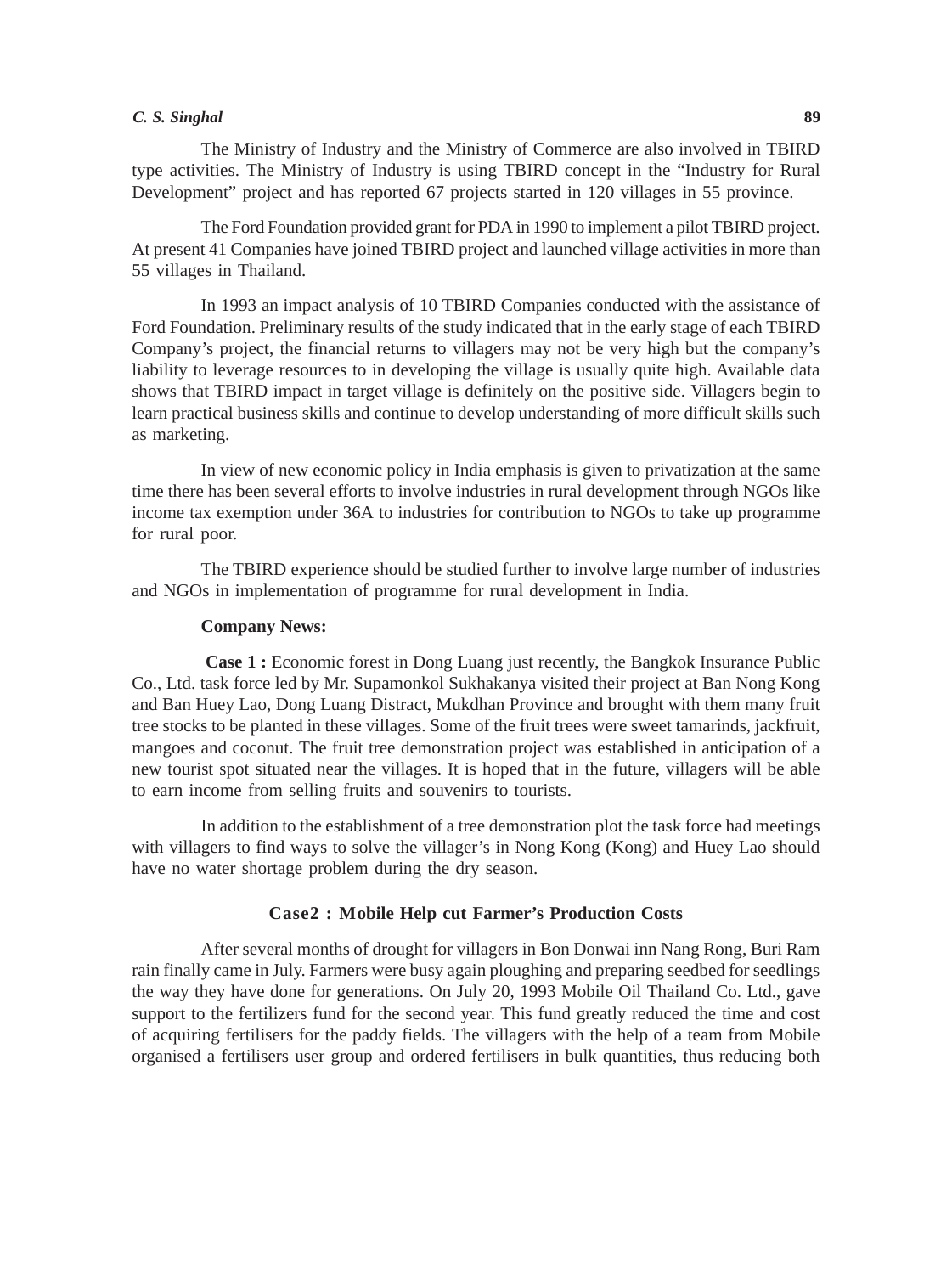the cost of the fertilizers and of transportation as they were able to buy directly from the wholesaler, saving both time and money that could be used for other income generating activities.

## **References**

Chutikul, Kavi 1994: *The Thai Business Initiative in Rural Development*, PDA, Bangkok, Unpublished Article.

Population and Community Development Association (PDA), *The Thai Business Initiative in Rural Development*, Bangkok. Published Brochure.

*TBIRD News*, (A publication of the Population and Community Development Association, Vol. 3, No. 11., May-August, 1993), Bangkok, Thailand.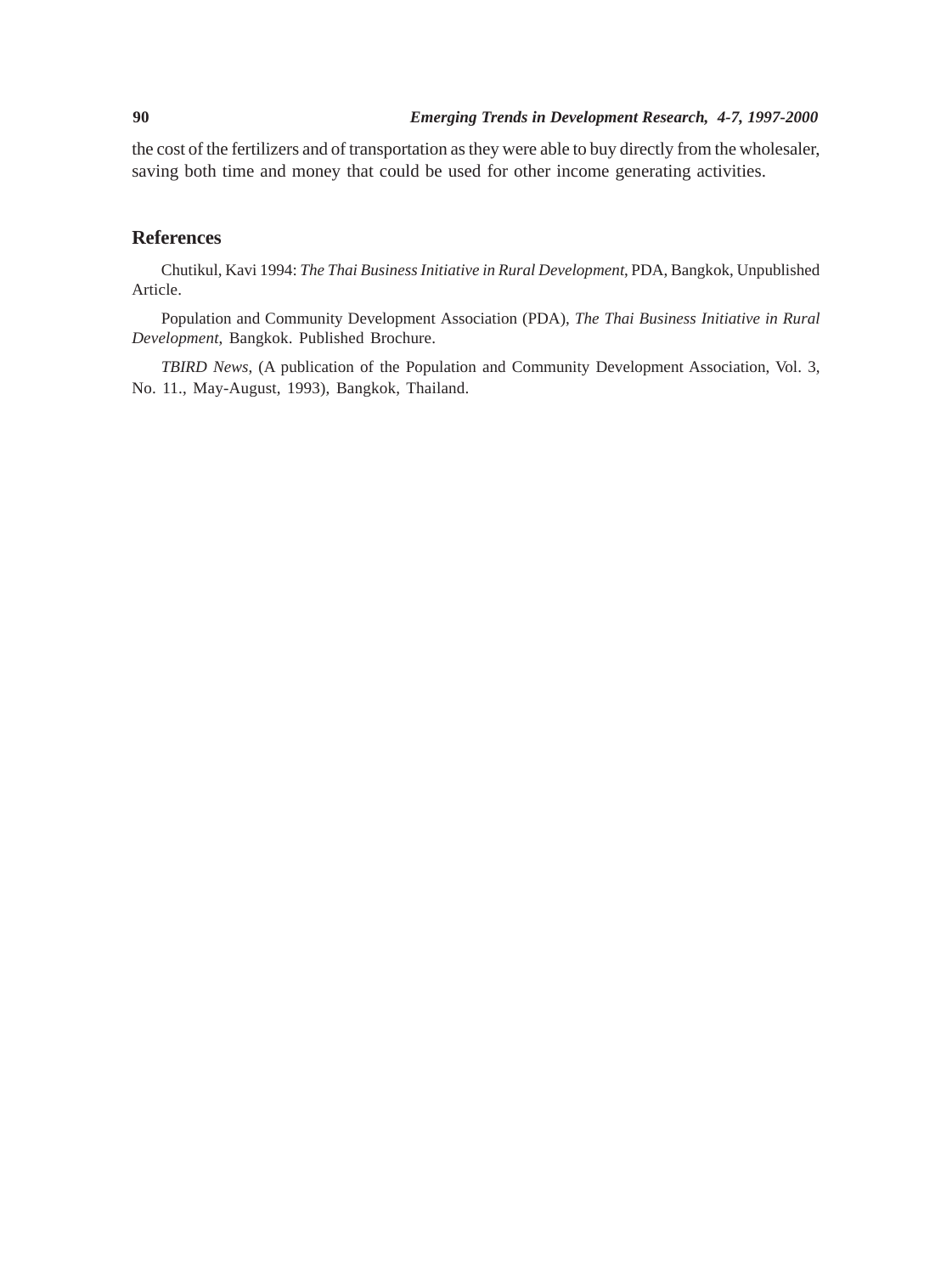# **Implementation of IRDP in North Eastern Region of India : An Assessment of Investment Size**

# **Shankar Chatterjee**

**T**he half yearly report, of the Fourth Round of Concurrent Evaluation of IRDP carried out during September 1992 – August 1993 by the Ministry of Rural Areas and Employment, Government of India, has been published recently. It is evident from the Report that only 14.81 per cent of the total 'old' beneficiaries could cross the poverty line of Rs.11,000. The word "old" beneficiary has been defined as "A beneficiary family who was assisted/provided assets during January–December 1989 or given subsequent doses of assistance to cross the poverty line constituted old beneficiary family." That is, all old beneficiaries were covered during Seventh Plan period or after that. However, performance of IRDP in many of the States is poor as the figure did not touch even two digits. The only state which has done fairly well by achieving more than 50 per cent figure includes Punjab. It is indeed a laudable achievement for Punjab because even during the turmoil period, the state has done exceptionally well in implementation of IRDP. The statewise achievement about percentage of IRDP beneficiaries crossing the poverty line of Rs.11,000 may be seen from Table-1.

It is evident from the Table that in the states of North East viz., Arunachal Pradesh, Assam, Manipur, Meghalaya, Mizoram, Nagaland and Tripura, IRDP could not make much dent in eradication of poverty. For example in Arunachal Pradesh, Manipur and Nagaland, the percentages are 0.00, 1.74 and 1.67 and 1.67 respectively which are far below than the national average. Moreover, Arunachal Pradesh is the only state in the country with a dismal performance of nil result. The state of North east which could do some progress is Mizoram as the state average with 15.22 per cent is slightly more than the national average. The poor performance of IRDP in general and North East in particular raises he question why its performance is like this. So in this paper an attempt is made to analyse made whether substantial investment was made or not. Because it is known to all that if investment is not enough than it is difficult to earn expected level of income. To get an idea about the size of investment following data have been taken into consideration i) Incremental Capital Output Ratio ( ICOR ); ii) Initial Income of the Beneficiaries ; iii) Poverty line income which in turn helps to identify income gap given the value of initial income.

*Dr. Shankar Chatterjee is Assistant Director Centre for Micro Planning, National Institute of Rural Development, Hyderabad-500030 (INDIA)*

> *Emerging Trends in Development Research Vol. 4-7, 1997-2000, 91-96*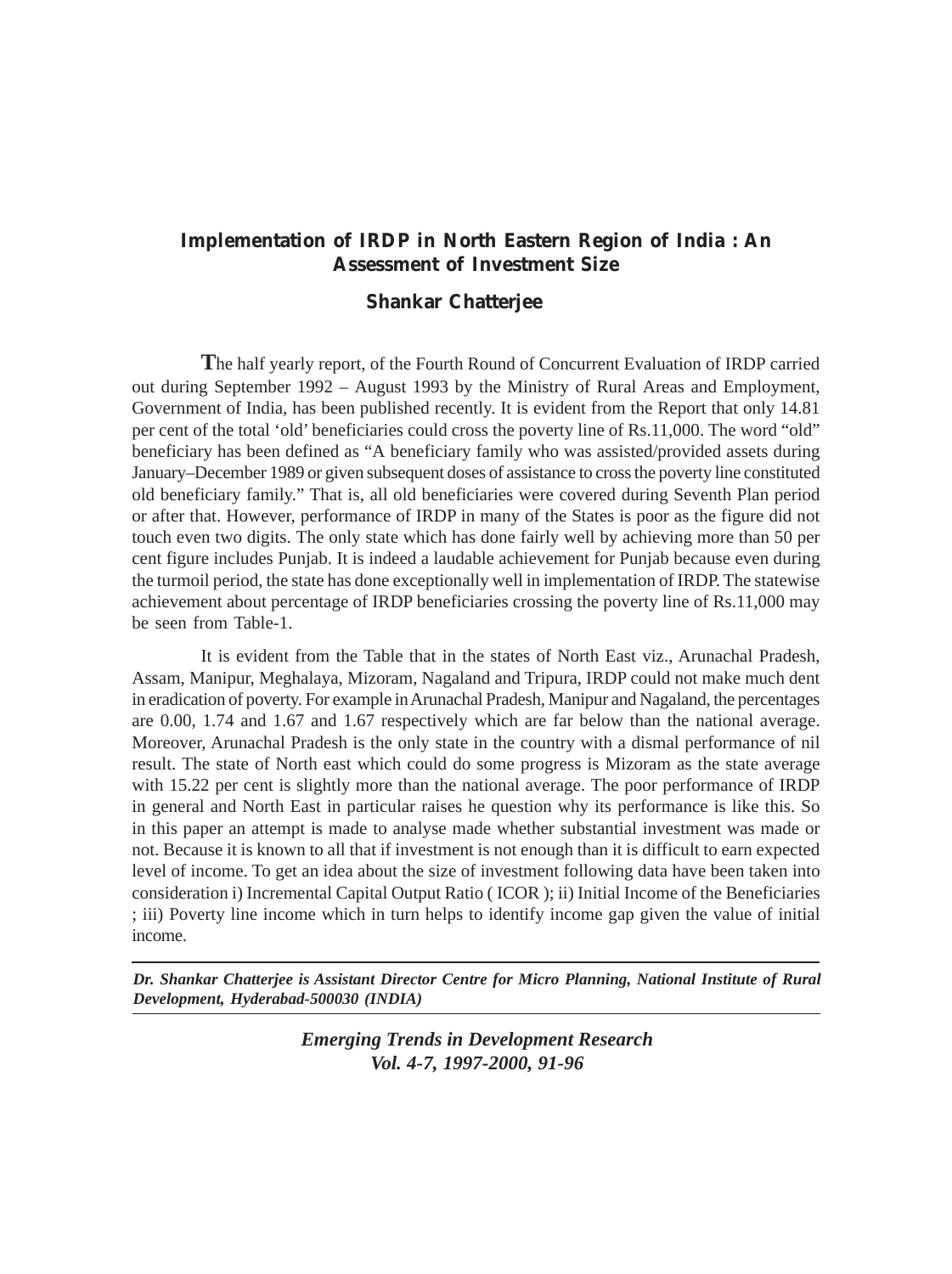| Sl. No.          | State / U.T.         | Poverty line of |
|------------------|----------------------|-----------------|
|                  |                      | Rs. $11,000$ /- |
| 1.               | Andhra Pradesh       | 26.79           |
| 2.               | Arunachal Pradesh    | 00.00           |
| 3.               | Assam                | 12.14           |
| $\overline{4}$ . | <b>Bihar</b>         | 16.53           |
| 5.               | Goa                  | 17.50           |
| 6                | Gujarat              | 02.00           |
| 7.               | Haryana              | 06.34           |
| 8.               | Himachal Pradesh     | 16.88           |
| 9.               | Jammu & Kashmir      | 21.29           |
| 10.              | Karnataka            | 10.50           |
| 11.              | Kerala               | 05.65           |
| 12.              | Madhya Pradesh       | 07.66           |
| 13.              | Maharastra           | 21.02           |
| 14.              | Manipur              | 01.74           |
| 15.              | Meghalaya            | 10.00           |
| 16.              | Mizoram              | 15.22           |
| 17.              | Nagaland             | 01.69           |
| 18.              | Orissa               | 07.19           |
| 19.              | Punjab               | 53.46           |
| 20.              | Rajasthan            | 10.14           |
| 21.              | Tamil Nadu           | 05.88           |
| 22.              | Tripura              | 05.97           |
| 23.              | <b>Uttar Pradesh</b> | 24.74           |
| 24.              | West Bengal          | 28.02           |
| 25.              | A. and N. Islands    | 02.08           |
| 26.              | Chandigarh           | 05.53           |
| 27.              | Daman & Dau          | 10.00           |
| 28.              | Lakshadweep          | 45.00           |
| 29.              | Pandicherry          | 33.33           |
|                  | <b>ALL INDIA</b>     | 14.81           |

**Table– 1** : **Old Beneficiary Families Crossing the Poverty Line**

**Sources** : Concurrent Evaluation of IRDP (September 1992 – February 1993), Ministry of Rural Areas and Employment, Government of India, March 1995.

**(Percentage cases)**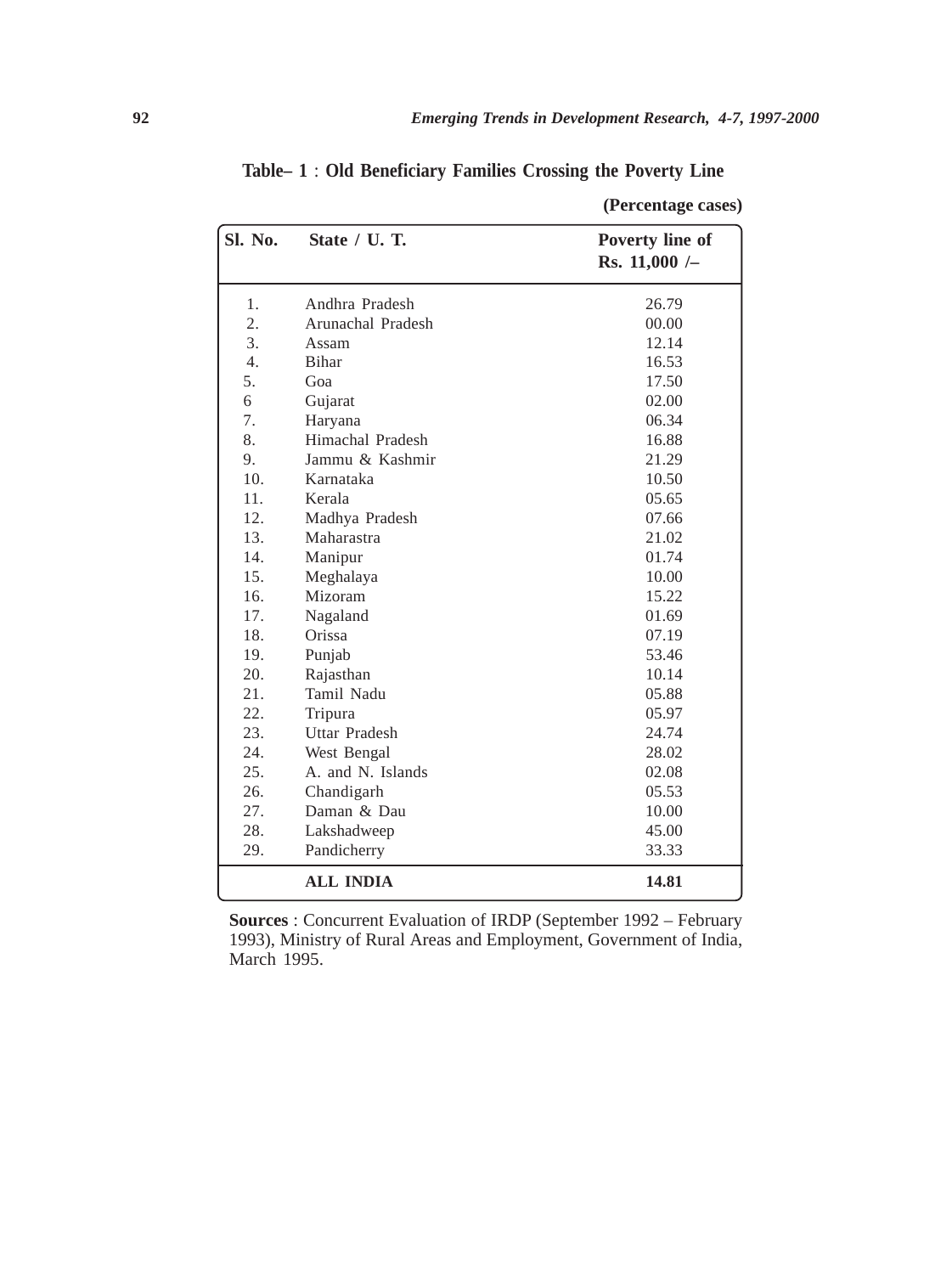#### *S. Chatterjee* **87**

#### **Objectives and Data Source**

In this paper an attempt is made to study the minimum size of investment required to cross the poverty line income once the values of ICOR and income gap are known.

The source of data for data for this study is the published report (Half Yearly) of the Concurrent Evaluation of IRDP, carried out during (September 1992 – February 1993) by the Ministry of Rural Areas and Employment, Government of India published in March, 1995.

#### **Major Findings**

During Seventh Plan period, Incremental Capital Output Ratio ( ICOR ) for IRDP beneficiaries has been assumed as  $2.7<sup>1</sup>$  So, this ratio may be considered in this paper for the analysis as all the "old" IRDP beneficiaries were given assistance during Seventh Plan period or thereafter.

Regarding base line income of the beneficiaries, the Report has mentioned the income range before getting of IRDP assistance which is presented in Table 2.

| SI.<br>No. | <b>State</b>         | Distribution of Families According to Annual Family<br>Income (Rs.) |           |           |            |  |
|------------|----------------------|---------------------------------------------------------------------|-----------|-----------|------------|--|
|            |                      | $0 - 4000$                                                          | 4001-6000 | 6001-8500 | 8501-11000 |  |
| 1.         | Arunachal<br>Pradesh | 88.33                                                               | 11.67     | 00.00     | 00.00      |  |
| 2.         | Assam                | 77.58                                                               | 21.03     | 01.25     | 00.14      |  |
| 3.         | Manipur              | 35.65                                                               | 63.04     | 01.30     | 00.00      |  |
| 4.         | Meghalaya            | 77.16                                                               | 22.34     | 00.51     | 00.00      |  |
| 5.         | Mizoram              | 25.00                                                               | 49.00     | 21.00     | 05.00      |  |
| 6.         | Nagaland             | 80.00                                                               | 19.58     | 00.42     | 00.00      |  |
| 7.         | Tripura              | 46.67                                                               | 53.33     | 00.00     | 00.00      |  |
|            | <b>ALL INDIA</b>     | 77.00                                                               | 21.11     | 01.63     | 00.26      |  |

**Table – 2 : An Income of the Assisted Families Before IRDP**

**(Percent)**

**Source** : Concurrent Evaluation of IRDP, (September 1992 – February 1993), Ministry of Rural Areas and Employment, Government of India.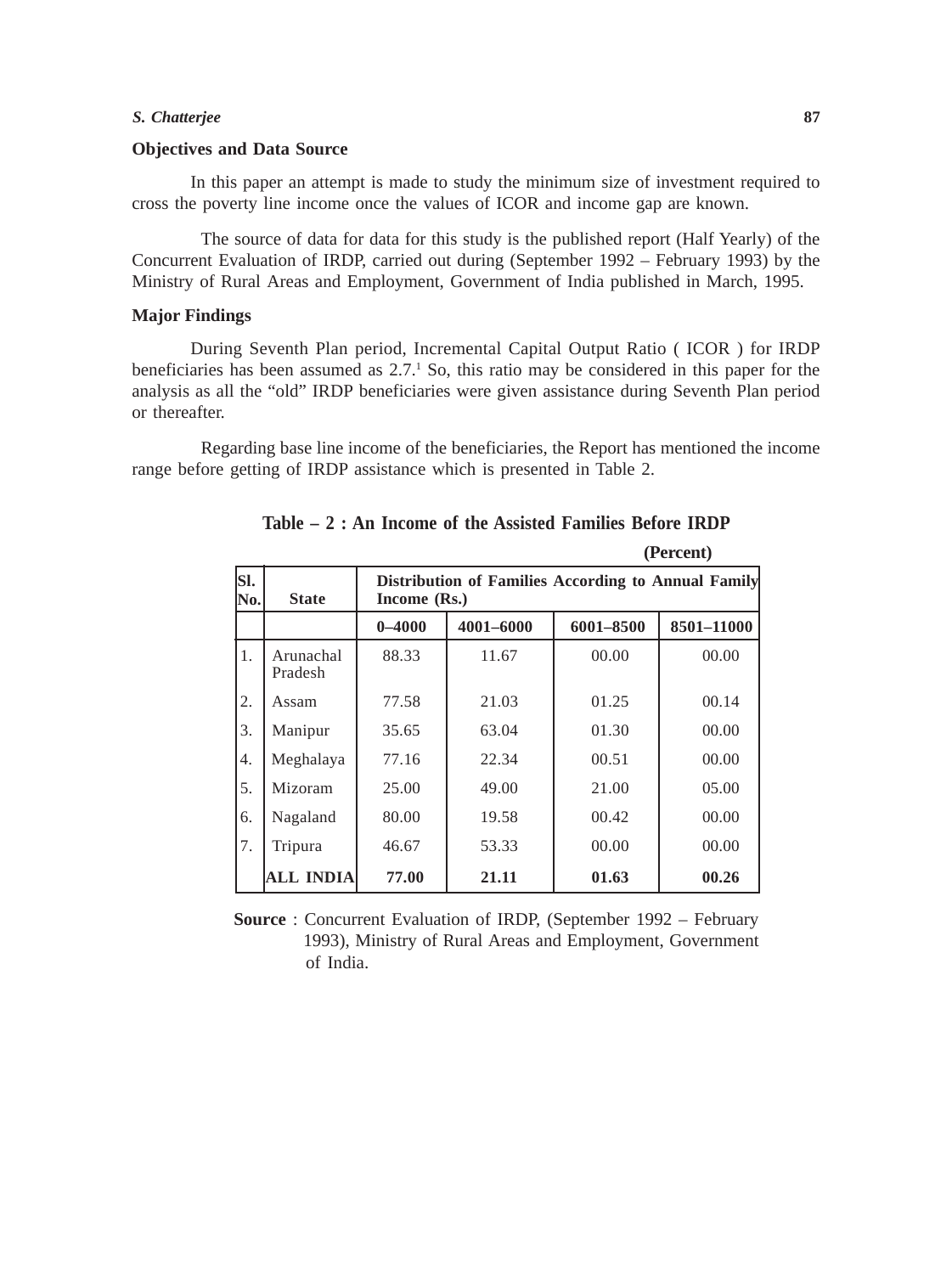It is evident from the Table - 2 that most of the beneficiaries are in the income range of Rs. 0 – 4000 and Rs.4001-6000. Only in Mizoram, 21 per cent beneficiaries are in the income bracket of Rs.6001–8500. Since, most of the beneficiaries are in the range of Rs.0 – 4000 and Rs.4001– 6000 so for the sake of analysis, particularly to find out incomegap, we can calculate mid value of the range and upper value of the range as shown below :

|               | Income Range (Rs.) Midvalue of the the Range (Rs.) | Upper limit of Range $(Rs.)$ |
|---------------|----------------------------------------------------|------------------------------|
| $0 - 4000$    | 2000                                               | 4000                         |
| $4001 - 6000$ | 5000                                               | 6000                         |

Now income gap may be calculated by substracting midvalues of the range and upper limits of the ranges from the poverty line of Rs. 11, 000 (Table 3).

|                         |                                    | <b>Income Gap</b>                    |                                      |
|-------------------------|------------------------------------|--------------------------------------|--------------------------------------|
| Midvalue of<br>theRange | <b>Upper limit</b><br>of the Range | $(Rs.11,000 -$<br>values of<br>col.1 | $(Rs.11,000 -$<br>values of<br>col.2 |
| (1)                     | (2)                                | (3)                                  | (4)                                  |
| 2000                    | 4000                               | 9000                                 | 7000                                 |
| 5000                    | 6000                               | 6000                                 | 5000                                 |

**Table– 3 : Income Gap of the Beneficiaries (Rs.)**

**Table – 4 : Minimum Size of Investment Required to Cross the Poverty Line**

|      | Income Gap (Rs.) | <b>ICOR</b> | Minimum Investment required to<br>Cross poverty line (Rs.) |           |
|------|------------------|-------------|------------------------------------------------------------|-----------|
|      |                  |             | $(1)$ X $(3)$                                              | (2) X (3) |
| (1)  | (2)              | (3)         | (4)                                                        | (5)       |
| 9000 | 7000             | 2.7         | 24,300                                                     | 18,900    |
| 6000 | 5000             | 2.7         | 16,200                                                     | 13,500    |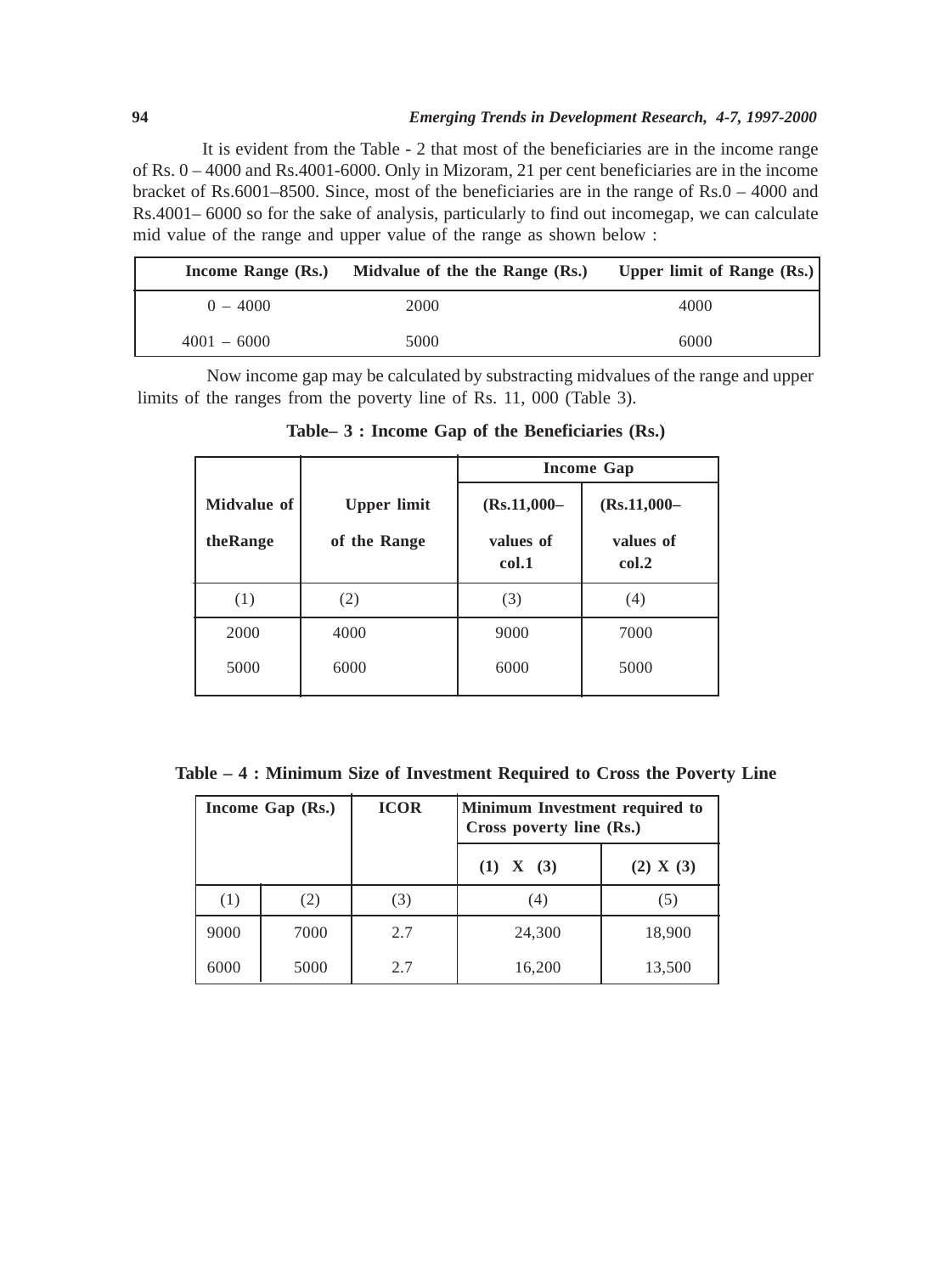#### *S. Chatterjee* **95**

The Table reveals that to earn additional income of Rs.9000 minimum investment should be Rs.24,300. Similarly, for earning of Rs.7,000, size of investment should be Rs.18,900. The investments should be Rs.16,200 and Rs.13,500 for fetching additional income of Rs.6,000 and Rs.5,000 respectively.It is evident from the Table that more the income gap more should be the size of investment. That is, size of investment is directly proportional to the income gap. Against the backdrop we can have a look about the size of investment for IRDP beneficiaries. Incidentally, the Report evinces the sector-wise investment for IRDP beneficiaries (Table 5).

| SI.<br>No. | <b>State</b>      | <b>Primary</b><br><b>Sector Sector Sector</b> | <b>Secondary</b> | <b>Tertiary</b> |
|------------|-------------------|-----------------------------------------------|------------------|-----------------|
| 1.         | Arunachal Pradesh | 4337                                          | 2981             | 4972            |
| 2.         | Assam             | 7809                                          | 6140             | 7404            |
| 3.         | Manipur           | 5745                                          | 3024             | 5095            |
| 4.         | Meghalaya         | 9213                                          | 9613             | 8605            |
| 5.         | Mizoram           | 4225                                          | 4011             | 3143            |
| 6.         | Nagaland          | 9161                                          | 0000             | 6500            |
| 7.         | Tripura           | 5721                                          | 4257             | 7055            |
|            | <b>ALL INDIA</b>  | 7268                                          | 6307             | 7613            |

**Table – 5 : Per Family Investment ( Subsidy ± Credit) (Rs.)**

A thorough look into the Table 4 and Table 5 reveals that size of investment was less than that of required level of investment. In Arunachal Pradesh less than Rupees Three Thousand was given to the beneficiaries that too under secondary sector. It is known to everyone that North East is backward from infrastructural point of view. With poor infrastructure as well as low level of investment the beneficiaries cannot be expected to get good return from the schemes. Therefore, it is suggested that in order to determine size of investment, ICOR should be taken into consideration. Although in this paper overall ICOR of 2.7 has been considered but ICOR should be calculated for different type of schemes vis-a-vis state-wise also and accordingly size of investment should be determined.

Secondly, a through study of backward and forward linkages is sine qua non for viability of the schemes. So implementing authority should look into this aspect before grounding of the scheme.

Thirdly, in our country it is found that in every plan period, different income levels are taken into considerations for measuring of poverty. For example, during Sixth Plan, the income criterion was Rs.3500 (Annual Family Income) which was enhanced to Rs.6400 during Seventh Plan and further enhancement of Rs.11,000 was made in Eighth Plan. Under the circumstances it is difficult to assess the income gap. Therefore, in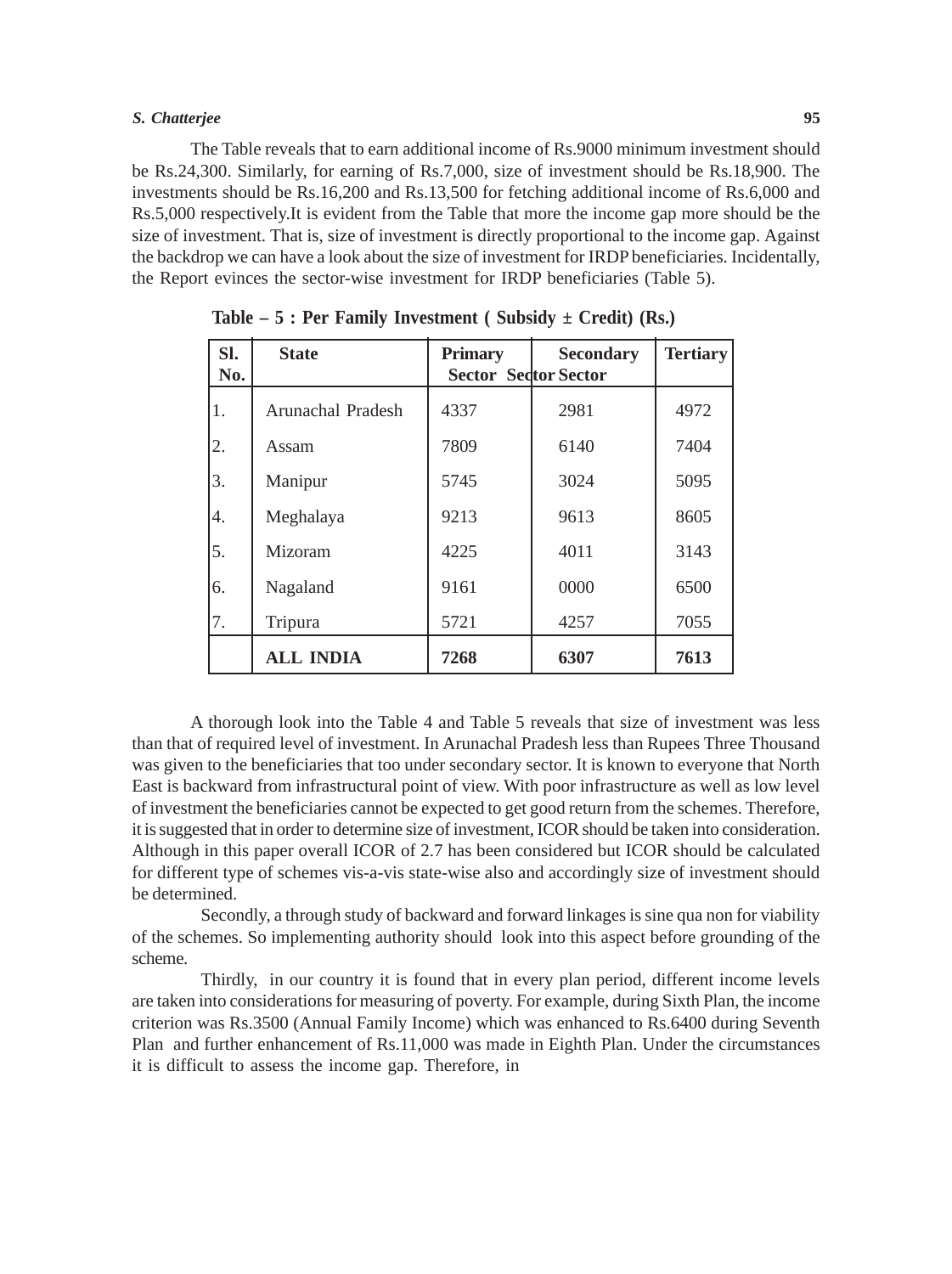future prospective plan should be prepared for determining of poverty and accordingly size of investment should be decided.

*Note: This is the revised version of the paper presented to 29th Annual International Regional Science Conference held, at Delhi School of Economics, Department of Geography, University of Delhi, January 31 – February 2, 1997. The author is grateful to Dr. S. Rajakutty, Director (CME), NIRD, Hyderabad for his suggestions in course of writing of this paper. The views expressed here are those of the author not that of the Institute where he is working.*

## **References**

Khanna Inderjit 1990: "IRDP – Strategy for Self Employment opportunities", *Journal of Rural Development*, Vol.9, January, No.1.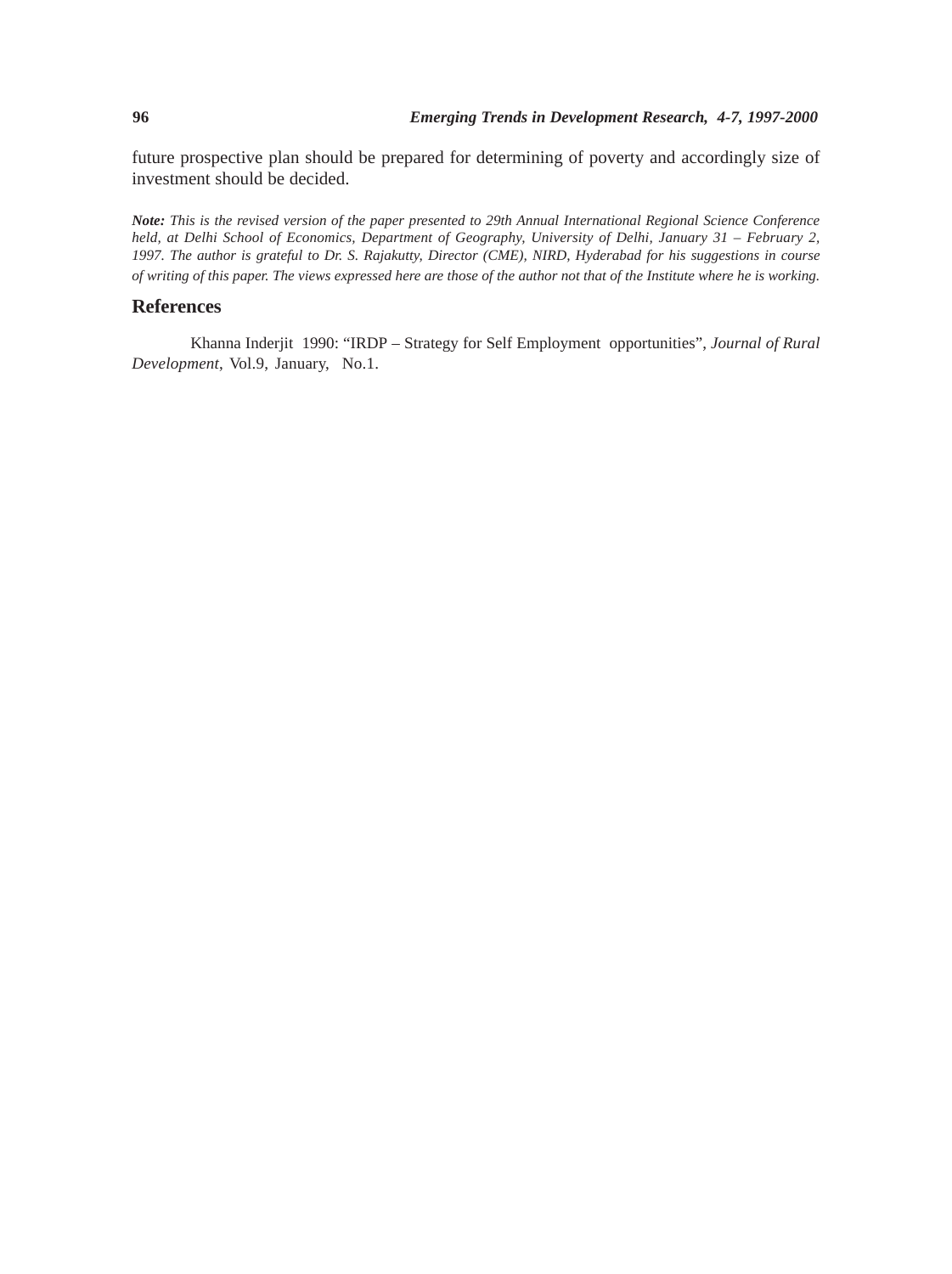# **Dynamics of Agrarian Relations and Social Structure in Uttar Pradesh**

# **Arvind Chauhan**

**T**he British Colonial rule had created class-relations in Indian agriculture. These class relations have been found in both Zamindari as well as ryotwari sort of land tenure. Walter C. Neal (1979: 3-4), a historian has put forward an argument that it is land tenure (system) which is important, not land. An attempt has been made to study or trace this land tenure system in a historical perspective. Neal seems to have taken socio-cultural perspective into consideration when he differentiates Indian land tenure system with European and African ones (1979: 4-5). He again distinguishes precisely between what he calls it an English idea of **estate** and the Indian idea of **mahal, accepting** the latter to be closer to the idea of a village (Neal 1979: 5-6). Mahalwari system of land tenure was an improvement made over the earlier existing Zamindari system of Calcutta Presidency. Mahalwari system existed and was operated on in the area today known as Uttar Pradesh. Mentioning typically about Indian society Walter C. Neal argues his case for what he calls it "land is to rule" which includes " land is to own" (Neal 1979: 6-7).

Uttar Pradesh, as it is known today was known as the United Provinces of Agra and Oudh during the British rule. It is possible to work out the two different nature an types of agrarian relations in these two areas. The differences are tried to be worked out on the basis of agrarian social structure(s) and units composing it. It is being argued that despite some similarities (like both were the creations of the British rulers to fulfill their colonial interests), there were some structural differences which to some extent are reflected into the differences between the eastern and the western part of Utter Pradesh.

## **1. Significance of the East-West Divide in the History of Uttar Pradesh**

There have been some efforts to examine the agrarian conditions in Oudh and Agra. A few such attempts could be referred here. The endeavours of B.H. Baden-Powell (1974), Thomas R. Matcalf (1969), Asiya Siddiqui (1973), Majid Hayat Siddiqui (1978), Waler C. Neal (1979), Daniel Thorner (1976), Eric Stokes (1980), A.R. Desai (1976), Elizabeth Witcombe (1971) need a special mention. An attempt has been made to examine and then construct the agrarian social structure. These works of some historians would provide us the setting in which the present agrarian

*Arvind Chauhan is Reader in Sociology, Barkatullah University, Bhopal- 462024 (INDIA)*

**Emerging Trends in Development Research Vol. 4-7, 1997-2000, 97-109**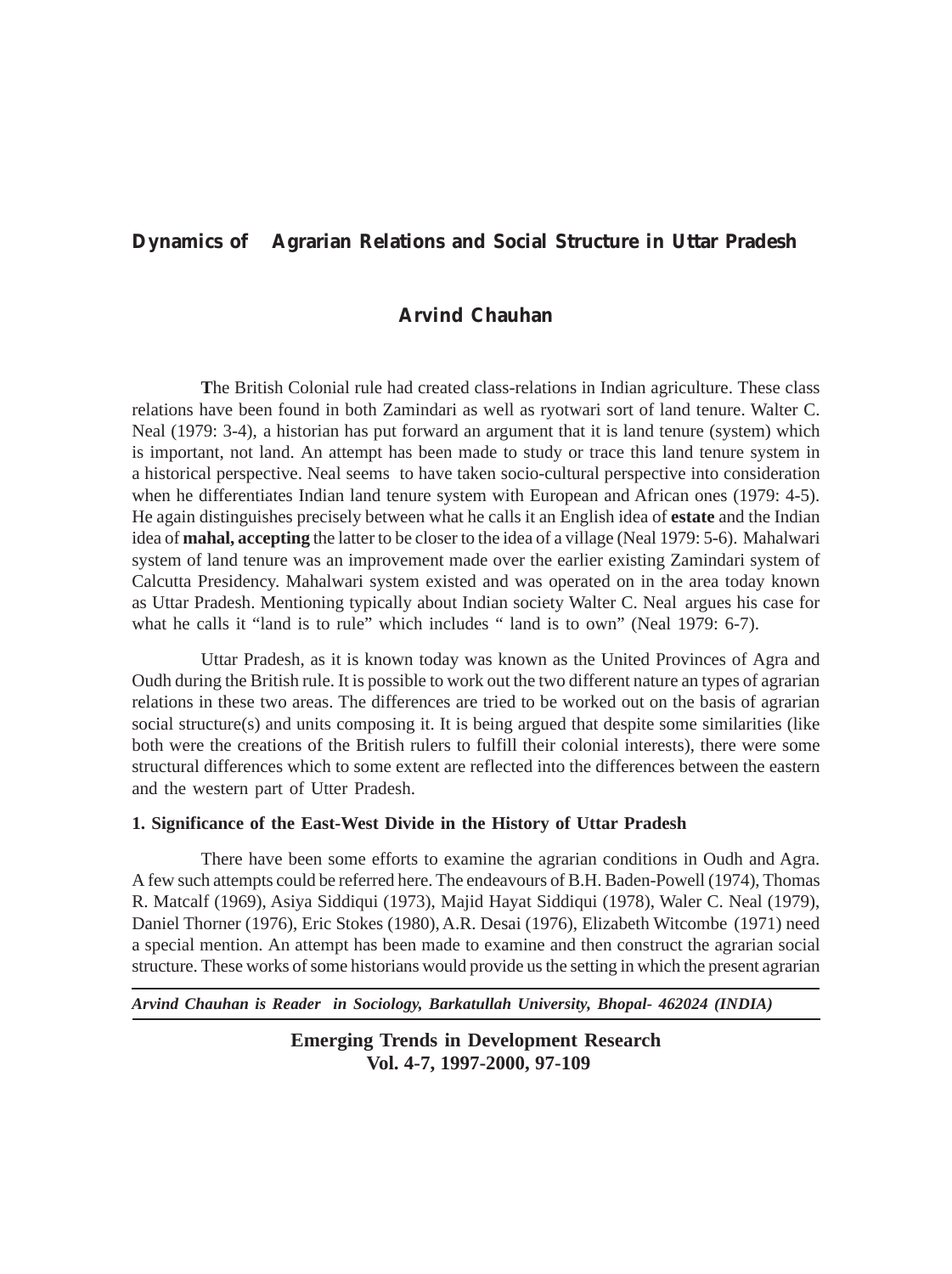conditionsd would be examined. It is being argued here that it would be possible then to relate the agrarian social structure of the British period with the one reflected in the later sociological writings of A.R.Desai (1978),D.N. Majumder (1958), Yogendra Singh (1958), B.S. Cohn (1956), P.C. Joshi (1976), Rajendra Singh (1978) and a few others.

The history of agrarian social structure and of agrarian conditions could be traced in various writings of B.H. Baden-Powell (1972,1974). His writings are basically descriptive in nature, attempt to cover almost every then existing or even rarely existing category of the agrarian social structure. He has written too much from the point of view of land revenue officials and on the basis of their records. For any work on agrarian relations, at best his writings could be utilised to provide data rather than its analysis and interpretations. Baden-Powell (1974) attempts to establish the relationship between what he calls it 'historical science' and 'statistics'. Although it is not possible to agree with his notion of class simply because it means a particular way of classification, but his attempts to include every possible category into the scheme make it almost exhaustive. Any attempt to trace the history of agrarian relations could get benefits from his writings. He has traced the advance of the Aryan race in the northern part of India dominated by the Dravidian culture (1972: 116). The Rajput caste was thus confined to the upper part of India including plains of the Ganges upto Bihar(Baden-Powell 1972: 116). According to B.H. Baden-Powell (1972:104) the population of the Ganges Plains - Ganges Doab upto Oudh and further still upto Bihar and Bengal included what he calls it Aryan and mixed Aryan races. Apart from Aryan immigration, their relationship to land, their notions of property in land have also been dealt with carefully. In general the works by B.H. Baden-Powell (1972: 202) could be used in two ways. One to construct the agrarian social structure of India by using the modern aids like computers. It could be attempted to construct the agrarian social structure of India in a historical perspective. Computers and the modern aids could serve a great deal of carry on researches in the areas of what could be called as 'macro sociology. Two, Baden-Powell's writings could be used to trace out the historicity of the phenomenon in a under examination. Methodologically, Baden-Powell's work could serve as an important source to trace the history of the phenomenon in a particular region or place. For example, the nature and types of village settlements in Oudh for higher as well as lower castes could be traced (Baden-Powell 1972: 71-72) In Oudh, villages were not a collection of several houses constructed together but they were constructed near agricultural fields and each generation had tried to build houses around the main house. The construction of houses at the fields and their extension by the next generations provide certain new insights and help in understanding the phenomenon under examination with little more clarity. Similarly the process of village building in the North Western Provinces could also be referred to (Baden-Powell 1972 : 70-71). Here the main characteristic of village formation had been 'fission of the family groups' as he call it. Apart from the works B.H. Baden-Powell two more scholars from history need to mention here. Asiya Siddiqui (1973) has attempted to construct the agrarian conditions in Oudh for the period between 1819–1833. Her attempt has been based upon the examination of historical materials. Another scholar Majid Hayat Siddiqui (1978) has also tried to construct the agrarian social structure of Oudh for the time period between 1850–1870. While both of these scholars have based their writings on the critical examination of the historical records, the questions raised by Majid Hayat Siddiqui seem to be more closer to the sociological ones in comparison to the work by Asiya Siddiqui.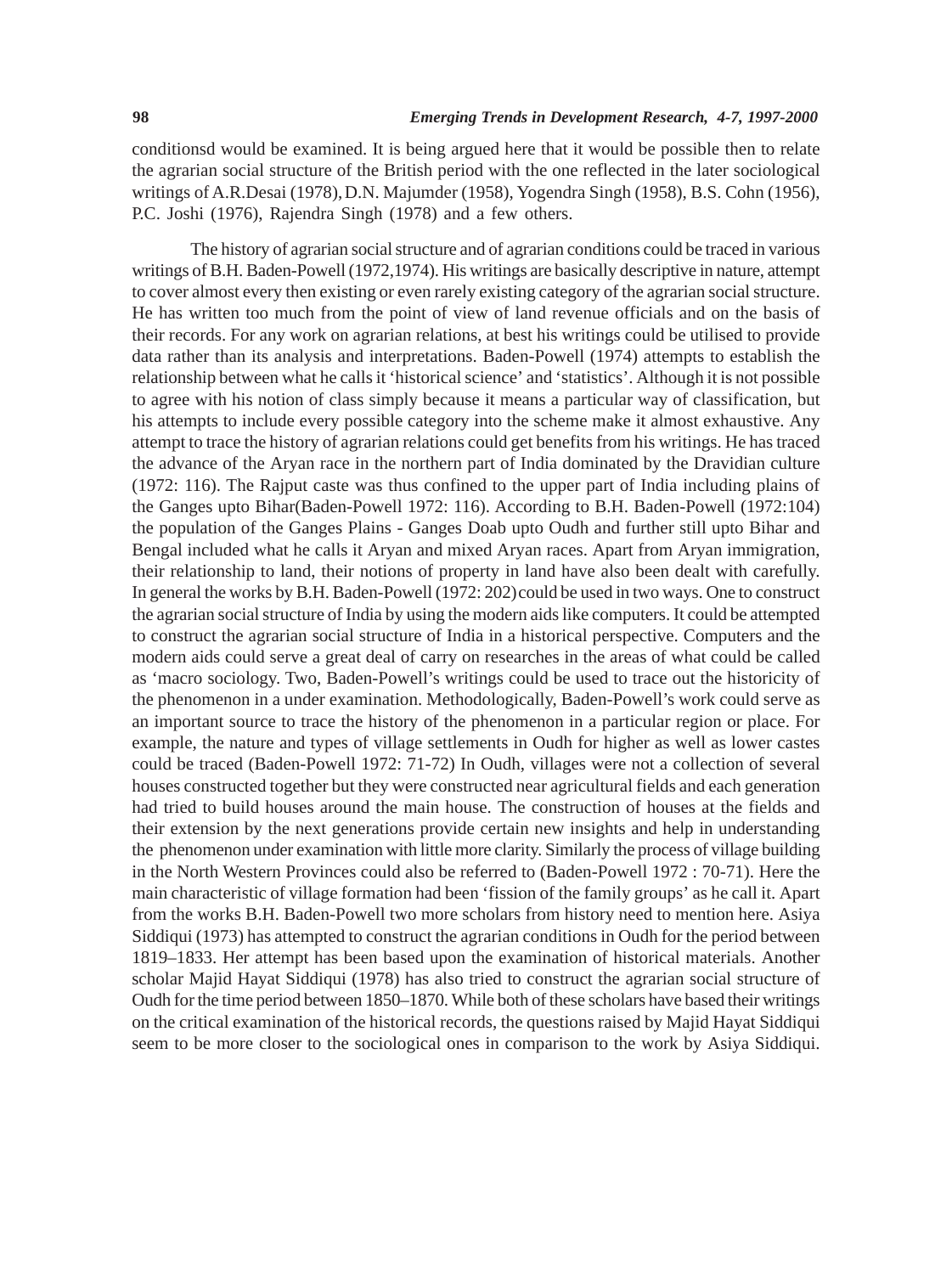#### *Arvind Chauhan* **99**

The transformation of Raja (King) into landlord during the British rule has been examined by Thomas R. Matcalf(1979). The previous rulers of Oudh who were known as taluqudars were successful in retaining the power during the British rule. A careful reading of the writings of B.H. Baden-Powell reveals that at the first instance the Britishers had tried to wither away the taluqdars but then realised their mistake and established them as mere intermediaries between actual cultivators and themselves. The previous rulers of Oudh were merely reduced to the status of landlords. The dynamics of change in agrarian conditions have been examined by Majid Hayat Siddiqui. He has refereed to six-fold classification of the agrarian social structure in Oudh like :  $(i)$  Taluqdars, (ii) Zamindars, (iii) Pukhatadars (under proprietors), (iv) Occupancy tenants, (v) Tenants at will and (vi) Agricultural labourers (Siddiqui 1978: 24). It has been argued by Majid Hayat Siddiqui that in 1857 Taluqdars who had fought with the British rulers were reduced to mere landlords and zamindars struggled for the status of under-proprietors. Virtually the much of the resultants of this war of 1857 had been settled around 1880 when each category of the agrarian social structure was able to identify and locate its place in it. Moreover, the most notable change had been the decline in the power of zamindars. However, the entire process of change along with the six-fold classification could be meaningfully reduced to the following three categories. (i) Landlords, (ii) Tenants and (iii) Agricultural labours.<sup>1</sup> From writings it appears that since the distinction between 'Sir' & Khudkasht'concerns with different sorts of landlords it is not of much importance. 'Sir' being the inferior right in land than 'Khudkasht' from landlord's point of view. It could have not been taken back from tenants if they had cultivated it for the last twelve continuous years.

The most significant departure from this trend had been witnessed in the North Western Province or what is today known as the Western part of Uttar Pradesh. The most important phenomenon had been the more egalitarian nature of the agrarian social structure in the N.W.P than in Oudh. Perhaps the most important insights could be drawn from the works of Eric Stokes (1980). Who had seen the process of declirse of the big landlords and Nawabs in the N.W.P.. He has convincingly argued that beyond Aligarh almost every big landlord lost land – it had happened in Bulandshharhar, Muzaffarnagar and Saharahpur. Canal irrigation was introduced much earlier in the N.W.P. and even small piece of land had its value from the point of view of the cultivator. That is why according to Eric Strokes,<sup>2</sup> it was cultivator who did flourish. From sociological point of view there emerged yet another category to be known as owner cultivator, canal irrigation increased the quality of land and production, owner-cultivator even on small piece of land did better. This new category of owner-cultivator seems to be very near or almost equivalent to the Marxist category known as peasant proprietor. According to Eric Strokes, "the most dangerous enemy of the great landlord was the small cultivating landlord who here (in the N.W.P.) was the Jat peasant proprietor" (1980: 218). Jat peasant proprietors were spread in the areas neareby Agra, Aligarh, Bulandshahar, Mathura, Meerut, Muzaffarnagar and in some parts of what is today known as Haryana and Punjab. At the level of conceptualization Eric Strokes (1980: 67-68, 237-239) points out that in any classification of peasantry if rich peasant is equated with the Marxist notion of 'Kulak', than it loses its scientific neutrality.3

The conceptualization of peasant proprietorship and its place in the agrarian social structure needs a fresh examination. Marxist scholars like A.R. Desai (1976) have refuted the very existence of the peasant-proprietor. A.R. Desai has attempted to interpret the question of the existence of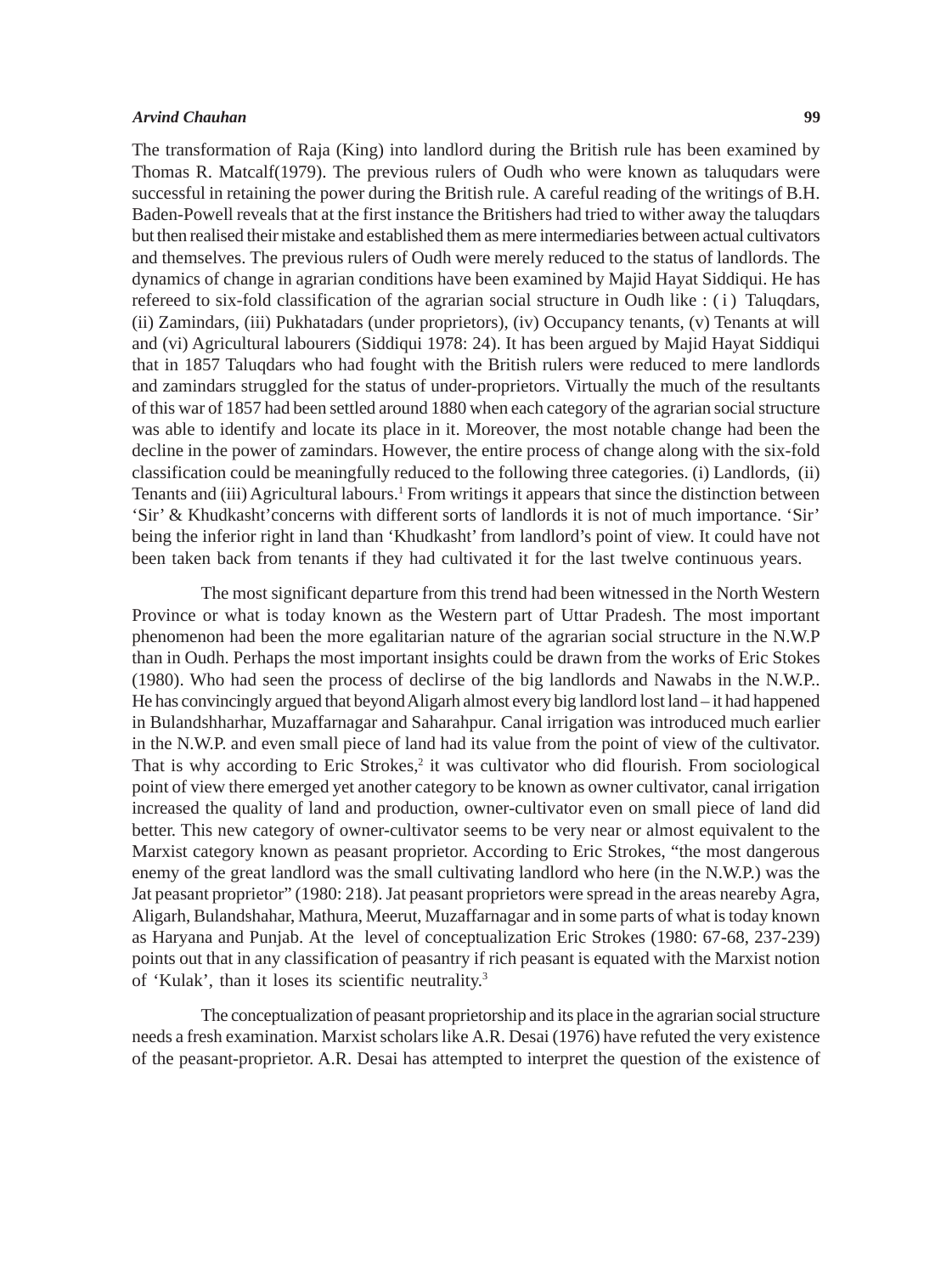peasant-proprietorship along with the traditional and orthodox Marxist theory. According to A.R.Desai (1976) this category did loose its very identity ever since it came into existence and later got divided into richer and poorer sections of rural society. But the existence of peasantproprietorship in the western part of Utter Pradesh suggests the need to enquire this phenomenon in a historical perspective. An attempt has been made to enquire into the nature, type and organic composition of the category known as peasant proprietor. The concept of peasant proprietor visa-visa its place in the agrarian social structure has been analysed elsewhere in an empirical setting in the Western Utter Pradesh.

The significance of the East-West divide in Uttar Pradesh has been the matter of historical significance. The subjugation of zamindars to taluqdars in Oudh has been referred by Elizabeth Whitcombe (1971). Whereas the more egalitarian distribution of land, canal irrigation, decline of big landlords, rise of peasant-proprietor as an important category of the agrarian social structure had been the phenomenon of the N.W.P. In the N.W.P. the following four categories emerge as comprising agrarian social structure during the British Rule : (i) Landlords, (ii) Peasant – proprietors, (iii) Tenants and (iv) Agricultural labourers.

With these important distinctions between the East-west divide of Uttar Pradesh during the British rule, an attempt could be made to understand the nature and process of change after national independence. In the following section an effort has been made to understand the changes in the agrarian question, some studies in economics and history have also been included. Villagestudies in Uttar Pradesh have been examined from agrarian point of view.

## **2. Agrarian Social Structure after Independence**

Agrarian social structure in Uttar Pradesh has been reflected through or could be constructed on the basis of documents related to the much acknowledged ZAC ( Zamindari Abolition Committee ) Report, and studies conducted by historians like Daniel Thorner who tried to examine the agrarian question from the point of view of economic history happen to be the main concern. Apart from it the construction of the agrarian social structure in Uttar Pradesh has been enriched with the contributions from the relatively new disciplines like social anthropology and sociology. Various studies conducted in rural areas of Uttar Pradesh need a different interpretation. If village studies conducted in rural areas could be said as reflecting a particular (functional) perspective, then at least the structural part of it may be retained.

Daniel Thorner (1976: 25-27) has attempted to construct the overall and a very general sort of a picture of agrarian social structure in India, Uttar Pradesh and elsewhere. His account, of the construction of agrarian social structure is based upon documents like the ZAC Report and partial field work. This notion of field work by Daniel Thorner is not to be equated with one that has been the requirement of anthropological studies. But even then efforts of Daniel Thorner are to be appreciated on the grounds that unlike earlier historians he tried to clarify what he intended to say. His contribution needs appreciation for another reason. For example , Daniel Thorner's construction of agrarian social structure of India includes the following three categories: (i) Malik, (ii) Kisan and (iii)Mazdur. (1976: 27)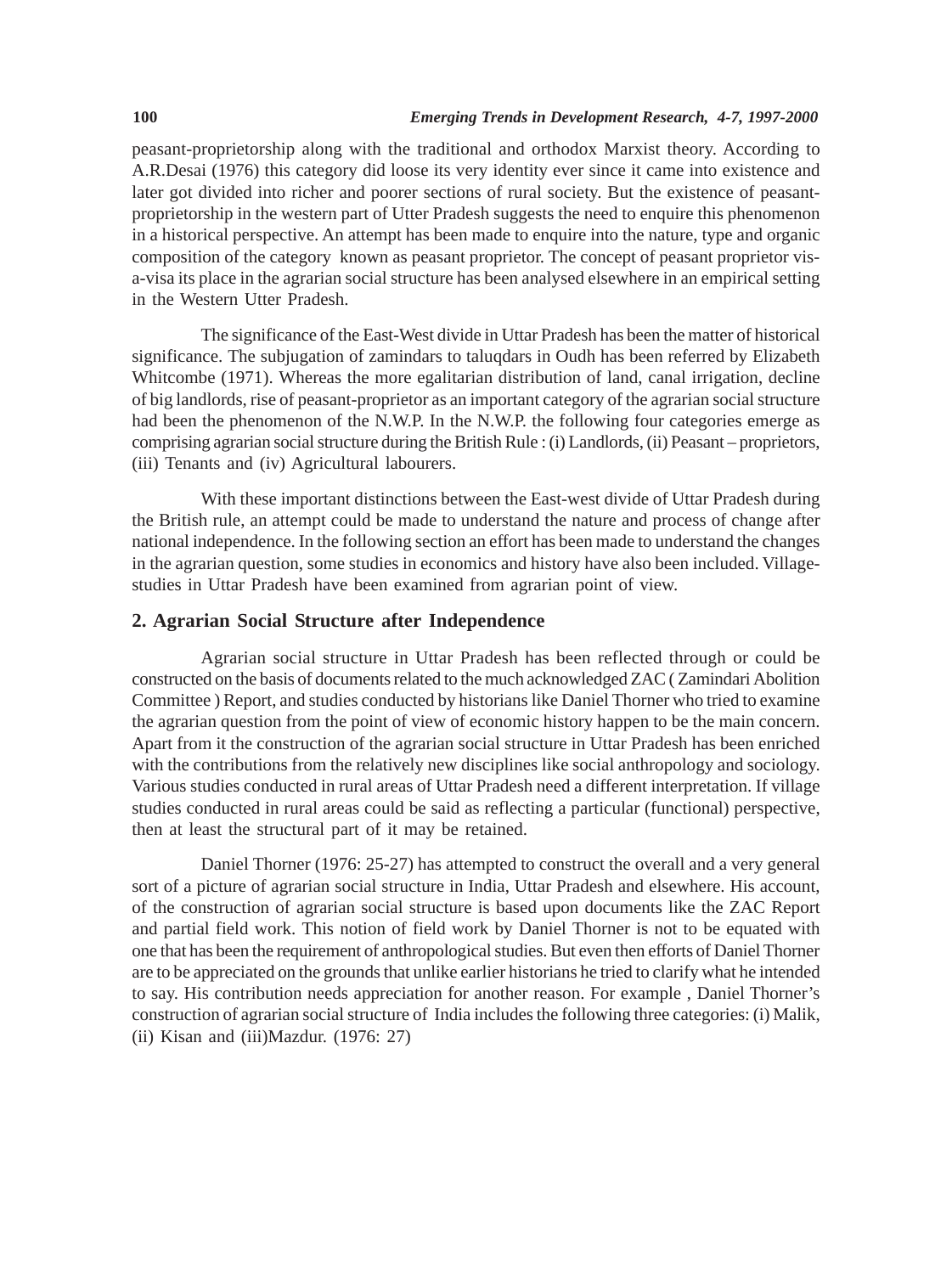#### *Arvind Chauhan* **101**

The term Malik refers to the erstwhile landlords like Zamindars of Uttar Pradesh ( including taluqdars of Oudh), Jagirdars of Rajasthan and the like. The term Kisan refers to small and middle peasants and the other term Mazdur refers to the agricultural labourers. Apart from it Daniel Thorner has also taken note of the peripheral ( although not unimportant in any sense of the term) categories like money landers and their role in Indian agriculture and that of **Patwaris** in Uttar Pradesh. Daniel Thorner was well aware of the role played by **patwaris** in Uttar Pradesh. **Patwaris** were the only available government personnel who kept land records with them. Daniel Thorner has identified a good number of misdeeds of **Patwaris.** The area in which **Patwaris** did most of the wrong doing was the transfer of land in the name of **Khudkasht** by Zamindars. The term **Khudhasht** refers to the land cultivated by zamindars themselves. Before the abolition of Zamindari system in Uttar Pradesh, zamindars virtually ruled over peasantry and artisans of the villages.

The power structure and its transformation after the abolition of the zamindari system has been analysed by Yogendra Singh (1958). According to him with the abolition of the zamindari system in Uttar Pradesh the nucleus of power structure was broken. Yogendra Singh has pointed it out that the old power structure was not replaced by a new power structure but he visualised a vacuum – like situation instead. Under the conditions when the ex-zaminders were no longer in power, the most possible logical outcome could be the emergence of new forces. The rise of the Jat peasantry in the Western U.P. and that of the Yadavas as strong peasant force in the central and the Eastern U.P. could be seen as a process which might influence the formation of a new power structure. The decline of zamindars as well as that of taluqdars have also been the important phenomenon after the national independence. Both of these processes i.e. the decline of the earlier intermediaries like **zaminders** and **taluqdars** and the emergence of new forces like the peasantry drawn from the Jats and the Yadav as could be seen as parallel processes. Moreover, the phenomenon of raise of the middle section of society could not be limited to castes like Jats and Yadavas. In fact the entire process resulting from the vacuum like situation in the rural power structure of Uttar Pradesh could lead towards the rise in the middle peasantry as a category in the overall agrarian social structure. This rise of middle peasantry might result in the rise of middle class in the rural areas of Uttar Pradesh. Some more insights could be developed from the study of the changing power structure of Uttar Pradesh conducted by Yogendra Singh (Singh, Y 1958: 711-13). His study examines the phenomenon in the six villages of Eastern U.P. Nevertheless, social anthropologists and sociologist have hardly gone beyond the study of six villages. For example, the studies of six villages were conducted by Ramkrishna Mukherjee (1958) and K.L. Sharma (1974), they had worked in the villages of Bengal and Rajasthan respectively. Although these studies treat the phenomenon at micro level, but on the other hand there had been a very few attempts to work out these things at the macro level. In a different context, however, scholars like S. C. Dube (1965) felt difficulties in working out the questions like what should constitute the Indian Culture. M.N. Srinivas (1955) provided yet another collection of village studies which could be used for the analysis of agrarian conditions. Daniel Thorner (1976: 48) has referred to certain changes in the agrarian social structure after national independence. Daniel Thorner points it out that in the villages of Uttar Pradesh some five to six families in the villages were able to construct the **pakka** houses. In the villages of Uttar pradesh where Daniel Thorner travelled these new-rich people were known as **pakkahaveliwale.** These people according to Thorner could be easily located in those villages which he had visited. Thorner has also attempted to inquire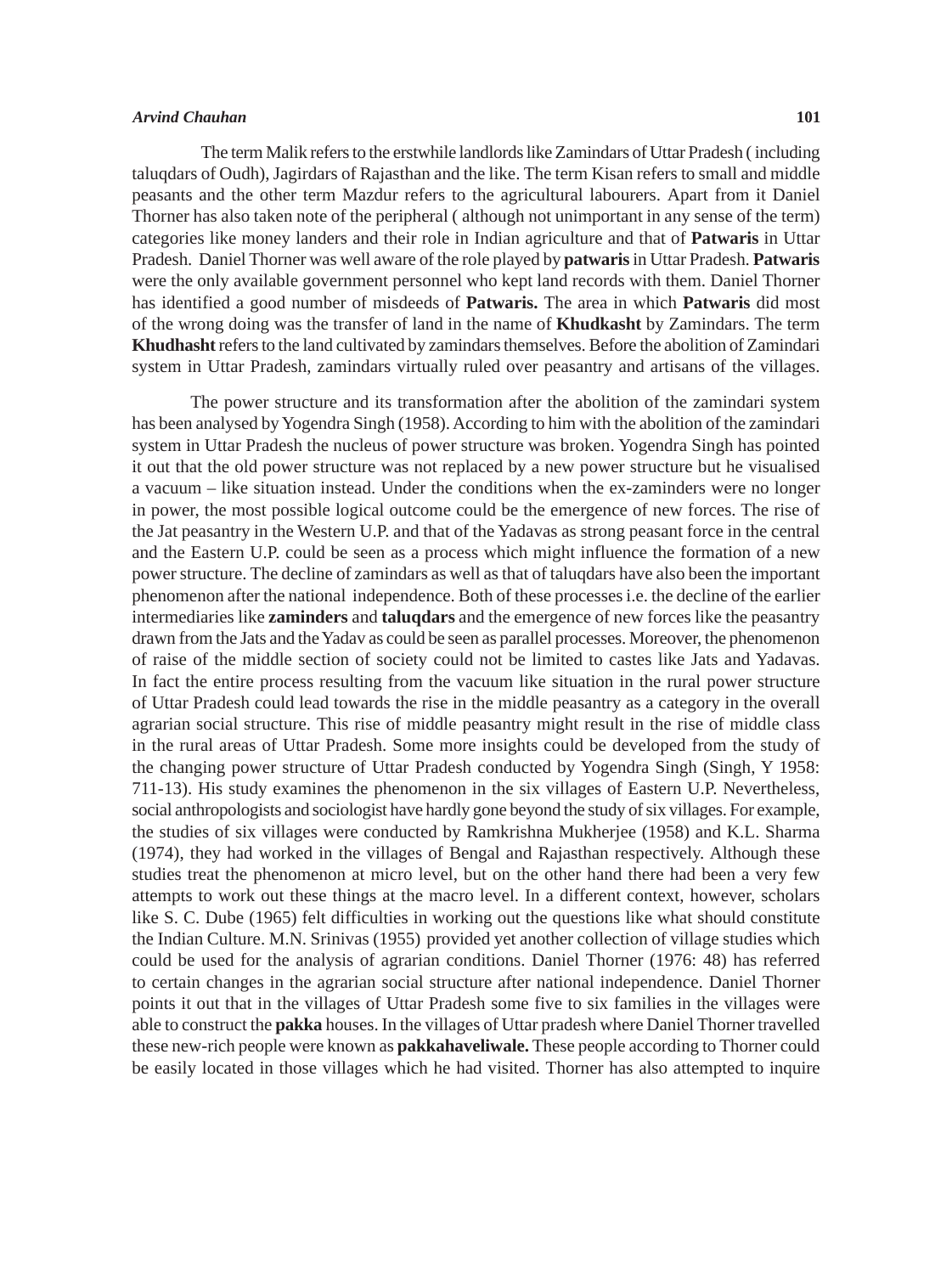into various possible reasons for the emergence of very few affluent people. According to Daniel Thorner the crisis of food grains existed in the nineteen sixties and early seventies. The crisis of food grains was more accute because of the wars Indians had to fight against Pakisthan and China. During the period of the late 1960s and early 1970s the prices of foodgrains shot up and a few who could retain some large quantity of it became the new-rich. The construction of these **pakka** houses in the villages of Uttar Pradesh was a new phenomenon and it needs an empirical examination.

Daniel Thorner (1976: 24-25) has come out with yet another sort of a classification of agrarian social structure which is based upon land tenure system. It follows like this – (i) Khudkasht / Bhumidhars, (ii) Sirdars, (iii) Asamis and (iv) Adhivasis.

Khudkasht was the most superior sort of a land tenure. This right was given to those who paid Rs.250/- p.a. or more to the state and others were given the rights of **sirdar**. If a **sirdar** could afford to pay ten times of the land revenue he could have got the rights of a **Khudkasht**. The rights of asamis were confined for non-occupancy tenants. Daniel Thorner, however, equates **adhivasis** with agricultural labourers. **Bhumidhars** had all the rights like to sell or mortgage their land where as **sirdars** were not allowed to do so, it was in fact much lower right in land in comparison to that of **Bhumidhars**. **Bhumidhars** could also utilise their land for non-agricultural purposes. After the abolition of the **Zamindari** system and by the act of 1951 the heredity tenants were given the status of **sirdars**. But it seems that in the views of Daniel Thorner nothing like revolutionary has happened for the peasantry even after the abolition of **zamindari** system.

Daniel Thorner (1976: 27) states "for the bulk of the peasantry who were classified as **sirdars**, the tenure remains substantially the same, rent remains exactly the same and the most importance new feature is that the rent is collected by government rather than by the **Zamindar**". It seems, however, important at the moment to attempt some construction of the agrarian social structure on the basis of a few village studies conducted in Uttar Pradesh.

## **3. Significance of Village Studies for the Analysis of Agrarian Social Structure in Uttar Pradesh**

In this section an attempt has been made to critically examine a few village studies conducted by sociologists. This seems necessary from another point of view. Scholars like Daniel Thorner who mentioned about villages in India and examined the agrarian question have not mentreterred toeven a single village study conducted by social anthropologists or sociologists. It amounts to a serious gap between the scholars who wish to work on and examine the agrarian question in India. Every possible effort is to be made to understand this phenomenon from the researches conducted in various disciplines like history, economics, anthropology and sociology. Apart from it, identification of the phenomenon includes one empirical exercise as well. The structural component ( part ) of Marxism has been found helpful in the identification of various categories that comprise agrarian social structure. The agrarian issues centered around caste structure could be found out with the material available in several anthropological and sociological studies.

A very illuminating study on inter-caste relations has come from D.N. Majumdar(1958) who has attempted to study and analyse what he calls it "tensions" in the relationship between different castes. His study has been based upon fieldwork conducted in a village in Uttar Pradesh.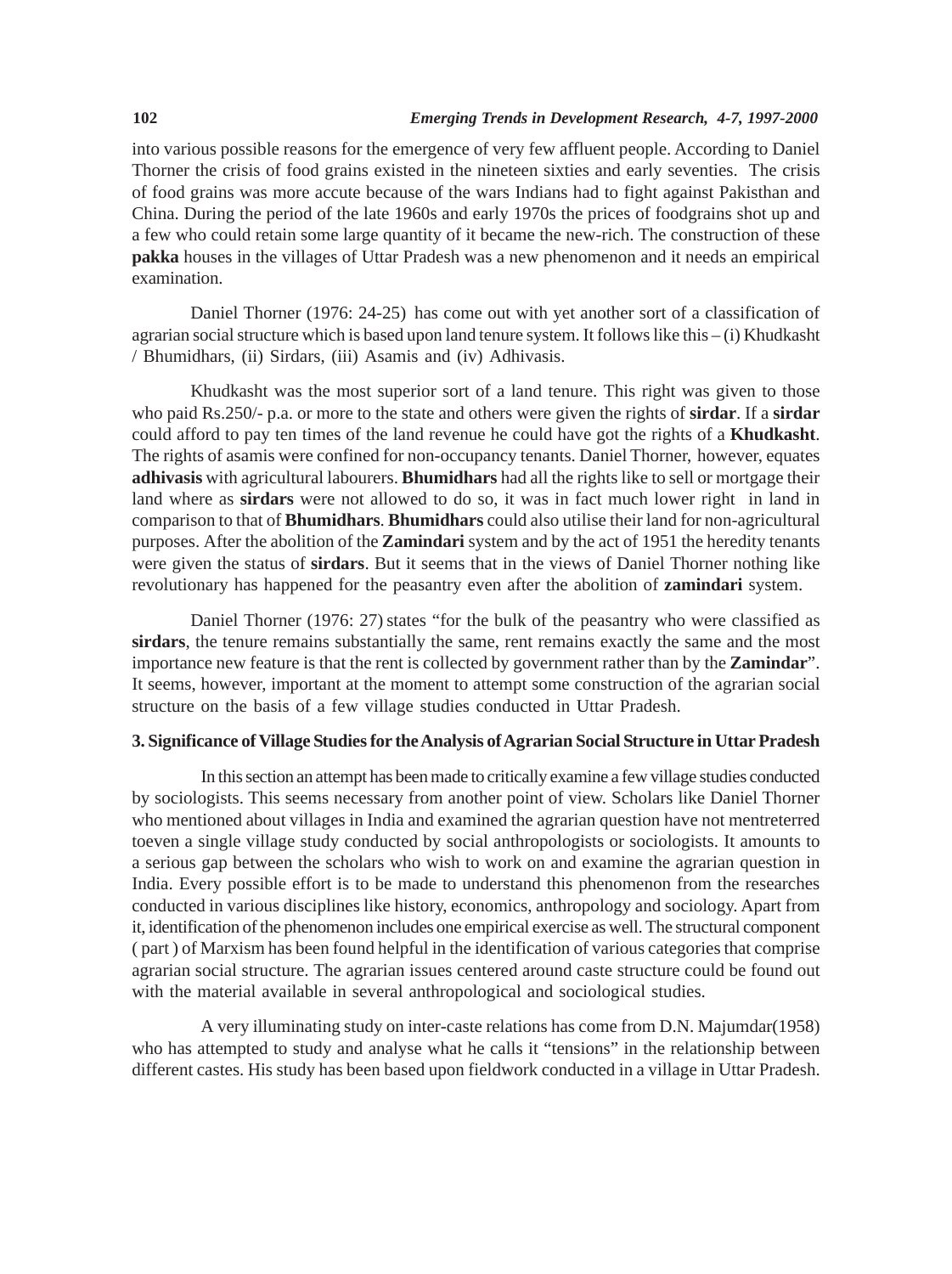#### *Arvind Chauhan* **103**

In Uttar Pradesh according to him, three different social categories basically primordial ones did hold the apex of the pyramidal social structure. These three primordial categories were Thakur, rarely a Brahmin or a Muslim ancestral family. The traditional division of labour was full of customary obligations including its stresses and strains. Loyalty and cooperation from all were thrust upon the lower castes. But his study reveals that the lower castes did not accept these conditions which were loaded with a value system typically in favour of ruling or dominant castes, but there were protests from the below(Majumdar 1958: 398). Some instances of tension and conflict, however, small in its nature and scope have attracted the attention of anthropologists. Here the academic stand of an anthropologist is very clear. On the other hand such events of small nature might not attract the attention of historians who would perhaps like to record social movements which are bigger in size and scope and have some macro-implications. But the small events of conflict are also important in the sense as they reflect the souat structure of which they are a part of. Even just after the abolition of zamindari system, the Thakurs were in a position to exercise the role of the dominant caste and they did not have much difficulty in getting the legitimacy based upon traditional grounds (Majumdar !958: 398).

D.N.Majumdar (1958: 398) points it out that the lower castes like Chamars, Pasi etc. were not inward looking and limited upto the village only but their caste association had an intervillage character. Chamars were very much dissatisfied on the conditions and grounds under which they had to do **begar** or forced labour. There are certain instances of what could be roughly referred to as feudalism. D.N.Majumdar(1958: 398-99) has referred to the issues like, to make a person of Chamar caste work for Thakurs which could result into a partial or even in some cases nonpayment of wages. D.N.Majumdar (1958 a: 354-63) has seen a change in that system of values and nature of work. He says that now ( after independence ) Chamars not only resented **begar** but also refused to work even if money was offered to them. Similarly, Chamars started taking water from the wells of the village where Thakur previously prevented them to do so. There were certain other instances of lower castes attempting to raise their social status. D.N.Majumdar mentions that Ahirs tried to stop Thakus passing from their locality during the festival of Holi but could do nothing against the armed Thakurs. Pasis who tried to improve their social status as a consequence of a pamphlet circulated among them were resented by Thakurs. Thakurs who were one time confident of Pasis are not so anymore. Thakurs in one way or another tried to win over the lower castes. Wearing of a sacred thread (Janew) by the Pasis was also resented upon by Thakurs. The instances and exact narration of these by D.N.Majumdar suggests that the traditional power structure was weakening. At this stage it could be referred once again to Yogendra Singh's work where he had pointed out that the traditional power structure was being broken as its nucleus zamindari system had got broken earlier. For our purposes Thakur-Pasi conflict or Thakur-Chamar conflict need be interpreted as agrarian questions. The rural Uttar Pradesh was divided not only along the caste lines but it was such a situation where absentee landlords ruled over the entire peasantry and agricultural labourers. Any such conflict even if it appears in the name of Thakur vs. other lower castes, could be seen and interpreted from the point of view of the agrarian question lying behind it. Primordial categories of social structure come into conflicting situations and it seems to be apparently usual and natural, but the forces lying behind them and its mechanism need some serious academic endeavours.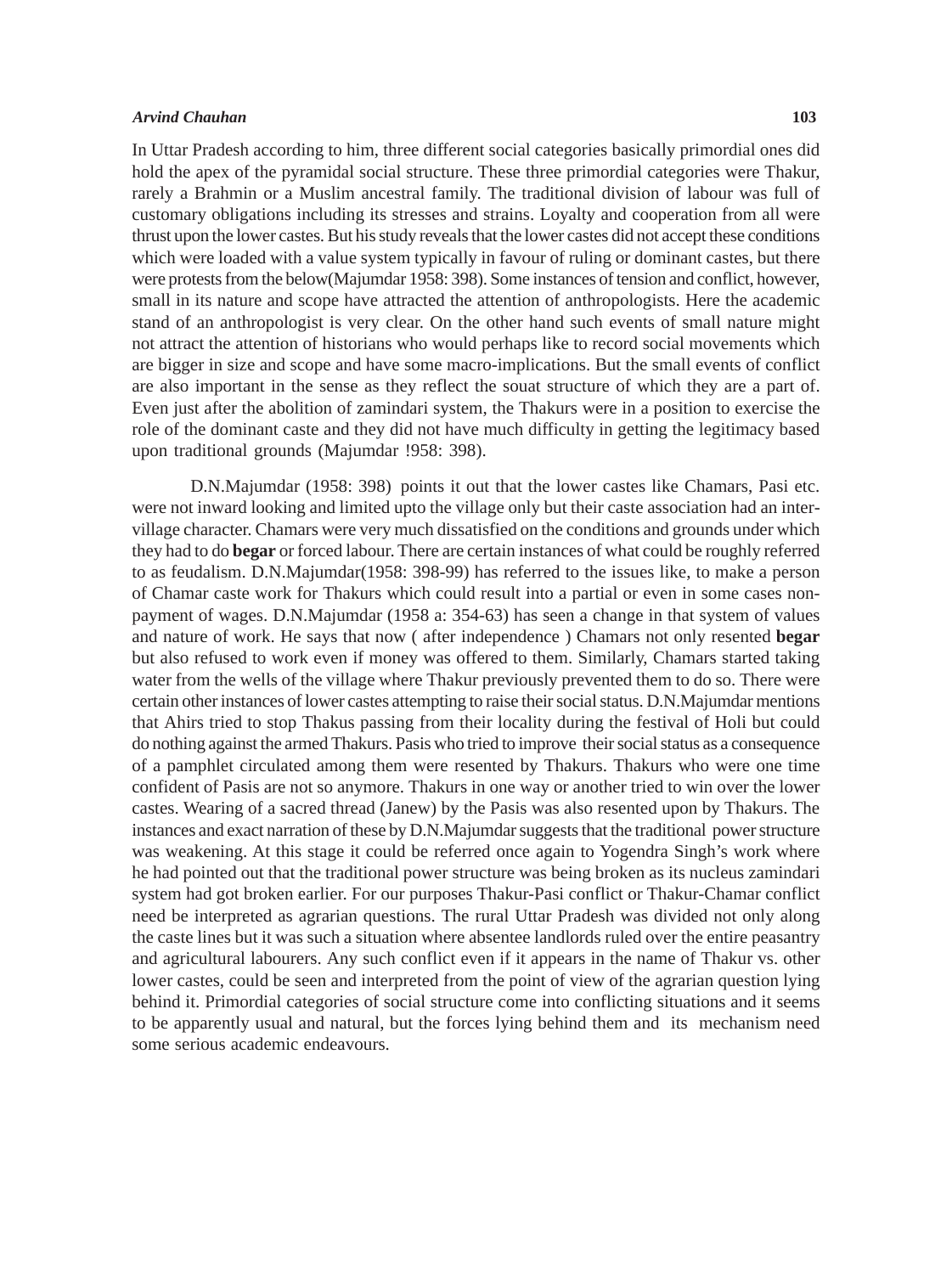#### **104** *Emerging Trends in Development Research, 4-7, 1997-2000*

Another pioneering study of caste relations has come from Bernard S. Cohn (1958 a : 354-363). It is an empirical study of a village Madhopur in the Jaunpur district of the Eastern part of Uttar Pradesh. This study too points it out that the members of the lower castes did not accept their degraded position in the social structure of the village. Bernard S. Cohn (1958 a : 356-360) has traced the political position of the particular caste Camar and attempted to trace it in the then recent history of the village. Thakurs of the village who were the absentee landlords dominated over Camars, Nonias and other lower caste people. Barnard S. Cohn (1958 a : 356) has referred to the weaking of traditional modes of influence among the Thakurs of the village, their caste association lost control over the Rajputs in case they had shifted to the urban areas. But on the other hand the organisation and influence of the caste council of Camars got streng thened.When U.P. Panchayati Raj Act of 1947 was passed the one time tenants Camars put a strong challenge to Thakurs. A purely regional party known as the Tenant (Praja) Party was formed which had its links with the Indian National Congress. They won elections and got the political and administrative powers within the village (1958a : 359).

Although anti-Thakur forces won elections of the village council but their Tenants Party started loosing its organization and even failed to collect its own taxes from the village. Camars could not go the court because of their poor economic conditins. Some cases were filed against the Camar influential in the court of law. As a result Camars succumbed before the power of Thakurs (1958a : 358-360). Tenant Party finally faced a blow when one of its leaders was killed by a Thakur (1958: 359).

This whole process could be seen from the agrarian point of view. In the beginning of this article Bernard S. Cohn (1958a : 355) has admitted that even after the Zamindari abolition in 1952, the Thakurs had almost 70 percent of the total land of the village. The whole processes of protest against the Thakurs by lower castes of the village need to be seen in the from of absentee landlord – tenant relationship. At one stage Bernard S. Cohn(1958a : 359) has himself accepted this position. These lower castes of the village included, Camars, Nonias, Ahirs and Telis. But it would be quite logical to argue that when the Thakurs had owned about 70 percent of the land, it would have been difficult for the Camars as well other lower castes to fight against them. Political defeat could be the most likely outcome of this conflict and the same has happened. Camars who were very weak economically had another problem to face. Economically weak position of Camars led towards their degradation in terms of social status too. Another process almost equivalent to that of Sanskritization began among the Camars who wanted to improve their social status (Cohn 1958 a : 361-363). A comparatively stronger association of Camar caste put several restrictions on their members and those failed to abide by those always had a threat of ex-communication. Apart from it in some cases Camars succumbed to Thakurs and preferred their traditional alignment in order to get benefits from them who had urban connections (1958a : 363).

Here in the study quoted above two processes were clearly visible. One was somewhat revolutionary in nature in which the lower castes attempted to resolve their agrarian problems and a backlash to it was also not unexpected. Chamars in association with Ahirs, Telis, Nonias and others challenged Thakurs and to this extent it was revolutionary in nature. But the second process in which Camars of Madhopur started to put restrictions on their caste members and began a sanskritization like process is not revolutionary in any sense of the term. A radical interpretation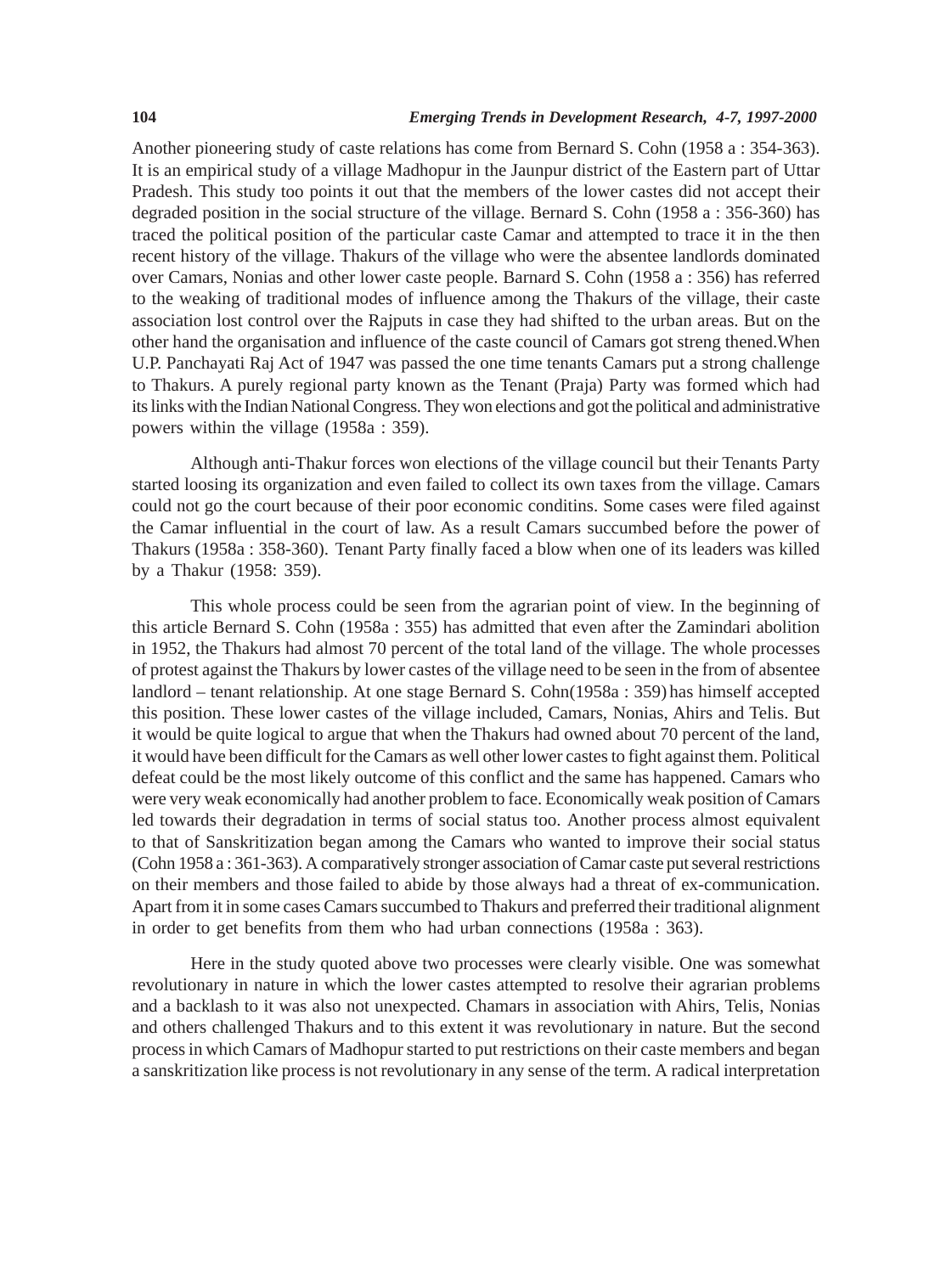#### *Arvind Chauhan* **105**

of sanskritization like process is being offered here. Processes like sanskritization are the outcome of what is happening at the level of infrastructure of society. If radical interpretation of sanskritization amounts to the maintenance of the status-quo, then it is far way from being a revolutionary one. Sankritization simply suggests that the lower castes have succumbed to the domination by upper castes which is no way different from the submission of the tenants to the absentee landlords.

Bernard S. Cohn (1958b:372-377) in his study of the same village has noticed some changes like Nonias becoming independent of Thakurs but Camars had to suffer comparatively a greater loss. He has pointed out that after the zamindari abolitions Camars who cultivated approximately 124 acres of land as tenants at will were to become **sirdars**. But only 12 out of 122 Camar households got the land. The most striking feature had been that out of these 12 households of Camars 10 had less than half an acre and only two had more than one acre of land. These facts are striking ones from the agrarian point of view. Facts like these where Camars got so little that they could work upon lead us to interpret it like this that almost nothing substantial has changed. And it could be dangerous from the point of view of research to count the number of families that have been benefited by the abolition of zamindari system. If the facts reported by Bernard S. Cohn are correct, then it clearly indicats that Camars have been defeated here yet once again.

Yet another study of a village Kishan Garhi by McKim Marriot (1955: 171-222) needs a mention here. This study could be important in its own right, since the questions of religious processes have been examined in it. But is a remarkable example of the field work conducted between the period of 1950–52. McKim Marriot refers to two types of religious structures-one known as "Great Tradition" and the other as "Little Tradition". Any process from the latter towards the former is known as "Universalization" and its vice versa is known as "Parochialization". There is no need to further clarify these terms, because in the sociological literature today these terms could be taken as self-explanatory. But from our point of view it is important to recognise that two sorts of cultures exists within the same village. Sanskritized text has been referred to as Great tradition and its local version has been called Little Tradition. This dichotomy of culture within a single village need to be interpreted in terms of its bases. A careful regarding of McKim Marriot's (1955) material suggests that the two sorts of cultures had almost an exclusive identity. Some questions of our interest could be like this . Who were the people to whom the great tradition was confined to ? Who were the people to pull on or exist with the little tradition ? Is it possible in Kishan Garhi to examine the economic bases of people who had practised great or little tradition ? Little tradition could be interpreted as the inability or structural constraints of those who depend upon it. Little and great traditiions could also be interpreted as contrary to each other rather than as complementry to each other. In other words the very existence of little tradition (along with great tradition) in the village means the existence of economic inequalities that got manifested into cultural inequalities.The process of Universalization does not go hand in hand with Sanskritization. McKim Marriot (1955: 197) would also mean that. The process of Uninversalization could be seen as a denial of sanskritzation. And any such denial of sanskritization refers that people who practice little tradition, could have not been co-opted so far in the great tradition. It leads us to interpret that clashes are inevitable, could well result into cultural conflicts. This interpretation of McKim Marriot (1955: 174) has accepted the existence of certain agrarian categories like landlords, tenants, sharecroppers, labourers alongwith certain others like domestic servants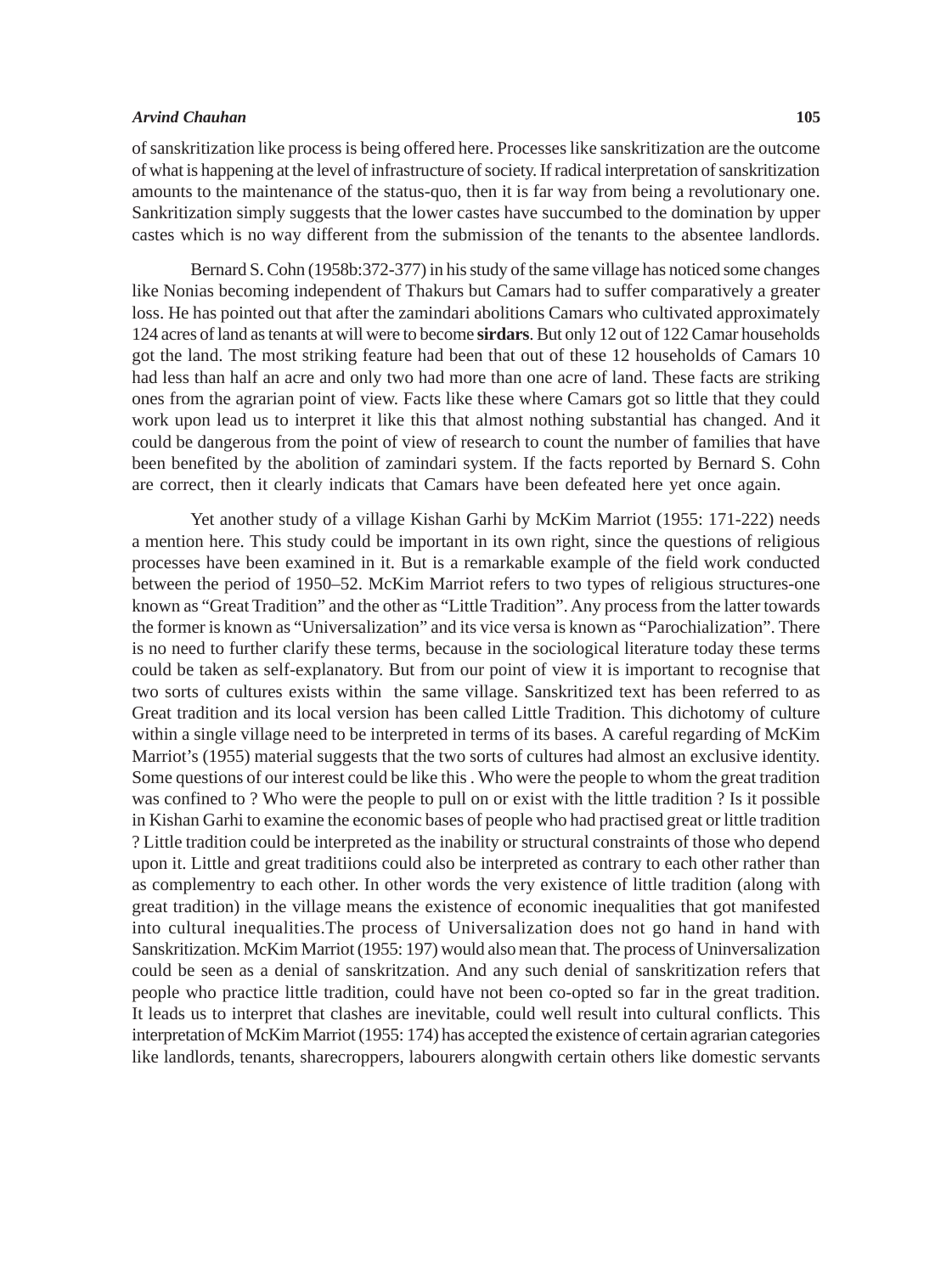and shopkeepers. Apart from these inequalities, which are bound to produce social tensions and contradictions, McKim Marriot (1955) has also referred to some social implications of the Mahalwari system. It had encouraged the kinsmen to keep the mahal or village together as a property, village is segmented on the basis of residential pattern and cleavages were developed among the kinsmen of the same village. McKim Marriot's study could be seen as relevant from at least on two points. One, it has not to be rejected as an example of a study of a particular pattern of culture and need be interpreted from a fresh perspective which could examine the cultural and economic contradictions. Two, the agrarian social structure as it has been referred to, needs to be highlighted which would mean to bring the agrarian question out of it for its proper study and examination.

Yet another study of two villagers in the Western U.P. needs a mention here. It was conducted by S.C. Dube. Earlier to this work S.C. Dube (1955) wrote a book on a village Shamirpet in Andhra Pradesh. It became not only a pioneering study but was also among the first ones to appear as a single village study in India. After that work S.C. Dube(1958) came out with another research in which he studied two villages in the Western U.P. This study had some sort of similarities with his earlier study like it was also based upon doing team work and also to assessed the impact of change on rural people. S.C.Dube (1958: 56) has referred to two villages – one being as "Rajput Village". He has tried to see the impact of planned change of the then widely known programmes like Community Development Projects ( CDPs ) on these two villages.It highlights the lack of communication between government officials and the people of these villages (Dube 1958: 102- 131). Among the multifaceted Community Development Programmes it was only the agricultural extension that got most of the success (Dube 1958: 82-84). It has been argued, therefore, that the beneficiaries of the CDP were drawn mainly from among the agriculturists. And the section of the villagers who got most of the fruit were very few. S.C. Dube (1958: 82-83) evaluates these as, "A closer analysis of the agricultural extension work reveals that nearly 70 percent of its benefits went to the elite group and to the more affluent and influential agriculturists". The ideas and plans of the government might have received a shock as the benefits of the CDP went to the rural elites and the upper strata in the villages. It could have been a major concern later and that is why perhaps the very idea of the CDP was dropped. The government that wanted to do something for the poor had failed in its objectives as far as the CDP is concerned. From our point of view it is important that the CDP had helped not only in the maintenance of status-quo but on the other hand helped in strengthening it. The point before us is not to assess the success or failure of the government plans but to point it out that the agrarian problems could not be solved. It could be argued here that any such planned change needs considerations at least at two levels. One, as in the from of analysis of the state policy and programmes and two, the problems rooted at the level of the agrarian social structure itself. The failure of the CDP in the two villages of the Western U.P. could serve as an important indicator to point out that the problem could lie at the level of agrarian social structure itself. Then, the agrarian social structure could be expected to exhibit these contradictions. S.C. Dube (1958: 56-59) has said elsewhere in this study that the social structure puts some problems of its own and that factions in the village has often puzzled the development workers.

This sort of an analysis in which an effort has been made to identify the phenomenon from different available sources, at the present moment from several village studies conducted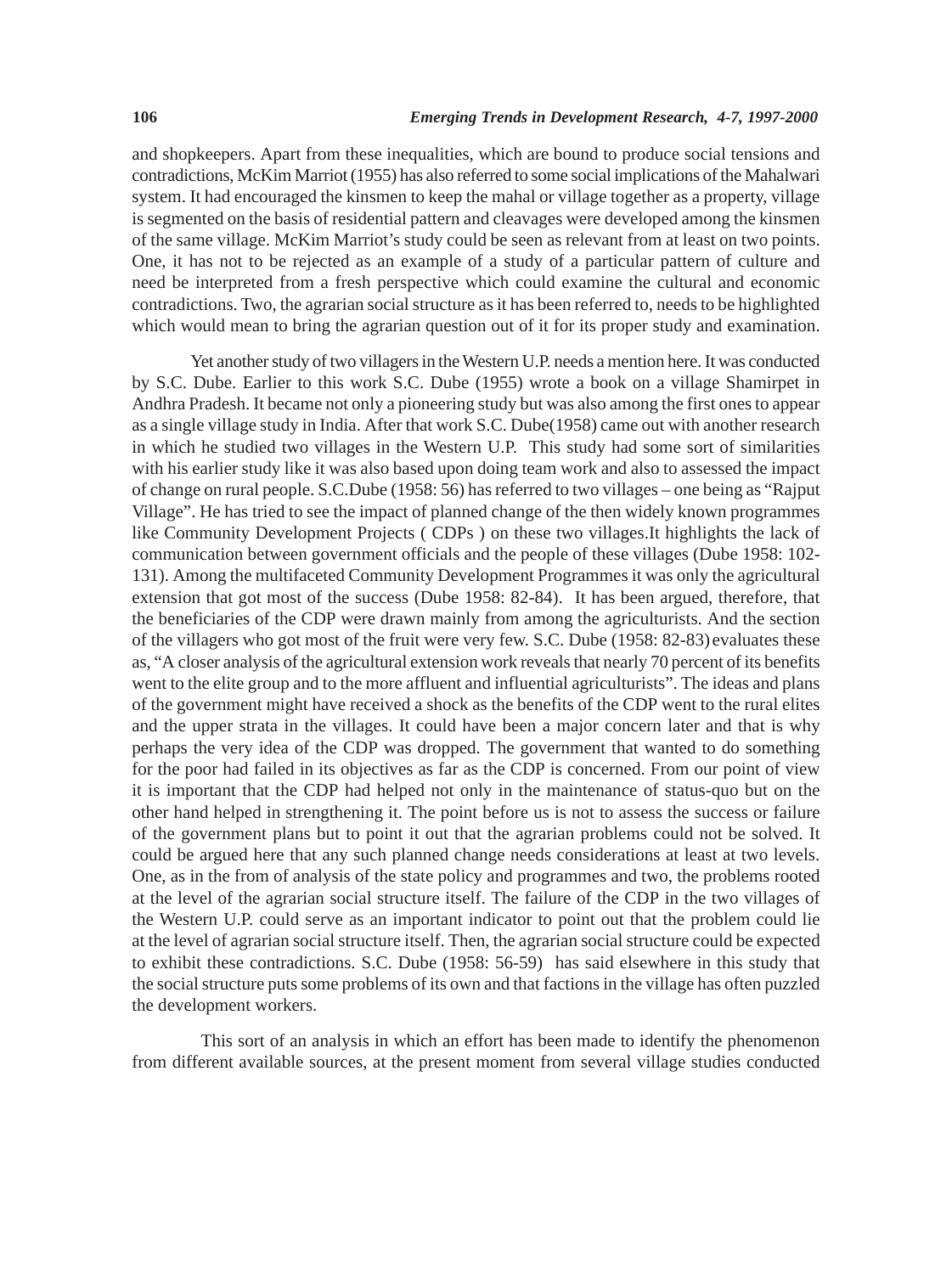#### *Arvind Chauhan* **107**

by anthropologists and sociologists in Uttar Pradesh, could be put later to understand and analyse the cause behind this phenomenon. Throughout this exercise the effort has been made to bring out the phenomenon as clearly as possible and to analyse the contributions by scholars in such a way as the agrarian question could brought out of it. Next, the effort had been to construct the agrarian social structure and if possible to bring out some questions that could be taken up sometime later, if not in this particular study. One such question could be to study and examine the nature of inequalities among the Muslims of the rural areas of Uttar Pradesh. In his study S.C. Dube (1958: 56-59) has referred to castes like groups among the Muslims vis-a-vis castes among the Hindus in the earlier referred "Rajput Village". But the questions of rituals and restrictions on the basis of it are not found among the Muslims as they are traced among the Hindus. S.C. Dube has put it like this : "However the beliefs and observances regarding ritual purity and pollution that largely govern intercaste relations in Hindu society, are not found in the Muslim group. The Muslim Rajputs, like their Hindu counterparts, is an agricultural caste, the rest of the Muslim castes are occupational".

#### **4. Conclusion**

Some concluding remarks may be made now. In Uttar Pradesh two principal types of land tenure viz. **taluqdari** and **zamindari** were introduced during the British rule, however, in the Western part of the state peasant proprietorship developed. Uttar Pradesh was also known for another type of land tenure **mahalwari**. **Mahalwari** system was a critique of **zamindari** system and the meaning of **mahal** was roughly equivalent to that of a village. The state of Uttar pradesh was somehow different from the **zamindari** sort of land tenure as it was introduced in Bengal. While making any analysis of agrarian relations in Uttar Pradesh, particularly during the British rule it is important to keep in mind the significant East-West divide. In the eastern part of U.P. **zamindari** and **taluqdari** system of land tenure exhibited heavy concentration of land in the hands of the few, greater inequalities and uninnovative sort of an agriculture were some of its other attributes. This eastern part of U.P. resembled with other areas of exploitation somewhat like Bengal, Bihar, Orissa whereas the western part of U.P. exhibiting more egalitarian nature of agrarian class structure was more nearer to what is known today as Punjab and Haryana. However, the ethics of work was very strong in the western U.P. and the development of irrigation facilities increased the fertility of land in that area. Early consolidation of land in Punjab attributed to the development of the region as a whole. In Uttar Pradesh land consolidation began after national independence in the late fifties. In Bihar it has to take place. After national independence and the abolition of the zamindari system in Uttar Pradesh, there has been a rise of middle caste like Jats in the western and of Yadavas in the eastern part of U.P. as a powerful categories of the agrarian social structure. After national independence there had been a growth of cash crop sugarcane in western U.P. which has seen a development of sugar-mills. This cash crop has its own impact on the living conditions of people. Peasant proprietors of the western U.P. have tremendous amount of self confidence, now they have built up new pakka houses in the village and their children are acquiring comparatively better education. Some innovative people have started business like activities e.g, acquiring a petrol pump, running tempos etc. in the nearby areas. A lot of purchase has been done in the areas of agricultural implements like tractors, threshers etc.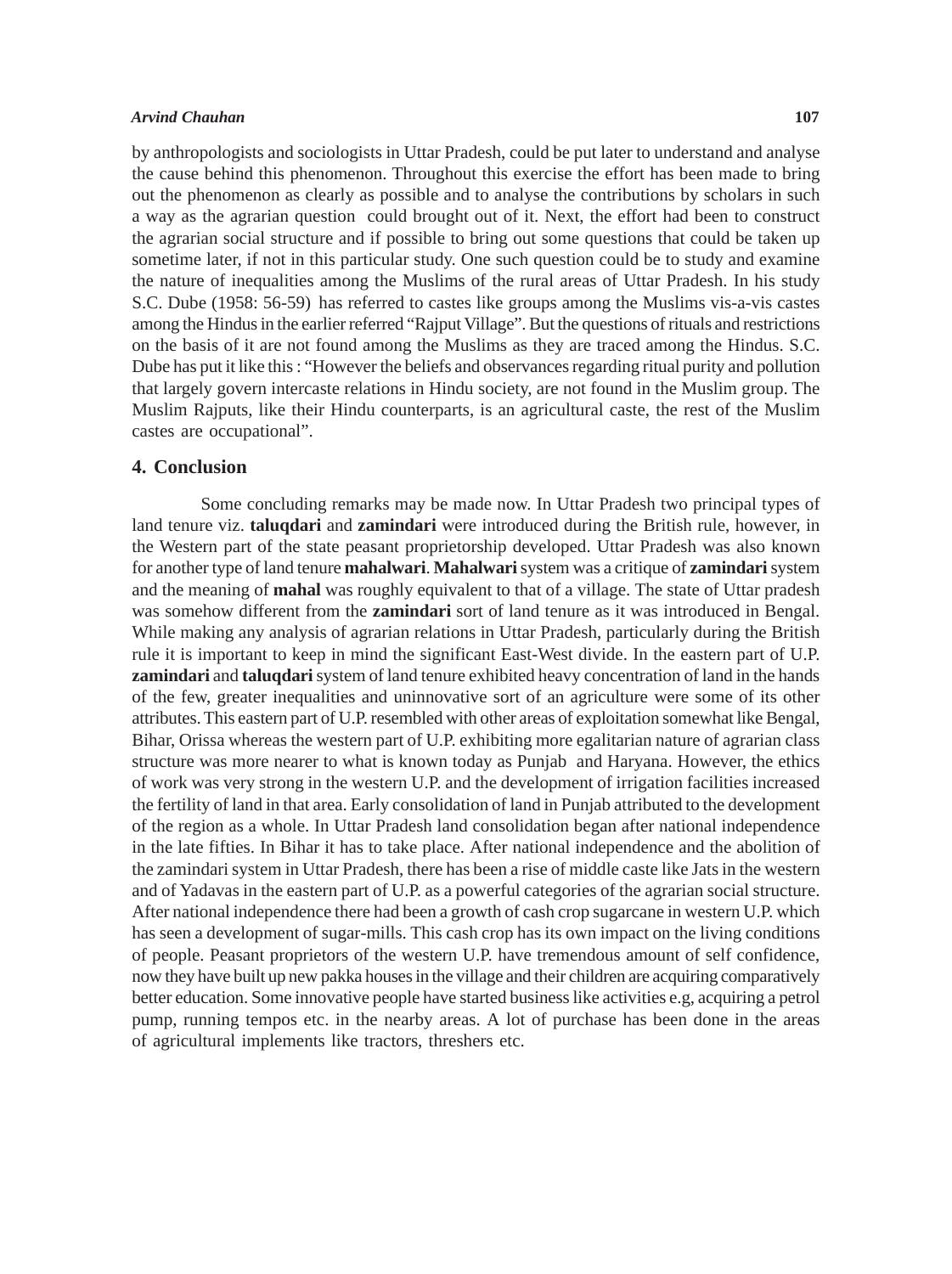#### **108** *Emerging Trends in Development Research, 4-7, 1997-2000*

In western Uttar Pradesh, peasant-proprietorship has a powerful base on which it could launch its political activities. The rise of the leaders like Charan Singh and now that of Mahendra Singh Tikait and Ajit Singh exhibits the strong base of peasant-proprietorship in that area. So powerful has been the base of peasant proprietorship alongwith comparatively egalitarian distribution of land that the western U.P. is almost free from trade unionism in agriculture. The temporary immigration of agricultural labourers, particularly at the time when crops are cut, from the areas like Bihar and Bengal indicate towards the better conditions of agricultural labourers in the western U.P. The area is dominated by a strong sense of "peasant culture" which gives them additional confidence. The agrarian class structure of Utter Pradesh after independence has been constructed as the following: (i) Absentee landowners; (ii) Peasant proprietors; (iii) Sharecroppers and (iv) Agricultural labourers.

#### **Notes**

1. This reduction of agrarian social structure of Oudh during the British rule is based upon a careful reading of M. H. Siddiqui's material while keepimg an eye on the relationship between ownership of land and the people who actually worked upon it. Siddiqui's facts have been analysed while keeping the Marxist framework in mind.

2.For a detailed account of this argument see Stokes 1980, pp. 205-227.

3**.** for a detailed argument see "The Return of Peasant to South Asian History" in Stokes 1980, pp. 265- 289.

## **References**

.

Baden-Powell 1974 : The Land systems of British India, Volume II, Delhi : Venent Publishers

Baden-Powell, B.H. 1974: *The Indian Village Community*, Delhi: Cosmo Publications.

Cohn, B.S. 1958 a : "Changing Status of A Depressed coste" in A.R. Desai (ed.) Rural Sociology in India, Bombay : Popular Prakashan (1978).

Cohn, B.S. 1958 b : "Madhopur Revisited" in A.R. Desai (ed.), Rural Sociology in India, Bombay : Popular Prakashan.

Cohn, B.S. 1958 b : "Madhopur Revisited" in A.R. Desai (ed.), Rural Sociology in India, Bombay : Popular Prakashan.

Desai, A. R. 1976: *Social Background of Indian Nationalism*, Bombay: Popular Prakashan.

Desai, A.R. 1978 : Rural Sociology in India, Bombay : Popular Prakashan.

Dube, S. C. 1958: *India's Changing Villages*, Bombay: Allied Publishers Pvt. Ltd. (1967)

Dube, S. C. 1965: "The Study of Complex Cultures", in T. K. Unnithan , Indra Dev and Yogendra Singh (ed.) *Towards a Sociology of Culture in India*, Delhi: Prentice Hall of India.

Joshi, P. C. 1976: *Land Reforms in India: Trends and Perspectives*, Bombay: Allied Publishers

Majumdar, D. N. 1958: "Inter-caste Tensions" in A. R. Desai (ed.) *Rural Sociology in India*, Bombay: Popular Prakashan.

Marriott, McKim 1955: "Little Communities in an Indigenous Civilization", in McKim Marriott (ed.) *Village India*, Chicago: University of Chicago Press.

Matcalf, Thomas R. "From Raja to Landlord : The Oudh Taluqdars, 1850-1870", in Robert Eric Frykenberg, (ed.) 1969: *Land Control and Social Structure in Indian History,* New Delhi: Manohar (1979).

Mukherjee, Ramkrishna 1958: *Six Villages of Bengal*, New Edition, Bombay: Popular Prakashan Neal, Walter C. 1979: "Land is to Rule", in Robert Eric Frykenberg, (ed.) 1969: *Land Control and*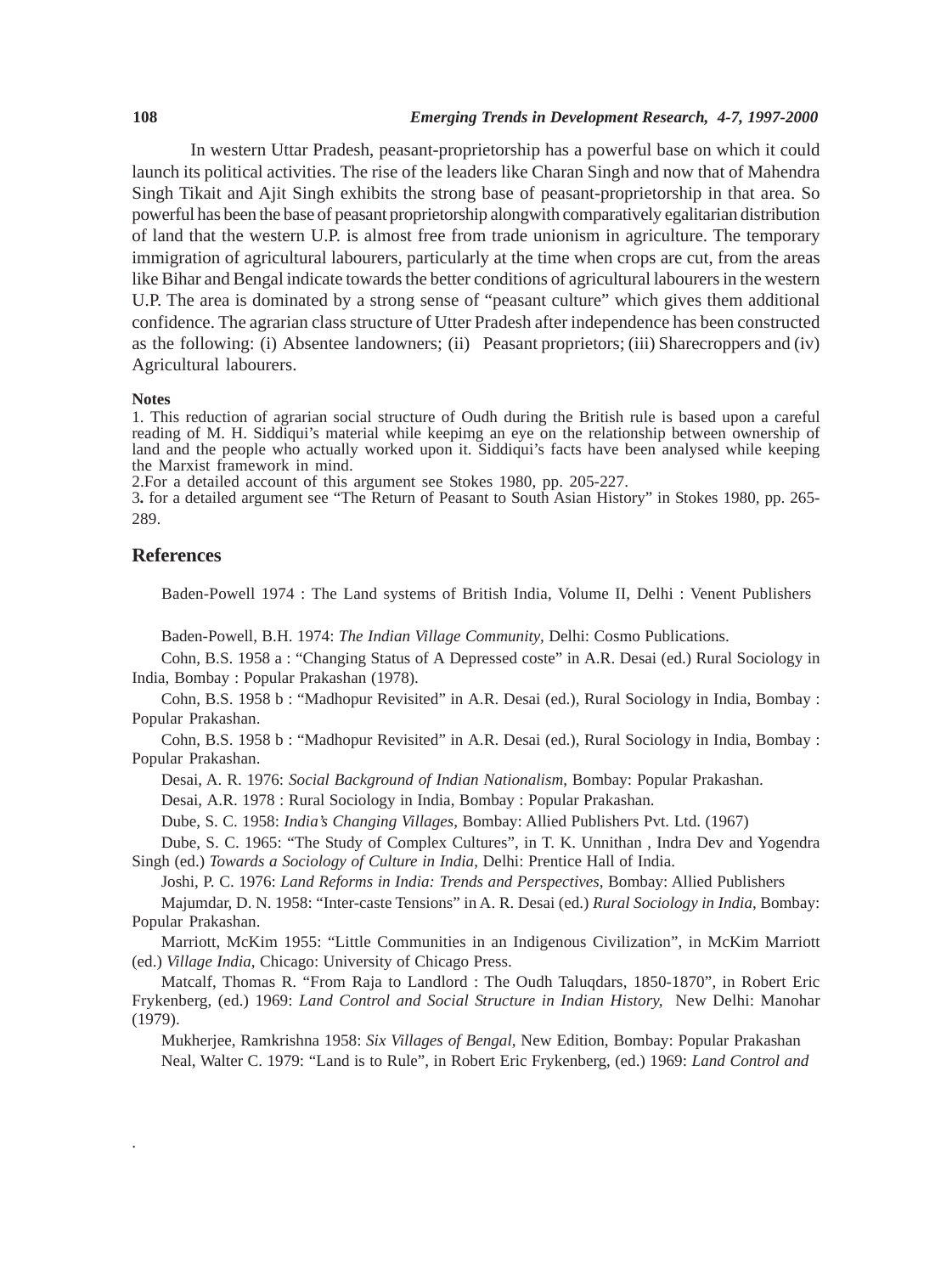#### *Arvind Chauhan* **109**

Siddiqui, Asiya 1973: *Agrarian Change in a North Indian State Uttar Pradesh, 1819-1833*, London: Oxford University Press.

Siddiqui, Majid Hayat 1978: *Agrarian Unrest in North India: The United Provinces 1918-22*, New Delhi: Vikas Publishing House Pvt. Ltd.

Singh, Rajendra 1978: "Peasant Movements in Uttar Pradesh: A Study in the Politics of Land Control in Basti District", in M. S. A. Rao (ed.) *Social Movements in India, Vol. I*, New Delhi: Manohar.

Singh, Yogendra 1958: "The Changing Power Structure of Village Community: A Case Study of Six Villages in Eastern U. P.", in A. R. Desai (ed.) *Rural Sociology in India*, Bombay: Popular Prakashan.

Srinivas, M. N. 1952: *Religion and Society among the Coorgs of South India*, Oxford: Oxford University Press.

Srinivas, M. N. 1955: *India's Villages*, Bombay: Asia Publishing House

Thorner, Daniel 1976: *Agrarian Prospects in India*, Bombay: Allied Publishers Limited.

Stokes, Eric 1980: *The Peasants and the Raj*, New Delhi: S. Chand & Co. Ltd.

Whitecombe, Elizabeth 1971: *Agrarian Conditions in North India: The United Province Under British Rule, 1860-1900, Vol. I*, New Delhi: Thompson Press (India) Ltd.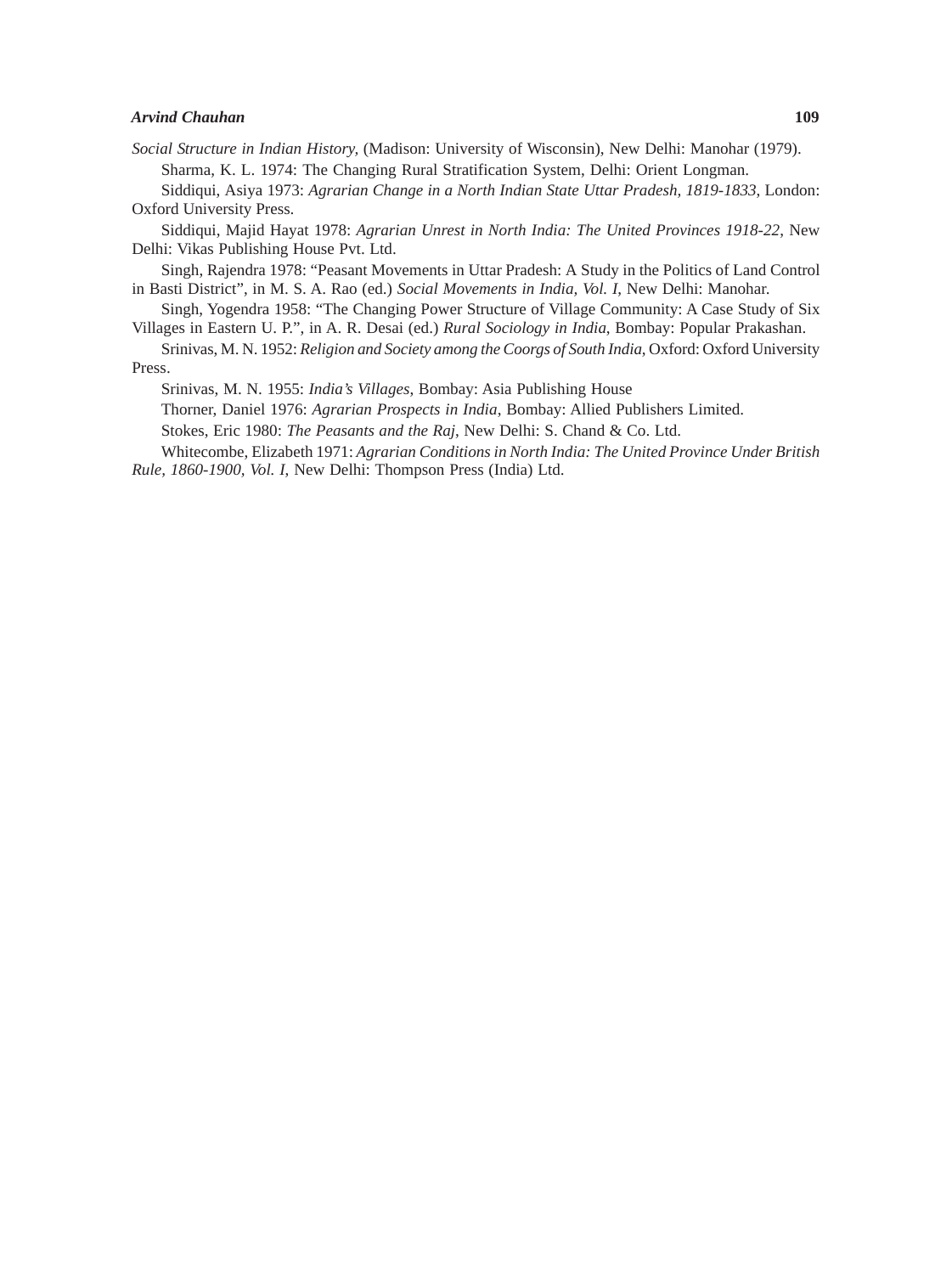# **Job Satisfaction in the Higher Civil Services : A Study of the Rajasthan Accounts Service Officers**

# *M. K. Jain*

## **Introduction**

Human rather than capital is the key to development and services in a society. Performance and efficiency of institutions depend to a great extent upon the employees engaged to carry out various activities of administration. Late Prime Minister Mrs. Indira Gandhi once said, "If Government has to do more for the people, its employees must play a more dynamic and more creative role as the instrument for implementing government policies and programmes"(Goel 1984 : 3). Speaking about the personnel's role in development, Farrel Heady (1979 : 270) says that " the importance of administration is almost universally recognized amongst commentators on development, visually an effective bureaucracy is coupled with a vigorous modernizing elite as a prerequisite for progress". Therefore, of the three components required for effective and efficient administration and developmental tasks for welfare in a society; namely, men, money and material machine  $(M<sup>3</sup>)$ , it is more the men (human element) than any other component which determines the quantity and quality of performance and out-put of an organization. After all, the contribution of money and material to achieve goals of the organization depends substantially upon their manipulation by the 'men' (employees). "Good administration is a composite of effective organization, adequate material facilities and qualified personnel… Even poorly devised machinery may be made to work if it is manned with well-trained, intelligent, imaginative and devoted staff. On the other hand, the bestplanned organization may produce unsatisfactory results if it is operated by mediocre or disgruntled people" (Sharp 1961:19). Hence, to pay attention to the administration of personnel is an essential need for performance of the Government. In the personnel administration, job satisfaction of the civil servant is one of the most important factors that determines the performance of the Government.

# **The Problem**

The efficiency and effectiveness of a big organization like public administration depends not only upon factors like high salary for employees, promotional opportunities, advancement, status of job, identification with job, formal and informal relations within the organization but also upon efforts of employees (civil servants) to perform their duties which are the net product of their job-satisfaction. "Job satisfaction, in simple words, is an individual's emotional reaction to the job

*M. K. Jain is Head, Deptt. of Public Administration, Govt. Dungar College, Bikaner –334 001 (INDIA)*

*Emerging Trends in Development Research Vol. 4-7, 1997- 2000, 110-114*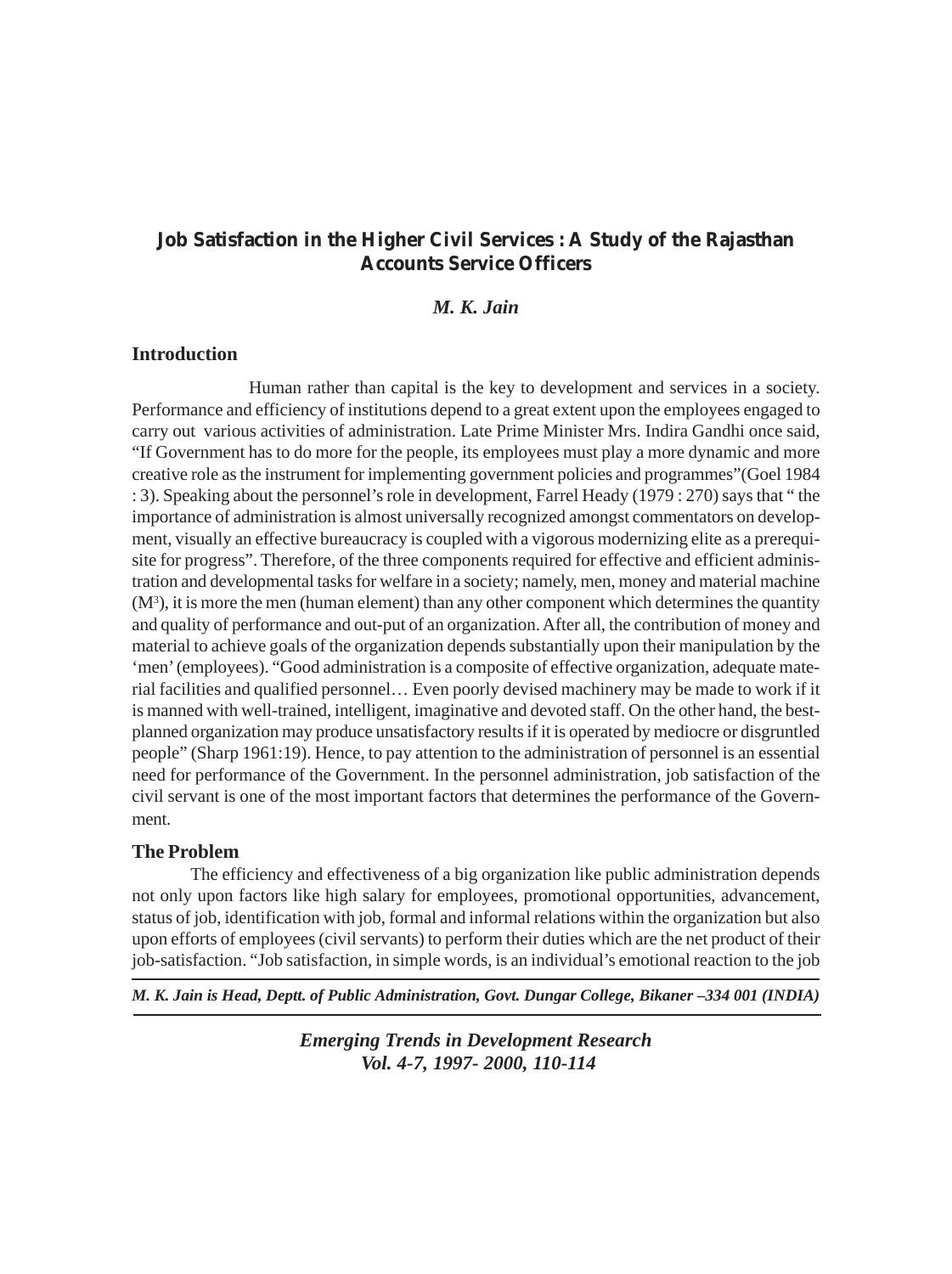#### *M. K. Jain* **111**

itself. It is a person's attitude towards the job. People spend a sizeable amount of their time in work environment. From any minimally humanitarian point of view, they expect that portion of their lives to be more or less pleasant, agreeable, satisfying and fulfilling" (Dubin 1981 : 236). In an organization like public administration there are several factors related to job satisfaction such as job-security, satisfactory working and service conditions, easy and routine work/ fixed working hours, status, prestige and value of the job, opportunities for personal development, opportunities to learn and improve one's job, dynamics and challenges in the job, adequate administrative and political leadership, incentives and creativeness in the job, delegation of authority for quick disposal of work, equitable salary and remuneration, properly and timely recognition for good and hard work, scientific and objective method for performance evaluation, properly effective training facilities, satisfactory policies and programmes of Government and interpersonal relationship among various administrative groups. Contrarily, job dissatisfaction reflects high rate of resignations, regular absenteeism, disprompt and inefficient working, worst performance, negligence of work, regular on strike, malpractices in functioning, unhealthy interpersonal relationship and lac of clear-cut policies of transfer.

In India the problem of employees' job satisfaction has not yet received sufficient attention of the investigators, though it is a felt need of a developing democracy and welfare state. Moreover, in Rajasthan the job satisfaction among the civil servants has remained almost a neglected factor in social research. Here, an attempt has been made to determine the status of job satisfaction among the Rajasthan Accounts Service Officers (R. Ac. S.). The R. Ac. S. who take decisions and advice the Government in financial and accounts matters belong to the middle management level of the administration. They are selected through a competitive examination conducted by the Rajasthan Public Service Commission and hold the positions such as Treasury Officer, Financial Adviser, Senior Accounts Officer, Chief Accounts Officer and Joint Director (Accounts).

#### **Objectives**

The study was carried out with the objectives as follows :

- 1. To examine the socio-economic background of the R.Ac.S. officers which influences their job-behaviour and attitudes.
- 2. To know about the service conditions of the officers determining their job-behaviour.
- 3. To find out the officers' perceptions about the job, job-nature, job contents and job-environment and also to know the work attitude which contributes to better performance.
- 4. To analyse and examine the interpersonal relations among various groups in the departments/sections under the officers with view to the job-satisfaction.
- 5. To ascertain the factors like initiative, job motivation, recognition of good work, acceptance of job changes, work innovation and creativeness, which contribute to positive attitudes of the officer towards their job.
- 6. To identify the factors contributing to or hampering the improvement of administrative efficiency and effectiveness.
- 7. To assess the work identification of the officers.
- 8. To know how much authority and discretionary powers the officers have for taking inde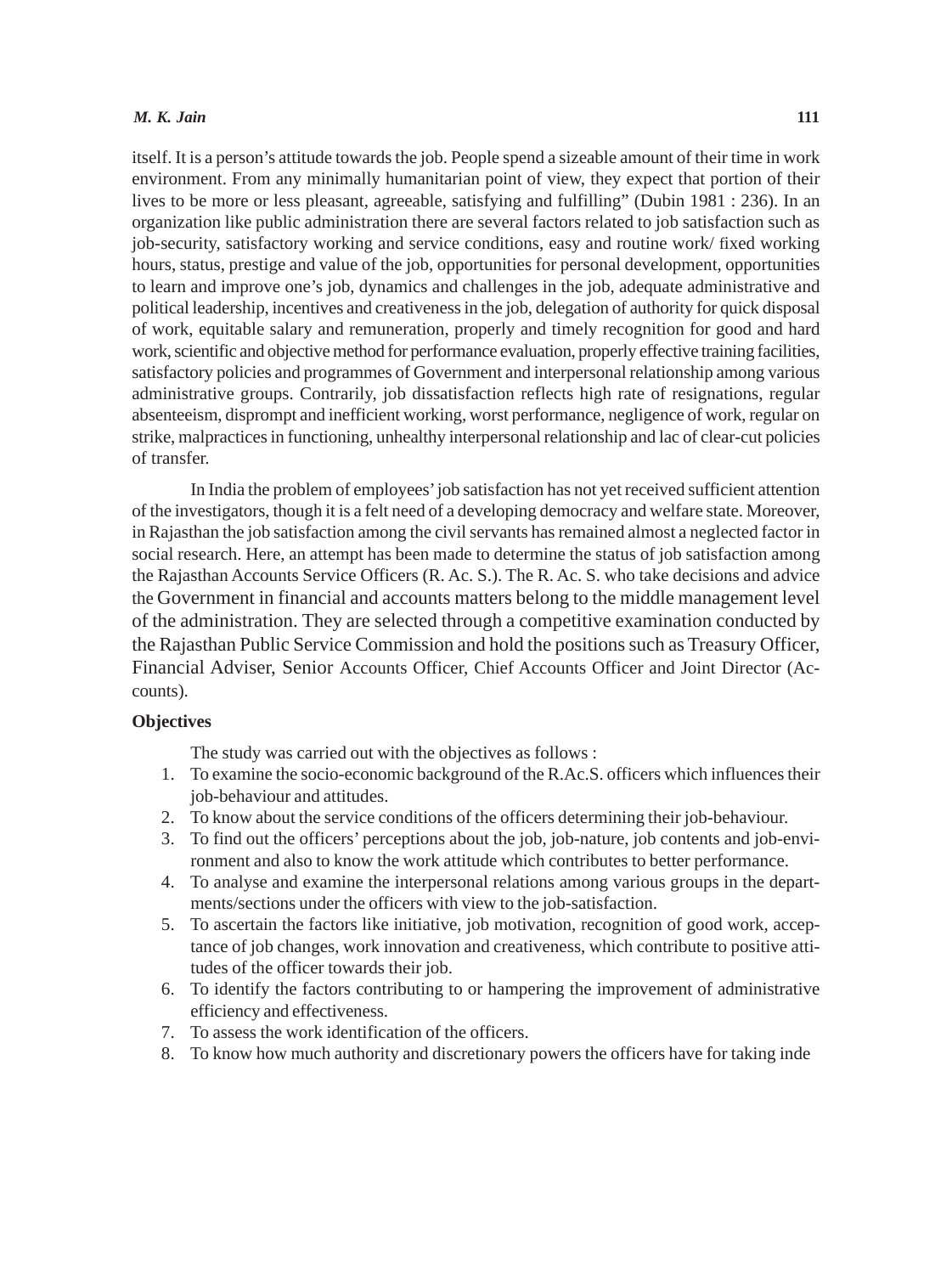pendent decisions.

- 9. To test the applicability of Harzberg's hygiene maintenance theory and Maslow's need hierarchy theory in the situation.
- 10. To suggest suitable measures increasing job satisfaction in the civil services, particularly R. Ac. S. officers.

#### **Methodology**

The study is based on oral information elicited through structured interviews administrated to the officers posted at all the 31 districts of the State and all the big departments of the Government of Rajasthan. The total cadre strength of R. Ac. S. officers in Rajasthan Government decided by the Government is 500 (475 cadre posts + 25 training reserves, leave reserves, etc.). Of the 475 officers, 77 officers were interviewed through purposive sampling procedure. The questionnaire consisted of 125 questions for collecting information contained three types of questions : 1-open ended, 2-multiple choice and 3-dichotomous answer. The questions covered 10 variables such as socio-economic background service conditions, interpersonal relations in the organization, initiative, job motivation and recognition of work, acceptance of job changes, work innovation job changes, work innovation job creativeness. The study was conducted during August 1996 – August 1999.

# **Findings**

The following are the major findings emerging from the study.

1. The R. Ac. S. officers mainly came from the urban families of civil servants or of some other service background.

2. The average age of the officers is 42.1 years and had less than 15 years service in R. Ac. S. cadre.

3. They joined this cadre due to their own desire as, in their view, the Government job has high prestige, status, salary and prospects.

4. Majority of the officers felt that their jobs are usually interesting and important to the Government as well as to the society.

5. A majority of the officers believed in human relations approach.

6. A majority of the officers felt that the work allocation and responsibilities in Government were based on competence and rational method of selection.

7. The officers in general expressed doubt about the integrity of Government servants in the wake of complaints of malpractices in administration like bribery, economic influence, corruption, delays, negligence, etc. which adversely affected job disatisfaction. Officers felt that their service matters are intervened by politicians and higher authorities. They do not have enough authority and discretionary powers to decide things on their own. Their employees do not perform their duties and responsibilities efficiently.

8. In general, they were satisfied with their service conditions. Factors like no incentives and proper recognition of extra and hard work, thankless job, no exposure etc. were most unsatisfactory aspects of their service. As such they feel, their service is the best prestigious state service, based on rules and regulations. But they are dissatisfied with their Annual Performance Appraisal Report system. Which, in their opinion, should be filled by the higher officers of their own cadre than the I. A. S. officers.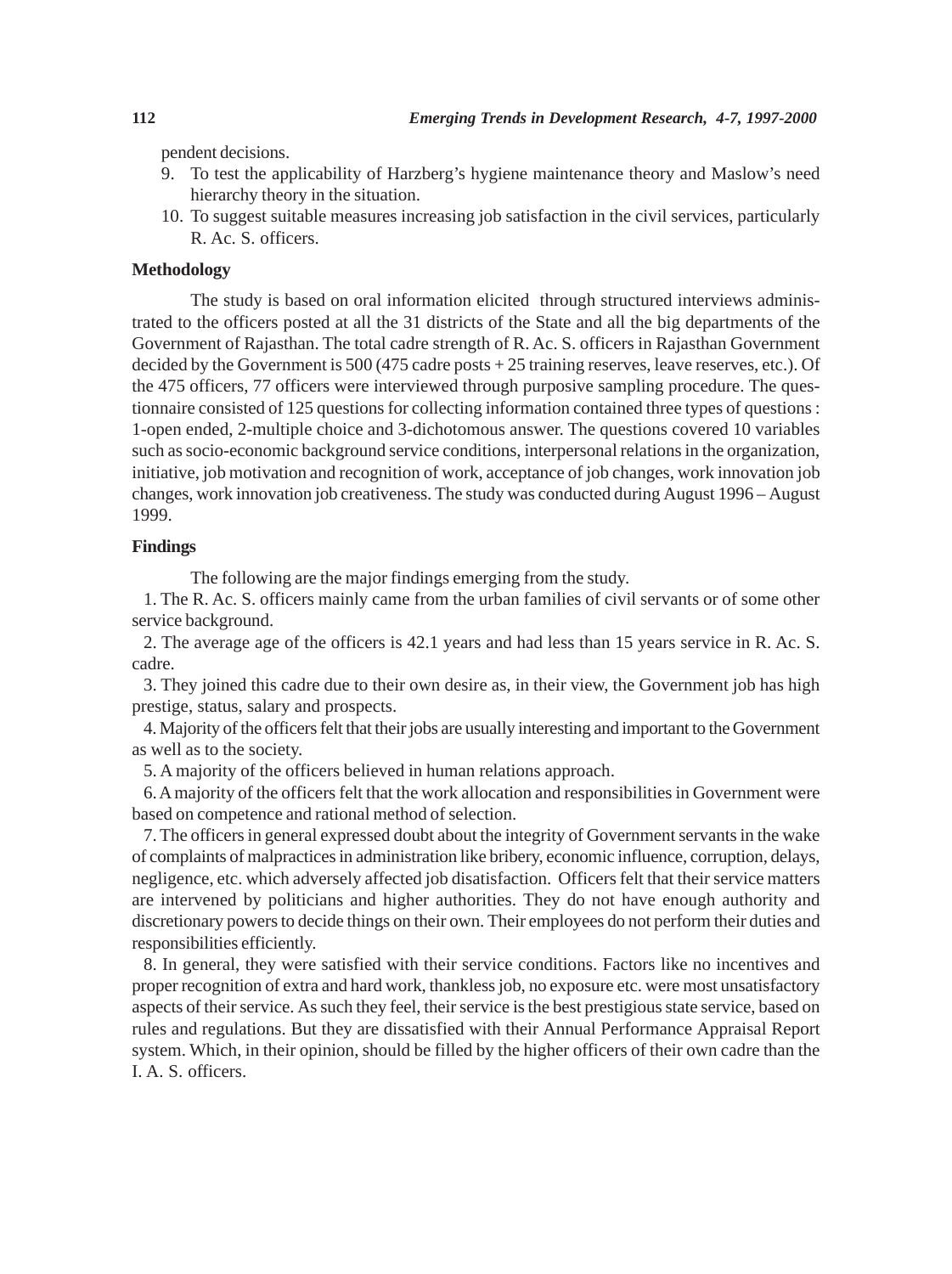#### *M. K. Jain* **113**

9. Generally, the officers have friendly relations with their superiors, colleagues and subordinates. 10. A majority of the officers informed that they favoured the idea of their sons or daughters for

joining the civil services. Instead, they feel that services in a private business organization are more efficient than the civil services.

#### **Suggestions**

The following suggestions emerged from the views expressed by the R. Ac. S. officers for improvement in the services.

- 1. Higher educational facilities should be increased at village level, so that villagers can also compete for the higher civil services.
- 2. R. Ac. S. officers should be given training strictly related to finance and accounts.
- 3. Time to time refresher courses should be conducted by the Government for providing training or updating the officers' knowledge regarding their job.
- 4. The nomenclature of the service should be changed so as to be the Rajasthan Finance and Accounts Service and the service conditions be restructured accordingly.
- 5. At least after every 6 years an officer should be promoted or given next higher grade and the promotion should be made through a written examination conducted either by the Government department or R. P. S. C.
- 6. The APAR should be made more objective by having all entries in it related to the nature of work of the employees. The APAR should be filled by the higher officer of their own cadre than an I.A.S.
- 7. A clear transfers and postings system should be laid down so that an employee can know about the time of his transfer.
- 8. Defaulters in the service should be penalized.
- 9. More authority and discretionary powers should be given to them for quick decisions at their level.
- 10. Officers should be encouraged to express their views and suggestions regarding the improvement in administrative procedure and Government policies. Political interference should be decreased or curbed totally in day-to-day administration and service matters of the personnel.
- 11. There should be proper and due reward system for doing hard and extra work.
- 12. There should be proper maintenance of records, proper work distribution, sufficient equipments like desks, chairs and stationery, etc., supervision by superiors, co-operation and coordination among peer-groups and subordinates.
- 13. Tax should not be deducted in case of the Government employees.
- 14. From time to time administrative process should be reviewed and restructured according to the changing requirements of administrators.
- 15. Facilities and opportunities should be increased for individual creative work in Government departments.
- 16. Committees of legal status should be constituted in the Government offices and departments at every level in administrative hierarchy to meet at regular intervals, discuss the problem of their personnel and give suggestions to solve them.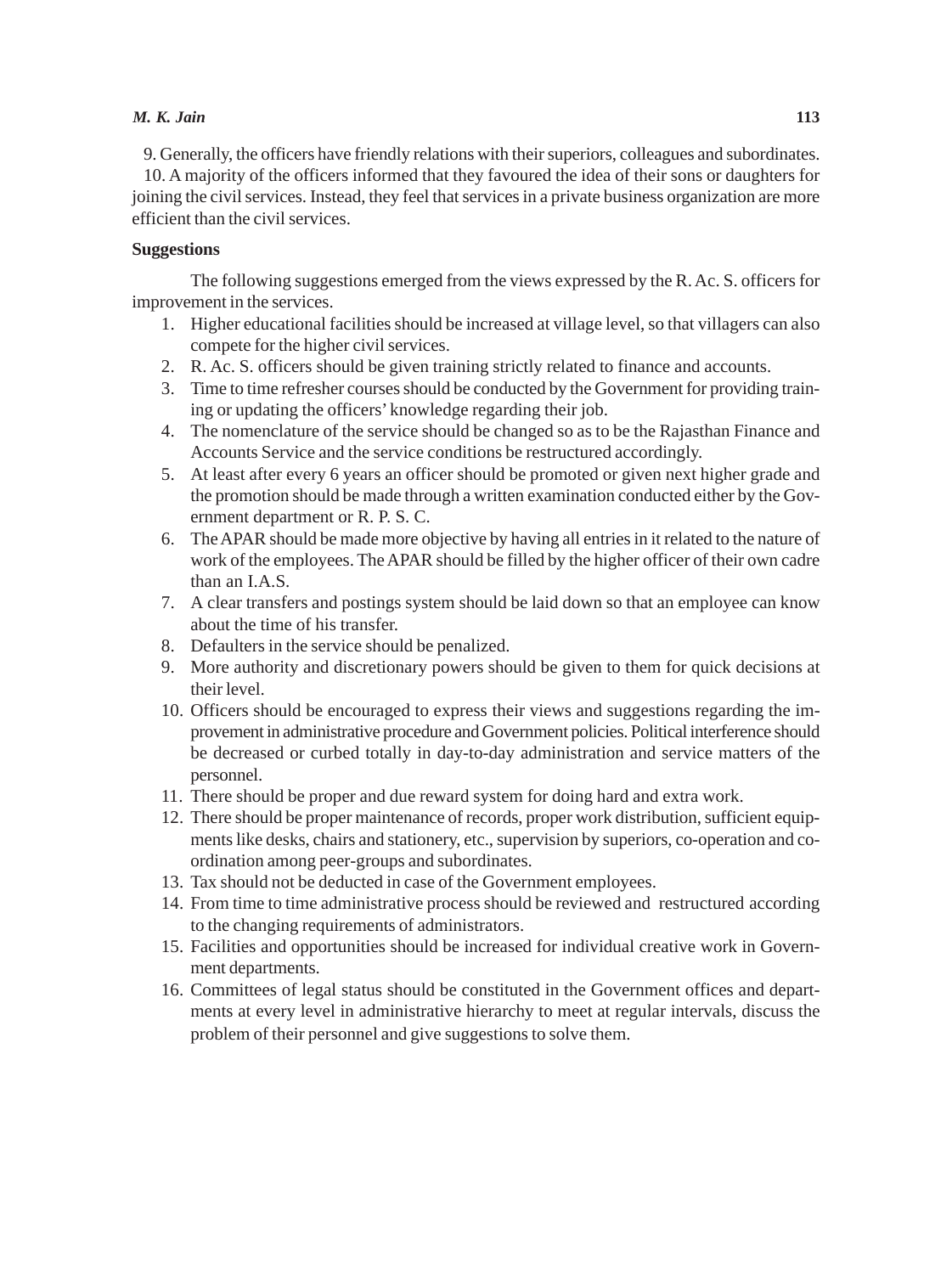# **Conclusion**

The over all impression the study gives is that the R. Ac. S. officers are moderately satisfied with their jobs and environment because they are in the Government service wherein all aspects of employees such as recruitment, promotion, salary, working conditions, administrative procedure, superior-subordinate relationships, initiative and motivation, authority to take decisions and nature of jobs, are based totally on finance and accounts rules and regulations. Due to the fixed finance and accounts rules and regulations they feel less pressures and tension than the other administrative officers in administrative hierarchy at state level. A +65 mark of their job satisfaction indicates that they are not highly satisfied individuals. As they are operating at middle levels of Maslow's need hierarchy, we can not call them the self-actualised individuals. They appear to be satisfied upto the level of social needs and +50 mark of self-esteem needs.

The findings of the study also bring out that Harzberg's Motivation Hygiene Theory is not fully applicable in the case of the Rajasthan Accounts Service officers who have a +50 level of job satisfaction. Besides the hygiene factors of job security, easy and routine work, fixed working hours, status, prestige and value of the job, working conditions, salary and cordial interpersonal relationships, only one or two motivational factors are confirmed upto the mark of 65% to 70%. The remaining motivational factors such as recognition for accomplishment, challenging work, increased responsibilities and authority, personal growth and development are not confirmed. The study confirms that the job satisfaction of the officers in Government sector is deteriorating day-byday. In a nutshell, the R. Ac. S. officers are satisfied upto certain level but not upto the optimum level as desired and required in an era of globalization and privatization.

**Note :** The paper is a synoptic extract of a project report submitted to the ICSSR, New Delhi in 2000.

# **References**

Dubin, Andren 1984: *Personnel and Human Resources Management*. New York : Van Nostrand Company.

Goel, S. L. 1984: *Public Personnel Administration*. New Delhi Sterling Publishers Pvt. Ltd.

Heady, Farrel 1979: *Public Administration : A Comparative Perspective*. New York : Marul Dakker Inc.

Sharp, Walter R. 1961: *Field Administration in the United Nations System.* London. (Quoted in S. L. Goal, Op. cit., P.3).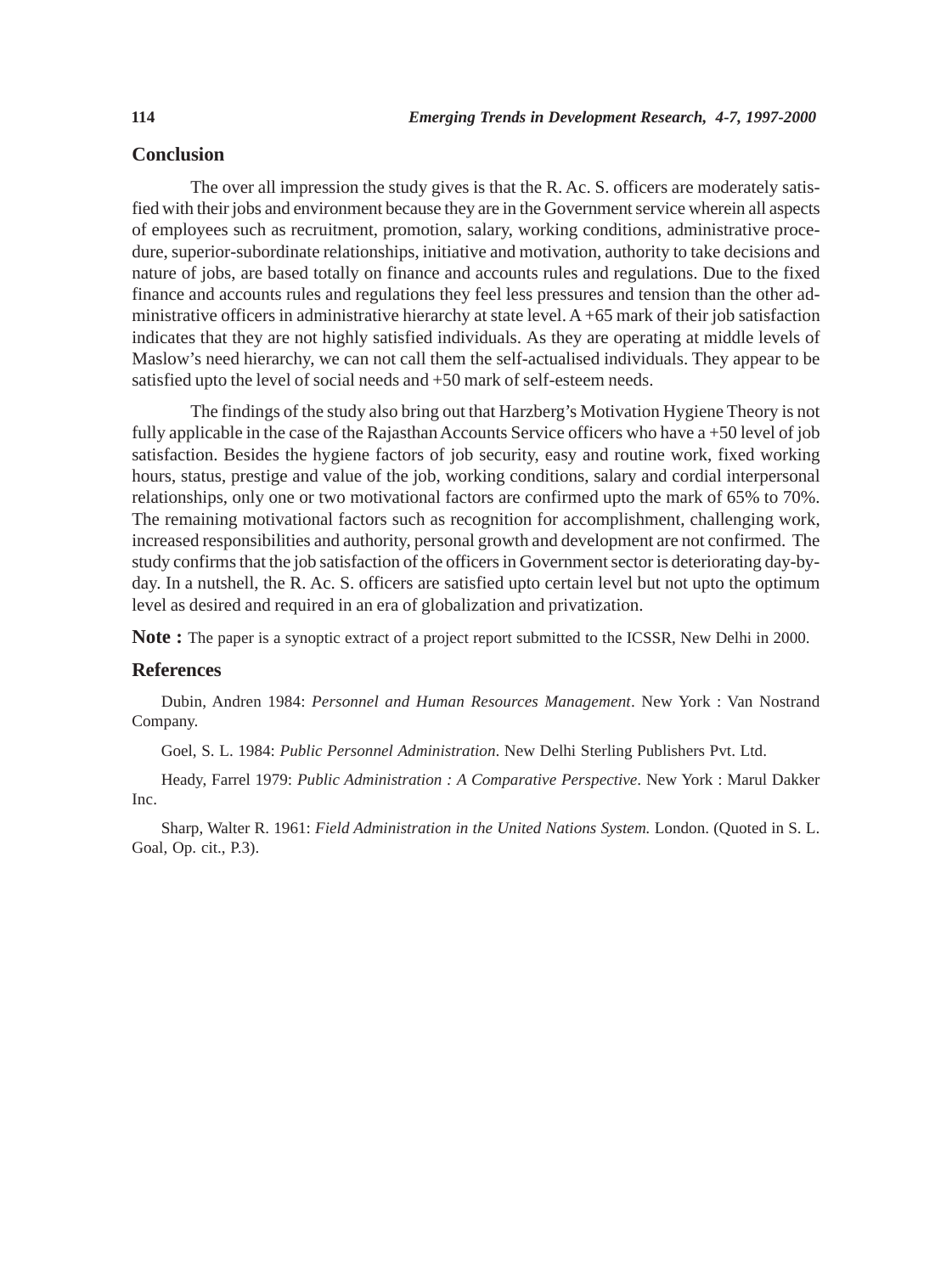# Multiculturism, Modernity and Violence: Terrorism in North East India

# **G. Ram**

Social organization is always problematic from within and without, engendering various forms of action including violence in the process of constant adjustment of human beings to the internal and external aspects of its dynamic environment. A social action is considered either normal or deviant only in the context of a social organization in a given space and time. An act of violence may, therefore, refer to either of the states of social action depending on the different contexts of its incidence. Originating from endogenous as well as extraneous sources the incidence of violence has prevailed in various degrees, forms, magnitudes and dimensions at different levels of social organization in/among the human societies of all times. The highly organized form of violence or terrorism having existed in the historical times, too, (Sahi1996:60) and emerged recently as a matter of serious concern all over the world is a common, widespread socio-politicopsychological phenomenon prevailing in most of the contemporary societies, particularly in the multicultural societies/ situations, such as Burma, Bangladesh, India, Pakistan, Philippines, Sri Lanka, South East Asian nations, Cyprus, Iraq, Israel, Lebanon, Turkey, Yemen, UAE, Angola, Egypt, Ethiopia, Mozambique, Nigeria, Somalia, Sudan, South Africa, Uganda, Zaire, Zimbabwe, El Salvador, Nicaragua, Costa Rica, Haiti, Bolivia, Chile, Argentina, Colombia, Peru, Surinam, Venezuela, Corsica, Italy, North Ireland, Sardinia and Spain. The fact here poses a question: *What patterns of the relationship between multiculturism and violence are emerging in the modernization of societies, particularly in the multicultural India in the making of a nation –state?* The problem is being attempted with reference to the terrorism in North East region of India.

# **Theoretical Formulations**

In sociology as well as in political science, the concept of the term terrorism has, indeed, yet to get a complete, widely acceptable definition. Lacquer has noted109 definitions of the term between1936 to 1986. In the Oxford Dictionary (1996) it is defined as "The use of violence especially for the political aims" while Raina (1996) noted that "Terrorism is the method or theory behind the method whereby an organization, group or party works to achieve its desired aims through systematic use of violence." Anti-Terrorist Act 1985 (Government of India) defines a terrorist as "a person who indulges in wanton killing of persons or in violence or disrupting means of communication essential to the community with a view to putting the public or any section of the public in fear, affecting adversely the harmony between religions or different races, coercing or over-awing the Government established by law or endangering the sovereignty and integrity of India". The terms such as terrorism, extremism, militancy, insurgency and revolution that are often used interchangeably by different scholars have certainly a little difference of meaning.

**G. Ram is Reader, Department of Sociology, Assam University, Silchar-788 011 (India) E-mail: gramsoc@hotm.com**

> *Emerging Trends in Development Research Vol. 4-7, 1997- 2000, 115-120*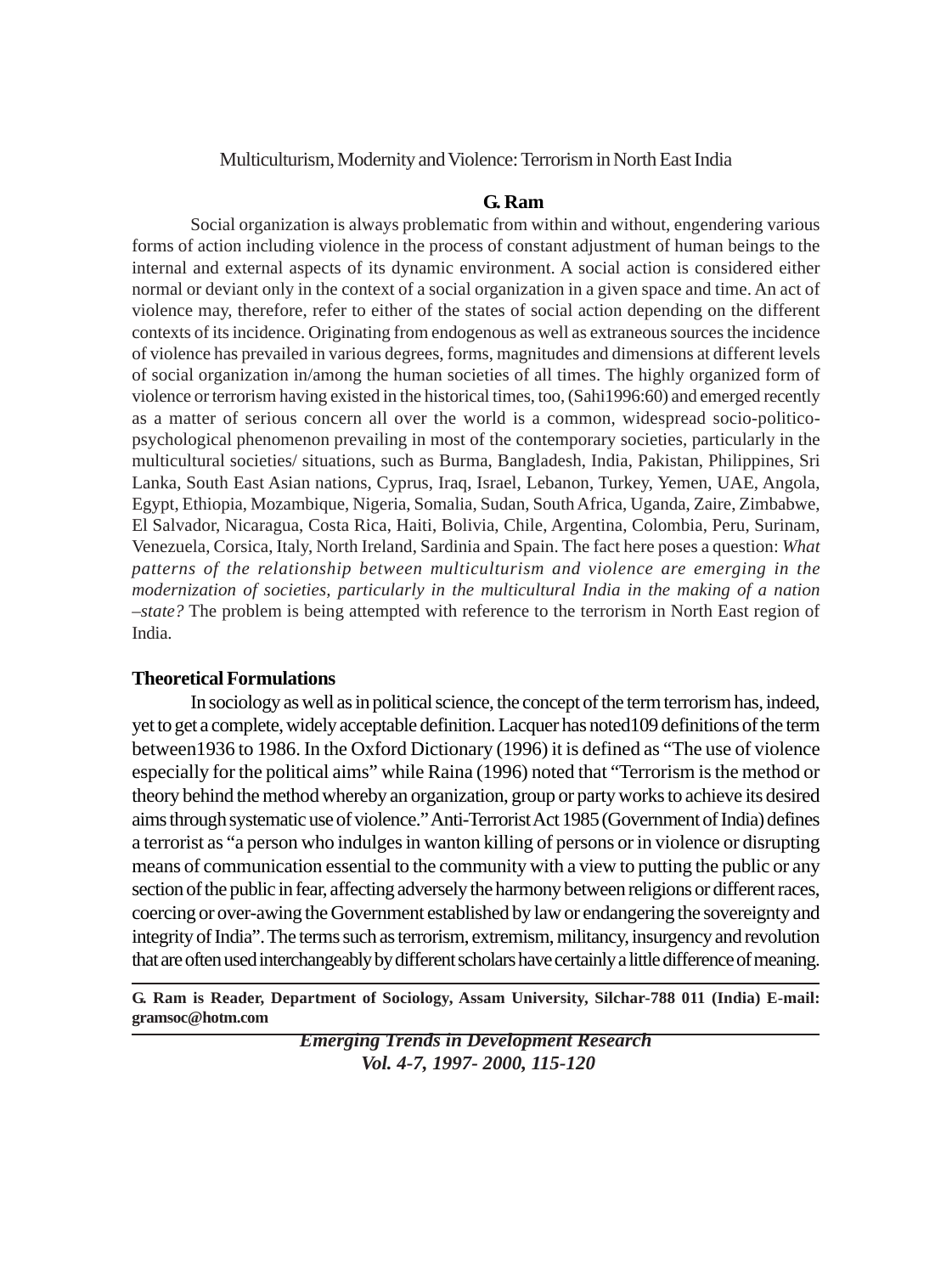From political stance, terrorism being based on a group's goal in order to achieve political aims or get something from a government by force is used more in the international context whereas the militancy is more common in the national context; insurgency being of more locally based and sporadic nature mainly involves ambush, assassination of leaders or community heads, kidnappings, extortion, etc. to get fulfilled some local demands involved with a community in a particular region. Like its definition, the types of terrorism, too, are identified by different scholars variously. Wilkinson in his book Political Terrorism drew a distinction between four types of terrorism; namely, criminal, psychic, war and political terrorism (Singh1996: 84). Similarly, K. B. Raina (1996) and Vidya Bhushan (1996) also identify the diverse kinds of terrorism such as individual terrorism (rapes, robberies, murders, kidnappings, etc.), group terrorism, state terrorism, revolutionary terrorism, political terrorism, criminal terrorism, narco-terrorism, constitutional terrorism and international terrorism. The favourable background conditions of terrorist activities either exist actually or are perceived to exist such as political frustration and economic disparities (Raina1996:122). Parveen Kumar (1996:71) broadly divided and sub-divided the terrorism into ideological (political and religious) terrorism and criminal terrorism like mafias and similar groups. Terrorism emerges in a society where social, economic and political injustices are meted out by the administration (Mehra1996: 215).

In India the terrorism of the radical nationalists for the political goal of *swaraj* (self rule) has been marked during the British rule. Even after Independence there emerged various ramifications of political or ideological terrorism in the form of communist violence in Telengana and West Bengal (1948-50), Naxalite violence in West Bengal, Andhra Pradesh, Kerala and some other parts of the country (1967-72), militant activities in Jammu and Kashmir, and political terrorism at its peak in Punjab in the form of Khalistan Movement in early 1980's. As in other developing countries, the principal cause of the rise of terrorism in India is the existence of socio-cultural, politico-economic, ethnic, linguistic and religious diversities and their self-consciousness (Tiwari1990) combined with economic deprivation, political oppression, poor job opportunities (so called strong centre -periphery relationship) and relative deprivation among the ethnic groups (Bhushan1996: 329) and vexed by the acts of oppression and repression such as humiliation of the masses, soft attitude towards criminals, wrong policies of the government, deprivation of the basic human rights and poverty among the people, unemployment, black marketing, public corruption, bribes by responsible officers and so on (Kumar1996: 70-74), foreign support, liberation of fellow terrorists and lure for publicity (Sehgal 1996). To achieve their goals terrorists create a fear psychosis among government officials and their supporters through the activities like (i) killing carnage of people or bus and train passengers, and bomb and grenade attacks on civilians in markets, railway stations, cinema houses and public gatherings; (ii) looting of public funds, banks and organizations; (iii) destructive activities such as hijacking of planes, burning of bridges and buildings, derailment of trains, desecration of holy places and destruction of public and private property; (iv) intimidation, extortion and kidnapping of businessmen, film stars, officials, security personnel or their family members for ransom, blackmail or coercion; (v) assassination of public figures and perceived opponents including informers; (vi) attack on police patrols, outposts and armours and (vii) murdering of security personnel and /or their family members (Raina1996: 119-23; Rastogi1988, 1993: 20- 21).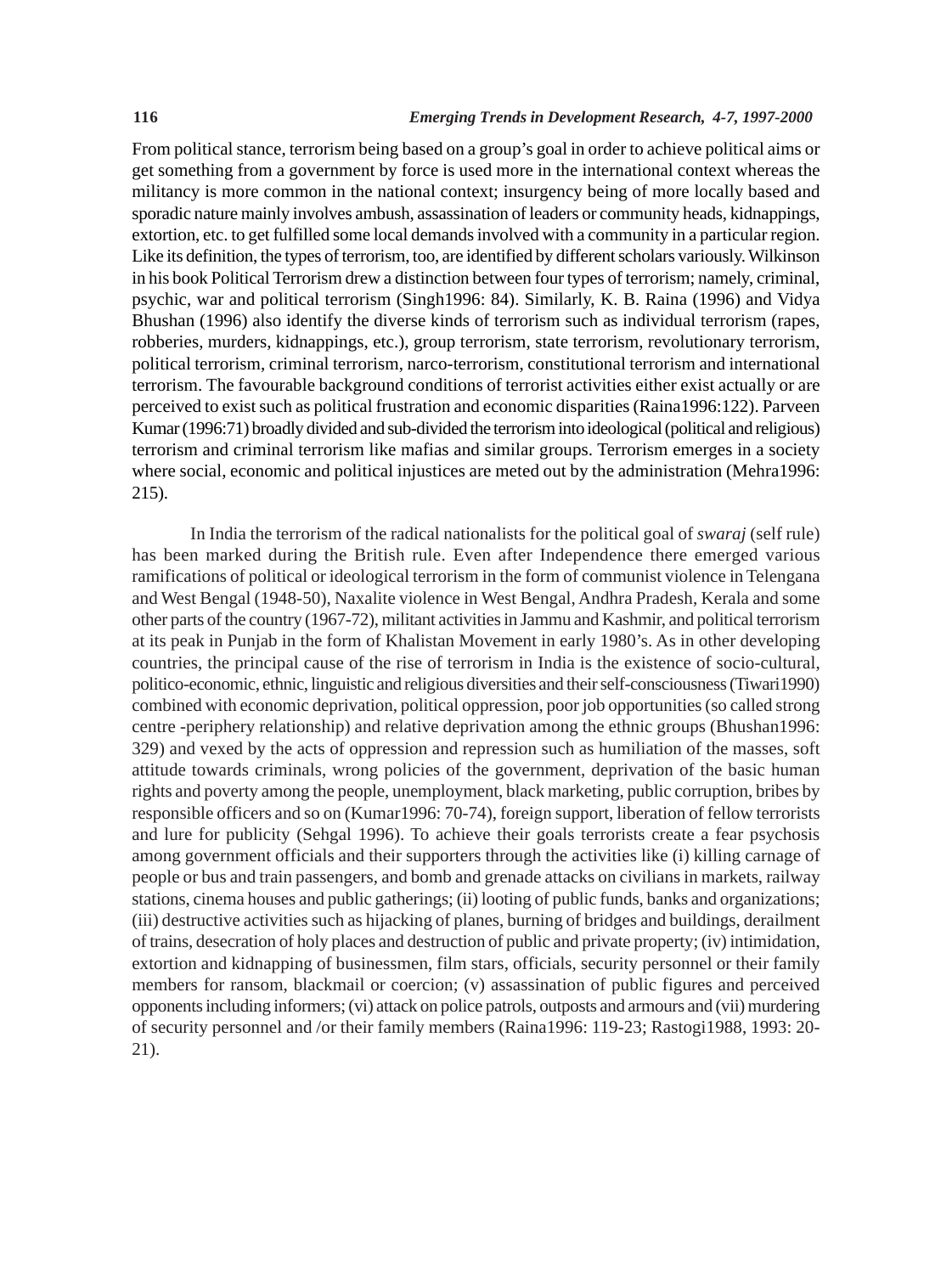#### *G.. Ram* **117**

The definitions, types and conditions as mentioned in the literature do map out the concept, magnitude and genesis of terrorism, but only in a discursive, limited political manner wherein the variously based types are so mixed as to provide no logically complete typology. To understand it, one needs a comprehensive, sociological treatment of its definition and typology. Terrorism, then, refers to a social action of an actor oriented to a goal by terrifying the other actors with violent means for his/her optimum gratification from disruption of the given material and normative conditions in a situation. This definition sheds light on various elements of an act of terrorism such as actor/agency, goal, extent/other actors, means, consequences/disruption and conditions. Hence, its typology on the basis of agency (individual and group/state), goals (socio-cultural, political, economic, ideological, constitutional, war, etc.), extent (local, regional, national, international and global), means (rapes, robberies, murders, kidnappings, etc.), consequence (psychic, anomic, criminal, anarchic, etc.) and conditions (actual as well as perceived social, economic, political, religious, ethnic and other conditions of deprivation, inequalities, oppression, suppression and other injustices).

Broadly, the four paradigms (sociological, political, social psychological and anthropological/ culturological) are discerned to emerge out of the discussion of the studies attempted to explain the phenomenon of terrorism; viz., (i) Anomie Paradigm, (ii) Centre-Periphery (Marxist) Model, (iii) Relative Deprivation Approach and (iv) Cultural Pluralist Approach. Merton's (1975) anomie paradigm considers terrorism the rebellion or anomic state of society emerging out of the gap between the cultural goals and the institutional means in which an individual rejects the both and replaces them with his own innovated ones in the process of his adaptation to the norms in a society. Feeling relatively deprived of the institutional means to accomplish the cultural goals and frustrated with the existing social organization the individual rebels against it to establish a system of the accessible cultural goals and the technically efficient means. The centre-periphery (Marxist) model (Frank1975) of terrorism explains that the strong relationship between a centre and its peripheries leads to the relative deprivation, exploitation and impoverishment of the peripheries in the matter of resource utilization, employment and development. The peripheries experience a situation of inner colonialism wherein they are weak and helpless to exert for an equal right of resource utilization against a strong centre (negative reference group) and this frustration gives rise to terrorism in the peripheries. The relative deprivation approach was developed by Merton (1975) and applied largely in various studies of social problems in sociology, political science and social psychology. It refers to the relative deprivation as a gap between expectations and perceived capabilities of a person vis-à-vis his economic situation, political power and social status in relation to others (Gurr1980). The cultural pluralist approach (Phadnis 1990; Smith1986) emphasizing the dominant-subordinate patterns of interaction among various cultural groups in a comparative perspective attempts to determine the relative significance of cultural pluralities for social order and political stability in a society. In a culturally divergent society constituted by the co-existence of various groups with their mutually incompatible social structures, value systems and belief patterns, the structural requisites of a political order leads to the subordination of one group by the other ones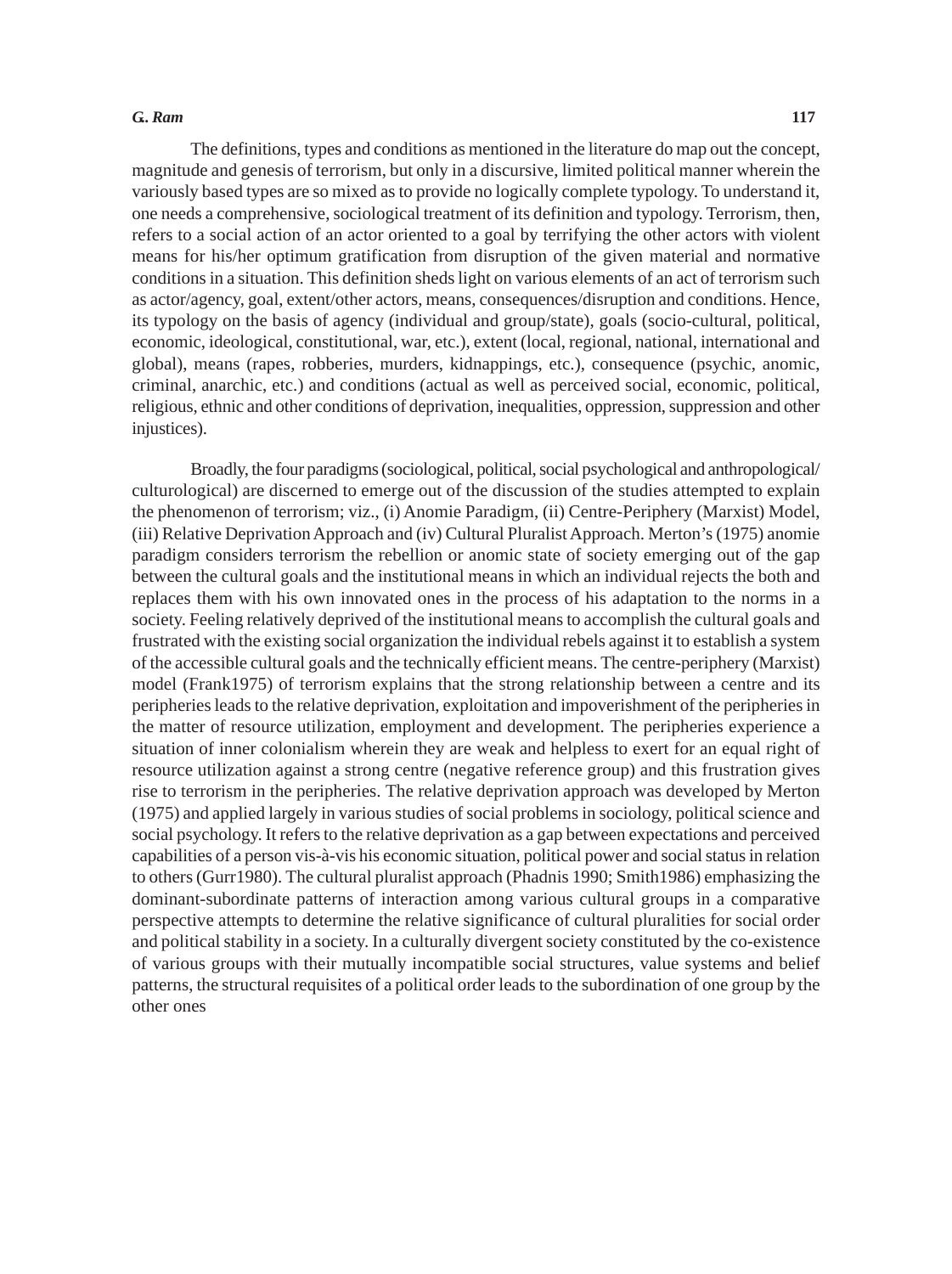characterized by domination, separation, instability, dissensus, conflict and, extremely, by terrorism. None of the theoretical paradigms is independently adequate to explain the social problem of terrorism. Rather, each paradigm compensates the other ones. Therefore, a combination of these four paradigms is generally applicable to explain such a problem.

#### **Multicultural North East in the Making of the Indian Nation-state**

India as a whole has 4635 communities comprising 2000 to 3000 caste groups- about 60000 synonyms of titles and sub-groups and near about 40000 endogenous divisions (Singh1992: 14-15) formed on the basis of religion, sect, language, race, tribe, region, sub-culture, symbols, tradition, shared history, creed, minority status, ritual, dress, diet, boundary, national origin, or some combination of these factors (Hutnik1991; Rastogi1986, 1993). North East India depicts cultural plurality of almost all Indian varieties of life styles, cultures, languages, religions, beliefs and traditions. The four factors; namely, tribe, caste, language and religion form the motifs of the cultural plurality in the region. According to the Census Report (1991), in all 213 tribal groups comprising 25.77% of the total population are distributed variously over the eight states (Sikkim is going to be a member of the North East Council) of the region such as Arunachal Pradesh-101 (63.7%), Assam-23 (12.8%), Manipur-28 (34.4%), Meghalaya-14 (85.5%), Mizorum-05 (94.8%), Nagaland–20 (87.7%), Sikkim-04 (22.4%) and Tripura-18 (30.9%). The non-tribal/caste groups are found only in the plains of the region, particularly those of Assam, Tripura and Manipur and in Sikkim as a whole. India has 1652 mother tongues and 18 scheduled languages in the constitution. The North East has the speakers of each of the scheduled languages, though from the region are included only Assamese and Manipuri. Besides, the tribal groups and sub-groups speak about 400 languages and dialects distributed over Arunachal Pradesh-168, Nagaland-95, Manipur-87, Tripura-100 and Assam, Meghalaya and Mizoram-200 (Gopalakrishan 1995). The Hindus followed by the Muslims are concentrated in the plains of the region. The Christians are 85% in Mizoram, about 60% in Nagaland and around 40% in Meghalaya (Dubey 1978; Rastogi 1986, 1993; Hutnik 1991).

The people's resistance to the making of the Indian nation-state in the region has a sufficient, long historical legacy right from the times of the British regime in India. The various groups have had their territorial autonomy in the past as well as their association with their brothers in China, Myanmar and Bangladesh across the border. The British Government of India either left them to live isolated in the Inner Lines or crushed them with might to serve their interests. After Independence the Indian government has subsequently adopted the policies ranging from the military action to the political persuasion to the developmental deal for the region. During the nation-state making amidst the multicultural diversity the region has undergone the innumerable inter-ethnic conflicts and the immense violence of multiple terrorist groups posing the greatest hurdle in the modernization through social, political, economic and normative formations of the regional extent.

# **Patterns of Terrorism in the Nation-state Making in North East India**

During the process of nation-state making or modernization in the region the gradually increasing violence, and particularly terrorism, has emerged as a major response to it. The various patterns of terrorism in the region have existed simultaneously or subsequently in the contemporary times; viz, (i) anti-state terrorism, (ii) state (security forces') terrorism, (iii) ethnic terrorism,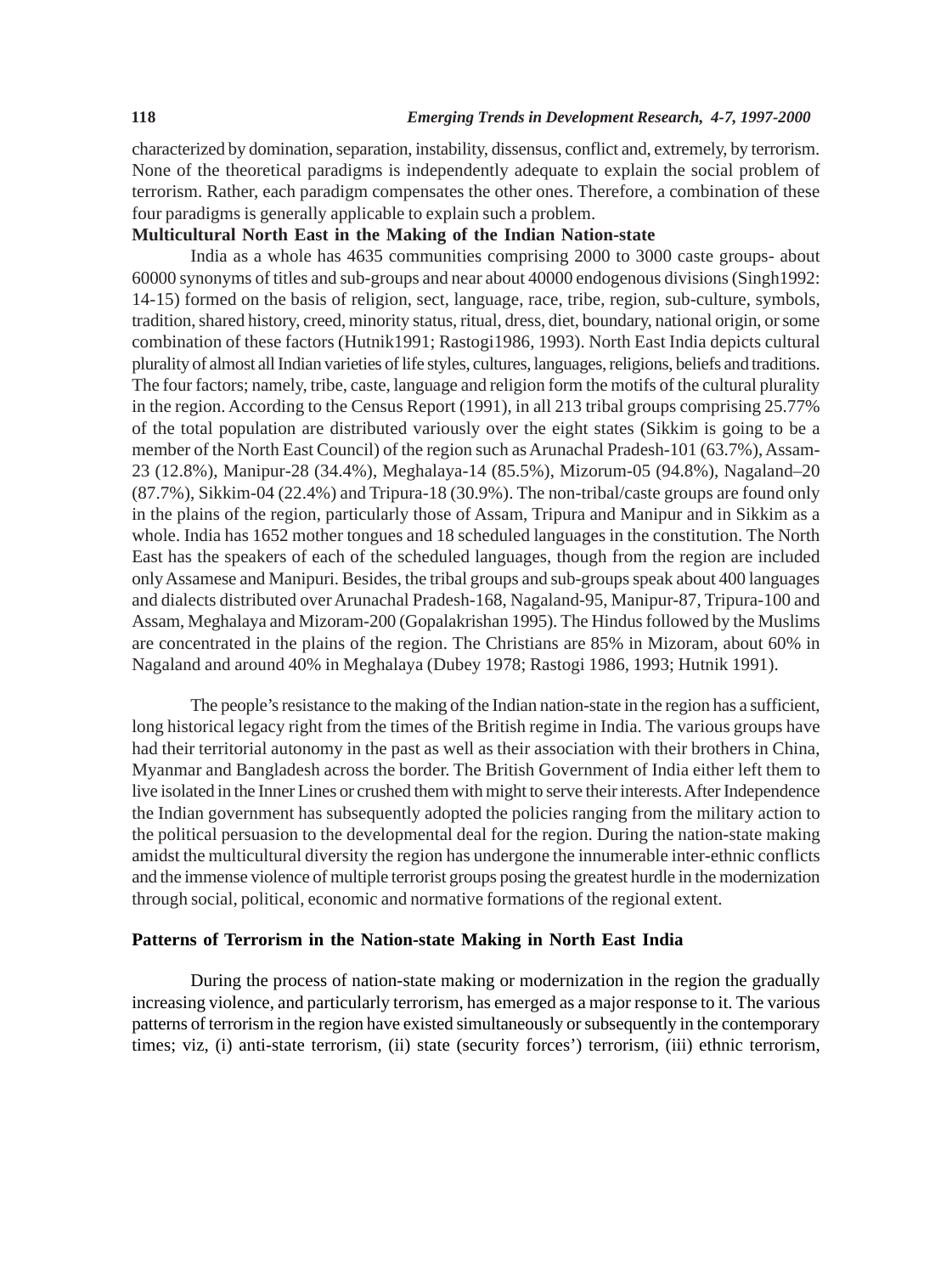#### *G.. Ram* **117**

(iv) nativitistic (sons of the soil) terrorism, (v) criminal (across border) terrorism and (vi) foreign (ISI) sponsored/backed terrorism. The North Eastern violence has always been concerned with a people's mainly locality based demand either for a sovereign state in their particular geographical location or for a state within the Indian constitution (Samanta1994), or, recently, to preserve ethnic identity and to wrench out economic gains in a particular community. The terrorist and insurgency groups in the North Eastern India doing violence on a large scale in the recent times are the United Liberation Front of Assam (ULFA), the Bodo Liberation Tigers (BLT) and the Karbi National Volunteers (KNV) in Assam, the People's Liberation Army (PLA) and the People's Revolutionary Party of Kangleipak (PREPAK) in Manipur, the National Socialist Council of Nagaland (NSCN) in Nagaland, the Tripura National Volunteers (TNV) and the All Tripura People's Liberation Organization (ATPLO) in Tripura, the Hills National Liberation Council (HNLC) in Meghalaya and many other ones burgeoning continuously on the multi-ethnic base.

In North East the problems of Assam state are very complex and different from those of the insurgency problem in the other North Eastern states. A continuous in-flow of the immigrants from across the international borders, galvanized native identities, ever increasing ethnic consciousness and decreasing life chances are responsible for vexing its problems. On the basis of the range of their demands and nature of violence the ULFA (separatist) can be taken as a terrorist organization and the Bodo Liberation Tigers (BLT) and the Karbi National Volunteers ((KNV)-both seeking internal autonomy- as the insurgency groups in Assam. In November 1990, the ULFA and the NSCN were both banned and brought under the Disturbed Areas Act in the respective states of Assam and Nagaland by imposing the president's rule.

#### **Multiculturalism, Modernity and Violence**

Seemingly, the modernization/nation-state formation- of a multicultural society breeds violence/terrorism of various groups instead of establishing a rational order based on their mutual consent. But actually modernity and violence do not have any essential relationship of concurrence or antagonism. The process of modernization of a society brings the people under a generalized normative order and a universalistic value system on the principles of secularism and egalitarianism along with or without liberty and democracy. The task becomes tougher in a multicultural society where it faces the issues of diversity, equality and justice. The cultural diversities clamour for as well as are used as the resources for opportunities amidst the inequalities of material facilities, political power and social prestige and the injustices meted out in the operation of their dominantsubordinate relations. Here, the subordinate groups perceive the modern culture, dominated by a few groups, as being imposed upon their particularistic cultural identities and relatively depriving them of resources. Thus, the dynamics of modernization, and not the modernity, leads to friction, conflict and, finally, terrorism in the societies. The possibility of ethnic violence cannot be negated even in modernized societies. To some extent the people cherish, celebrate and reinvent their identities in these societies also as the scientific instruments of modernism cannot resolve all the issues of ultimate ends of life. Elimination of the violence in the making of a nation-state needs statecraft with a vision. Jawaharlal Nehru did display a statesman's vision in his policy for integration of the tribal people with the Indian (constitutional) mainstream and at the same time for empowering them to preserve their cultural identity from the reckless forces of change. Their participation in the society at large realized through internal autonomy does accomplish the goal of modernization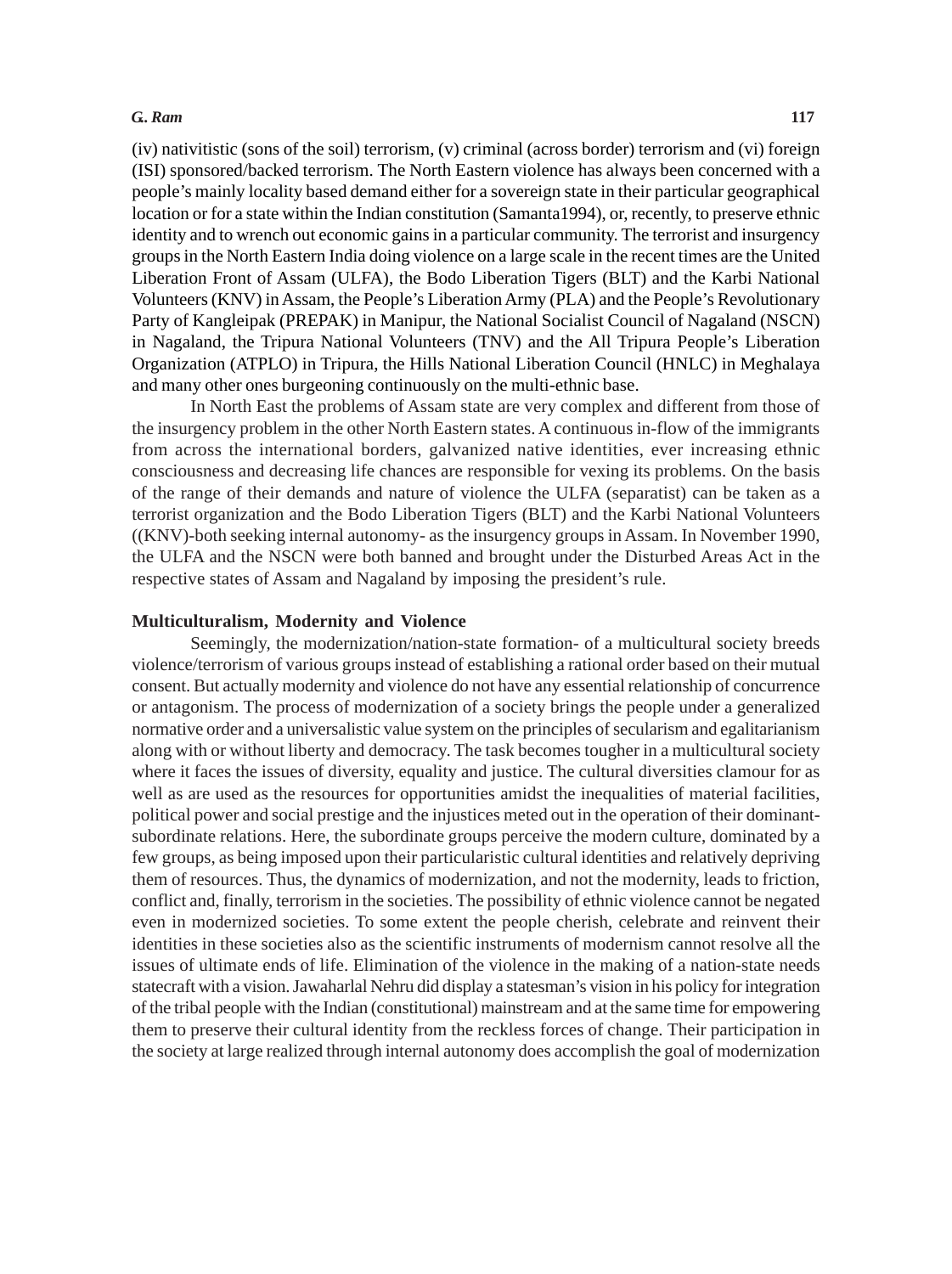and protect them from reckless oppressions but not without any danger of secessionism in view of the same ethnic groups occupying the territories and interacting equally with the community brothers across the boundary (international border)-the hot bed of external interventions far away from the centre of the Indian political society. Then, only a cautiously monitored Nehruvian social policy that visualized self-governance, development and integration of ethnicities can work a relatively peaceful modernization/nation-state formation in the multicultural societies like India.

#### **References**

Bhushan, Vidya 1996 Global Terrorism-Threat, Response and International Law, in B. P. Singh Sehgal (ed.) Global Terrorism, New Delhi: Deep and Deep Publications

Crowther, Jonathan (ed.) 1996 Oxford Advanced Learner's Dictionary, OUP.

Dube, S. M. (ed.) 1978 North East India: A Sociological Study, Delhi: Concept Publishing House

Frank, A. G. 1975 On Capitalist Development, Bombay: Oxford University Press

Phonic, Urmilla 1990 ethnicity and Nation-building in South Asia, New Delhi: Sage Publications Gopalakrishan 1995 North East India, New Delhi: Har-Anand Publications

Gurr, T. et al.1980 World Patterns and correlates of Conflicts, in T. Gurr (ed.) Handbook of Political Conflict, New York: The Free Press

Hutnik, Nimmi 1991 Ethnic Minority Identity: A Social-psychological Perspective New York: Oxford University Press.

Kumar, Parveen 1996 Terrorism- Some New Dimensions, in B. P. Singh Sehgal (ed.) Global Terrorism, New Delhi: Deep and Deep Publications

Mehra, Suchita 1996 A Socio-economic Perspective of Terrorism- A Bird's Eye View, in B. P. Singh Sehgal (ed.) Global Terrorism, New Delhi: Deep and Deep Publications

Merton, R. K. 1975 Social Theory and Social Structure, New York: The Macmillan Company Raina, K. B.1996 Definition and Development of the Concept of terrorism, in B. P. Singh Sehgal (ed.) Global Terrorism, New Delhi: Deep and Deep Publications

Rastogi, P. N. 1986, 1993,1996 Ethnic Tension in Indian Society, Delhi: Mittal Publications.

Sahi, P. S. 1996 Definition and Development of the Concept of terrorism, in B. P. Singh Sehgal (ed.) Global Terrorism, New Delhi: Deep and Deep Publications

Samanta, R. K. 1994 India's North East: The Process of Change and Development, Delhi: B. R. Publishing House

Sehgal, B. P. Singh (ed.) 1996 Global Terrorism: Socio-political and Legal Dimensions, New Delhi: Deep and Deep Publications

Singh, K. S. (ed.) 1992 Ethnicity, Caste and People, New Delhi: Manohar Publications

Singh, Shailender 1996 Terrorism Today: Why People Turn Terrorists?, in B. P. Singh Sehgal (ed.) Global Terrorism, New Delhi: Deep and Deep Publications

Smith, M. G. 1986 Pluralism, Race and Ethnicity in Selected African Countries, in John Rex and David Mason (ed.), Theories of Race and Ethnic Relations, New York: Cambridge University Press

Tiwari, S. C. 1990 Terrorism in India, Delhi: South Asian Publishers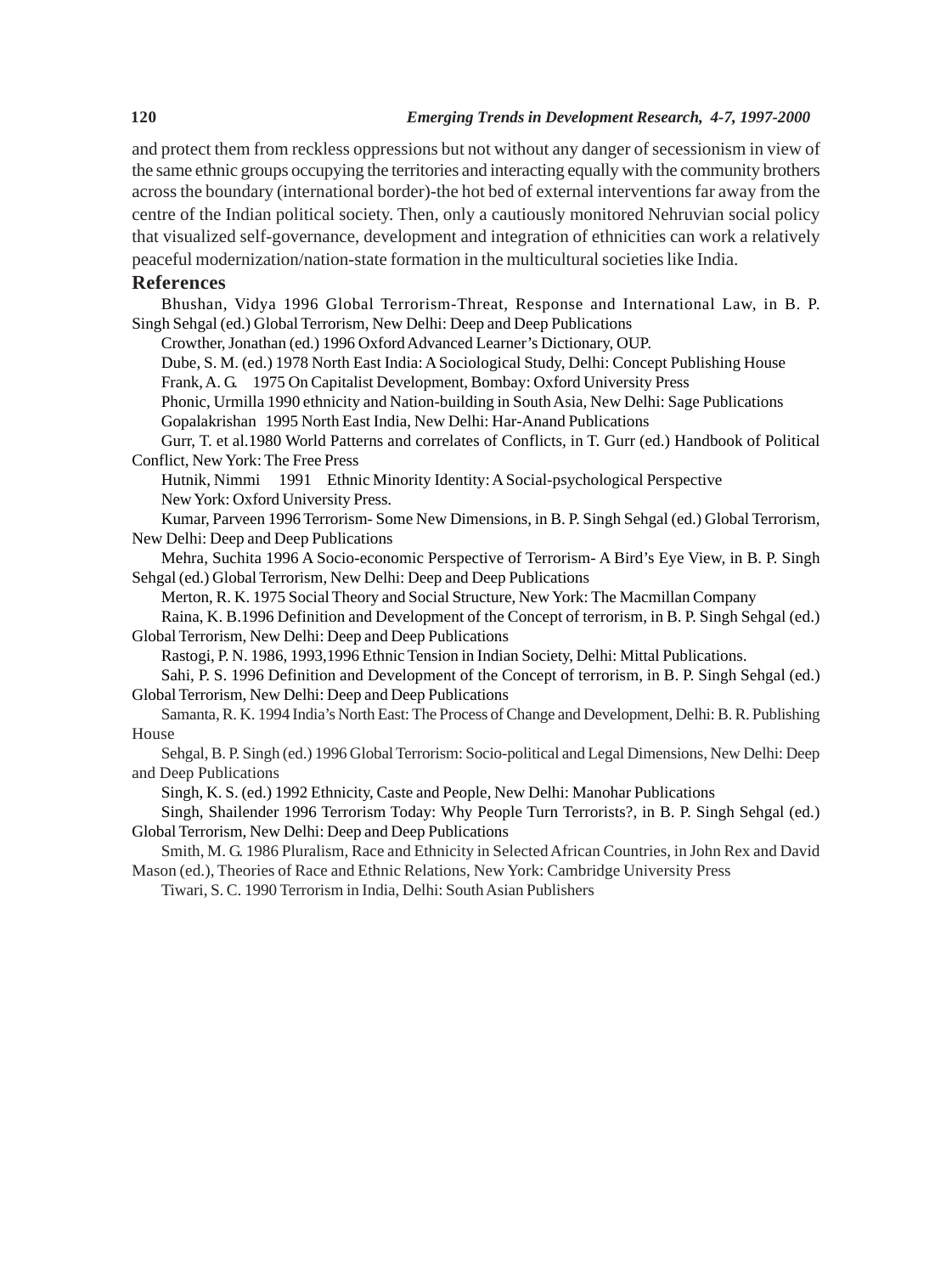# **Book Reviews**

# **Arthur J.Vidich 1995:** *The New Middle Classes: Life-Status Claims and Political Orientation***s, London: Macmillan Press Ltd. pp. 405+12.**

The book under review is designed to provide a theoritical orientation and historical perspective on the rise of the middle classes in modern civilization ,and to portary the social and political roles these classes have played and continue to play in the United States over the past century, with particular reference to the American class structure and political economy. It reveals both the genealogical development of sociological thought about the middle classes and the substantive content of these classes 'life-styles, status claims and political orientations.The work stresses emperical studies and puts forth neither a theoritical interpretation nor a conceptual taxonomy ; rather, it delineates the emergences and the social and political significance of the new middle classes in relation to the classes above and below, that preceded them.

 The book is divided into four Parts, the Part-I deals with the 'Emergence of the New Middle Classes: Theoritical Problems and Historical Changes'consists four chapters. in the Part-II focuses upon 'The Status Sphere and The Psychology of Classes. The Part-III concentrates, however, on 'The Middle Classes in the United States'. In the last part 'The New Class System in the United States : Life-Styles and Political Orientation'is discussed (chapter 13,14,15,16 and 17).

In chapter 1- "The Discovery of the New Middle Classes", Val Burris's reviews and evaluates the entire spectrum of classical literature on the middle classes including that of Karl Kautsky, Eduard Bernstein, Carl Dreyfuss, Theodor Geiger and others. Burris also shows the genealogical connections between these earlier discoveries of the new middle classes and such later students of the subjects such as C. Wright Mills, Daniel Bell, Alvin Gouldner and James Burnham. Burris provides not only a summary of the literature on the new middle classes but also an estimation of that literature's most critical historical moment. In chapter 2- "The New Middle Class" Emil Lederer and Jacob Marschak have carefully analyzed the occupational, organizational status, political and personal identity problems of the middle sectors of German society at a time when the rumblings of fascism were already being heard. They perceived in raw detail of the political implications of middle- class occupational insecurities. Hans Speier in Chapter-3, "Middle Class Notion and Lower Class Theory" presents a general emperical framework for the understanding those social, status and economic factors that seperate blue from white-collor workers.Speier pointsout the uneradicated differences between the social and psychological predispositions of the new middle classes.Speier also analyses new-middle class prestige aspirations and their concomitant status defensivences as they manifested themselves in specific industries and occupations, providing what are virtually ethnographic protraits of higher and lower admistration,foremen and workers, techinicians and engineers, typists, seceretaries each at different levels of the respective hierarchies.Speier came close to providing a complete description of the inner differences and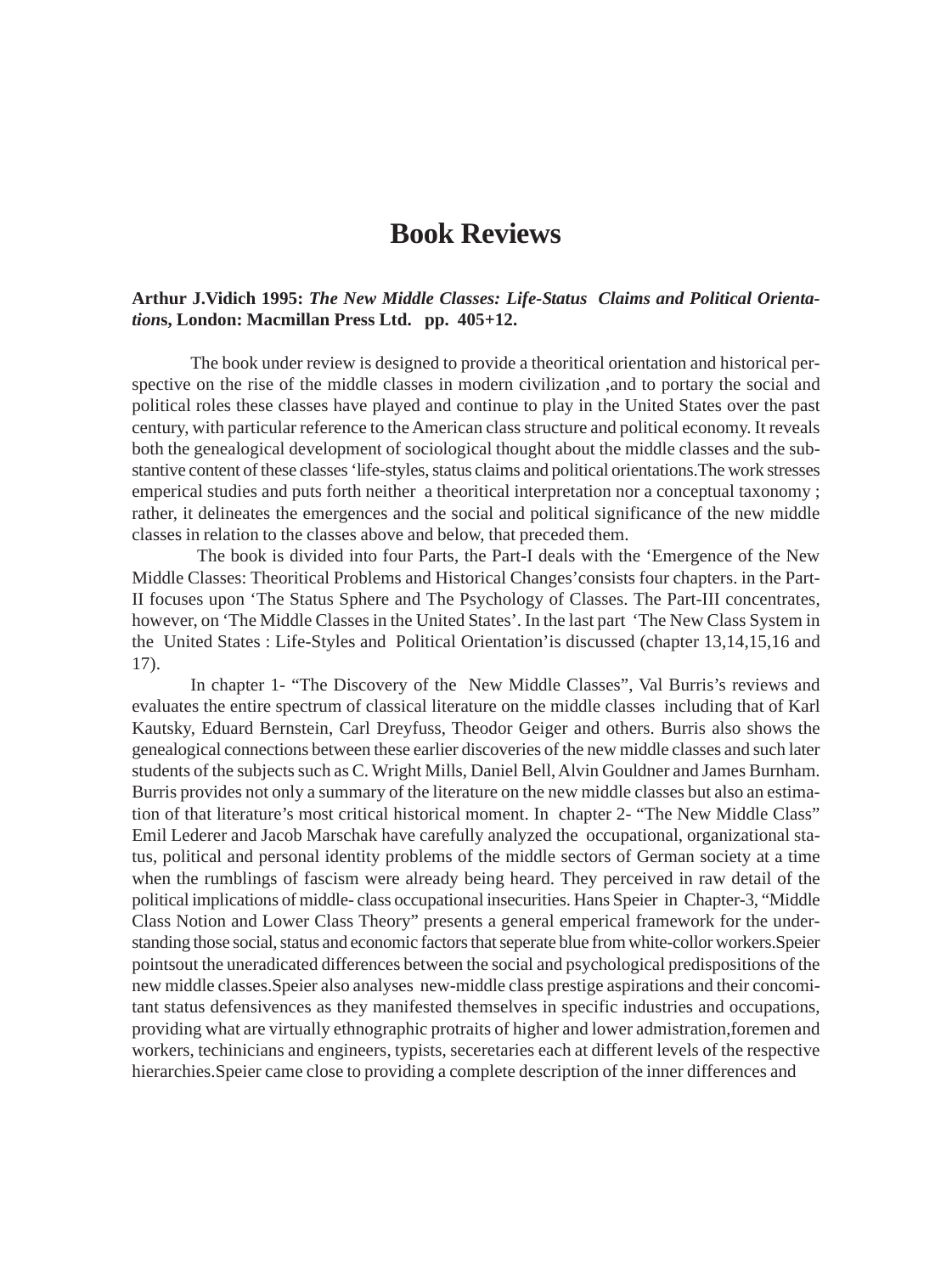complexities of these classes, an accomplishment that since that time has not been repeated in the studies of the middle classes. In the Chapter 4- "The Growth of the New Middle Class", Anthony Giddens illustrates the process of the development of the new middle in Germany, France, England, Japan and United States and follow unique trajectories that are guided by each country's culture,economic and political uniqueness. With respect to the United States Giddens concludes that even within the so called new middle class proletarianized white- collor workers there is no evidences of political radicalization or acceptance of status equality with blue-collor workers.

 Hans.H.Gerth and C.Wright Mills in Chapter 5- "The Status Sphere"explain the relationship between status claims and the grounds upon which such claims can be made.They point out that prestige involves two persons-one to claim it and another to honor the claims, and the reasons others honor these claims, includes property and descent, occupation and education, income and power. In Chapter 6&7: "The Foundations of Social Rank and Respects"and "Bureaucracy and Masked Class Membership" Hans Speier points out that the claims to rank and social respect advanced by the white collor workers can be understood in terms of the plurality of social valuations based on noble birth, wealth, education, religious denomination and 'race' compete with one another by which the order of social ranks is given. The prestigious organization may lend status, such forms of borrowed status, however, may conceal or mask the actual economic status of thouse persons whose social prestige is enhanced by this process of borrowing. Speier explains that such practices lead to multifarious forms of hidden class membership and result in the otherwise unexpected neutralizations of social and class conflicts.In Chapter 8- "Economic Class, Status and Personality" Joseph Bensman and Arthur J.Vidich analyze the changing patterns in status structures as they relate to both changes in forms of capital and fluctuations of economic values, all of which tend to occur in the inflationary and deflationary business cycles. They describe three possible directions: up, down or stable of movement for classes, and individuals and how the social psychology and world views of classes and individuals are affected by economic change.

In chapter9- "The New Middle Class-I" C.Wright Mills illustrate the shift from the dominance of the older middle class to the growth of the new middle classes in the immediate postsecond world war era.In chapter 10- "The New Middle Class-II" he discusses the social and political direction likely to be taken by these new classes. In chapter 11- "The Transformation of the Black Middle Class" w Arthur S.Evans Jr. presents a description and analysis of the old and the new black middle classes. In his view, the new black middle classes are the product of recently acquired occupational opportunities in white -collor administrative and bureaucratic organizations. He finds that there is a difference in their orientation as these new ones find themselves socially distanced from the black ghatto communities.In chapter 12- "Changes in the Life-Style of American Classes" Joseph Bensman and Arthur J.Vidich discuss the massive groth of the new middle classes and the emergences of their brand of political liberalism based on economic advancement, occupational success and class ascendancy. They also examine the varieties of lifestyles created by the middle classes

In last part of the book the New Class System of United States is discussed. In Chapter13, Joseph Bensman and Arthur J.Vidich explain "The New Class System and its Life-Styles". Here, they exmine not only the case of the middle classes, but also of the upper, upper-middle, lower-middle working and poverty classes because they believe that the politics and political psychology of the middle classes must always be seen in relation to the classes above and below them

.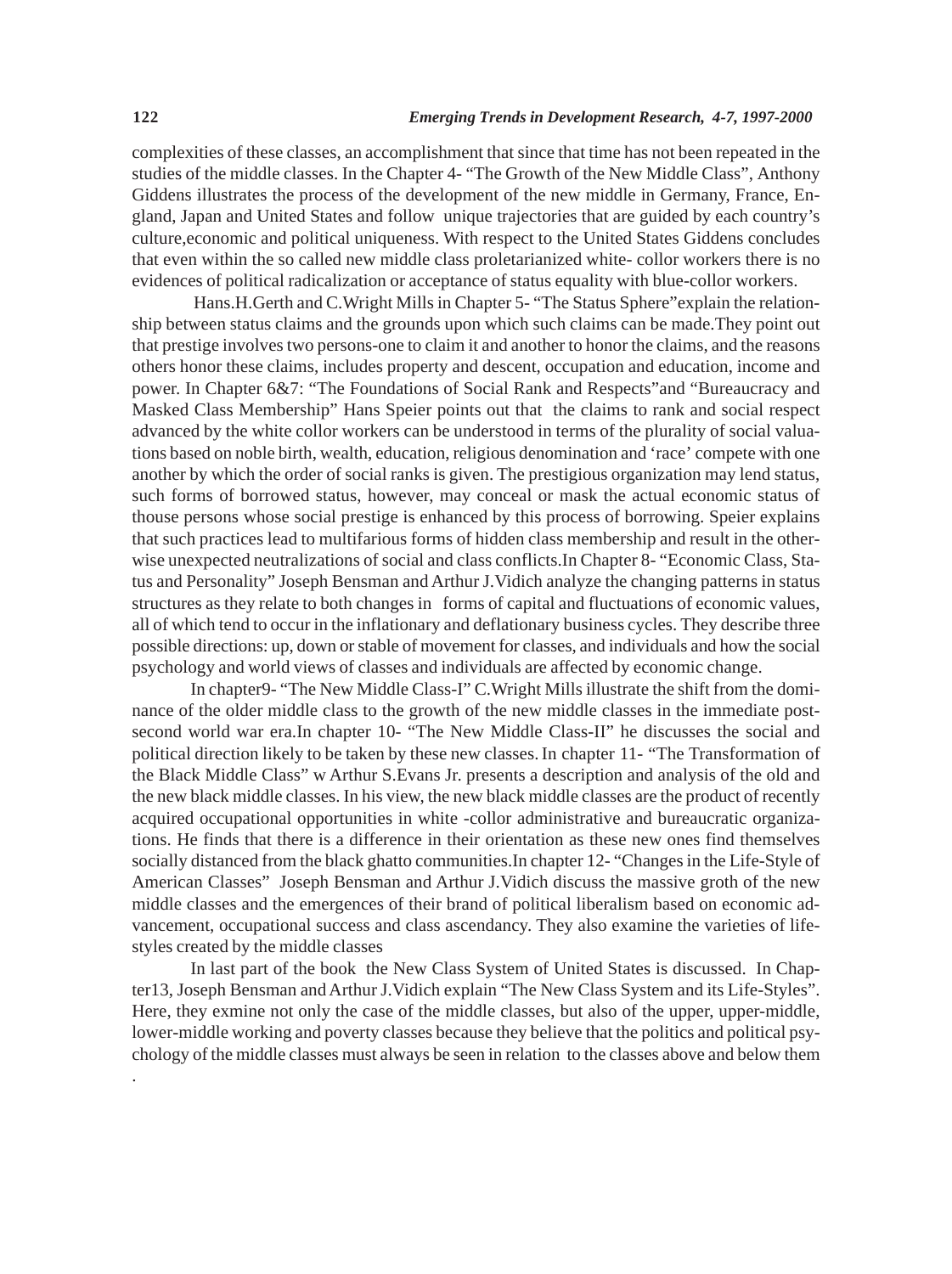#### *Book Reviews* **123**

Their life- style depends upon individual preferences, priorities and economic to support them.In Chapter 14- "Liberalism and the New Middle Classes" they describe the political orientation of these newer middle classes in such settings as small rural hamlets, University towns, suburban communities and urban enclaves where the liberalism of these classes had become a dominant force. In Chapter 15- "The New Conservatism: Political Ideology and Class Structure in borrowing. Speier explains that such practices lead to multifarious forms of hidden class membership and result in the otherwise unexpected neutralizations of social and class conflicts.In Chapter 8- "Economic Class, Status and Personality" Joseph Bensman and Arthur J.Vidich analyze the changing patterns in status structures as they relate to both changes in forms of capital and fluctuations of economic values, all of which tend to occur in the inflationary and deflationary business cycles. They describe three possible directions: up, down or stable of movement for classes, and individuals and how the social psychology and world views of classes and individuals are affected by economic change.

In chapter 9- "The New Middle Class-I" C.Wright Mills illustrate the shift from the dominance of the older middle class to the growth of the new middle classes in the immediate post-second world war era.In chapter 10- "The New Middle Class-II" he discusses the social and political direction likely to be taken by these new classes. In chapter 11- "The Transformation of the Black Middle Class" w Arthur S.Evans Jr. presents a description and analysis of the old and the new black middle classes. In his view, the new black middle classes are the product of recently acquired occupational opportunities in white -collor administrative and bureaucratic organizations. He finds that there is a difference in their orientation as these new ones find themselves socially distanced from the black ghatto communities.In chapter 12- "Changes in the Life-Style of American Classes" Joseph Bensman and Arthur J.Vidich discuss the massive groth of the new middle classes and the emergences of their brand of political liberalism based on economic advancement, occupational success and class ascendancy. They also examine the varieties of lifestyles created by the middle classes

In last part of the book the New Class System of United States is discussed. In Chapter13, Joseph Bensman and Arthur J.Vidich explain "The New Class System and its Life-Styles". Here, they exmine not only the case of the middle classes, but also of the upper, upper-middle, lower-middle working and poverty classes because they believe that the politics and political psychology of the middle classes must always be seen in relation to the classes above and below them .Their life- style depends upon individual preferences, priorities and economic to support them.In Chapter 14- "Liberalism and the New Middle Classes" they describe the political orientation of these newer middle classes in such settings as small rural hamlets, University towns, suburban communities and urban enclaves where the liberalism of these classes had become a dominant force. In Chapter 15- "The New Conservatism: Political Ideology and Class Structure in America" Michael W. Hugley identifies the older economic and social values thet the new middle classes have begun to absorb as their classes haveaged, they have also become more conservative, which turn away from the liberalism of the new middle classes. Arthur J.Vidich in Chapter16- "The Politics of the Middle Class in a National Crisis : The Case of Watergate" then analyzes the reactions of three strata -The older middle classes, The industrial and factory working classes and the new middle classes to this political crisis. In the last chapter of the book "Class and Politics in an Epoch of Declining Abundance" Arthur J.Vidich draw a portrait of class responses to the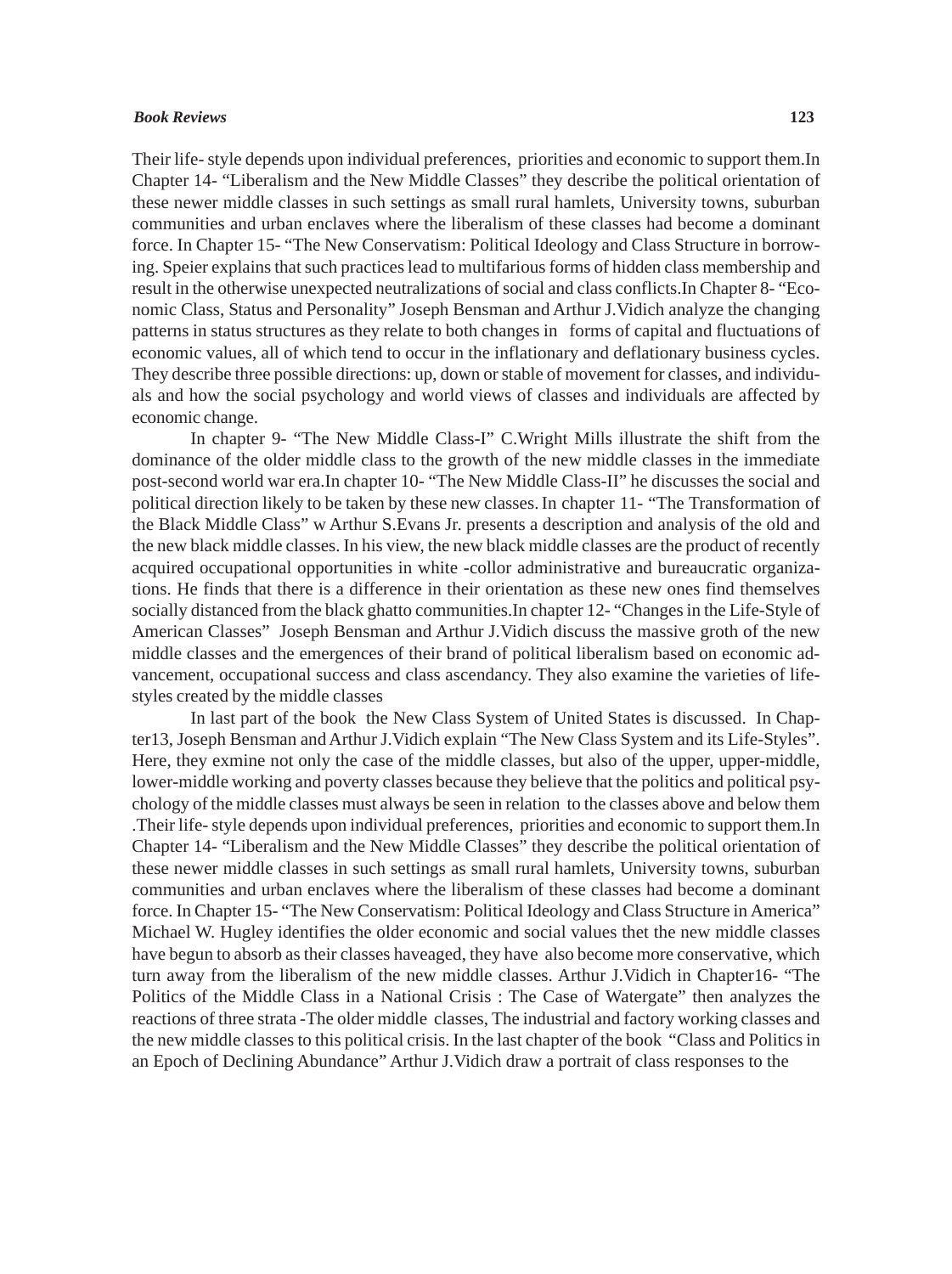shrinkage of economic opportunity. His arguements are applicable to the current economic sitution in the United States as he explains and portraits the actual and possible reactions of the various classes to declines in America's historic abundance and to the increasing dependence of the American economy on an internationalized and more competitive world economy.

Thus, the book presents a comprehensive picture of the problematics of middle class both at the theoretical and empirical levels. It also enables one to understand the nature of processes taking place currently in the class structure of United States of America in the recent past. Although, it is basically written for the students of Sociology, Psychology and Social work but it is also useful for those who have some general interest in the problematics of middle class.

## **Bidyut Deb Choudhury**

# **Chaudhary, S. N. 1999:** *Power Deependence Relations: Struggle for Hegemony in Rural Bihar,* **New Delhi: Har Anand Publications Pvt. Ltd., pp.293, Price Rs. 495.**

Sociological interest in the problematic of political power is as old as the discipline itself. Weber's famous essay "Class, Status and Party" and his conceptualization of the power and authority provided a strong basis for politcal sociology and sociology of social stratification. Since then the concept of power and its various facets have been examined by a number of social scientists in context of developed and developing societies both at micro and macro levels. A number of issues have been raised by the social scientists during the course of their studies in this fertile area of research. The book under review raises some of the fundamental queries in relation to power structure at theoretical level in Chapter 2, 3 and 4 and then in Chapter 5, 6 and 7 the patterns of power relations in a north Indian state, namely, Bihar are analysed first in historical perspective broadly in colonial and post-colonial era. The book also takes a note of current political processes in rural Bihar and also addresses the questions related to the future of other Backward classes dominance in the state. The present work seems to be an extension of author's earliar work *Community Power structure: Search for an Alternative Paradigm (1993)* both at theoretical and empirical level. The author has confined his analysis to three major resources of power-land, education and politics. He analyses the nature of relationship between land and caste since 1793, the year of permanent settlement in Bihar. He then examines the interface between caste and education from 1835 onwards the time when first educational survey was conducted in two districts of Bihar. The relationship between caste and politics is although examined from 1937 onwards. He finds that during colonial period there was a domination of upper castes on most of the sources of power viz. land and other sources of rural economy, politics, education, bureaucracy, high ritual status etc. He pointed out that although the changes in the patterns of rural power structure started to appear during the colonial rule but in post independence period process of chage got momentum with the abolition of Zamindari system and land emerged as one of the important power resource and the dependency of lower castes on upper castes decreased. The transfer of significant amount of land from the upper castes to upper backward castes reduced the economic dominance of the upper castes. Similarly, protective major for  $SCs \& STs$  and later on for OBCs in the field of education empowered these section of society to move upward in occupational hierarchy. It was further enhanced by their conscious efforts to grab political power at different level in a democratic set up in different combinations of different castes at different levels. The dominance of some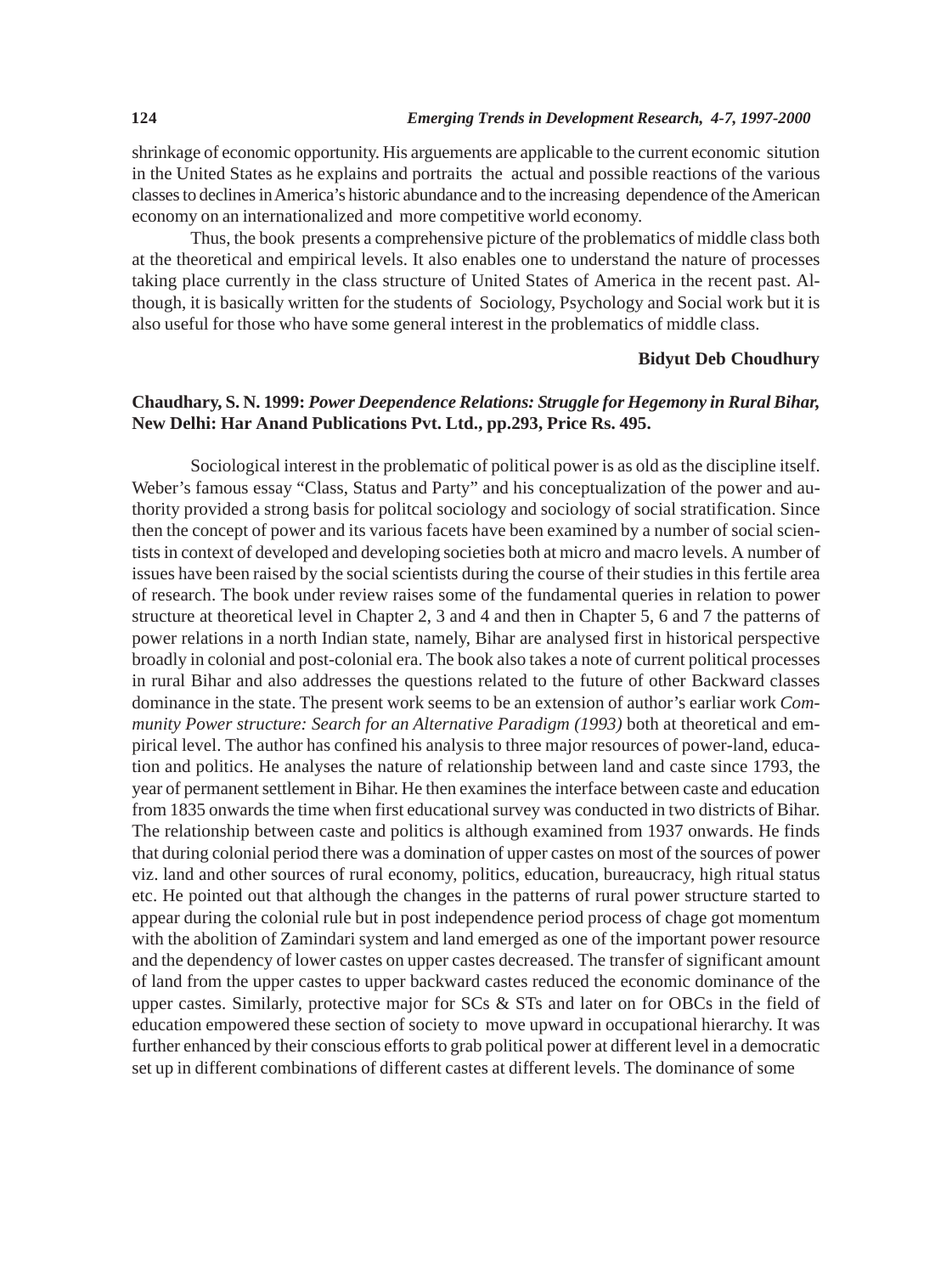#### *Book Reviews* **125**

particular castes in new rural power structure witnessed an important shift in power-dependence relations in rural Bihar. The analysis of historical data and the present scenario in the present work provides the reader a clear-cut understanding of the changes in community power structure of the rural Bihar. The work is very useful not only for academicians but also for general readers interested in the historicity of the current processes of change in the society of Bihar.

# **Virendra Pal Singh**

# **Abbasi, Parvez A. 1999***: Social Inequalities among Indian Muslims,* **Udaipur: A. C. Brothers, pp.x+ 128, Rs. 180 (HB).**

Social inequlities of status, class and power-rank formed of influence, income and dominance originate from the unequal distribution of prestige, wealth and power (resources) among human beings. Such a distribution is inherent in the differences of moral consciousness, technical efficiencyand regulatory legitimacy of human energies operated in the time-space context. Hence, the social inequalities present a universal phenomenon of vertical, complex and dynamic nature. This trinitorian (Weberian) model of the inequality formation in social, economic and political dimensions offers a vast variety of combinations ranging from a perfect co-relation to a clear-cut seperation among the three types. With egalitarian values forming the core of the Islamic faith and the Indian society grounded in the institutionalized inequality, the Indian Muslims attract special attention of social scientists with strong field orientation. Systematic studies of recent origin on inequalities among Indian Muslims show the existence of caste-like groups; namely, the Ashrafs (pure Muslims descended from the Sayyed, etc.) and the Non-Ashrafs (Converts) attributed with membership by birth, endogamy, traditional occupation, *Biradari* (caste) panchayat and secular orientation substituting for the Hindu rituals. The structural (caste) inequalities persist even on coversion to the Islam and the Christianity as is evident from a number of social movements for the recognition of 'backward caste status' among them.

The study focuses on the Gaddi of Western Uttar Pradesh, originally an offshoot of the Ghosi, associated with the pastoralism-based traditional occupation of vegetable-growing and dairying and, now, caught in the process of social transformation. The occupation determines their status as a lower middle order of clean occupational castes, i.e., near to the Jat and the Ahir in the social hierarchy. The Meerut region, the extreme western part of Uttar Pradesh, in the 'upper doab' between the Ganges and the Jamuna that came increasingly under intensive cultivation in view of various infra-structural developments taking place right from the Mughal period and remained in the centre of political activities, social reforms and revolutions in the vicinity of the national capital is the regional setting of their social organization.Rural hard work ethos of the middle and lower order peasantry are quite dominant in the region .

 The internal organization of the Gaddi that reflects a process of their traditional adjustments to the ecological changestransformed from the pastoral life characterized by 'pahalwan' (wrestler) as the status symbol of the Biradari (community) as a whole to vegetable-growing and dairying and, later, to machanized agricultural activities for producing grains for domestic consumption and potatoes for marketing. In the town setting the traditional occupation gets along through the selling of *Khoya* (a milk product) in and aroud the capital city. Consequently, the Gaddi peasants have been transformed into farmers amidst whom the pahelwan has now lost lustre and the Chaudhary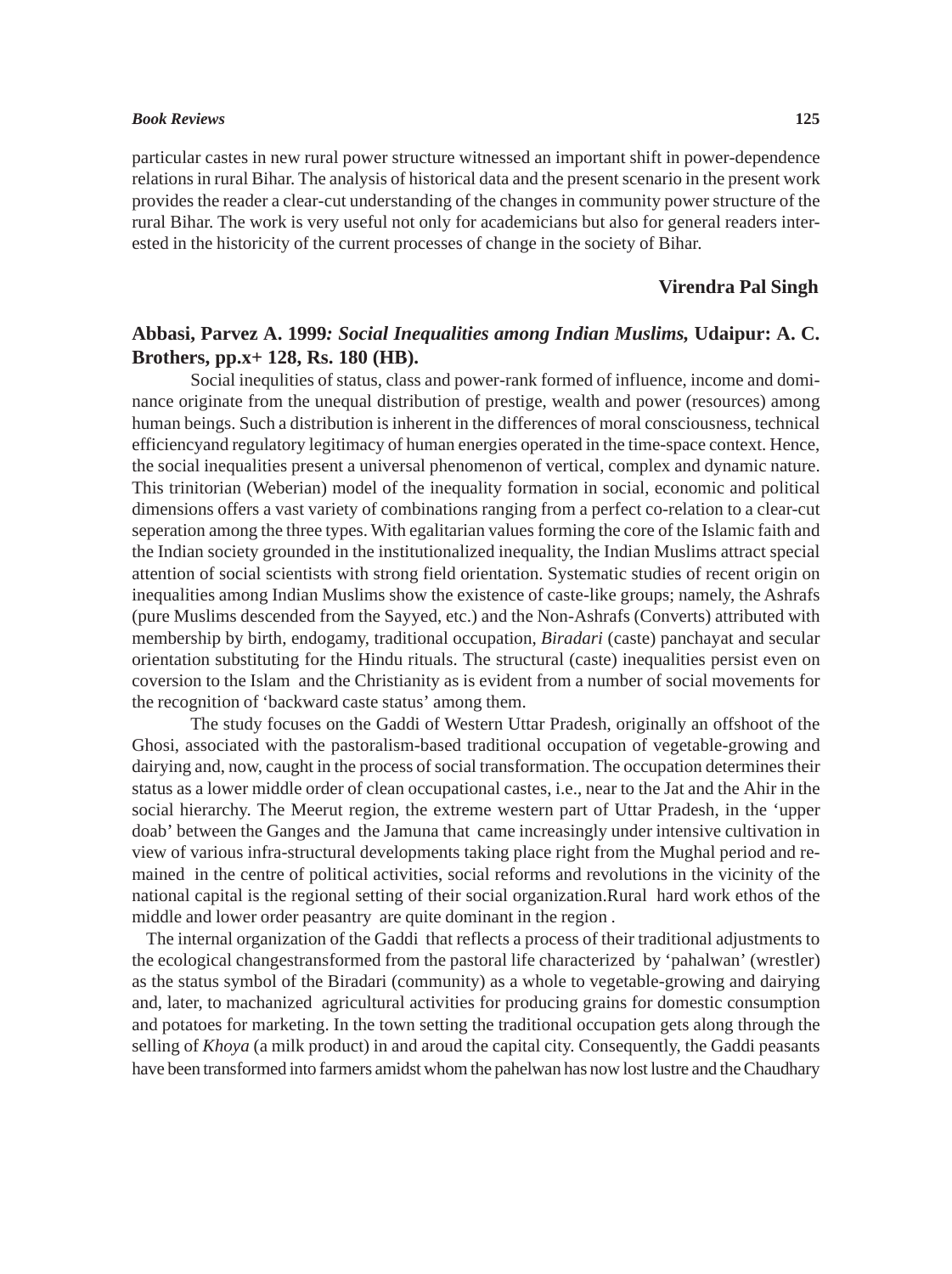(head of their Biradari panchayat) has become the status symbol. Even occupational diversification occurred in the allied sector of agriculture wherein a cold storage for potatoes was constructed jointly by a Gaddi and a Mahajan. Profits from the venture were at first used by the Gaddi owner to by a car for commuting his children to a convent school at Meerut. By this, other children also got inspired to go to school in the village. Educational and political exposures attempts for reforms in the Biradari by the elites to replace feast for *sharbat* (soft drink) and to scale down dowry but these were opposed by the muscle power. The strains of modern and traditional forces led to the split of the Biradaris into the Sharbati and the Dawati. Unification efforts of a lawyer during the Meerut riots (1982) could not succeed and the two Biradari became endogamous by restricting vertical ties and extending horizontal ties through lineage exogamy in a regional boundary. The Biradari panchayat headed by a Chaudhary (ascriptive position in a lineage) maintains and strengthens the caste-like structure and solidarity but without the practice of any rituals according the sanctity to caste.

 Interactions of the Gaddi with their neighbours- both the Muslims and the Hindus- operate on the basis of *jajmani/faslana* or partially in comercial terms. Six caste-like groups (Barber, Carpenter, etc.) provide services of various kinds, who are paid at the crops or partially paid in cash. Of the three Hindu caste in the village,, the chamar provided labour for agriculture and the Bhangi performed the function of cleaning. When the Bhangi withdrew their services of cleaning night soil during the Meerut riots, the Gaddi persuaded some members of a lower Muslim group, the Bhisti, to carry out the task. The other Bhisti members opposed their action and ,later, this led to the split of Bhisti into two Biradaris. Therefore, the Gaddi are the patrons served on the jajmani lines cutting across religious boundaries.Their reference model is the Jat who consider themselves equal to the Rajput and not lower than the Brahmin.

 Evidently,the study provides very clear theoretical and methodological perspectives for under standing a social phenomenon. Sociological enquiry of a single caste needs attention to interactions among castes. An overlooking of such interactional pattern of castes would limit the attention of the enquiry to attributes of a caste and, therteby, miss the existing ground reality. The concept of Biradari taking scholars one across rural-urban dichotomy adds a new dimension to the existing regional studies.The phenomenon of fission or sub-caste formation occurring not only due to occupational differentiation but also due to reforms and power dynamics is clearly revealed here. Besides ,it explains the situation of peculiar cultural ethos of a minority which undergoes the self -generated development without being pressurized by majority.

This study comprising six chapters, a bibliography, an annexure, an acknowledgement, a preface and a foreward by Professor M.S Agwani,former Vice Chancellor of Jawaharlal Nehru University and member, Minority Commision,India, is simple,short and thought- provoking .It is to serve fully all those scholars who are interested in probing structural and cultural phenomena in Indian society. Finally, having a fine get-up,an attractive printing and a pretty style of presentation this book is unfortunately missing the numbering of chapters and a rigorous proof reading which can,if incorporated, add more to its utility and lustre.

.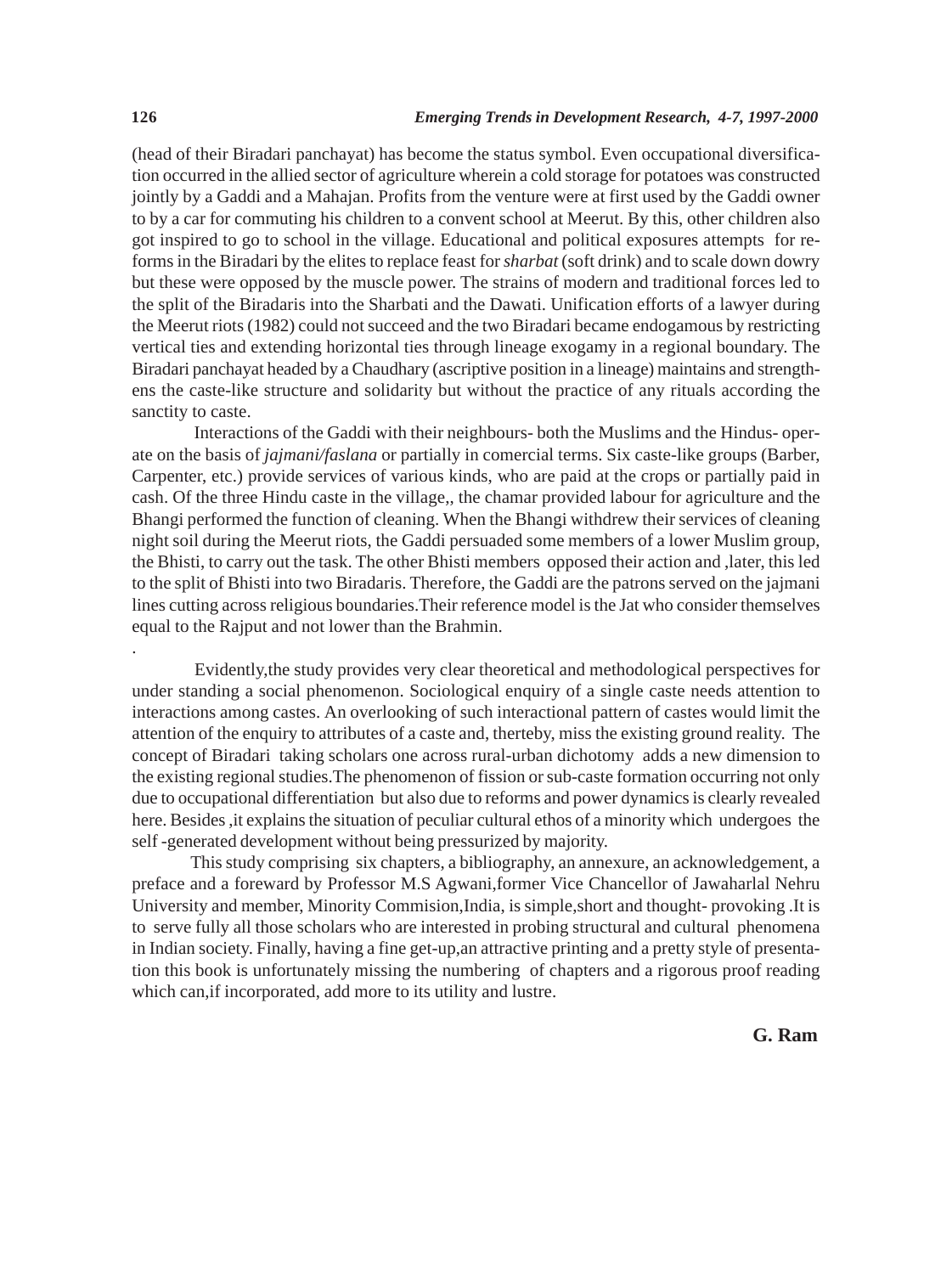# **Emerging Trends in Development Research Subscription Form**

To

Dr. V. P. Singh Reader and Head Department of Sociology Assam University Silchar - 788011 (Assam) India

Please enter my subscription to Emerging Trends in Development Research at the Individual / institution rate for ................. / as life member.

I am sending a Bank Draft No. .............................Dated ................

# **PAYMENT WITH ORDER PLEASE**

**Name** : .................................................................................

**Address** : .............................................................................

**Bank** : ...................................................................................

**for (total amount)** ...................................................... **favouring 'Editor Emerging Trends in Development Research' payable at Silchar (at the address given at the top).**

**Date :** Signature

*The current subscription rates of the ETDR are as follows:*

| 1 Year              | <b>3Years</b> | 5Years                                          |        |
|---------------------|---------------|-------------------------------------------------|--------|
| <b>INDIVIDUAL</b>   | Rs. 100       | Rs.250<br>US Dollar15 US Dollar40 USDollar 60   | Rs.400 |
| <b>INSTITUTIONS</b> | Rs. 200       | Rs.500<br>US Dollar 30 USDollar 80 USDollar 120 | Rs.800 |

**INDIVIDUAL LIFE SUBSCRIPTION** : Rs.1000 ; US Dollar 200